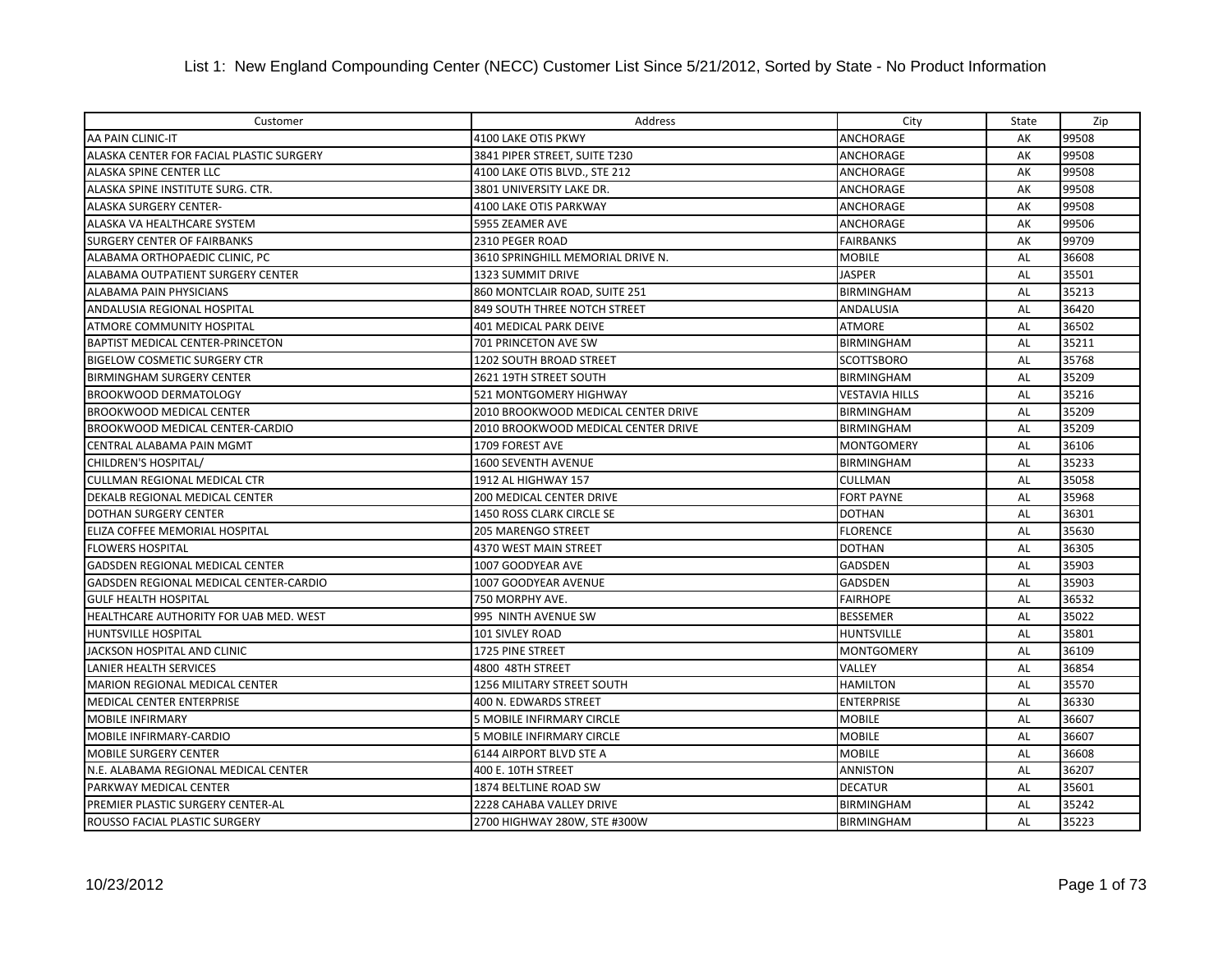| SAINT VINCENT'S HOSPITAL-CARDIO           | 810 ST. VINCENT'S DRIVE              | <b>BIRMINGHAM</b>     | AL        | 35205 |
|-------------------------------------------|--------------------------------------|-----------------------|-----------|-------|
| SOUTH BALDWIN REGIONAL MEDICAL CENTER     | 1613 N. MCKENZIE STREET              | <b>FOLEY</b>          | <b>AL</b> | 36535 |
| SOUTHEAST EYE CLINIC                      | 287 HEALTHWEST DRIVE                 | <b>DOTHAN</b>         | AL        | 36305 |
| SPRINGHILL MEDICAL CENTER-CARDIO          | 3719 DAUPHIN STREET                  | <b>MOBILE</b>         | AL        | 36608 |
| <b>ST. VINCENT'S HOSPITAL</b>             | 810 ST. VINCENT'S DRIVE              | <b>BIRMINGHAM</b>     | AL        | 35205 |
| ST. VINCENT'S OUTPATIENT SURGERY          | 800 ST. VINCENT'S DR, SUITE #200     | <b>BIRMINGHAM</b>     | <b>AL</b> | 35205 |
| THE SURGERY CENTER                        | 1440 HIGHWAY DRIVE                   | <b>OXFORD</b>         | AL        | 36203 |
| VAUGHAN REGIONAL MEDICAL CENTER           | 1015 MEDICAL CENTER PARKWAY          | <b>SELMA</b>          | AL        | 36701 |
| VETERANS MEDICAL CENTER-GALA              | 700 SOUTH 19TH STREET                | <b>BIRMINGHAM</b>     | AL        | 35233 |
| <b>COSMETIC SURGERY CENTER</b>            | 10809 EXECUTIVE CENTER DRIVE         | <b>LITTLE ROCK</b>    | AR        | 72211 |
| EARL MD ADVANCED AESTHETICS               | 909 SE 28TH ST., SUITE 9             | <b>BENTONVILLE</b>    | AR        | 72712 |
| JOHN L. MCLELLAN VETERANS ADM. I/P PHAR   | 4300 WEST SEVENTH ST. (119-RM GC188) | <b>LITTLE ROCK</b>    | AR        | 72205 |
| NORTH ARKANSAS REG. MED. CTR.             | 620 N. MAIN STREET                   | <b>HARRISON</b>       | AR        | 72601 |
| NORTHWEST MEDICAL CENTER-SPRINGDALE       | 609 WEST MAPLE AVENUE                | SPRINGDALE            | AR        | 72764 |
| SILOAM SPRINGS REGIONAL HOSPITAL          | 603 N. PROGRESS AVE                  | <b>SILOAM SPRINGS</b> | AR        | 72761 |
| UNIVERSITY OF ARKANSAS FOR MED SCIENCES   | 4301 WEST MARKHAM STREET             | <b>LITTLE ROCK</b>    | AR        | 72205 |
| UNIVERSITY OF ARKANSAS-CANCER INST. PHAR  | 4301 W. MARKHAM ROOM C-1539          | <b>LITTLE ROCK</b>    | AR        | 72205 |
| ARIZONA PAIN & SPINE INSTITUTE            | 2045 SOUTH VINEYARD ROAD             | <b>MESA</b>           | AZ        | 85210 |
| COCHISE EYE & LASER-MEDICAL & SURGICAL CE | 2445 EAST WILCOX DRIVE               | <b>SIERRA VISTA</b>   | <b>AZ</b> | 85635 |
| COMPREHENSIVE FAMILY MEDICINE             | 9821 NORTH 95TH STREET, SUITE 101    | <b>SCOTTSDALE</b>     | AZ        | 85258 |
| FLORENCE HOSPITAL AT ANTHEM               | 4545 N HUNT HIGHWAY                  | <b>FLORENCE</b>       | AZ        | 85132 |
| <b>GILBERT HOSPITAL</b>                   | 5656 S. POWER ROAD                   | <b>GILBERT</b>        | AZ        | 85295 |
| MOUNTAIN VISTA MEDICAL CENTER-CARDIO      | 1301 SOUTH CRIMSON ROAD              | <b>MESA</b>           | AZ        | 85209 |
| NORTHWEST EYE SPECIALISTS                 | 5599 NORTH ORACLE ROAD               | <b>TUCSON</b>         | AZ        | 85704 |
| <b>NORTHWEST MEDICAL CENTER-</b>          | 6200 NORTH LA CHOLLA BLVD.           | <b>TUCSON</b>         | AZ        | 85741 |
| <b>ORO VALLEY HOSPITAL</b>                | 1551 E. TANGERINE ROAD               | <b>ORO VALLEY</b>     | <b>AZ</b> | 85755 |
| PHOENIX CHILDREN'S HOSPITAL               | 1919 E. THOMAS ROAD                  | <b>PHOENIX</b>        | AZ        | 85016 |
| SCOTTSDALE HEALTHCARE THOMPSON PEAK       | 7400 E THOMPSON PEAK PARKWAY         | SCOTTSDALE            | AZ        | 85255 |
| <b>SQUAW PEAK SURGICAL</b>                | <b>1635 EAST MYRTLE AVENUE</b>       | <b>PHOENIX</b>        | AZ        | 85020 |
| ST. JOSEPH'S HOSPITAL & MEDICAL CENTER    | 350 WEST THOMAS ROAD                 | <b>PHOENIX</b>        | AZ        | 85013 |
| SUMMIT HEALTHCARE REGIONAL MEDICAL CENTER | 2200 SHOW LOW LAKE ROAD              | <b>SHOW LOW</b>       | AZ        | 85901 |
| SUNRISE AMBULATORY SURGICAL CENTER        | 5448 S. WHITE MOUNTAIN BLVD,         | <b>LAKESIDE</b>       | AZ        | 85929 |
| <b>TUCSON EYE CARE</b>                    | 4709 EAST CAMP LOWELL DRIVE          | <b>TUCSON</b>         | AZ        | 85712 |
| UNIVERSITY OF ARIZONA MED CTR.-SOUTH CAMP | 2800 EAST AJO WAY                    | <b>TUCSON</b>         | AZ        | 85713 |
| <b>VALLEY ANESTHESIOLOGY CONSULTANTS</b>  | 1850 N. CENTRAL AVENUE #1600         | <b>PHOENIX</b>        | AZ        | 85004 |
| <b>VERDE VALLEY MEDICALCENTER</b>         | 269 S. CANDY LANE                    | <b>COTTONWOOD</b>     | AZ        | 86326 |
| <b>WESTERN MEDICAL EYE CENTER</b>         | 1800 HIGHWAY 95                      | <b>BULLHEAD CITY</b>  | AZ        | 86442 |
| YUMA REGIONAL MEDICAL CENTER              | 2400 S. AVENUE A                     | YUMA                  | AZ        | 85364 |
| 90210 SURGERY CENTER                      | 450 N. ROXBURY AVE, SUITE 600        | <b>BEVERLY HILLS</b>  | CA        | 90210 |
| <b>ABBAS KASHANI MD</b>                   | 1234 EAST NORTH ST, SUITE 202        | <b>MANTECA</b>        | CA        | 95336 |
| ADVANCED DERMATOLOGY AND COSMETIC CARE    | 28212 KELLY JOHNSON PARKWAY          | VALENCIA              | CA        | 91355 |
| ADVANCED LASER & SKIN CARE CENTER         | 101 PARK PLACE SUITE 101             | <b>SAN RAMON</b>      | CA        | 94583 |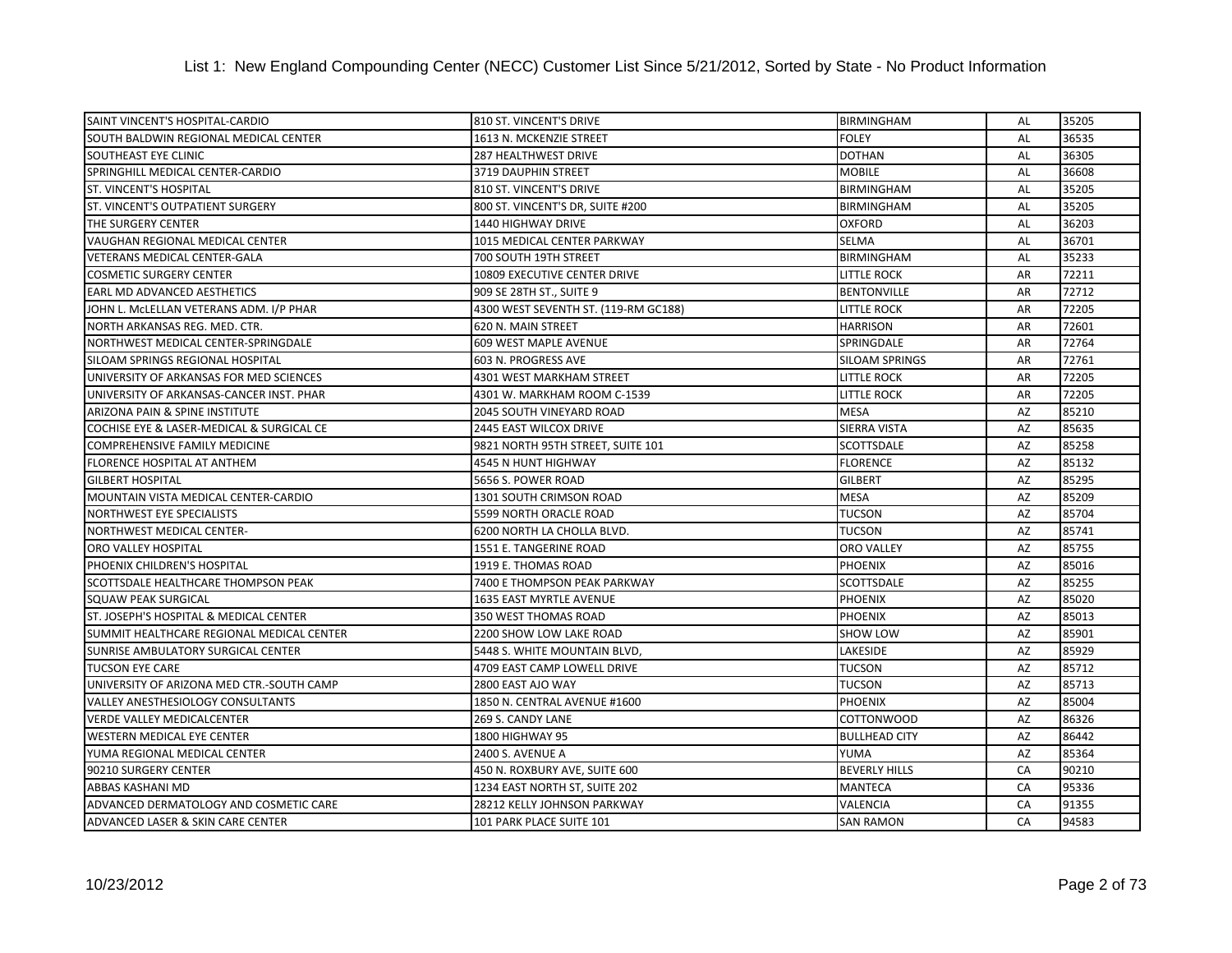| ADVANCED SURGERY CENTER                   | 235 O'CONNOR DRIVE                  | <b>SAN JOSE</b>      | CA | 95128 |
|-------------------------------------------|-------------------------------------|----------------------|----|-------|
| ADVENTIST MEDICAL CENTER                  | 115 MALL DRIVE                      | <b>HANFORD</b>       | CA | 93230 |
| ADVENTIST MEDICAL CENTER-REEDLEY          | 372 W. CYPRESS AVENUE               | <b>REEDLEY</b>       | CA | 93654 |
| AESTHETIC PLASTIC SURGICAL INSTITUTE      | 31852 PACIFIC COAST HIGHWAY         | <b>LAGUNA BEACH</b>  | CA | 92677 |
| AG PAIN MANAGEMENT                        | DR. AMIT GUPTA                      | <b>SIMI VALLEY</b>   | CA | 93065 |
| AHMC ANAHEIM REGIONAL                     | 1111 W. LA PALMA AVENUE             | ANAHEIM              | CA | 92801 |
| ALTA BATES SUMMIT MEDICAL CENTER          | 2450 ASHBY AVE                      | <b>BERKELEY</b>      | CA | 94705 |
| <b>ALVARADO HOSPITAL LLC</b>              | 6655 ALVARADO ROAD                  | <b>SAN DIEGO</b>     | CA | 92120 |
| <b>ANTELOPE VALLEY HOSPITAL</b>           | 1600 WEST AVENUE J                  | LANCASTER            | CA | 93534 |
| APOGEE OUTPATIENT SURGERY CENTER          | 1238 WEST STREET                    | <b>REDDING</b>       | CA | 96001 |
| ARROYO GRANDE COMMUNITY HOSPITAL          | 345 S. HALCYON RD.                  | <b>ARROYO GRANDE</b> | CA | 93420 |
| ASSOCIATES IN FOOT & ANKLE CARE           | 1600 CREEKSIDE DRIVE, SUITE 3100    | <b>FOLSOM</b>        | CA | 95630 |
| <b>ASSOCIATES IN WOMENS HEALTH</b>        | 5 MEDICAL PLAZA, #250               | <b>ROSEVILLE</b>     | CA | 95661 |
| <b>AVORS MEDICAL</b>                      | 42135 10TH STREET WEST              | LANCASTER            | CA | 93534 |
| <b>AZUSA SURGERY CENTER</b>               | 830 SOUTH CITRUS AVENUE             | <b>AZUSA</b>         | CA | 91702 |
| <b>BAYSPINE SURGERY CENTER</b>            | 3065 RICHMOND PARKWAY, SUITE 100    | <b>RICHMOND</b>      | CA | 94806 |
| <b>BEVERLY HILLS AESTHETICS</b>           | 9478 WEST OLYMPIC BLVD., SUITE 301  | <b>BEVERLY HILLS</b> | CA | 90212 |
| <b>BEVERLY HILLS INSTITUTE</b>            | 416 NORTH BEDFORD DRIVE             | <b>BEVERLY HILLS</b> | CA | 90210 |
| BEVERLY HILLS PLASTIC SURGERY, INC.       | 9454 WILSHIRE BLVD.                 | <b>BEVERLY HILLS</b> | CA | 90212 |
| <b>BEVERLY HOSPITAL-</b>                  | 309 W. BEVERLY BLVD.                | <b>MONTEBELLO</b>    | CA | 92647 |
| CALIFORNIA HOSPITAL MEDICAL CENTER        | 1401 SOUTH GRAND AVE                | <b>LOS ANGELES</b>   | CA | 90015 |
| CALIFORNIA HOSPITAL MEDICAL CENTER-CARDIO | 1401 SOUTH GRAND AVENUE             | LOS ANGELOS          | CA | 90015 |
| CALIFORNIA RETINA CONSULTANTS             | 515 E MICHELTORENA STREET           | SANTA BARBARA        | CA | 93103 |
| CALIFORNIA SKIN LASER & SPA               | 1617 ST. MARKS PLAZA                | <b>STOCKTON</b>      | CA | 95207 |
| <b>CARRILLO SURGERY CENTER</b>            | <b>401 EAST CARILLO STREET</b>      | <b>SANTA BARBARA</b> | CA | 93101 |
| <b>CHEVY CHASE SURGERY CENTER</b>         | 801 SOUTH CHEVY CHASE DRIVE         | <b>GLANDALE</b>      | CA | 91205 |
| CHILDRENS HOSPITAL OF LOS ANGELES         | 4650 SUNSET BLVD.                   | LOS ANGELES          | CA | 90027 |
| <b>CITY OF HOPE MEDICAL CENTER</b>        | 1500 E. DUARTE ROAD                 | <b>DUARTE</b>        | CA | 91010 |
| <b>CLARITY SKIN SPA</b>                   | 3005 SILVER CREEK RD., SUITE 158    | <b>SAN JOSE</b>      | CA | 95121 |
| CLOVIS COMMUNITY MEDICAL CENTER           | 2755 HERNDON AVE                    | <b>CLOVIS</b>        | CA | 93611 |
| <b>COASTAL SURGICAL INSTITUTE</b>         | 921 OAK PARK BLVD, SUITE 101        | PISMO BEACH          | CA | 93449 |
| COMMUNITY HOSPITAL OF MONTEREY PENINSULA  | 23625 HOLMAN HIGHWAY                | <b>MONTEREY</b>      | CA | 93940 |
| COMMUNITY HOSPITAL OF SAN BERNADINO       | 1805 MEDICAL CENTER DRIVE           | <b>SAN BERNADINO</b> | CA | 92411 |
| <b>COSMETIC SURGERY CENTER- CA</b>        | 2323 DE LA VINA STREET SUITE 101    | <b>SANTA BARBARA</b> | CA | 93105 |
| <b>COURT STREET SURGERY CENTER</b>        | 2184 COURT STREET                   | <b>REDDING</b>       | CA | 96001 |
| <b>CYPRESS SURGERY CENTER DBA</b>         | SEQUOIA SURGERY CENTER              | VISALIA              | CA | 93277 |
| <b>DAVIS SURGERY CENTER</b>               | 2120 COWELL BLVD., SUITE 142        | <b>DAVIS</b>         | CA | 95618 |
| <b>DELAVINA SURGICENTER</b>               | 2323 DE LA VINA STREET              | <b>SANTA BARBARA</b> | CA | 93105 |
| DERMATOLOGY & LASER OF DEL MAR            | 12865 POINTE DEL MAR WAY, SUITE 160 | <b>DEL MAR</b>       | CA | 92014 |
| DERMATOLOGY MEDICAL GROUP-                | 2811 N. VENTURA RD.                 | OXNARD               | CA | 93036 |
| DERMATOLOGY SURGICAL MEDICAL CLINICS, SCV | 23861-D6 MCBEAN PARKWAY             | VALENCIA             | CA | 91355 |
| DESERT REGIONAL MEDICAL CENTER PHARMACY   | 1150 N. INDIAN CANYON DRIVE         | <b>PALM SPRINGS</b>  | CA | 92262 |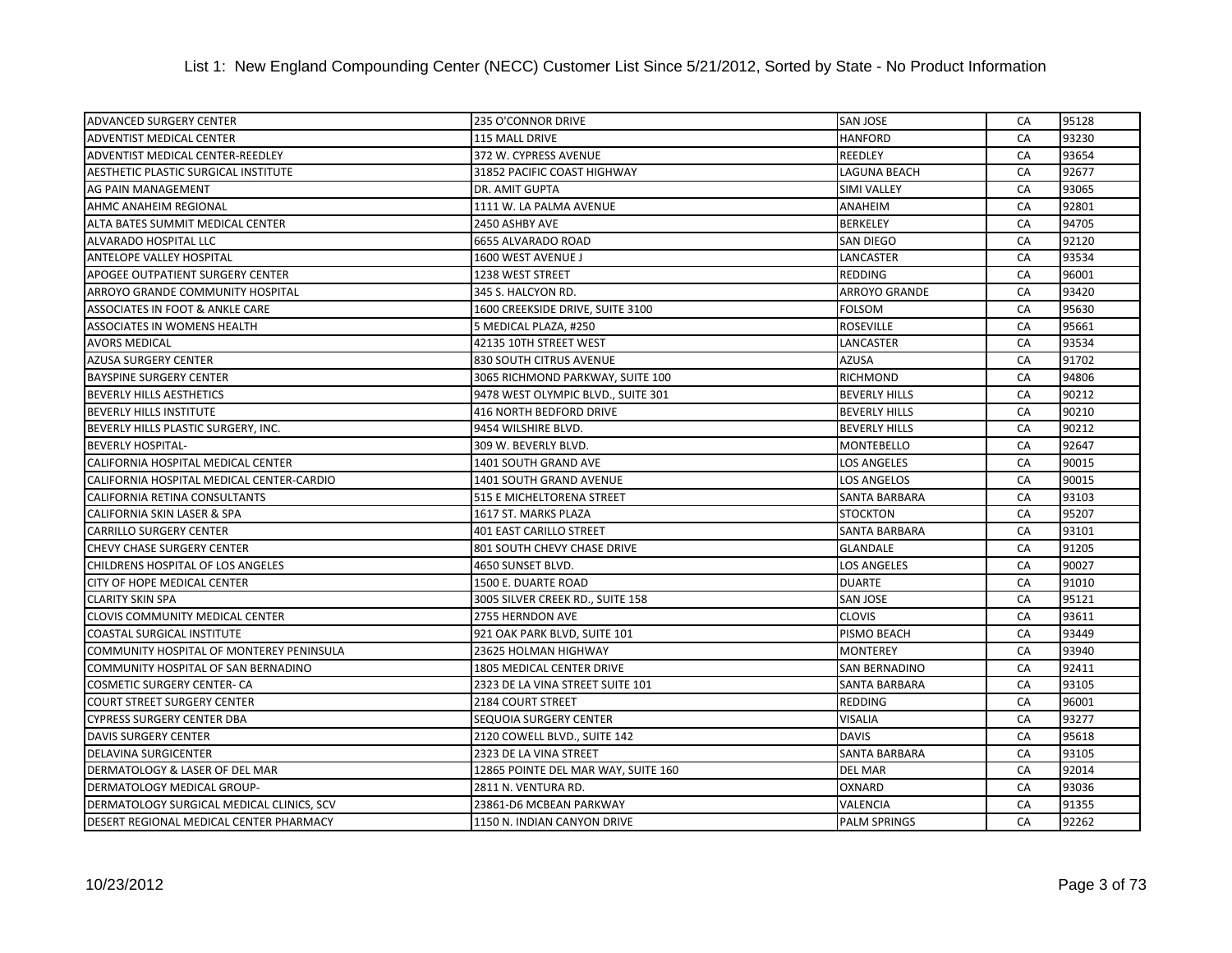| DOCTORS HOSPITAL OF MANTECA                   | 1205 E. NORTH STREET                  | <b>MANTECA</b>         | CA | 95336 |
|-----------------------------------------------|---------------------------------------|------------------------|----|-------|
| DOMINICAN HOSPITAL                            | 1555 SOQUEL DRIVE                     | <b>SANTA CRUZ</b>      | CA | 95065 |
| <b>EMANUEL MEDICAL CENTER</b>                 | 825 DELBON AVE.                       | <b>TURLOCK</b>         | CA | 95382 |
| <b>EMERALD EYE CENTER</b>                     | 16260 VENTURA BLVD, SUITE 711         | <b>ENCINO</b>          | CA | 91436 |
| <b>ENCINO OUTPATIENT SURGICENTER</b>          | 16311 VENTURA BLVD STE#580            | <b>ENCINO</b>          | CA | 91436 |
| <b>ENVISION SURGERY CENTER</b>                | 42442 10TH STREET WEST, SUITE G       | LANCASTER              | CA | 93534 |
| EPI CENTER MED SPA                            | 450 SUTTER STREET, SUITE 800          | <b>SAN FRANCISCO</b>   | CA | 94108 |
| <b>EYE SURGICAL CNTR</b>                      | 1809 VERDUGO BLVD.                    | <b>GLENDALE</b>        | CA | 91208 |
| <b>FACEY MEDICAL FOUNDATION</b>               | C/O CANYON COUNTRY OPHTHALMOLOGY DEPT | <b>CANYON COUNTRY</b>  | CA | 91387 |
| FACEY MEDICAL FOUNDATION-                     | 11333 NORTH SEPULVEDA BLVD            | <b>MISSION HILLS</b>   | CA | 91345 |
| <b>FACEY MEDICAL FOUNDATION-</b>              | 11211 SEPULVEDA BLVD.                 | <b>MISSION HILLS</b>   | CA | 91345 |
| <b>FACEY MEDICAL FOUNDATION.</b>              | 25775 McBEAN PARKWAY SUITE 212        | VALENCIA               | CA | 91355 |
| <b>FAIRCHILD MEDICAL CENTER</b>               | <b>444 BRUCE STREET</b>               | YREKA                  | CA | 96097 |
| FALLBROOK HOSPITAL PHARMACY                   | <b>624 EAST ELDER STREET</b>          | <b>FALLBROOK</b>       | CA | 92028 |
| <b>FAMILIES 1ST MEDICAL GROUP</b>             | 433 NORTH 4TH STREET SUITE 205        | <b>MONTEBELLO</b>      | CA | 90640 |
| <b>FOLSOM SURGERY CENTER</b>                  | 1651 CREEKSIDE DRIVE, SUITE 100       | <b>FOLSOM</b>          | CA | 95630 |
| FOOT CARE SPECIALISTS, INC.                   | 39 NORTH SAN MATEO DRIVE,             | <b>SAN MATEO</b>       | CA | 94401 |
| <b>FOOTHILL EYE CARE</b>                      | 210 SO. GRAND AVENUE                  | <b>GLENDORA</b>        | CA | 91741 |
| <b>FREMONT SURGERY CENTER</b>                 | 39350 CIVIC CENTER SUITE 100          | <b>FREMONT</b>         | CA | 94538 |
| FRENCH HOSPITAL MEDICAL CENTER                | 1911 JOHNSON AVE                      | <b>SAN LUIS OBISPO</b> | CA | 93401 |
| FRENCH HOSPITAL MEDICAL CENTER-CARDIO         | 1911 JOHNSON AVE                      | <b>SAN LUIS OBISPO</b> | CA | 93401 |
| <b>FULLERTON ORTHOPEDIC SURGERY CENTER</b>    | 101 LAGUNA ROAD STE A                 | <b>FULLERTON</b>       | CA | 92835 |
| <b>FULLERTON SURGICAL CENTER</b>              | 2240 N. HARABOR BLVD., SUITE 100      | <b>FULLERTON</b>       | CA | 92835 |
| <b>GALLONI ENTERPRISES MEDICAL CORP</b>       | 1900 ROYALTY DRIVE, SUITE 140         | <b>POMONA</b>          | CA | 91767 |
| <b>GLENDALE EYE MEDICAL GROUP</b>             | 607 N. CENTRAL AVE SUITE 204          | <b>GLENDALE</b>        | CA | 91203 |
| GOOD SAMARITAN HOSPITAL/                      | <b>616 SOUTH WITMER STREET</b>        | <b>LOS ANGELES</b>     | CA | 90017 |
| <b>GRASS VALLEY SURGERY CENTER</b>            | 408 SIERRA COLLEGE DRIVE              | <b>GRASS VALLEY</b>    | CA | 95945 |
| GREENBERG, SANFORD MD                         | 44-300 MONTEREY AVE                   | <b>PALM DESERT</b>     | CA | 92260 |
| GREWAL, KULJINDER S. MD, PC                   | 8881 FLETCHER PARKWAY                 | LA MESA                | CA | 91942 |
| HABERMEHL AESTHETICS AND WELLNESS             | <b>NEWPORT BEACH</b>                  | <b>NEWPORT BEACH</b>   | CA | 92663 |
| <b>HELTON SKIN &amp; LASER INSTITUTE</b>      | 2011 WESTCLIFF DRIVE, SUITE 9         | <b>NEWPORT BEACH</b>   | CA | 92660 |
| HENRY MAYO NEWHALL MEMORIAL HOSP.             | 23845 MCBEAN PARKWAY                  | <b>VALENCIA</b>        | CA | 91355 |
| HOAG MEMORIAL HOSPITAL PRESB-CARDIO           | 1 HOAG DRIVE                          | <b>NEWPORT BEACH</b>   | CA | 92658 |
| HOAG MEMORIAL HOSPITAL PRESBYTERIAN           | <b>ONE HOAG DRIVE</b>                 | <b>NEWPORT BEACH</b>   | CA | 92658 |
| HOLLY C KELLY MD.                             | 7100 REDWOOD BLVD, SUITE 200          | <b>NOVATO</b>          | CA | 94945 |
| <b>ILLUMINARI AESTHETICS</b>                  | 28632-A ROADSIDE DRIVE                | <b>AGOURA HILLS</b>    | CA | 91301 |
| INLAND EYE SPECIALISTS SURGERY CENTER         | 3953 W. STETSON AVENUE                | <b>HEMET</b>           | CA | 92545 |
| <b>INLAND EYE SPECIALISTS SURGERY CENTER-</b> | 25395 HANCOCK AVE., SUITE 100         | <b>MURRIETA</b>        | CA | 92562 |
| INLAND EYE SPECIALISTS-HEMET CLINIC           | 3953 W. STETSON AVENUE                | <b>HEMET</b>           | CA | 92545 |
| <b>INTEGRATED PAIN CARE</b>                   | 3065 RICHMOND PARKWAY                 | <b>RICHMOND</b>        | CA | 94806 |
| <b>ISLAND DERMATOLOGY-</b>                    | 360 SAN MIGUEL DRIVE                  | <b>NEWPORT BEACH</b>   | CA | 92660 |
| JAMES A. WILLIS MD                            | 3133 JPROFESSIONAL DRIVE SUITE 18     | <b>AUBURN</b>          | CA | 95603 |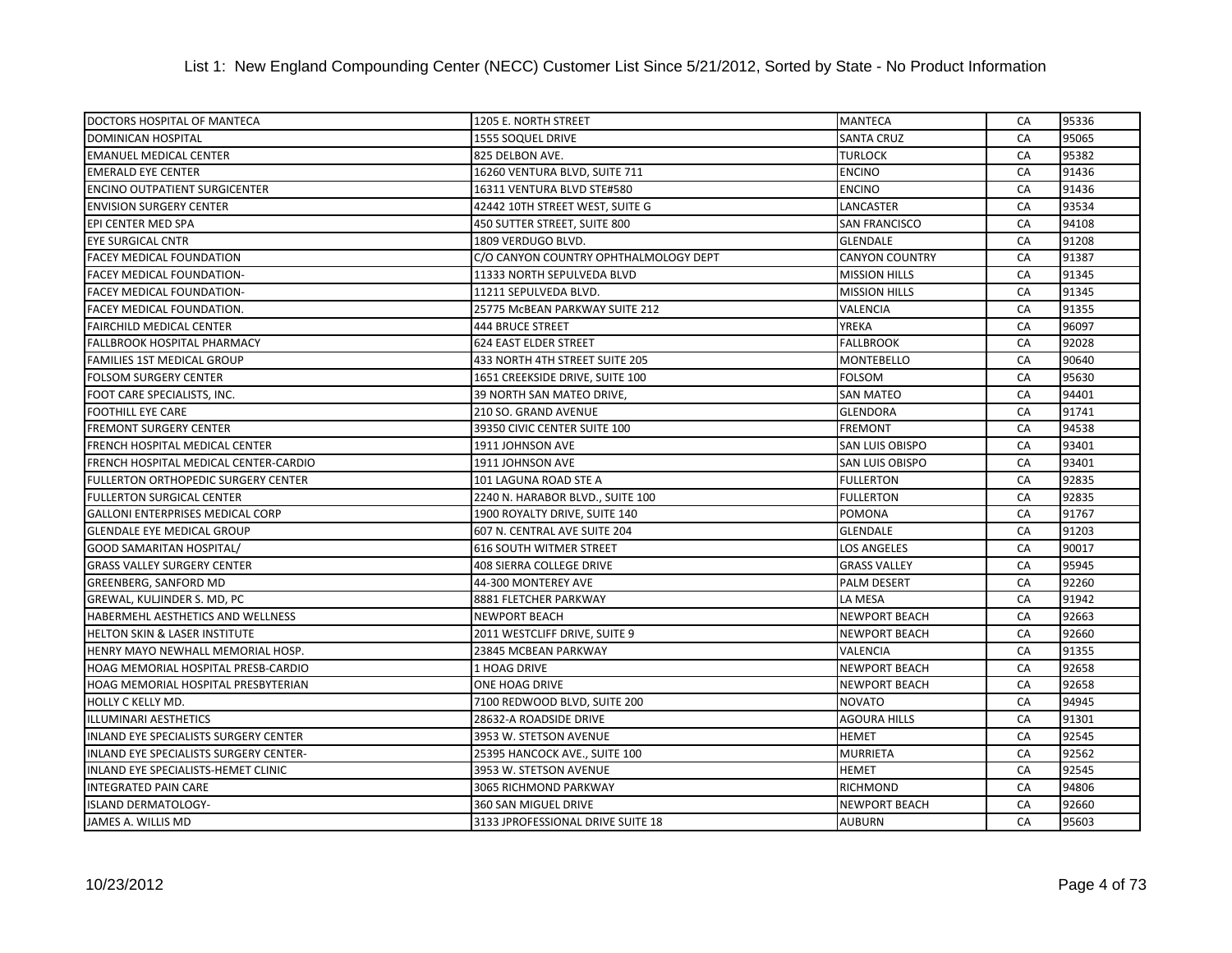| JOAN WARREN MD                         | 74-361 HWY 111 SUITE 5                 | <b>PALM DESERT</b>   | CA | 92260 |
|----------------------------------------|----------------------------------------|----------------------|----|-------|
| LA QUINTA SURGERY CENTER               | 78441 HIGHWAY 111                      | <b>LA QUINTA</b>     | CA | 92253 |
| <b>LASIK TODAY</b>                     | 790 EAST COLORADO BLVD. SUITE 100      | PASADENA             | CA | 91101 |
| LIGHTTOUCH MEDICAL SPA                 | 321 FIRST STREET, SUITE 103            | <b>BENICIA</b>       | CA | 94510 |
| LISA BENEST DERMATOLOGY                | 1624 WEST OLIVE AVENUE                 | <b>BURBANK</b>       | CA | 91506 |
| LLUHC/PLASTIC & RECONSTRUCTIVE SURG.   | 11370 ANDERSON STREET                  | <b>LOMA LINDA</b>    | CA | 92354 |
| LLUHC/PLASTIC SURGERY OFFICE           | 3762 TIBBETTS STREET                   | <b>RIVERSIDE</b>     | CA | 92506 |
| <b>LODI MEMORIAL HOSPITAL</b>          | 975 S. FAIRMONT AVENUE                 | <b>LODI</b>          | CA | 95241 |
| LONG BEACH MEMORIAL MED. CTR.          | 2812 LONG BEACH BLVD.                  | LONG BEACH           | CA | 90806 |
| LOS ALAMITOS MEDICAL CENTER            | 3751 KATELLA AVE.                      | LOS ALAMITOS         | CA | 90720 |
| LOS GATOS SURGICAL CENTER              | 15195 NATIONAL AVENUE, SUITE 100       | <b>LOS GATOS</b>     | CA | 95032 |
| LUCILE PACKARD CHILDREN'S              | 725 WELCH ROAD                         | PALO ALTO            | CA | 94304 |
| LUMINATA LASER CLINIC, INC             | 1707 VIA EL PRADO #201                 | <b>REDONDO BEACH</b> | CA | 90277 |
| MABRIE FACIAL PLASTIC SURGERY          | 1700 SAN PABLO AVENUE, SUITE F         | <b>PINOLE</b>        | CA | 94564 |
| MAIN MEDICAL CENTER                    | 1040 W MAIN STREET                     | <b>SANTA MARIA</b>   | CA | 93458 |
| MAIN STREET SPECIALTY SURG. CTR.       | 280 SOUTH MAIN STREET                  | <b>ORANGE</b>        | CA | 92868 |
| <b>MARIAN MEDICAL CENTER</b>           | 1400 E CHURCH STREET                   | <b>SANTA MARIA</b>   | CA | 93454 |
| MARIAN MEDICAL CENTER-CARDIO           | <b>1400 E CHURCH STREET</b>            | <b>SANTA MARIA</b>   | CA | 93454 |
| MARIN GENERAL HOSPITAL                 | 250 BON AIR ROAD                       | GREENBRAE            | CA | 94904 |
| MARK LAWLER, MD                        | 7100 REDWOOD BLVD., SUITE 200          | <b>NOVATO</b>        | CA | 94945 |
| MARK TWAIN ST. JOSEPH'S HOSPITAL       | <b>768 MOUNTAIN RANCH ROAD</b>         | <b>SAN ANDREAS</b>   | CA | 95249 |
| MD IMAGING VASCULAR AND INTERVENTIONAL | <b>2650 EDITH AVENUE</b>               | <b>REDDING</b>       | CA | 96001 |
| MED-LASER SURGICAL CENTER              | 2445 WEST WHITTIER BLVD., SUITE 100    | <b>MONTEBELLO</b>    | CA | 90640 |
| MEMORIAL HOSPITAL LOS BANOS            | 520 WEST I STREET                      | <b>LOS BANOS</b>     | CA | 93635 |
| MEMORIAL HOSPITAL PHARMACY             | 1700 COFFEE ROAD                       | <b>MODESTO</b>       | CA | 95355 |
| <b>MERCY GENERAL HOSPITAL</b>          | 4001 J STREET                          | SACRAMENTO           | CA | 95819 |
| MERCY GENERAL HOSPITAL-CARDIO          | 4001 J STREET                          | SACRAMENTO           | CA | 95819 |
| MERCY MEDICAL CENTER MERCED            | 333 MERCY AVENUE                       | <b>MERCED</b>        | CA | 95340 |
| MERCY MEDICAL MT. SHASTA               | 914 PINE STREET                        | MT. SHASTA           | CA | 96067 |
| MERCY SAN JUAN MEDICAL CENTER          | 6501 COYLE AVE                         | CARMICHAEL           | CA | 95608 |
| MERCY SAN JUAN MEDICAL CENTER-CARDIO   | 6501 COYLE AVENUE                      | CARMICHAEL           | CA | 95608 |
| METHODIST HOSPITAL OF SACRAMENTO       | 7500 HOSPITAL DRIVE                    | SACRAMENTO           | CA | 95823 |
| MICHAEL J. GROTH, MD.                  | 9675 BRIGHTON WAY, SUITE 410           | <b>BEVERLY HILLS</b> | CA | 90210 |
| <b>MIDVALLEY SURGERY CENTER</b>        | <b>4682 EAST ONTARIO MILLS PARKWAY</b> | <b>ONTARIO</b>       | CA | 91764 |
| MISSION HOSPITAL - CA                  | 27700 MEDICAL CENTER ROAD              | <b>MISSION VIEJO</b> | CA | 92691 |
| MOSSER, SCOTT MD.                      | 450 SUTTER STREET, SUITE 1400          | <b>SAN FRANCISCO</b> | CA | 94109 |
| NEWPORT BAY SURGERY CENTER             | 3333 WEST COAST HIGHWAY                | <b>NEWPORT BEACH</b> | CA | 92663 |
| NEWPORT PLAZA SURGERY CENTER           | 1901 NEWPORT BLVD, SUITE 120           | <b>COSTA MESA</b>    | CA | 92627 |
| NORTH BAY REGIONAL SURGERY CENTER      | 100 ROWLAND WAY, SUITE 145             | <b>NOVATO</b>        | CA | 94945 |
| NORTHBAY HEALTHCARE GROUP              | 1200 B. GALE WILSON BLVD.              | <b>FAIRFIELD</b>     | CA | 94533 |
| NORTHRIDGE HOSPITAL MEDICAL CTR        | 18300 ROSCOE BLVD.                     | <b>NORTHRIDGE</b>    | CA | 91328 |
| <b>NOWAK AESTHETICS</b>                | 2440 FENTON STREET, SUITE 101          | <b>CHULA VISTA</b>   | CA | 91914 |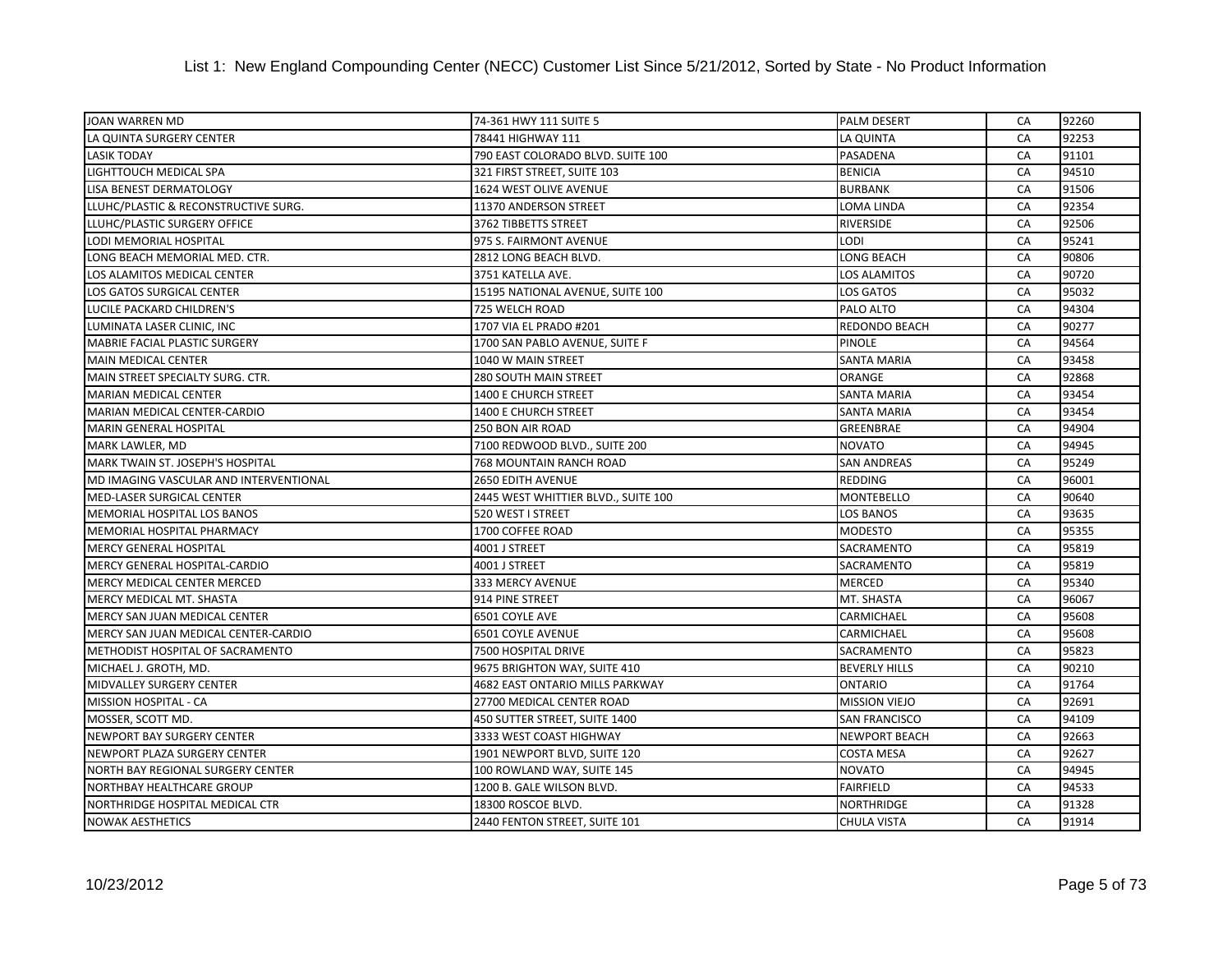| <b>OASIS SURGERY CENTER</b>               | 815 AUTO CENTER DRIVE               | PALMDALE               | CA | 93551 |
|-------------------------------------------|-------------------------------------|------------------------|----|-------|
| OCEAN COSMETIC MEDICINE                   | 2001 SANTA MONICA BLVD.             | <b>SANTA MONICA</b>    | CA | 90404 |
| O'CONNOR HOSPITAL                         | 2105 FOREST AVE.                    | <b>SAN JOSE</b>        | CA | 95128 |
| <b>OUTPATIENT SURGERY OF DEL MAR</b>      | 12264 EL CAMINO REAL, STE 55        | <b>SAN DIEGO</b>       | CA | 92130 |
| PACIFIC HILLS SURGERY CENTER              | 24022 CALLE DE LA PLATA             | LAGUNA HILLS           | CA | 92653 |
| PACIFIC SURGERY CENTER (AMSURG)           | 2829 WEST BURBANK BLVD.             | <b>BURBANK</b>         | CA | 91505 |
| PALO ALTO LASER & SKIN CARE               | 151 FOREST AVE                      | PALO ALTO              | CA | 94301 |
| PALO ALTO MEDICAL FOUNDATION              | 701 EAST EL CAMINO REAL, 1ST FLOOR  | <b>MOUNTAIN VIEW</b>   | CA | 94040 |
| PATIENT MEDICAL CARE                      | 111 N. ATLANTIC BLVD., UNIT 242     | <b>MONTEREY PARK</b>   | CA | 91754 |
| PERSKY, MICHAEL MD FACS                   | 16311 VENTURA BLVD., SUITE 600      | <b>ENCINO</b>          | CA | 91436 |
| PHYSICIANS SURGERY CENTER OF ALVARADO     | 6719 ALVARADO ROAD, SUITE 100       | <b>SAN DIEGO</b>       | CA | 92120 |
| PLACENTIA LINDA HOSPITAL                  | 1301 N. ROSE DRIVE                  | PLACENTIA              | CA | 92870 |
| PLASTIC SURGERY CENTER OF STOCKTON        | 1805 N CALIFORNIA ST, SUITE 405     | <b>STOCKTON</b>        | CA | 95204 |
| POLICLINICA FAMILIAR SAN JUDOS            | 6007 WHITTIER BOULEVARD LANE        | <b>LOS ANGELES</b>     | CA | 90022 |
| PREMIERE SURGERY CENTER                   | 700 W EL NORTE PKWY                 | <b>ESCONDIDO</b>       | CA | 92026 |
| PRIME HEALTHCARE SERVICES-SHASTA LLC      | 1100 BUTTE STREET                   | <b>REDDING</b>         | CA | 96001 |
| PUIG-LLANO, MANUEL MD.                    | 276 CHURCH STREET AVENUE            | <b>CHULA VISTA</b>     | CA | 91910 |
| <b>QUEEN OF THE VALLEY MEDICAL CENTER</b> | 1000 TRANCAS STREET                 | <b>NAPA</b>            | CA | 94558 |
| RADY CHILDREN'S HOMECARE                  | 8291 AERO PLACE SUITE 130/140       | SAN DIEGO              | CA | 92123 |
| RADY CHILDREN'S HOSPITAL                  | 3020 CHILDREN'S WAY                 | <b>SAN DIEGO</b>       | CA | 92123 |
| RADY CHILDREN'S HOSPITAL-CARDIO           | 3020 CHILDREN'S WAY                 | <b>SAN DIEGO</b>       | CA | 92123 |
| RAMELLI, GARY MD                          | 2888 LONG BEACH BLVD                | LONG BEACH             | CA | 90806 |
| REDWOOD MEMORIAL HOSPITAL                 | 3300 RENNER DR.                     | <b>FORTUNA</b>         | CA | 95540 |
| RENEW LASER CLINIC                        | 211 DE ANZA BOULEVARD               | <b>SAN MATEO</b>       | CA | 94402 |
| RESOLUTIONS SKIN CARE & LASER SPA         | 940 SYLVA LANE, SUITE D-2           | <b>SONORA</b>          | CA | 95370 |
| RETINA CONSULTANTS OF LOS ANGELES         | 1808 VERDUGO BLVD. SUITE 206        | <b>GLENDALE</b>        | CA | 91208 |
| RETINA CONSULTANTS OF LOS ANGELES-        | 850 SOUTH ATLANTIC BLVD., SUITE 105 | <b>MONTEREY PARK</b>   | CA | 91754 |
| RETINA CONSULTANTS OF LOS ANGELES/        | 7320 WOODLAKE AVENUE, SUITE 360     | <b>WEST HILLS</b>      | CA | 91307 |
| RETINA CONSULTANTS OF SOUTHERN CALIFORNIA | 9041 MAGNOLIA AVE, STE 207          | <b>RIVERSIDE</b>       | CA | 92503 |
| RHEIM, JAMES MD INC.                      | 757 PACIFIC STREET SUITE A1         | <b>MONTEREY</b>        | CA | 93940 |
| RIVERLAKES SURGERY CENTER                 | 7508 MEANY AVENUE, SUITE B          | <b>BAKERSFIELD</b>     | CA | 93308 |
| RIVERSIDE COMMUNITY HOSPITAL              | 4445 MAGNOLIA AVE                   | RIVERSIDE              | CA | 92501 |
| RIVERSIDE EENT INSTITUTE SURG             | 4500 BROCKTON AVE #105              | <b>RIVERSIDE</b>       | CA | 92501 |
| RIVERSIDE PLASTIC SURG. ASSOCIATES        | 4605 BROCKTON AVENUE, SUITE 200     | <b>RIVERSIDE</b>       | CA | 92506 |
| ROBERT INNOCENZI MD                       | 13197 CENTRAL AVE #101              | <b>CHINO</b>           | CA | 91710 |
| ROMANO, J. JAMES, MD.                     | <b>1650 JACKSON STREET</b>          | SAN FRANCISCO          | CA | 94109 |
| SADDLEBACK MEMORIAL MEDICAL CENTER        | 24451 HEALTH CENTER DRIVE           | LAGUNA HILLS           | CA | 92653 |
| SADDLEBACK VALLEY OUTPATIENT SURGERY      | 24302 PASEO DE VALENCIA             | LAGUNA HILLS           | CA | 92653 |
| SAINT JOSEPHS HOSPITAL                    | 2700 DOLBEER STREET                 | <b>EUREKA</b>          | CA | 95501 |
| SAINT LOUISE REGIONAL HOSPITAL            | 9400 NO NAME UNO                    | GILROY                 | CA | 95020 |
| SAINT LUCIA EYE CENTER                    | 2746 EAST FLORENCE AVENUE           | <b>HUNTINGTON PARK</b> | CA | 90255 |
| SAN DIEGO OUTPATIENT AMB. SUR. CTR.       | 770 WASHINGTON ST., SUITE 101       | <b>SAN DIEGO</b>       | CA | 92103 |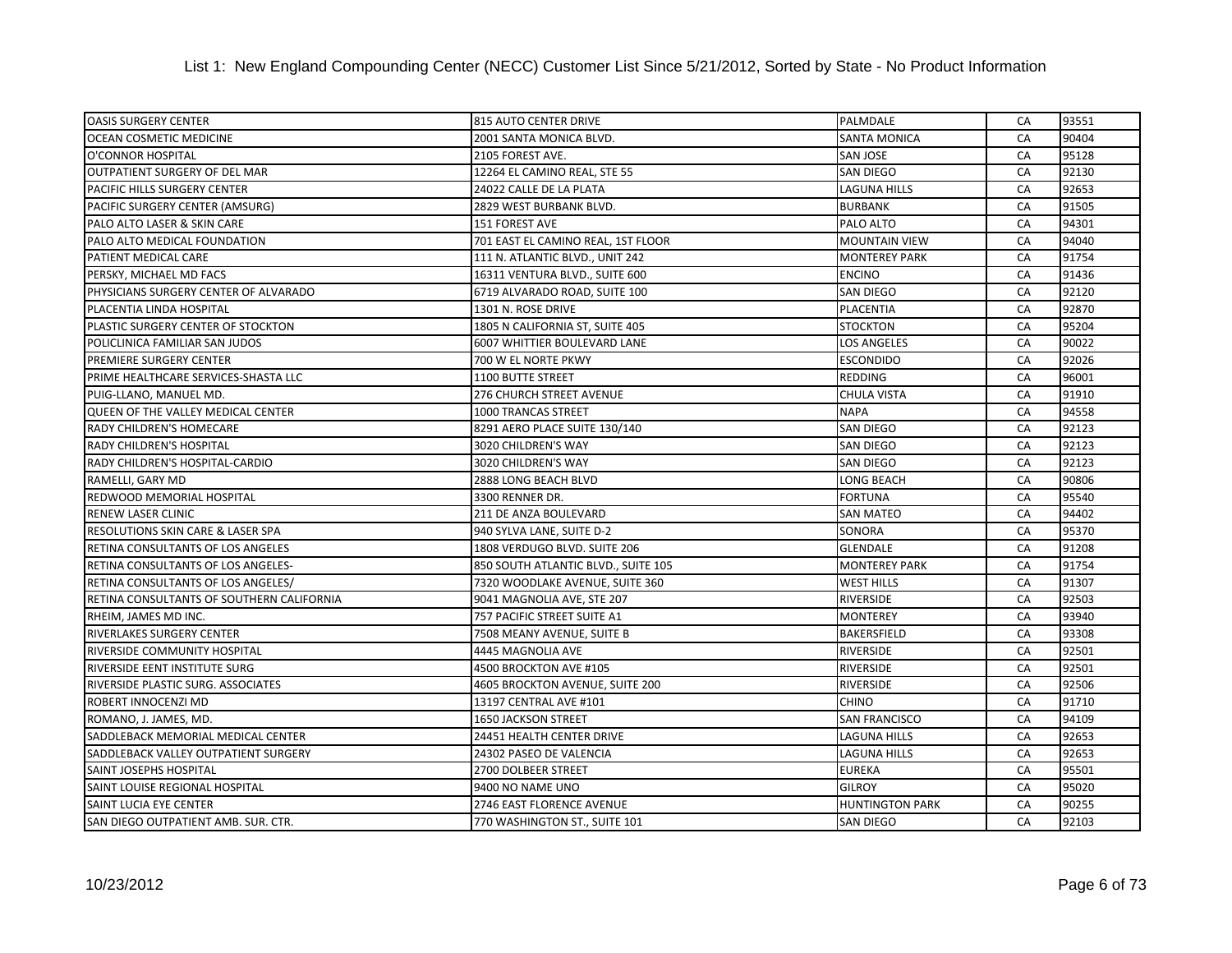| SAN DIEGO RETINA ASSOCIATES            | 7695 CARDINAL COURT #100              | <b>SAN DIEGO</b>       | CA | 92123 |
|----------------------------------------|---------------------------------------|------------------------|----|-------|
| SAN DIEGO RETINA ASSOCIATES-           | 3231 WARING COURT                     | <b>OCEANSIDE</b>       | CA | 92056 |
| SAN DIEGO VITREORETINAL ASSOCIATES     | 9834 GENESSEE AVENUE                  | LA JOLLA               | CA | 92037 |
| SAN FERNANDO VALLEY SURGERY CENTER     | <b>DBA: PROVIDENCE SURGERY CENTER</b> | <b>MISSION HILLS</b>   | CA | 91345 |
| SAN GABRIEL VALLEY SURGICAL CENTER     | 1250 S. SUNSET #100                   | W. COVINA              | CA | 91790 |
| SAN LUIS SURGERY CENTER                | 1304 ELLA STREET SUITE C              | SAN LUIS OBISPO        | CA | 93401 |
| SAN RAMON REGIONAL MEDICAL CENTER      | 6001 NORRIS CANYON RD.                | <b>SAN RAMON</b>       | CA | 94583 |
| SANSUM CLINIC-PHARMACY DEPT            | <b>215 PESETAS LANE</b>               | <b>SANTA BARBARA</b>   | CA | 93110 |
| SANTA BARBARA COTTAGE HOSPITAL         | 400 W. PUEBLO STREET                  | SANTA BARBARA          | CA | 93105 |
| SANTA BARBARA COTTAGE HOSPITAL         | PUEBLO AT BATH STREET                 | <b>SANTA BARBARA</b>   | CA | 93102 |
| <b>SANTA CLARITA ENT</b>               | 27879 SMYTH DRIVE                     | VALENCIA               | CA | 91355 |
| SANTA CLARITA SURGERY CTR              | 23861 WEST MCBEAN PKW # A-1           | <b>VALENCIA</b>        | CA | 91355 |
| SANTA ROSA MEMORIAL HOSPITAL           | <b>1165 MONTGOMERY DRIVE</b>          | <b>SANTA ROSA</b>      | CA | 95405 |
| SBA OUTPATIENT SURGERY CTR             | 3600 LOMITA BLVD, #100                | TORRABCE               | CA | 90505 |
| <b>SCRIPPS GREEN HOSPITAL</b>          | 10666 NORTH TORREY PINES RD 303C      | LAJOLLA                | CA | 92037 |
| <b>SCRIPPS MEMORIAL HOSPITAL</b>       | 9888 GENESEE AVE                      | LA JOLLA               | CA | 92037 |
| SCRIPPS MEMORIAL HOSPITAL ENCINITAS    | 354 SANTA FE DRIVE                    | <b>ENCINITAS</b>       | CA | 92024 |
| SCRIPPS MEMORIAL HOSPITAL-CARDIO       | 9888 GENESEE AVENUE                   | LA JOLLA               | CA | 92037 |
| <b>SCRIPPS MERCY HOSPITAL</b>          | 4077 FIFTH AVENUE                     | SAN DIEGO              | CA | 92103 |
| SCRIPPS MERCY HOSPITAL CHULA VISTA     | 435 H STREET                          | <b>CHULA VISTA</b>     | CA | 91910 |
| SEQUOIA HOSPITAL                       | 170 ALAMEDA DE LAS PULGAS             | <b>REDWOOD CITY</b>    | CA | 94062 |
| SEQUOIA HOSPITAL-CARDIO                | 170 ALAMEDA DE LAS PULGAS             | <b>REDWOOD CITY</b>    | CA | 94062 |
| SIDIKARO, YOSSI MD                     | <b>435 NORTH ROXBURY DRIVE</b>        | <b>BEVERLY HILLS</b>   | CA | 90210 |
| SIERRA VISTA REGIONAL MEDICAL CENTER   | 1010 MURRAY STREET                    | <b>SAN LUIS OBISPO</b> | CA | 93405 |
| SILVERTON, JOHN MD.                    | 3031 W. MARCH LANE, SUITE 101-S       | <b>STOCKTON</b>        | CA | 95219 |
| SIMI SURGERY CENTER INC.               | 1920 EAST LOS ANGELES AVENUE          | <b>SIMI VALLEY</b>     | CA | 93065 |
| <b>SKIN 365</b>                        | 4201 TORRANCE BLVD #365               | TORRANCE               | CA | 90503 |
| <b>SKIN SPIRIT</b>                     | 701 EMERSON STREET                    | PALO ALTO              | CA | 94301 |
| SOLOMON, DANIEL MD                     | 7100 REDWOOD BLVD, #200               | <b>NOVATO</b>          | CA | 94945 |
| SPECIALITY SURGICAL CENTER OF ENCINO   | 16501 VENTURA BLVD. #103              | <b>ENCINO</b>          | CA | 91436 |
| SPECIALTY SURGICAL CENTER OF WILSHIRE  | 8670 WILSHIRE BLVD, #300              | <b>BEVERLY HILLS</b>   | CA | 90211 |
| ST FRANCIS MEDICAL CENTER - CA         | 3630 E. IMPERIAL HWY                  | LYNWOOD                | CA | 90262 |
| ST. BERNARDINE MEDICAL CENTER          | 2101 N. WATERMAN AVE.                 | <b>SAN BERNARDINO</b>  | CA | 92404 |
| <b>ST. HELENA HOSPITAL</b>             | 10 WOODLAND ROAD                      | <b>ST. HELENA</b>      | CA | 94574 |
| <b>ST. HELENA HOSPITAL-CARDIO</b>      | 10 WOODLAND ROAD                      | <b>ST. HELENA</b>      | CA | 94574 |
| ST. JOHNS' REGIONAL MEDICAL CENTER     | 1600 NORTH ROSE AVE                   | OXNARD                 | CA | 93030 |
| ST. JOSEPH HOSPITAL INPATIENT PHARMACY | 1100 W. STEWART DRIVE                 | ORANGE                 | CA | 92868 |
| ST. JOSEPH'S MEDICAL CENTER            | 1800 N. CALIFORNIA STREET             | <b>STOCKTON</b>        | CA | 95204 |
| ST. MARY'S MEDICAL CENTER              | 1050 LINDEN AVE                       | LONG BEACH             | CA | 90813 |
| STRAUSS, BEATRICE MD                   | 16300 SAND CANYON ROAD                | <b>IRVINE</b>          | CA | 92618 |
| <b>SUNALP LASER VISION</b>             | 880 EAST MERRITT AVENUE, SUITE 109    | TULARE                 | CA | 93274 |
| <b>SURGERY CENTER OF LONG BEACH</b>    | ATTN: MARGARITA DE JESUS              | <b>LONG BEACH</b>      | CA | 90806 |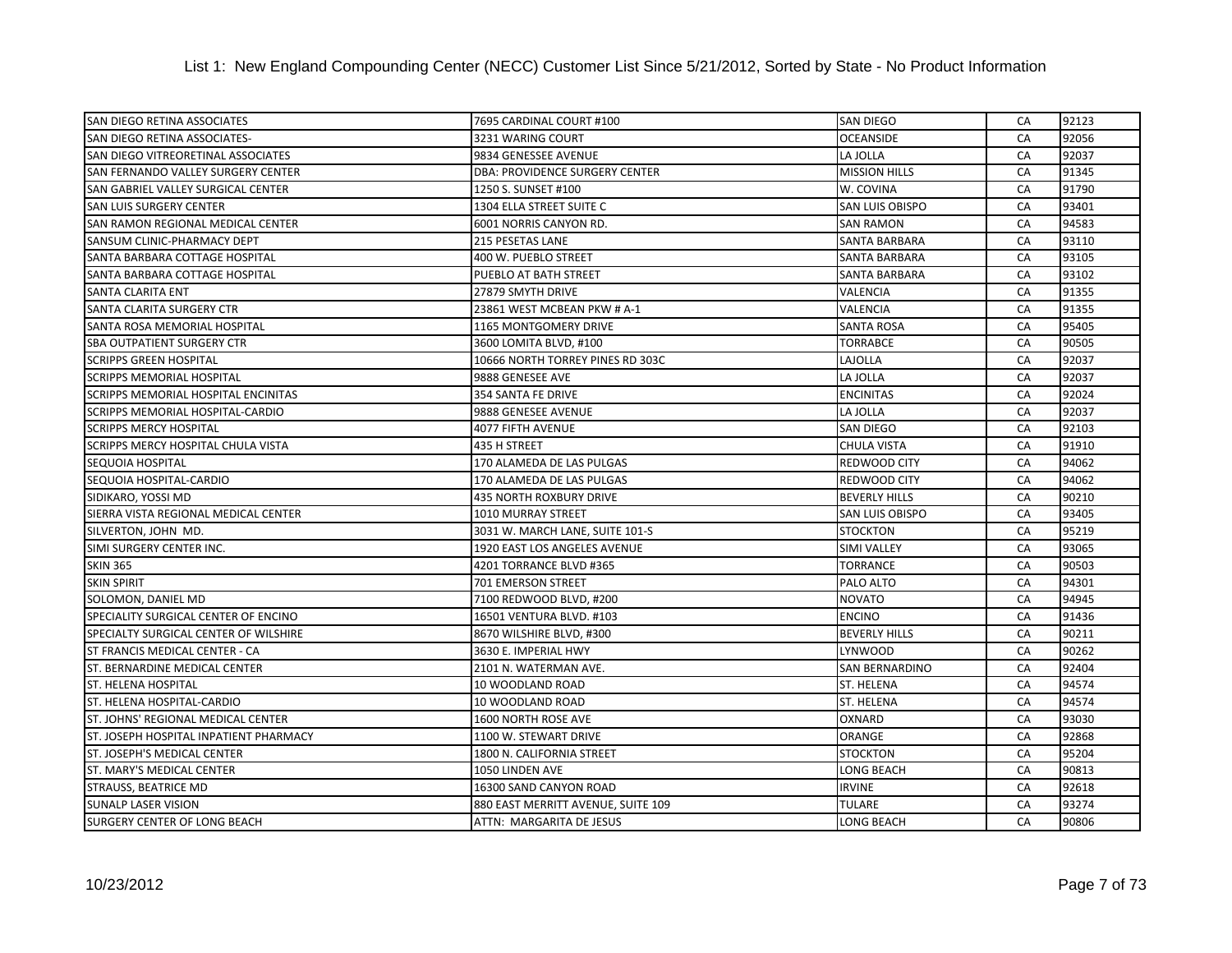| SURGERY CENTER OF SANTA ROSA            | 1111 SONOMA AVENUE, SUITE 308       | <b>SANTA ROSA</b>       | CA        | 95405 |
|-----------------------------------------|-------------------------------------|-------------------------|-----------|-------|
| SUTTER AUBURN FAITH HOSPITAL            | 11815 EDUCATION STREET              | <b>AUBURN</b>           | CA        | 95602 |
| SUTTER FAIRFIELD SURGERY CENTER         | 2700 LOW COURT, 2ND FLOOR           | <b>FAIRFIELD</b>        | CA        | 94533 |
| SUTTER GOULD STOCKTON SURGERY CENTER    | 8011 DON AVENUE                     | <b>STOCKTON</b>         | CA        | 95206 |
| SUTTER MEDICAL CENTER-SANTA ROSA        | FESSEHAI KIFLE / DAVID SILACCI      | <b>SANTA ROSA</b>       | CA        | 95404 |
| SUTTER NORTH SURGERY CENTER             | 460 PLUMAS BLVD., SUITE 202         | <b>YUBA CITY</b>        | CA        | 95991 |
| SUTTER ROSEVILLE MEDICAL CENTER         | <b>ONE MEDICAL PLAZA</b>            | <b>ROSEVILLE</b>        | CA        | 95661 |
| TAHOE FOREST HOSPITAL                   | <b>10121 PINE AVE</b>               | <b>TRUCKEE</b>          | CA        | 96161 |
| TORRANCE MEMORIAL MEDICAL CENTER        | 3330 LOMITA BLVD                    | TORRANCE                | CA        | 90505 |
| TRI-CITY MEDICAL CENTER                 | 4002 VISTA WAY                      | <b>OCEANSIDE</b>        | CA        | 92056 |
| TULARE REGIONAL MEDICAL CENTER          | 869 CHERRY STREET                   | TULARE                  | CA        | 93274 |
| UCSF MEDICAL CENTER-CARDIO              | 505 PARNASSUS AVENUE ROOM M39C      | <b>SAN FRANCISCO</b>    | CA        | 94143 |
| UKIAH VALLEY MEDICAL CENTER             | 275 HOSPITAL DRIVE                  | <b>UKIAH</b>            | CA        | 95482 |
| UNION SQUARE DERMATOLOGY, APC           | 450 SUTTER STREET #830              | <b>SAN FRANCISCO</b>    | CA        | 94108 |
| UNIVERSAL PAIN MANAGEMENAT              | 819 AUTO CENTER DRIVE               | PALMDALE                | CA        | 93551 |
| USC UNIVERSITY HOSPITAL                 | 1500 SAN PABLO STREET               | <b>LOS ANGELES</b>      | CA        | 90033 |
| <b>VALENCIA SURGICAL CENTER</b>         | 24355 LYONS AVE STE 120             | <b>SANTA CLARITA</b>    | CA        | 91321 |
| VALLEY RETINA ASSOCIATES MED.GROUP,PC   | 16500 VENTURA BLVD.                 | <b>ENCINO</b>           | CA        | 91436 |
| <b>VEIN &amp; LIPOSCULPTURE CENTER</b>  | 8881 FLETCHER PARKWAY               | LAMESA                  | CA        | 91942 |
| <b>VEIN &amp; LIPOSCULPTURE CENTER-</b> | 40573 MARGARITA ROAD, SUITE J       | <b>TEMECULA</b>         | CA        | 92591 |
| VENTURA PLASTIC SURGERY SPECIALISTS     | 1280 SOUTH VICTORIA AVENUE          | <b>VENTURA</b>          | CA        | 93003 |
| VISAGE LASER & SKIN CARE                | 5636 EAST LA PALMA AVENUE           | ANAHEIM                 | CA        | 92807 |
| VISTA FAMILY HEALTH CARE                | 1070 S SANTA FE AVE, SUITE #10      | VISTA                   | CA        | 92084 |
| <b>WASHINGTON HOSPITAL</b>              | 2000 MOWRY AVE                      | <b>FREMONT</b>          | CA        | 94538 |
| WATSONVILLE COMMUNITY HOSPITAL-CHS      | <b>75 NIELSON STREET</b>            | <b>WATSONVILLE</b>      | CA        | 95076 |
| WILLIAM KWAN MD.                        | 360 POST ST., #1005                 | <b>SAN FRANCISCO</b>    | CA        | 94108 |
| WILLIAM KWAN MD.                        | 360 POST ST., #1005                 | SAN FRANCISCO           | CA        | 94114 |
| WINTERNITZ, W. WILLIAM MD.              | 12630 MONTE VISTA ROAD              | POWAY                   | CA        | 92064 |
| WOODGLEN INSTITUTE OF AESTHETICS        | 541 SOUTH PASADENA AVENUE           | <b>GLENDORA</b>         | CA        | 91741 |
| WOODLAND MEMORIAL HOSPITAL              | 1325 COTTONWOOD STREET              | <b>WOODLAND</b>         | CA        | 95695 |
| YOUNIQUE COSMETIC SURGERY               | 1551 OCEAN AVENUE, SUITE 200        | <b>SANTA MONICA</b>     | CA        | 90401 |
| ZEWERT, THOMAS MD                       | 337 EL DORADO ST., SUITE A-1        | <b>MONTEREY</b>         | CA        | 93940 |
| ASARCH CENTER FOR DERMATOLOGY & LASER   | 3701 SOUTH CLARKSON STREET          | <b>ENGLEWOOD</b>        | CO        | 80113 |
| AUDUBON AMBULATORY SURGERY CENTER       | 3030 NORTH CIRCLE DRIVE             | <b>COLORADO SPRINGS</b> | CO.       | 80909 |
| BLACK CANYON SURGICAL CENTER LLC        | <b>611 EAST STAR CT</b>             | <b>MONTROSE</b>         | CO        | 81401 |
| BOULDER VALLEY FOOT & ANKLE CLINIC      | 3000 CENTER GREEN DR. SUITE 210     | <b>BOULDER</b>          | CO        | 80301 |
| <b>COLORADO EYE ASSOCIATES</b>          | 2920 NORTH CASCADE AVENUE           | <b>COLORADO SPRINGS</b> | CO.       | 80907 |
| COLORADO FACIAL PLASTIC SURGERY         | 3600 SOUTH LOGAN STREET, SUITE 100  | <b>ENGLEWOOD</b>        | <b>CO</b> | 80113 |
| <b>COLORADO PAIN MGMT-IT</b>            | 8451 PEARL ST                       | <b>THORNTON</b>         | CO.       | 80229 |
| <b>COLORADO RETINA ASSOCIATES</b>       | 400 SOUTH INDIANA STREET, SUITE 310 | <b>GOLDEN</b>           | CO        | 80401 |
| COLORADO RETINA ASSOCIATES-             | 11960 LIONESS WAY #290              | <b>PARKER</b>           | CO.       | 80134 |
| <b>COLORADO RETINA ASSOCIATES*</b>      | 850 EAST HARVARD AVENUE             | <b>DENVER</b>           | CO        | 80210 |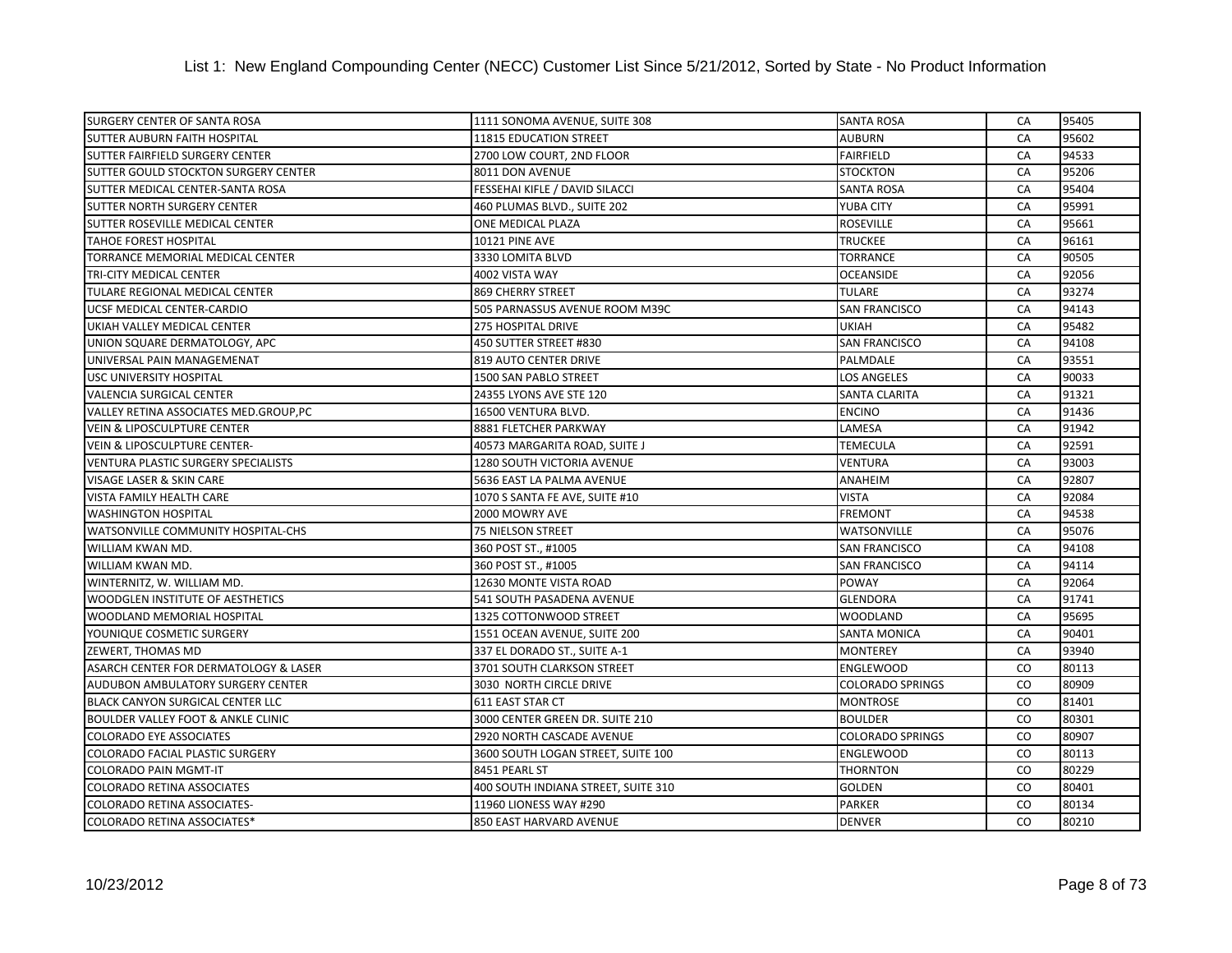| COLORADO RETINA ASSOCIATES, PC             | 8101 E. LOWRY BLVD., SUITE 210   | <b>DENVER</b>           | CO.       | 80230      |
|--------------------------------------------|----------------------------------|-------------------------|-----------|------------|
| <b>COLORADO SPRINGS EYE SURGERY CENTER</b> | 2920 N CASCADE AVENUE 101        | <b>COLORADO SPRINGS</b> | <b>CO</b> | 80907      |
| COLORADO WEST OPTHALMOLOGY                 | 1800 E PAVILION PLACE            | <b>MONTROSE</b>         | <b>CO</b> | 81401      |
| <b>COMMUNITY HOSPITAL</b>                  | 2021 N. 12TH STREET              | <b>GRAND JUNCTION</b>   | CO.       | 81501      |
| <b>CROWN POINT SURGERY CENTER</b>          | 9397 CROWN CREST BLVD. SUITE 110 | <b>PARKER</b>           | CO.       | 80138      |
| DELTA COUNTY MEMORIAL HOSPITAL             | 1501 EAST 3RD STREET             | <b>DELTA</b>            | CO        | 81416      |
| <b>DENVER EYE SURGERY CENTER</b>           | 13772 DENVER WEST PKWY           | <b>GOLDEN</b>           | CO        | 80401-3139 |
| ELDORADO RETINA ASSOCIATES PC              | 90 HEALTH PARK DRIVE             | <b>LOUISVILLE</b>       | CO.       | 80027      |
| EXEMPLA GOOD SAMARITAN MEDICAL CENTER      | 200 EXEMPLA CIRCLE               | LAFAYETTE               | <b>CO</b> | 80026-3370 |
| EYE CARE CENTER OF NORTHERN COLORADO       | 1400 DRY CREEK DRIVE             | LONGMONT                | <b>CO</b> | 80503      |
| EYE CENTER OF NO. COLORADO                 | 1725 E. PROSPECT ST.             | FT. COLLINS             | <b>CO</b> | 80525      |
| <b>FIRST CHOICE SURGERY CENTER</b>         | 2596 F ROAD                      | <b>GRAND JUNCTION</b>   | CO.       | 81505      |
| <b>FOUR CORNER EYE</b>                     | 575 RIVERGATE LANE SUITE 212     | <b>DURANGO</b>          | CO.       | 81301      |
| <b>GRAND RIVER MEDICAL CENTER</b>          | 501 AIRPORT ROAD BOX 912         | <b>RIFLE</b>            | <b>CO</b> | 81650      |
| HAND SURGERY ASSOCIATES OF DENVER          | 2535 S DOWNING STREET            | <b>DENVER</b>           | <b>CO</b> | 80210      |
| HAND SURGERY OF COLORADO                   | 2535 SOUTH DOWNING ST, SUITE 550 | <b>DENVER</b>           | CO.       | 80210      |
| <b>HARMONY SURGERY CENTER</b>              | 2127 EAST HARMONY ROAD           | <b>FORT COLLINS</b>     | <b>CO</b> | 80528      |
| INTERVENTIONAL PAIN MANAGEMENT-            | 3010 NORTH CIRCLE, SUITE 202     | <b>COLORADO SPRINGS</b> | <b>CO</b> | 80909      |
| <b>KIRK EYE CENTER-</b>                    | 3650 EAST 15TH ST.               | LOVELAND                | <b>CO</b> | 80538      |
| <b>LOVELAND SURGERY CENTER</b>             | 3800 NORTH GRANT                 | LOVELAND                | <b>CO</b> | 80538      |
| <b>MADISON STREET SURGERY CENTER</b>       | 55 MADISON STREET, SUITE 200     | <b>DENVER</b>           | <b>CO</b> | 80206      |
| <b>MCKEE MEDICAL CENTER</b>                | 2000 BOISE AVE.                  | LOVELAND                | CO        | 80538      |
| <b>MOUNTAIN VIEW DERMATOLOGY</b>           | 2935 BASELINE ROAD, #201         | <b>BOULDER</b>          | CO        | 80303      |
| MUSCULOSKELETAL SURGERY CENTER             | 9005 GRANT STREET, SUITE 300     | <b>THORNTON</b>         | CO.       | 80229      |
| NATURAL EYES LASER & SURGERY               | 2485 EAST PIKE PEAK AVE          | <b>COLORADO SPRINGS</b> | <b>CO</b> | 80909      |
| NORTH COLORADO MEDICAL CENTER              | 1801 SIXTEENTH STREET            | <b>GREELEY</b>          | CO        | 80631      |
| <b>NORTHERN COLORADO LASER &amp; SKIN</b>  | 3109 35TH AVENUE BLDG. A         | <b>GREELY</b>           | CO.       | 80634      |
| NORTHERN COLORADO ORTHOPEDIC ASSOCIATES    | 2121 E. HARMONY ROAD, SUITE 290  | <b>FORT COLLINS</b>     | CO.       | 80528      |
| PARK AVE SURGERY CENTER                    | 1800 EMERSON STREET              | <b>DENVER</b>           | <b>CO</b> | 80218      |
| PEAK ONE SURGERY CENTER                    | 350 PEAK ONE DRIVE               | <b>FRISCO</b>           | CO        | 80443      |
| <b>PUEBLO SURGERY CENTER</b>               | 25 MONTEBELLO ROAD               | PUEBLO                  | CO.       | 81001      |
| <b>RED ROCKS SURGERY CENTER</b>            | 400 INDIANA STREET, SUITE 100    | <b>GOLDEN</b>           | <b>CO</b> | 80401      |
| RESTORATION MEDICAL AESTHETICS             | 5100 20TH STREET, UNIT A         | <b>GREELEY</b>          | <b>CO</b> | 80634      |
| RMA ORTHO                                  | 3810 NORTH GRANT AVE             | LOVELAND                | <b>CO</b> | 80538      |
| ROCKY MOUNTAIN LASER & SURGERY CTR.        | 1402 FORTINO BOULEVARD WEST      | <b>PUEBLO</b>           | CO.       | 81008      |
| <b>SKIN ESSENTIALS</b>                     | 9777 S YOSEMITE ST, SUITE 200    | LONETREE                | <b>CO</b> | 80124      |
| <b>SKYLINE SURGERY CENTER</b>              | 2555 EAST 13TH STREET #200       | LOVELAND                | <b>CO</b> | 80537      |
| ST. MARY-CORWIN MEDICAL CENTER             | 1008 MINNEQUA AVE.               | <b>PUEBLO</b>           | CO.       | 81004      |
| <b>SURGERY CENTER OF FORT COLLINS</b>      | 1100 EAST PROSPECT RD.           | <b>FORT COLLLINS</b>    | <b>CO</b> | 80525      |
| THE RETINA CENTER OF WESTERN COLORADO      | 2478 PATTERSON ROAD #7           | <b>GRAND JUNCTION</b>   | <b>CO</b> | 81505      |
| THE SPINE INSTITUTE                        | 5285 McWHINNEY BLVD., SUITE 145  | LOVELAND                | CO.       | 80538      |
| THE SURGERY CENTER OF LUTHERAN             | 3455 LUTHERAN PARKWAY            | <b>WHEAT RIDGE</b>      | CO        | 80033      |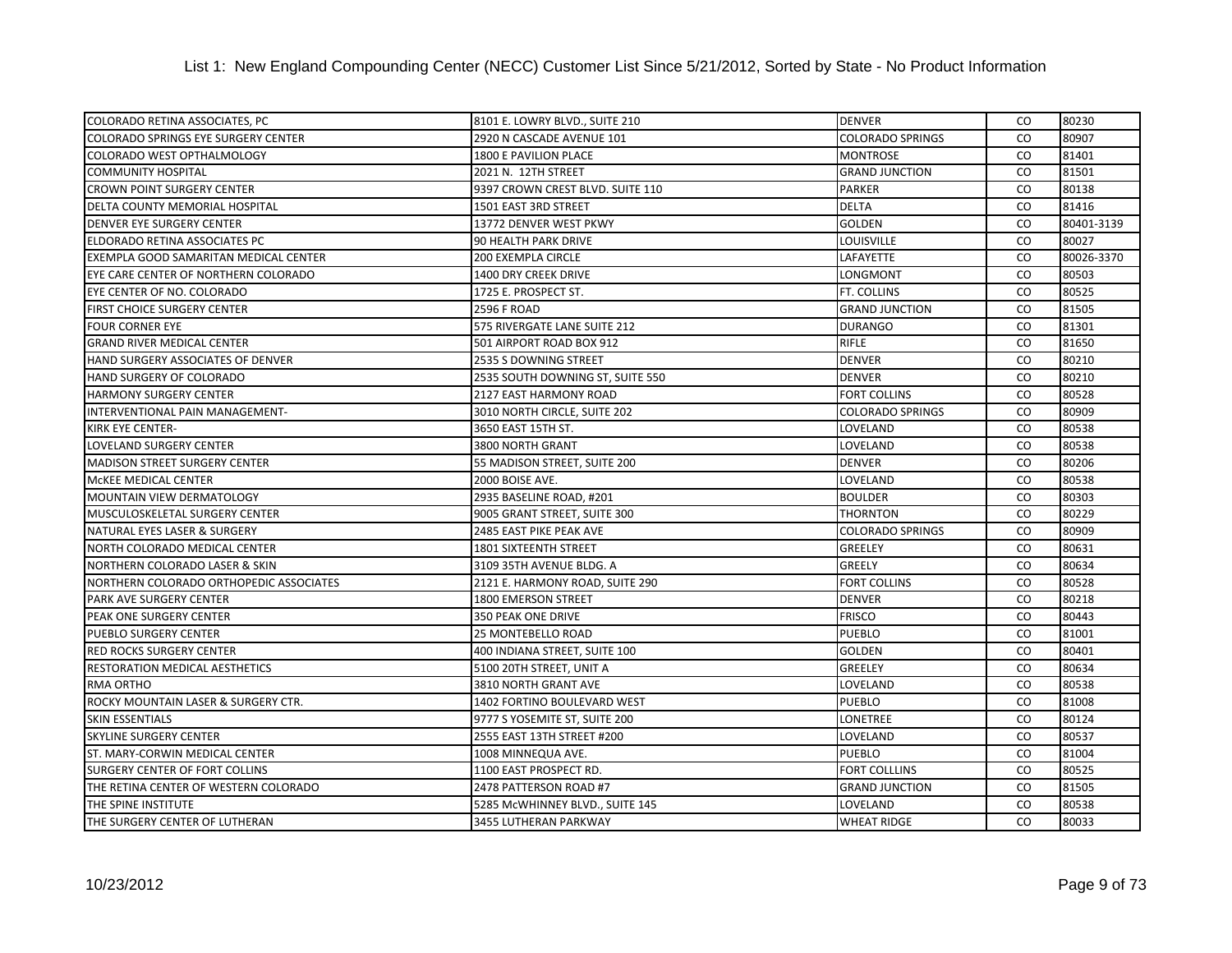## List 1: New England Compounding Center (NECC) Customer List Since 5/21/2012, Sorted by State - No Product Information

| <b>VIBRA</b>                                 | 8451 PEARL ST                      | <b>THORNTON</b>         | CO.       | 80229 |
|----------------------------------------------|------------------------------------|-------------------------|-----------|-------|
| YAMPA VALLEY MEDICAL ASSOCIATES              | 940 CENTRAL PARK DRIVE             | STEAMBOAT SPRINGS       | <b>CO</b> | 80487 |
| AESTHETIC MEDICAL CENTERS, LLC               | 35 NOD RD. SUITE 201B              | <b>AVON</b>             | <b>CT</b> | 06001 |
| <b>BACKUS PAIN CENTER</b>                    | 326 WASHINGTON ST                  | <b>NORWICH</b>          | <b>CT</b> | 06360 |
| BRADLEY MEMORIAL HOSPITAL-PHARMACY           | 81 MERIDEN AVE.                    | <b>SOUTHINGTON</b>      | <b>CT</b> | 06489 |
| <b>COMPREHENSIVE PAIN MANAGEMENT</b>         | <b>440 NEW BRITAIN AVE</b>         | PLAINVILLE              | <b>CT</b> | 06062 |
| <b>CONNECTICUT CHILDREN'S MEDICAL CENTER</b> | <b>282 WASHINGTON STREET</b>       | <b>HARTFORD</b>         | <b>CT</b> | 06106 |
| CONNECTICUT CHILDREN'S MEDICAL CTR-CARDIO    | 282 WASHINGTON STREET              | <b>HARTFORD</b>         | <b>CT</b> | 06106 |
| <b>CONNECTICUT NEUROSURGERY</b>              | 1 BRADLEY RD, SUITE 502            | <b>WOODBRIDGE</b>       | CT        | 06525 |
| CONNECTICUT RETINA CONSULTANTS, L.L.C.       | <b>46 PRINCE STREET</b>            | <b>NEW HAVEN</b>        | <b>CT</b> | 06519 |
| <b>DANBURY HOSPITAL</b>                      | <b>30 GERMANTOWN ROAD</b>          | <b>DANBURY</b>          | <b>CT</b> | 06810 |
| DANBURY HOSPITAL RIDGEFIELD SURG. CTR.       | 901 ETHAN ALLEN HIGHWAY, SUITE 105 | RIDGEFIELD              | CT        | 06877 |
| EYE DISEASE CONSULTANTS, LLC                 | 85 SEYMOUR STREET STE 522          | <b>HARTFORD</b>         | <b>CT</b> | 06106 |
| EYE PHYSICIANS AND SURGEONS                  | <b>202 CHERRY STREET</b>           | <b>MILFORD</b>          | <b>CT</b> | 06460 |
| FOSTER, STANLEY MD                           | 1389 WEST MAIN STREET              | <b>WATERBURY</b>        | <b>CT</b> | 06708 |
| <b>GREENWICH MEDSPA</b>                      | 1345 EAST PUTNAM AVE               | <b>OLD GREENWICH</b>    | <b>CT</b> | 06870 |
| <b>HARTFORD HOSPITAL</b>                     | <b>80 SEYMOUR STREET</b>           | <b>HARTFORD</b>         | <b>CT</b> | 06102 |
| HARTFORD HOSPITAL PAIN TREATMENT CTR         | 65 MEMORIAL ROAD, SUITE 435        | <b>WEST HARTFORD</b>    | <b>CT</b> | 06107 |
| HOSPITAL OF CENTRAL CONNECTICUT              | 100 GRAND STREET                   | <b>NEW BRITAIN</b>      | <b>CT</b> | 06050 |
| HOSPITAL OF SAINT RAPHAEL                    | 1450 CHAPEL STREET                 | <b>NEW HAVEN</b>        | <b>CT</b> | 06511 |
| INTERVENTIONAL SPINE AND SPORTS MED          | 1625 STRAITS TPK., SUITE 205       | <b>MIDDLEBURY</b>       | <b>CT</b> | 06762 |
| JOHNSON MEMORIAL HOSPITAL                    | <b>201 CHESTNUT HILL ROAD</b>      | <b>STAFFORD SPRINGS</b> | <b>CT</b> | 06076 |
| LASER & VISION SURGERY CENTER                | 178 HARTFORD ROAD                  | <b>MANCHESTER</b>       | <b>CT</b> | 06040 |
| LONG RIDGE DERMATOLOGY                       | 1051 LONG RIDGE ROAD               | <b>STAMFORD</b>         | <b>CT</b> | 06903 |
| LYONS, R. JAMES MD.                          | 33 IMPERIAL AVENUE                 | <b>WESTPORT</b>         | <b>CT</b> | 06880 |
| MIDDLESEX HOSPITAL                           | <b>28 CRESCENT STREET</b>          | <b>MIDDLETOWN</b>       | <b>CT</b> | 06457 |
| NAUGATUCK VALLEY SURGICAL CENTER             | <b>160 ROBBINS STREET</b>          | <b>WATERBURY</b>        | <b>CT</b> | 06708 |
| NEUROSURGERY, ORTHOPAEDICS & SPINE SPEC      | 500 CHASE PARKWAY-1ST FLOOR        | <b>WATERBURY</b>        | <b>CT</b> | 06708 |
| <b>NEW MILFORD HOSPITAL</b>                  | 21 ELM STREET                      | <b>NEW MILFORD</b>      | <b>CT</b> | 06776 |
| OCULOFACIAL ASSOCIATES OF CONNECTICUT LLC    | 1449 OLD WATERBURY ROAD            | <b>SOUTHBURY</b>        | <b>CT</b> | 06488 |
| ORTHOPAEDIC AND NUEROSURGERY OF GREENWICH    | <b>55 HOLLY HILL LANE</b>          | <b>GREENWICH</b>        | <b>CT</b> | 06830 |
| ORTHOPEDIC ASSOCIATES SURGERY CENTER         | 1111 CROMWELL AVE.                 | ROCKY HILL              | <b>CT</b> | 06067 |
| PEQUOT SURGICAL CENTER                       | 52 HAZELNUT HILL RD                | <b>GROTON</b>           | CT        | 06340 |
| PINKE EYE CENTER                             | 9 COTS STREET                      | <b>SHELTON</b>          | <b>CT</b> | 06484 |
| PLASTIC SURGERY OF GREATER HARTFORD          | ONE BARNARD LANE, SUITE 102        | <b>BLOOMFIELD</b>       | <b>CT</b> | 06002 |
| PREMIER MEDICAL GROUP                        | 31 STRAWBERRY HILL AVENUE          | <b>STAMFORD</b>         | <b>CT</b> | 06902 |
| RETINA CONSULTANTS-CT                        | 191 MAIN STREET                    | <b>MANCHESTER</b>       | <b>CT</b> | 06040 |
| ROBERT LEVIN, MD.                            | 131 BOSTON POST RD                 | <b>EAST LYME</b>        | <b>CT</b> | 06333 |
| SAINT MARY'S HOSPITAL                        | <b>56 FRANKLIN STREET</b>          | <b>WATERBURY</b>        | <b>CT</b> | 06706 |
| <b>SHARON HOSPITAL</b>                       | 50 HOSPITALHILL ROAD               | <b>SHARON</b>           | <b>CT</b> | 06069 |
| SPECTOR, SCOTT MD.                           | 605 WEST AVE                       | <b>NORWALK</b>          | <b>CT</b> | 06850 |
| ST FRANCIS HOSPITAL & MEDICAL CTR            | 114 WOODLAND ST                    | <b>HARTFORD</b>         | <b>CT</b> | 06105 |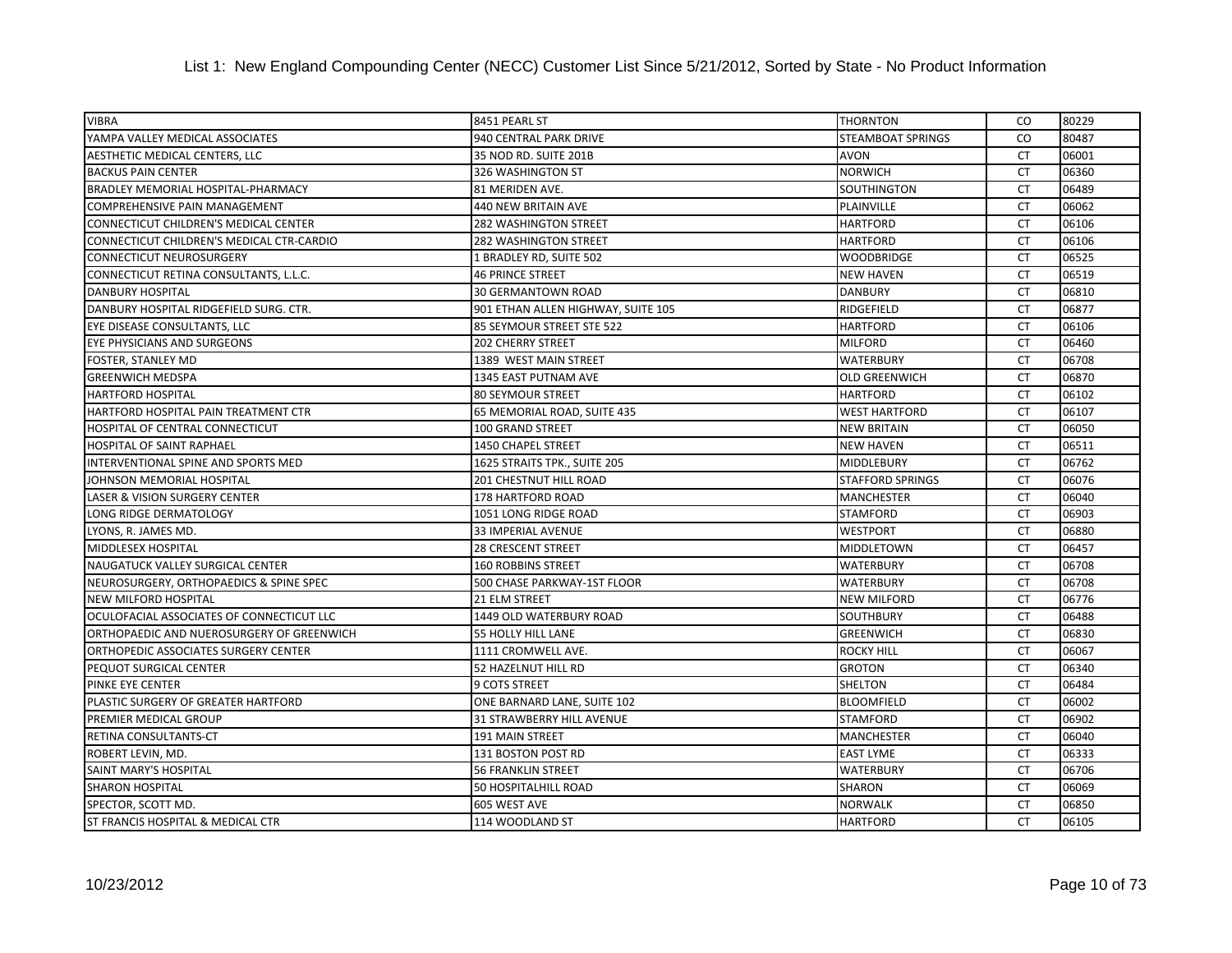| STAMFORD OPHTHALMOLOGY*                 | 1351 WASHINGTON BLVD. #101          | <b>STAMFORD</b>       | CT        | 06902 |
|-----------------------------------------|-------------------------------------|-----------------------|-----------|-------|
| tHE wILLIAM w. bACKUS hOSPITAL          | 326 Washington St.                  | Norwich               | <b>CT</b> | 06360 |
| VASCULAR ASSOCIATES OF CONNECTICUT      | 1000 ASYLUM AVENUE                  | <b>HARTFORD</b>       | <b>CT</b> | 06105 |
| <b>WATERBURY HOSPITAL</b>               | <b>64 ROBBINS STREET</b>            | <b>WATERBURY</b>      | <b>CT</b> | 06708 |
| <b>WINDHAM EYE GROUP</b>                | 83 QUARRY STREET                    | <b>WILLIMANTIC</b>    | <b>CT</b> | 06226 |
| WINDHAM HOSPITAL                        | 112 MANSFIELD AVE                   | <b>WILLIMANTIC</b>    | <b>CT</b> | 06226 |
| YALE NEW HAVEN HOSPITAL                 | <b>20 YORK STREET</b>               | <b>NEW HAVEN</b>      | <b>CT</b> | 06510 |
| CENTER FOR COSMETIC SURGERY             | 2311 M STREET, SUITE 503            | <b>WASHINGTON</b>     | DC        | 20037 |
| CHILDREN'S NATIONAL MEDICAL CENTER      | 111 MICHIGAN AVE NW                 | <b>WASHINGTON</b>     | <b>DC</b> | 20010 |
| GEORGE WASHINGTON UNIV. HOSPITAL        | 900 23RD STREET, NW                 | <b>WASHINGTON</b>     | DC        | 20037 |
| <b>GEORGETOWN UNIVERSITY HOSPITAL</b>   | 3800 RESERVOIR ROAD NW              | <b>WASHINGTON</b>     | DC        | 20007 |
| PROVIDENCE HOSPITAL                     | 1150 VARNUM ST. NE                  | <b>WASHINGTON</b>     | DC        | 20017 |
| SIBLEY MEMORIAL HOSPITAL                | 5255 LOUGHBORO RD, NW               | <b>WASHINGTON</b>     | DC        | 20016 |
| ADVANCED EYE CARE PA                    | 213 GREENHILL AVE-SUITE A           | <b>WILMINGTON</b>     | DE        | 19805 |
| <b>ANESTHESIA PROVIDERS</b>             | 240 BEISER AVENUE, SUITE 201E       | <b>DOVER</b>          | DE        | 19904 |
| BAYHEALTH MEDICAL CENTER                | 35 COMMERCE WAY                     | <b>DOVER</b>          | DE        | 19904 |
| BAYHEALTH MEDICAL CENTER-               | MILFORD MEMORIAL HOSPITAL           | <b>MILFORD</b>        | DE        | 19963 |
| BEEBE MEDICAL CENTER                    | 424 SAVANNAH ROAD                   | LEWES                 | DE        | 19958 |
| BEEBE MEDICAL CENTER - CARDIO           | 424 SAVANNAH ROAD                   | LEWES                 | DE        | 19958 |
| <b>CHRISTIANA HOSPITAL</b>              | 4755 OGLETOWN-STANTON ROAD          | <b>NEWARK</b>         | DE        | 19718 |
| CHRISTIANA SPINE ASC                    | 1101 TWIN C LANE, SUITE 102         | <b>NEWARK</b>         | DE        | 19713 |
| <b>Glasgow Medical Center</b>           | Ambulatory Surgery Center           | Newark                | DE        | 19702 |
| KENT GENERAL HOSPITAL                   | <b>640 SOUTH STATE STREET</b>       | <b>DOVER</b>          | DE        | 19901 |
| LEWES SURGERY CENTER                    | 17015 OLD ORCHARD RD., UNIT 4       | LEWES                 | DE        | 19958 |
| PAIN CENTER OF DELAWARE                 | 17274 COASTAL HIGHWAY, SUITE 2      | LEWES                 | DE        | 19958 |
| RICHARD BONDER, MD., PA                 | 1941 LIMESTONE RD, SUITE 202        | <b>WILMINGTON</b>     | DE        | 19808 |
| SAINT FRANCIS HOSPITAL                  | 701 N. CLAYTON STREET               | <b>WILMINGTON</b>     | DE        | 19805 |
| <b>WILMINGTON HOSPITAL</b>              | 501 W. 14TH STREET                  | <b>WILIMINGTON</b>    | DE        | 19801 |
| ADVANCED INTERVENTIONAL PAIN CLINIC     | 1170 S. SEMORAN BLVD., SUITE C      | ORLANDO               | FL        | 32807 |
| ADVANCED PAIN MEDICINE & REHAB          | 14000 MILITARY TRAIL, SUITE 210     | <b>DELRAY BEACH</b>   | FL.       | 33484 |
| AESCULAPIAN SURGERY CENTER              | DBA INTERCOASTAL MED GROUP AMB.     | SARASOTA              | FL.       | 34232 |
| AESTHETIC SURGERY CENTER OF WINTER PARK | 4355 BEAR GULLY ROAD                | <b>WINTER PARK</b>    | FL.       | 32792 |
| AKER KASTEN SURGICAL EYE CENTER         | 1445 NW BOCA RATON BLVD             | <b>BOCA RATON</b>     | FL        | 33432 |
| AMY ARNOLD, MD                          | 5200 N. FEDERAL HWY. #7             | <b>FT. LAUDERDALE</b> | <b>FL</b> | 33308 |
| ANDREWS INSTITUTE ASC, LLC              | 1040 GULF BREEZE PARKWAY, SUITE 100 | <b>GULF BREEZE</b>    | FL        | 32561 |
| ARNOLD PALMER MEDICAL CENTER            | 92 W. MILLER STREET                 | ORLANDO               | FL.       | 32806 |
| ATLANTIS OUTPATIENT CENTER              | 5645 S. MILITARY TRAIL              | LAKE WORTH            | FL        | 33463 |
| B. BRUCE MYERS, M.D.                    | 2900 N. MILITARY TRAIL, SUITE 247   | <b>BOCA RATON</b>     | FL.       | 33431 |
| <b>BAPTIST HOSPITAL</b>                 | 1000 W. MORENO STREET               | PENSACOLA             | FL.       | 32501 |
| <b>BAPTIST HOSPITAL-</b>                | 8900 N. KENDALL DRIVE               | <b>MIAMI</b>          | FL.       | 33176 |
| <b>BAPTIST HOSPITAL- CARDIO</b>         | 1000 W MORENO STREET                | PENSACOLA             | FL.       | 32501 |
| BAPTIST HOSPITAL OF MIAMI               | 8900 NORTH KENDALL DRIVE            | <b>MIAMI</b>          | FL.       | 33176 |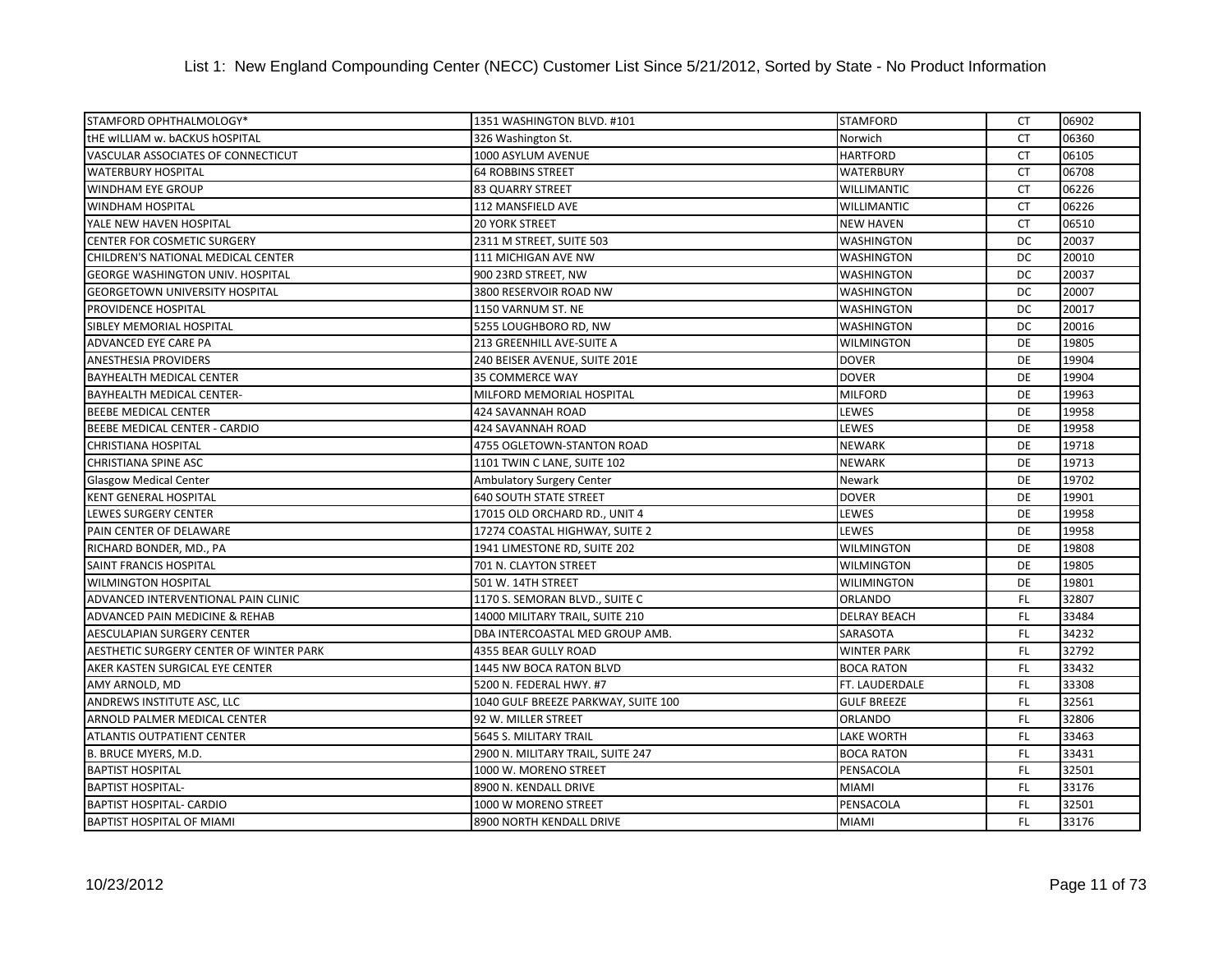| <b>BAPTIST MEDICAL CENTER DOWNTOWN</b>        | 800 PRUDENTIAL DRIVE               | <b>JACKSONVILLE</b>      | FL.       | 32207 |
|-----------------------------------------------|------------------------------------|--------------------------|-----------|-------|
| BAPTIST MEDICAL CENTER DOWNTOWN-CARDIO        | 800 PRUDENTIAL DRIVE               | <b>JACKSONVILLE</b>      | FL.       | 32207 |
| BASCOM PALMER AMB. SURGERY CENTER             | 7103 FAIRWAY DRIVE                 | PALM BEACH GARDENS       | FL.       | 33418 |
| <b>BASCOM PALMER EYE INSTITUTE-</b>           | 7101 FAIRWAY DRIVE                 | PALM BEACH GARDENS       | FL.       | 33418 |
| BASSIN CENTER FOR EYELID & FACIAL PLASTIC     | 1705 BERGLUND LANE, SUITE 103      | <b>VIERA</b>             | FL.       | 32940 |
| <b>BASSIN CENTER FOR PLASTIC SURGERY</b>      | 4504 WISHART PLACE                 | <b>TAMPA</b>             | FL.       | 33603 |
| BAYFRONT MEDICAL CENTER-CARDIO                | 701 6TH STREET S.                  | <b>ST. PETERSBURG</b>    | FL.       | 33701 |
| <b>BAYSIDE AMBULATORY CENTER-HCA</b>          | 3641 SOUTH MIAMI AVENUE            | <b>MIAMI</b>             | FL.       | 33133 |
| <b>BETHESDA OUTPATIENT SURGERY CENTER</b>     | 10301 HAGEN RANCH ROAD             | <b>BOYNTON BEACH</b>     | FL.       | 33437 |
| <b>BISCAYNE DENTAL GROUP</b>                  | 350 NORTHEAST 24TH STREET STE 105  | <b>MIAMI</b>             | FL.       | 33137 |
| BLUM, DAVID MD.                               | 301 NORTH WEST 84TH AVE            | <b>PLANTATION</b>        | FL.       | 33324 |
| <b>BOCA RATON OUTPATIENT SURGERY</b>          | 501 GLADES ROAD                    | <b>BOCA RATON</b>        | FL.       | 33432 |
| <b>BOYNTON BEACH ASC, LLC</b>                 | 1717 WOOLBRIGHT ROAD               | <b>BOYNTON BEACH</b>     | FL.       | 33426 |
| <b>BRANDON AMBULATORY SURGERY CENTER</b>      | 514 EICHENFELD DRIVE               | <b>BRANDON</b>           | <b>FL</b> | 33511 |
| <b>BRANDON AMBULATORY SURGERY CENTER - IT</b> | 514 EICHENFELD DRIVE               | <b>BRANDON</b>           | <b>FL</b> | 33511 |
| <b>BREVARD PLASTIC SURGERY</b>                | 111 E. HIBISCUS BLVD.              | <b>MELBOURNE</b>         | <b>FL</b> | 32901 |
| <b>BURNETT DERMATOLOGY</b>                    | 1545 MOUND STREET                  | SARASOTA                 | FL.       | 34236 |
| CENTER FOR BACK PAIN MANAGEMENT               | 220 CONGRESS PARK DRIVE, STE 125   | <b>DELRAY BEACH</b>      | <b>FL</b> | 33445 |
| CENTRAL PALM BEACH SURGERY CENTER             | 2047 PALM BEACH LAKES BLVD.        | <b>WEST PALM BEACH</b>   | FL.       | 33409 |
| CLEARWATER PAIN MANAGEMENT ASSOC.             | 430 MORTON PLANT STREET, SUITE 210 | <b>CLEARWATER</b>        | FL.       | 33756 |
| COMPREHENSIVE PAIN CARE OF SOUTH FLORIDA-     | 5507 SOUTH CONGRESS AVE, SUITE 150 | <b>ALTANTIS</b>          | FL.       | 33462 |
| <b>CORAL GABLES SURGERY CENTER</b>            | 2645 DOUGLAS ROAD SUITE 400        | <b>MIAMI</b>             | FL.       | 33133 |
| <b>COUNTRYSIDE SURGERY CENTER</b>             | 3291 NORTH MCMULLEN BOOTH ROAD     | <b>CLEARWATER</b>        | <b>FL</b> | 33761 |
| Delray Physician Care Center                  | 2280 W. Atlantic Avenue            | Delray Beach             | FL.       | 33445 |
| EYE CLINIC OF FLORIDA, THE                    | 6739 GALL BLVD.                    | <b>ZEPHYR HILLS</b>      | FL.       | 33542 |
| EYE INSTITUTE OF SOUTH FLORIDA                | 1313 SOUTHWEST 27TH AVENUE         | <b>MIAMI</b>             | FL.       | 33145 |
| EYE INSTITUTE OF WEST FLORIDA                 | 148 13TH STREET SOUTHWEST          | LARGO                    | FL.       | 33770 |
| EYE INSTITUTE OF WEST FLORIDA-                | 3165 McMULLEN BOOTH ROAD           | <b>CLEARWATER</b>        | FL.       | 33761 |
| EYE INSTITUTE OF WEST FLORIDA--               | <b>6133 CENTRAL AVENUE</b>         | <b>ST. PETERSBURG</b>    | FL.       | 33710 |
| <b>EYE SURGERY &amp; LASER CENTER</b>         | <b>409 AVENUE K SOUTHEAST</b>      | <b>WINTER HAVEN</b>      | FL.       | 33880 |
| EYE SURGERY & LASER CENTER - FL               | 4120 DEL PRADO BLVD.               | <b>CAPE CORAL</b>        | FL.       | 33904 |
| EYE SURGERY LASER CENTER OF SEBRING           | 5030 US HIGHWAY 27 HWY             | <b>SEBRING</b>           | <b>FL</b> | 33870 |
| <b>FACIAL PLASTIC SURG. CTR</b>               | 702 GOODLETTE ROAD                 | <b>NAPLES</b>            | FL.       | 34102 |
| <b>FLORIDA EYE ASSOCIATES</b>                 | 502 EAST NEW HAVEN AVENUE          | <b>MELBOURNE</b>         | FL.       | 32901 |
| FLORIDA EYE INSTITUTE - CLINIC                | 2750 INDIANA RIVER BOULEVARD       | <b>VERO BEACH</b>        | FL.       | 32960 |
| Florida Eye Institute-Surgicenter             | 2750 Indian River Blvd.            | Vero Beach               | FL.       | 32960 |
| FLORIDA EYE MICROSURGICAL INSTITUTE           | 1717 WOOLBRIGHT ROAD               | <b>BOYNTON BEACH</b>     | FL.       | 33426 |
| <b>FLORIDA HOSPITAL</b>                       | <b>601 EAST ALTAMONTE DRIVE</b>    | <b>ALTAMONTE SPRINGS</b> | FL.       | 32701 |
| FLORIDA HOSPITAL - CARROLWOOD                 | 7171 NORTH DALE MABRY HIGHWAY      | <b>TAMPA</b>             | FL.       | 33614 |
| FLORIDA HOSPITAL FISH MEMORIAL                | 1055 SAXON BLVD.                   | <b>ORANGE CITY</b>       | FL.       | 32763 |
| <b>FLORIDA HOSPITAL FLAGLER</b>               | 60 MEMORIAL MEDICAL PARKWAY        | PALM COAST               | <b>FL</b> | 32164 |
| FLORIDA HOSPITAL ORLANDO                      | 601 E. ROLLINS STREET              | <b>ORLANDO</b>           | FL.       | 32803 |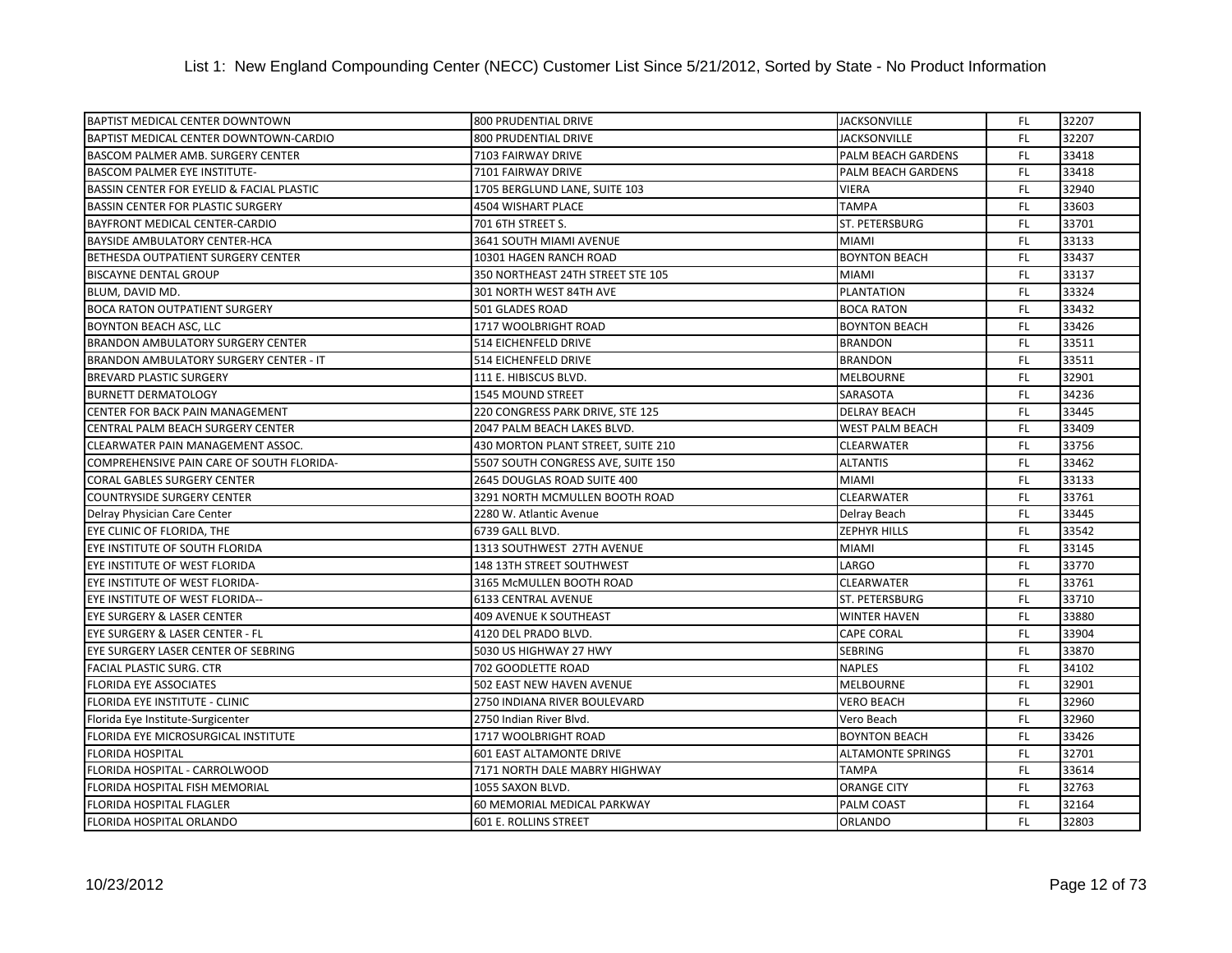| <b>FLORIDA HOSPITAL TAMPA</b>           | 3100 EAST FLETCHER AVENUE              | <b>TAMPA</b>              | FL.       | 33613 |
|-----------------------------------------|----------------------------------------|---------------------------|-----------|-------|
| FLORIDA HOSPITAL WATERMAN               | 1000 WATERMAN WAY                      | <b>TAVARES</b>            | <b>FL</b> | 32778 |
| FLORIDA HOSPITAL ZEPHYRHILLS            | 7050 GALL BOULEVARD                    | <b>ZEPHYRHILLS</b>        | FL.       | 33541 |
| FLORIDA HOSPITAL-CELEBRATION HEALTH     | 400 CELEBRATION PL                     | <b>CELEBRATION</b>        | FL.       | 34747 |
| FLORIDA HOSPITAL-EAST ORLANDO           | 7727 LAKE UNDER HILL ROAD              | <b>ORLANDO</b>            | FL.       | 32822 |
| FLORIDA PAIN CLINIC                     | 2300 SOUTH PINE AVE                    | <b>OCALA</b>              | FL.       | 34471 |
| FLORIDA STATE UNIVERSITY -              | <b>SPORTS MEDICINE</b>                 | <b>TALLAHASSEE</b>        | FL.       | 32306 |
| FOOT, ANKLE, & LEG VEIN CENTER          | 670 GLADES RD. SUITE 320               | <b>BOCA RATON</b>         | <b>FL</b> | 33431 |
| FORT LAUDERDALE ORTHOPEDIC SURGEONS     | 1414 SE 3RD AVE                        | <b>FORT LAUDERDALE</b>    | FL.       | 33316 |
| <b>GABLES SURGICAL CENTER</b>           | 401 SW 42ND AVE STE 201                | <b>MIAMI</b>              | <b>FL</b> | 33134 |
| GERSHMAN, KLARA MD.                     | 777 17TH STREET, SUITE 400             | <b>MIAMI BACH</b>         | FL.       | 33139 |
| <b>GULF COAST MEDICAL CENTER</b>        | 13681 DOCTOR'S WAY                     | FT. MYERS                 | FL.       | 33912 |
| GULF COAST MEDICAL CENTER-CARDIO        | 13681 DOCTORS WAY                      | <b>FORT MYERS</b>         | FL.       | 33912 |
| <b>GULF COAST SURGERY CENTER</b>        | 411 2ND STREET EAST                    | <b>BRADENTON</b>          | FL.       | 34208 |
| HEALTHPARK MEDICAL CENTER               | 9981 S. HEALTHPARK CLINIC              | <b>FORT MYERS</b>         | FL.       | 33908 |
| HEALTHPARK MEDICAL CENTER-CARDIO        | 9981 S. HEALTHPARK CIRCLE              | <b>FORT MYERS</b>         | FL.       | 33908 |
| HELLER, L. GARY MD.                     | 7641 66TH STREET NORTH                 | <b>PINELLAS PARK</b>      | FL.       | 33781 |
| HIGHLAND EYE INSTITUTE                  | 801 US HIGHWAY 27 SOUTH                | <b>SEBRING</b>            | FL.       | 33870 |
| HOLMES REGIONAL MEDICAL CENTER          | 1350 S. HICKORY STREET                 | <b>MELBOURNE</b>          | <b>FL</b> | 32901 |
| HOLY CROSS HOSPITAL-FL                  | 4725 N FEDERAL HWY                     | <b>FORT LAUDERDALE</b>    | FL.       | 33308 |
| HOMESTEAD HOSPITAL                      | 975 BAPTIST WAY                        | <b>HOMESTEAD</b>          | FL.       | 33033 |
| INSTITUTE FOR NON SURGICAL ORTHOP.      | 4109 NORTH FEDERAL HIGHWAY             | FT. LAUDERDALE            | FL.       | 33308 |
| INTERNAL MEDICINE ASSOCIATES.           | 9063 POINT CYPRESS DR.                 | <b>ORLANDO</b>            | FL.       | 32836 |
| INTERVENTIONAL REHAB CENTER             | <b>1549 AIRPORT BLVD</b>               | PENSACOLA                 | <b>FL</b> | 32504 |
| JACKSONVILLE BEACH SURGERY CENTER       | 3316 SOUTH THIRD ST., SUITE 200        | <b>JACKSONVILLE BEACH</b> | FL.       | 32250 |
| JANE E. BISTLINE MD., PA                | 2031 PALM BEACH LAKES                  | <b>WEST PALM BEACH</b>    | FL.       | 33409 |
| JANKAUSKAS, SAULIUS MD                  | 521 W.S.R 434 SUITE 106                | <b>LONGWOOD</b>           | FL.       | 32750 |
| JUPITER EYE SURGERY CENTER              | 102 COASTAL WAY                        | <b>JUPITER</b>            | <b>FL</b> | 33477 |
| JUPITER MEDICAL CENTER                  | 1210 SOUTH OLD DIXIE HIGHWAY           | <b>JUPITER</b>            | <b>FL</b> | 33458 |
| JUPITER OUTPATIENT SURGERY CENTER       | 2055 N. MILITARY TRAIL, SUITE 100      | <b>JUPITER</b>            | FL.       | 33458 |
| LAKE EAR, NOSE, THROAT & FACIAL PLASTIC | 601 E. DIXIE AVENUE, MEDICAL PLAZA 901 | <b>LEESBURG</b>           | FL.       | 34748 |
| LAKE WASHINGTON FOOT & ANKLE CENTER     | 2717 NORTH WICKHAM RD., SUITE 4        | <b>MELBOURNE</b>          | FL.       | 32935 |
| LAKE WORTH SURGICAL CENTER              | 7408 LAKE WORTH RD., SUITE 900         | <b>LAKE WORTH</b>         | <b>FL</b> | 33467 |
| LAKESIDE SURGERY CENTER                 | 1825 N. MILLS AVE.                     | <b>ORLANDO</b>            | <b>FL</b> | 32803 |
| LAKEWOOD RANCH MEDICAL CENTER           | 8330 LAKEWOOD RANCH BLVD.              | <b>BRADENTON</b>          | <b>FL</b> | 34202 |
| LASER & SURGERY OF THE PALM BEACH       | 3602 KYOTO GARDENS DRIVE               | PALM BEACH GARDENS        | FL.       | 33410 |
| LASER EYE CENTER OF MIAMI               | 1661 SOUTHWEST 37 AVENUE               | <b>MIAMI</b>              | FL.       | 33145 |
| <b>LASER SKIN SOLUTIONS/</b>            | JACKSONVILLE PLASTIC SURG. & MED SPA   | <b>JACKSONVILLE BEACH</b> | FL.       | 32250 |
| LAWNWOOD REGIONAL MEDICAL CENTER        | 1700 S. 23RD STREET                    | FT. PIERCE                | FL.       | 34950 |
| LEE ISLAND COAST SURGERY                | 4035 EVANS AVENUE                      | <b>FORT MYERS</b>         | <b>FL</b> | 33901 |
| LEE MEMORIAL HOSPITAL                   | 2776 CLEVELAND AVE                     | <b>FORT MEYERS</b>        | FL.       | 33901 |
| MACKAY, EDWARD MD                       | 7601 DR. MLK JR. ST. NORTH             | <b>ST. PETERSBURGH</b>    | FL.       | 33702 |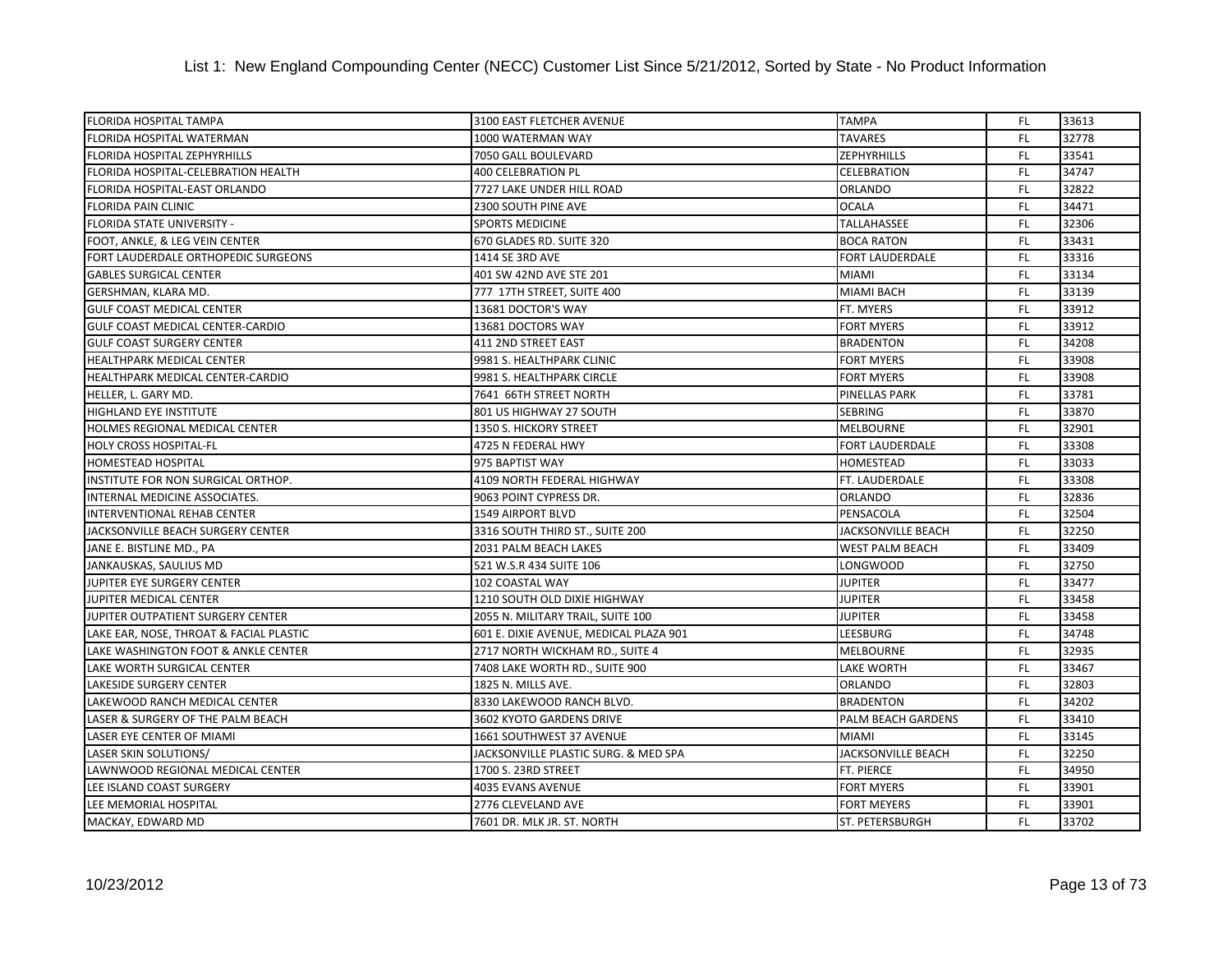| MACULA AND DIABETIC EYE CENTER           | 4916 26TH STREET WEST, SUITE 200      | <b>BRADENTON</b>         | FL.       | 34207 |
|------------------------------------------|---------------------------------------|--------------------------|-----------|-------|
| <b>MAGRUDER EYE INSTITUTE</b>            | 1911 N MILLS AVENUE                   | <b>ORLANDO</b>           | <b>FL</b> | 32803 |
| MALKANI RETINA CENTER                    | 9201 CYPRESS LAKE DRIVE               | FT. MYERS                | FL.       | 33919 |
| MALLOW, GARY MD                          | 9633 W BROWARD BLVD, #1               | <b>PLANTATION</b>        | FL.       | 33324 |
| MARGULIES, C. MICHAEL MD.                | 8940 NORTH KENDALL DRIVE              | <b>MIAMI</b>             | FL.       | 33176 |
| MARIANA ORTHOPEDIC CLINIC                | 3051 6TH STREET                       | <b>MARIANNA</b>          | FL.       | 32446 |
| MARION PAIN MANAGEMENT CENTER            | 1737A SE 28TH LOOP                    | <b>OCALA</b>             | <b>FL</b> | 34471 |
| MCLEOD ORTHOPEDIC CLINIC                 | 504 PALMETTO STREET                   | <b>NEW SMYRNA BEACH</b>  | <b>FL</b> | 32168 |
| MEDICAL SPECIALTY PROCEDURES LC          | 1355 37TH STREET SUITE 304            | <b>VERO BEACH</b>        | <b>FL</b> | 32960 |
| <b>MEMORIAL REGIONAL HOSPITAL</b>        | 3501 JOHNSON STREET                   | <b>HOLLYWOOD</b>         | <b>FL</b> | 33021 |
| MEMORIAL SAME DAY SURGERY CENTER - WEST  | 501 NORTH FLAMINGO ROAD               | <b>PEMBROKE PINES</b>    | FL.       | 33028 |
| METROPOLITAN HOSPITAL                    | 5959 NW 7TH STREET                    | <b>MIAMI</b>             | FL        | 33126 |
| MIAMI EYE CENTER                         | 619 NW 12TH AVENUE                    | <b>MIAMI</b>             | FL.       | 33136 |
| <b>MIAMI LAKES SURGERY CENTER</b>        | 15501 NW 67TH AVENUE, SUITE 200       | <b>MIAMI LAKES</b>       | FL.       | 33014 |
| MIAMI PAIN RELIEF INSTITUTE              | 7001 SOUTHWEST 61ST AVE               | <b>SOUTH MIAMI</b>       | FL.       | 33143 |
| MITCHELL, CORDELL MD.                    | 974 DOUGLAS AVE                       | <b>ALTAMONTE SPRINGS</b> | <b>FL</b> | 32714 |
| MONTGOMERY EYE CENTER                    | 700 NEAPOLITAN WAY                    | <b>NAPLES</b>            | FL.       | 34103 |
| MOUNT SINAI MED CTR OF FLORIDA           | 4300 ALTON ROAD                       | <b>MIAMI BEACH</b>       | FL.       | 33140 |
| <b>MULLIS EYE INSTITUTE</b>              | 1600 JENKS AVENUE                     | PANAMA CITY              | FL.       | 32405 |
| <b>MULTICARE SPECIALISTS</b>             | 856 CAPE CORAL PKY E                  | <b>CAPE CORAL</b>        | <b>FL</b> | 33904 |
| NAPLES COMMUNITY HOSPITAL                | 350 7TH STREET NORTH                  | <b>NAPLES</b>            | <b>FL</b> | 34102 |
| NAPLES COMMUNITY HOSPITAL-CARDIO         | 350 7TH STREET N                      | <b>NAPLES</b>            | FL.       | 34102 |
| NEW IMAGE MAXILLOFACIAL SURG. CTR.       | 7155 TURNER ROAD                      | <b>ROCKLEDGE</b>         | FL.       | 32955 |
| <b>NEW VISION SURGERY CENTER</b>         | 1055 37TH PLACE                       | <b>VERO BEACH</b>        | FL.       | 32960 |
| NICOLITZ EYE CONSULTANTS                 | 7051 SOUTHPOINT PARKWAY               | <b>JACKSONVILLE</b>      | FL.       | 32216 |
| <b>NORTH COUNTY SURGICENTER</b>          | 4000 BURNS ROAD                       | PALM BEACH GARDENS       | FL.       | 33410 |
| NORTH FLORIDA SURGICAL PAVILION          | 6705 NW 10TH PLACE                    | <b>GAINESVILLE</b>       | FL.       | 32605 |
| NORTH MIAMI BEACH SURGICAL CENTER        | 120 NE 167TH STREET                   | <b>NORTH MIAMI BEACH</b> | <b>FL</b> | 33162 |
| NORTHPOINT SURGERY & LASER CENTER        | 200 NORTHPOINT PARKWAY                | <b>WEST PALM BEACH</b>   | <b>FL</b> | 33407 |
| NORTHWEST MEDICAL CENTER                 | 2801 NORTH STATE ROAD 7               | <b>MARGATE</b>           | <b>FL</b> | 33063 |
| <b>NOVA COSMETIC CENTER</b>              | 7600 DR. PHILLIPS BOULEVARD           | <b>ORLANDO</b>           | FL.       | 32819 |
| ORANGE PARK MEDICAL CTR                  | 2001 KINGSLEY AVE.                    | <b>ORANGE PARK</b>       | FL.       | 32073 |
| ORLANDO CENTER FOR OUTPATIENT SURGERY    | 1405 SOUTH ORANGE AVE 2ND FLOOR       | <b>ORLANDO</b>           | <b>FL</b> | 32806 |
| ORLANDO OPHTHALMOLOGY SURGERY CENTER LLC | <b>105 BONNIE LOCH COURT</b>          | <b>ORLANDO</b>           | <b>FL</b> | 32806 |
| ORLICK & BERGER MD. & PA                 | 5800 49TH STREET NORTH                | ST. PETERSBURGH          | <b>FL</b> | 33709 |
| OUTPATIENT SURGICAL CENTER               | 301 NW 82ND AVENUE                    | <b>PLANTATION</b>        | FL.       | 33324 |
| PACAYA BAY SURGERY CENTER LLC            | 13981 MCGREGOR BLVD., SUITE 102       | <b>FORT MYERS</b>        | <b>FL</b> | 33919 |
| PAIN CONSULTANTS OF WEST FLORIDA         | 4624 N. DAVIS HWY.                    | PENNSACOLA               | FL.       | 32503 |
| PAIN RELIEF CENTER OF FL                 | 100 3RD AVENUE WEST, SUITE 110        | <b>BRADENTON</b>         | FL.       | 34205 |
| PALM BAY HOSPITAL                        | 1425 MALABAR ROAD NE                  | <b>PALM BAY</b>          | <b>FL</b> | 32907 |
| PALM BEACH FACIAL PLASTIC SURGERY        | <b>4280 PROFESSIONAL CENTER DRIVE</b> | PALM BEACH GARDENS       | <b>FL</b> | 33410 |
| PALM BEACH OUTPATIENT SURGERY CENTER     | 2889 10TH AVENUE NORTH STE#203        | <b>LAKE WORTH</b>        | FL.       | 33461 |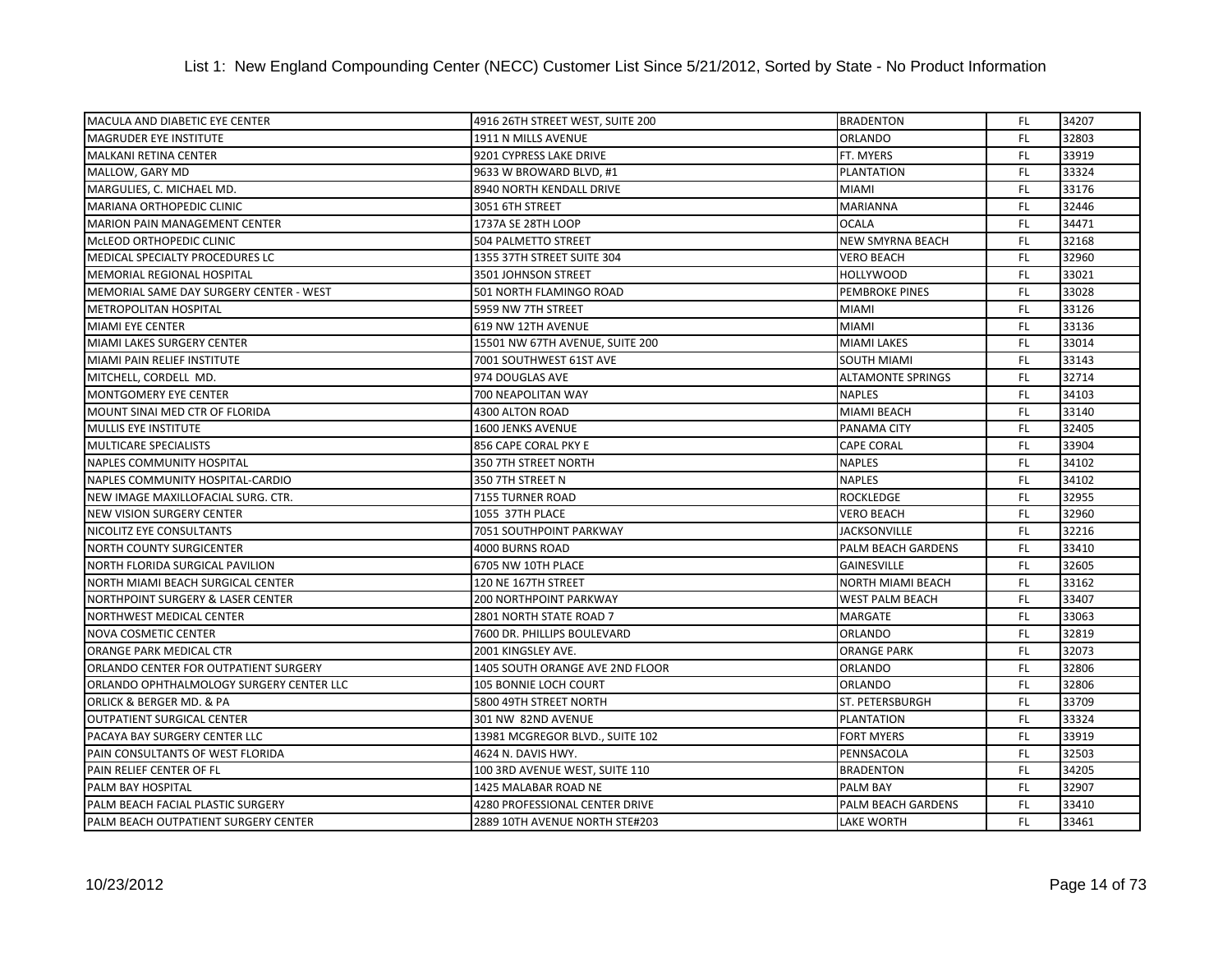| PALM BEACH PLASTIC SURGERY CENTER         | 1500 N. DIXIE HIGHWAY SUITE 304   | <b>WEST PALM BEACH</b>   | FL.       | 33401 |
|-------------------------------------------|-----------------------------------|--------------------------|-----------|-------|
| PALM BEACH PLASTIC SURGERY CENTER-        | 600 HERITAGE DRIVE #220           | <b>JUPITER</b>           | FL.       | 33458 |
| PALMS WELLINGTON SURGICAL CENTER          | 460 N. STATE ROAD 7               | ROYAL PALM BEACH         | FL.       | 33411 |
| PATRICK J. HARRIS DO                      | 200 MISSION ROAD                  | <b>PALATKA</b>           | FL.       | 32177 |
| PHYSICIANS AMBULATORY SURGERY CENTER      | 300 CLYDE MORRIS BLVD, STE B      | ORMOND BEACH             | FL.       | 32174 |
| PREMIER SURGERY CENTER OF SARASOTA        | 983 S. BENEVA ROAD                | SARASOTA                 | FL.       | 34232 |
| RAM EYE CARE CENTER                       | 1131 E. NORTH BLVD.               | LEESBURG                 | FL.       | 34748 |
| <b>RENU MEDICAL AESTHETICS</b>            | 845 SE OSCEOLA STREEET            | <b>STUART</b>            | FL.       | 34994 |
| RETINA & MACULA CONSULTANTS PA            | 2400 SOUTH McCALL ROAD, SUITE A   | <b>ENGLEWOOD</b>         | FL.       | 34224 |
| RETINA ASSOCIATES OF FL                   | <b>602 SOUTH MACDILL AVENUE</b>   | <b>TAMPA</b>             | FL.       | 33609 |
| RETINA ASSOCIATES OF MIAMI-               | 184 NE 168TH STREET               | <b>NORTH MIAMI BEACH</b> | FL.       | 33162 |
| RETINA ASSOCIATES OF SARASOTA             | 3920 BEE RIDGE ROAD-BLDG. D       | SARASOTA                 | FL.       | 34239 |
| RETINA CARE CONSULTANTS                   | 2401 UNIVERSITY PARKWAY           | SARASOTA                 | FL.       | 34243 |
| RETINA HEALTH CENTER                      | 1567 HAYLEY LANE                  | <b>FORT MYERS</b>        | <b>FL</b> | 33907 |
| RETINA SPECIALTY INSTITUTE                | 5150 N. DAVIS HWY                 | PENSACOLA                | FL.       | 32503 |
| RIVERSIDE SURGERY CENTER                  | 14410 U.S. HWY 1                  | SEBASTIAN                | FL.       | 32958 |
| ROMAGOSA DERMATOLOGY GROUP                | 2220 SE OCEAN BLVD., SUITE 301    | <b>STUART</b>            | FL.       | 34996 |
| RUBENSTEIN, RICHARD MD.                   | 7421 NORTH UNIVERSITY DRIVE       | TAMARAC                  | FL.       | 33321 |
| SAINT LUCY SURGERY CENTER                 | 21275 OLEAN BOULEVARD             | PORT CHARLOTTE           | FL.       | 33952 |
| SARASOTA AMBULATORY SURG. CTR.            | 2821 PROCTOR ROAD                 | SARASOTA                 | FL.       | 34231 |
| SARASOTA MEMORIAL HOSPITAL                | 1700 SOUTH TAMIAMI TRAIL          | SARASOTA                 | FL.       | 34239 |
| SARASOTA PLASTIC SURGERY                  | 2255 S. TAMIAMI TRAIL             | SARASOTA                 | <b>FL</b> | 34239 |
| SHANDS JACKSONVILLE                       | 655 WEST 8TH STREET BOX C89       | <b>JACKSONVILLE</b>      | <b>FL</b> | 32209 |
| SHANDS JACKSONVILLE MEDICAL CENTER        | 655 WEST 8TH STREET               | <b>JACKSONVILLE</b>      | FL.       | 32209 |
| SHINO BAY COSMETIC DERMATOLOGY            | 350 EAST LAS OLAS BLVD.           | <b>FORT LAUDERDALE</b>   | FL.       | 33301 |
| SKIN & LASER MEDICAL CENTER               | 4325 LYNX PAW TRAIL               | <b>VALRICO</b>           | FL.       | 33594 |
| SKIN AND CANCER ASSOCIATES                | DBA DANIEL RIVLIN, MD             | <b>MIAMI BEACH</b>       | FL.       | 33140 |
| SOUTH FLORIDA CENTER FOR COSMETIC SURGERY | 915 MIDDLE RIVER DRIVE, SUITE 213 | <b>FORT LAUDERDALE</b>   | FL.       | 33304 |
| SOUTH TAMPA DERMATOLOGY                   | 2605 WEST SWANN AVENUE STE#300    | <b>TAMPA</b>             | FL.       | 33609 |
| SOUTHEASTERN UROLOGICAL PARTNERS LTD      | DBA SOUTHEASTERN SURGERY CENTER   | TALLAHASSEE              | FL.       | 32308 |
| SOUTHERN VITREORETINAL ASSOCIATES PL      | 2577 HUNTCLIFF LANE               | PANAMA CITY              | FL.       | 32405 |
| SOUTHWEST FLORIDA FACIAL PLASTIC SURG     | 9407 CYPRESS LAKE DRIVE           | <b>FORT MYERS</b>        | FL.       | 33919 |
| SPENCE, KENRICK A. MD                     | <b>130 HILLCREST STREET</b>       | <b>ORLANDO</b>           | FL.       | 32801 |
| SPINE AND BRAIN NEUROSURGERY CENTER       | 7460 DOC'S GROVE CIRCLE           | <b>ORLANDO</b>           | FL.       | 32819 |
| <b>ST JOHNS SURGERY CENTER</b>            | 8901 CONFERENCE DR.               | <b>FT MYERS</b>          | FL.       | 33919 |
| ST LUKES CATARACT & LASER INSTITUTE       | 43309 US HIGHWAY 19 NORTH         | <b>TARPON SPRINGS</b>    | FL.       | 34689 |
| <b>ST. LUCIE SURGERY CENTER</b>           | 1310 SE WEST STAR AVE             | PORT SAINT LUCIE         | <b>FL</b> | 34952 |
| <b>ST. MARKS SURGERY CENTER</b>           | 6820 INTERNATIONAL CENTER BLVD    | <b>FORT MYERS</b>        | FL.       | 33912 |
| ST. MARY'S MEDICAL CENTER*                | 901 45TH STREET                   | <b>WEST PALM BEACH</b>   | FL.       | 33407 |
| ST. VINCENT'S MEDICAL CENTER              | 1 SHIRCLIFF WAY                   | <b>JACKSONVILLE</b>      | FL.       | 32204 |
| ST. VINCENT'S MEDICAL CENTER-CARDIO       | 1 SHIRCLIFF WAY                   | <b>JACKSONVILLE</b>      | FL        | 32204 |
| <b>SURGERY CENTER AT CORAL SPRINGS</b>    | 967 UNIVERSITY DRIVE              | <b>CORAL SPRINGS</b>     | FL.       | 33071 |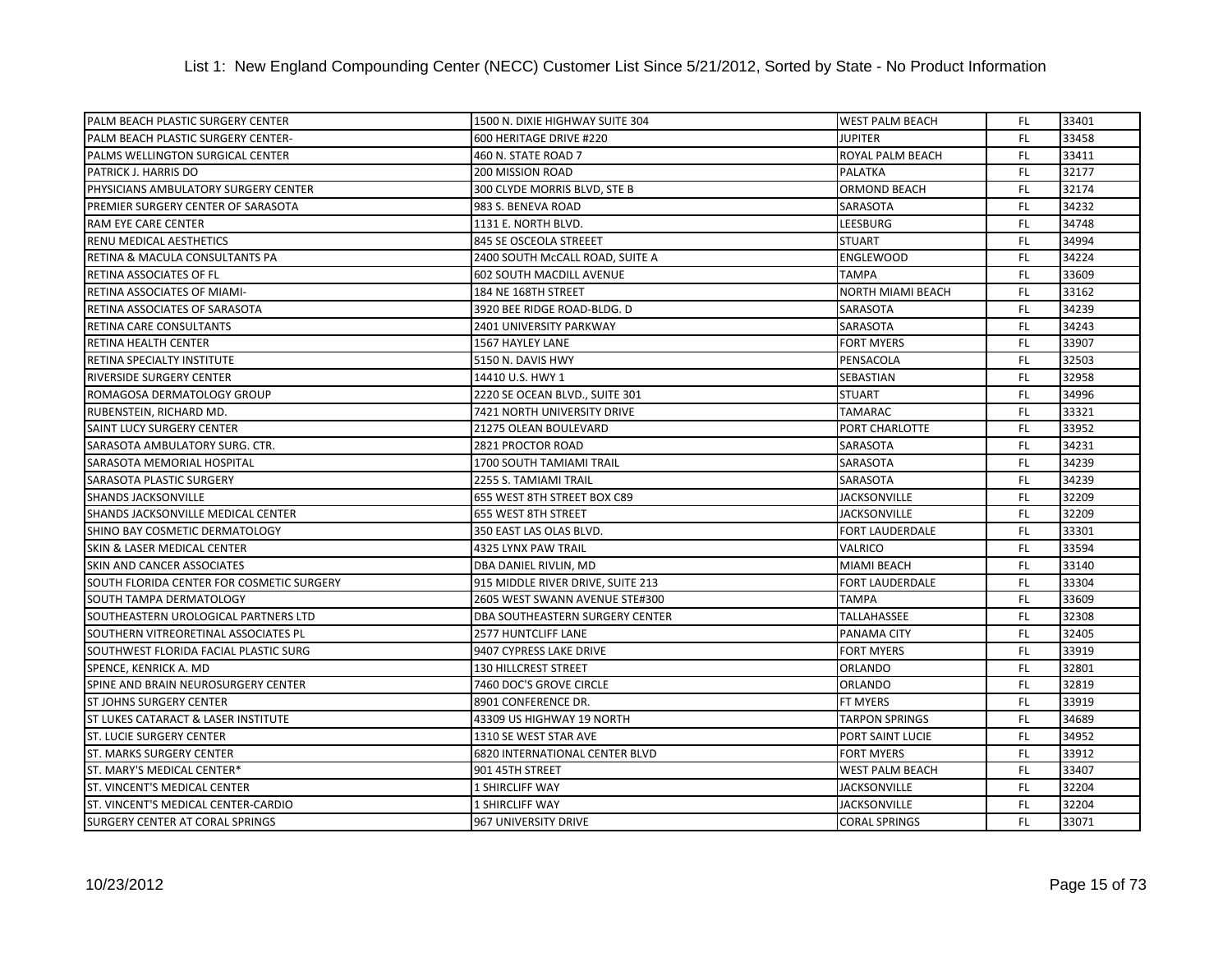| <b>SURGERY CENTER AT ST. ANDREWS</b>      | 1350 EAST VENICE AVENUE               | <b>VENICE</b>            | FL.       | 34285 |
|-------------------------------------------|---------------------------------------|--------------------------|-----------|-------|
| <b>SURGERY CENTER OF JENSEN BEACH</b>     | 3995 NORTHWEST GOLDENROD ROAD         | <b>JENSEN BEACH</b>      | FL.       | 34957 |
| <b>SURGERY CENTER OF OCALA</b>            | 3241 S.W. 34TH STREET                 | <b>OCALA</b>             | FL.       | 34474 |
| <b>SURGERY CENTER OF STUART</b>           | 2096 SE OCEAN BLVD                    | <b>STUART</b>            | <b>FL</b> | 34996 |
| <b>SURGICAL PARK CENTER</b>               | 9100 SW 87TH AVENUE                   | <b>MIAMI</b>             | FL.       | 33176 |
| SURGICAL SPECIALISTS ASC                  | 1034 MAR WALT DRIVE, SUITE 300        | <b>FORT WALTON BEACH</b> | FL.       | 32547 |
| TALLAHASSEE ORTHOPAEDIC CLINIC-MADISON    | 235 SW DADE ST, SUITE 1               | <b>MADISON</b>           | <b>FL</b> | 32340 |
| TALLAHASSEE ORTHOPEDIC CLINIC             | 3334 CAPITAL MEDICAL BLVD., SUITE 400 | TALLAHASSEE              | FL.       | 32308 |
| TALLAHASSEE ORTHOPEDIC CLINIC-            | 333 NORTH BYRON BUTLER PARKWAY        | PERRY                    | <b>FL</b> | 32347 |
| TALLAHASSEE PLASTIC SURG. CLINIC          | 2452 MAHAN DRIVE, SUITE 101           | TALLAHASSEE              | <b>FL</b> | 32308 |
| <b>TAMPA EYE CLINIC</b>                   | 3000 WEST MARTIN LUTHER KING JR.      | <b>TAMPA</b>             | <b>FL</b> | 33607 |
| TAMPA GENERAL HOSPITAL-                   | 1 TAMPA GENERAL CIRCLE                | <b>TAMPA</b>             | FL.       | 33606 |
| THE AESTHETIC SURGERY CENTER AND FACE SPA | 11181 HEALTH PARK BOULEVARD           | <b>NAPLES</b>            | FL.       | 34110 |
| THE EYE ASSOCIATES                        | <b>6002 POINTE WEST BLVD</b>          | <b>BRADENTON</b>         | FL.       | 34209 |
| THE EYE CENTER OF NORTH FLORIDA           | 2500 MARTIN LUTHER KING JR.BLVD       | PANAMA CITY              | <b>FL</b> | 32405 |
| THE MURRAY CENTER                         | 7932 W. SANDLAKE RD., SUITE 306       | <b>ORLANDO</b>           | <b>FL</b> | 32819 |
| THE RETINA INSTITUTE                      | 1955 1ST AVENUE NORTH                 | <b>SAINT PETERSBURG</b>  | FL.       | 33713 |
| THE SURGERY CENTER SHMP                   | 36500 EMERALD COAST PKWY              | <b>DESTIN</b>            | FL.       | 32541 |
| <b>VITALITY INSTITUTE</b>                 | 844 ALTON ROAD 2ND FLOOR              | <b>MIAMI BEACH</b>       | FL.       | 33139 |
| <b>WALL HEALTHCARE</b>                    | 1700 MCMULLEN BOOTH ROAD              | <b>CLEARWATER</b>        | FL.       | 33759 |
| <b>WATER'S EDGE DERMATOLOGY</b>           | 600 VILLAGE SQUARE CROSSING           | PALM BEACH GARDENS       | <b>FL</b> | 33410 |
| <b>WEST FLORIDA HOSPITAL</b>              | 8383 NORTH DAVIS HIGHWAY              | PENSACOLA                | FL.       | 32514 |
| WEST MARION COMMUNITY HOSPITAL            | 4600 SOUTHWEST 46TH COURT             | <b>OCALA</b>             | FL.       | 34474 |
| <b>WEST PALM HOSPITAL</b>                 | 2201 FORTY-FIFTH STREET               | <b>WEST PALM BEACH</b>   | FL.       | 33407 |
| WESTON MEDICAL CLINIC & COSMETIC CENTER   | 17120 ROYAL PALM BLVD., SUITE 4       | <b>WESTON</b>            | FL.       | 33326 |
| WILFREDO CONSTANTINO LARA                 | 351 NW 42ND AVE, SUITE 302            | <b>MIAMI</b>             | FL.       | 33126 |
| <b>WINTER PARK HOSPITAL</b>               | <b>200 NORTH LAKEMONT AVE</b>         | <b>WINTER PARK</b>       | FL.       | 32792 |
| WOMEN'S CENTRE FOR EXCELLENCE             | <b>2400 HOOKS STREET</b>              | <b>CLERMONT</b>          | FL.       | 34711 |
| ADVANCED EYE SURGERY AND LASER            | <b>625 SOUTH ENOTA DRIVE</b>          | <b>GAINESVILLE</b>       | GA        | 30501 |
| ADVANCED PAIN CARE                        | 1107 BROADRICK DRIVE                  | <b>DALTON</b>            | GA        | 30720 |
| AESTHETIC PLASTIC SURGERY CENTER          | 416 GORDON AVENUE                     | <b>THOMASVILLE</b>       | GA        | 31792 |
| ALAN M. HARBEN, M.D.                      | 11775 POINTE PLACE, SUITE 103         | ROSWELL                  | GA        | 30076 |
| ASSOCIATES SURGERY CENTER, LLC            | 864 FIRST STREET                      | <b>MACON</b>             | GA        | 31201 |
| ATHENS REGIONAL MEDICAL CENTER            | 1199 PRINCE AVENUE                    | <b>ATHENS</b>            | GA        | 30606 |
| AUGUSTA PAIN CONSULTANTS PC CLINIC-       | 1321 INTERSTATE PARKWAY               | <b>AUGUSTA</b>           | GA        | 30909 |
| BACON COUNTY HOSPITAL & HEALTH SYSTEM     | 302 SOUTH WAYNE STREET                | <b>ALMA</b>              | GA        | 31510 |
| <b>BLUE RIDGE DERMATOLOGY</b>             | 101 RIVERSTONE VISTA STE 215          | <b>BLUE RIDGE</b>        | GA        | 30513 |
| CAPITAL CITY ORTHOPAEDICS & SPORTS MED.   | 5555 PEACHTREE DUNWOODY ROAD          | <b>ATLANTA</b>           | GA        | 30342 |
| CHILDREN'S HEALTHCARE OF ATLANTA          | 1001 JOHNSON FERRY ROAD NE            | <b>ATLANTA</b>           | GA        | 30342 |
| CHILDREN'S HEALTHCARE OF ATLANTA-         | 1405 CLIFTON ROAD NE                  | <b>ATLANTA</b>           | GA        | 30322 |
| CHILDREN'S HEALTHCARE OF ATLANTA-EGLESTON | 1405 CLIFTON ROAD NE                  | <b>ATLANTA</b>           | GA        | 30322 |
| <b>COASTAL GEORGIA VEIN CENTER</b>        | <b>650 SCRANTON ROAD</b>              | <b>BRUNSWICK</b>         | GA        | 31520 |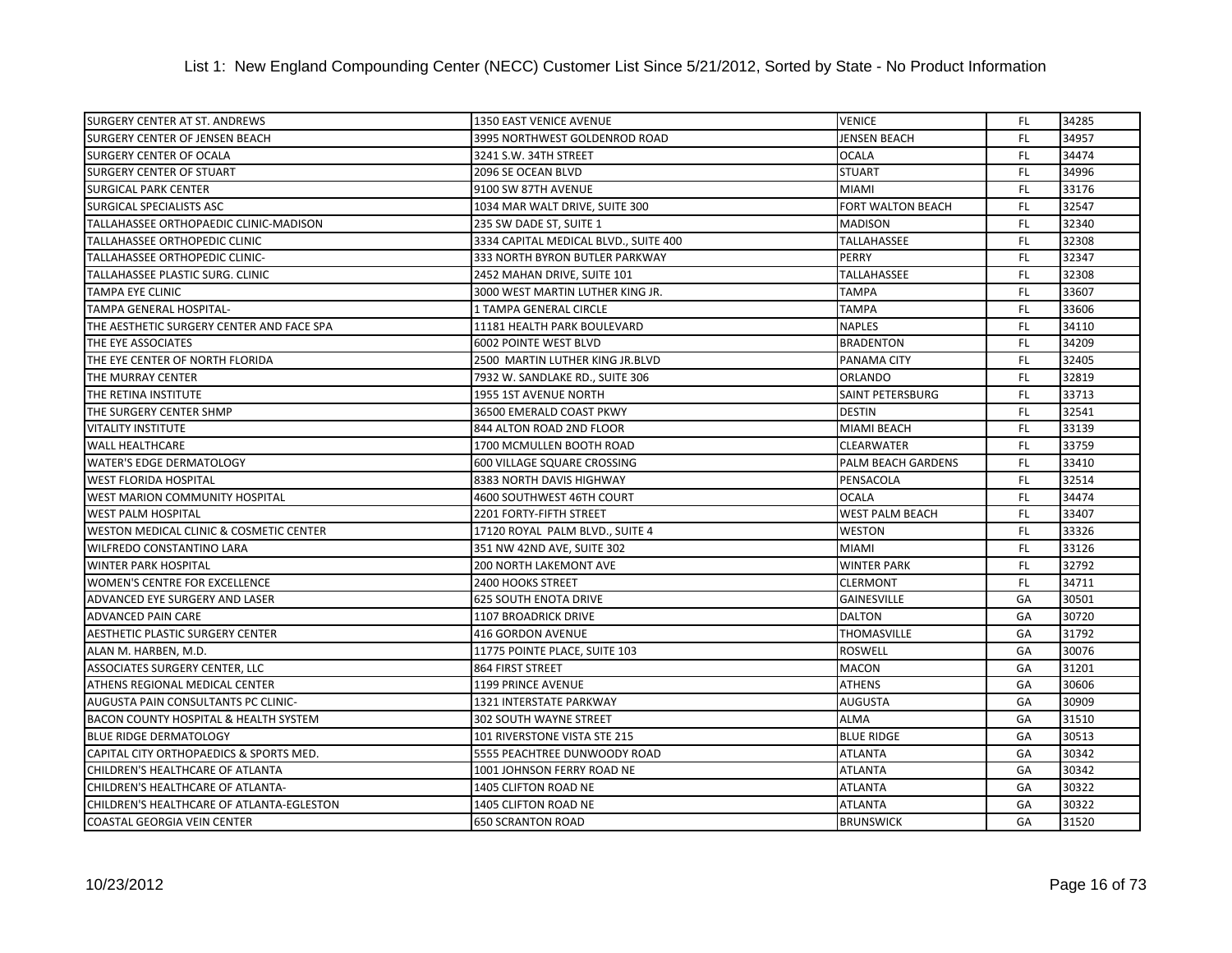| COFFEE REGIONAL MEDICAL CENTER                      | 1101 OCILLA ROAD                    | <b>DOUGLAS</b>     | GA | 31533 |
|-----------------------------------------------------|-------------------------------------|--------------------|----|-------|
| <b>COLUMBUS MEDICAL AESTHETICS</b>                  | 6501 VETERANS PARKWAY, SUITE 3B     | <b>COLUMBUS</b>    | GA | 31909 |
| CTCA SOUTHEASTERN REGIONAL MEDICAL CENTER           | <b>600 PARKWAY NORTH</b>            | <b>NEWNAN</b>      | GA | 30265 |
| DEKALB FAMILY MEDICINE                              | 8052 MALL PARKWAY, SUITE 103        | <b>LITHONIA</b>    | GA | 30038 |
| DONALSONVILLE HOSPITAL                              | 102 HOSPITAL CIRCLE                 | DONALSONVILLE      | GA | 39845 |
| <b>DORMINY MEDICAL CENTER</b>                       | 200 PERRY HOUSE ROAD                | <b>FITZGERALD</b>  | GA | 31750 |
| EAGLES LANDING SKIN ENHANCEMENT                     | 1325 ROCK QUARRY RD., SUITE 200     | <b>STOCKBRIDGE</b> | GA | 30281 |
| <b>EMORY ADVENTIST HOSPITAL</b>                     | 3949 SOUTH COBB DRIVE               | <b>SMYRNA</b>      | GA | 30080 |
| <b>EMORY HEALTHCARE-EMORY VOICE CENTER</b>          | 550 PEACHTREE STREET, NE            | <b>ATLANTA</b>     | GA | 30308 |
| EMORY HEALTHCARE-SINUS, NASAL & ALLERGY             | 550 PEACHTREE STREET, NE, MOT BLDG  | <b>ATLANTA</b>     | GA | 30308 |
| <b>EMORY UNIVERSITY EYE CENTER</b>                  | 1365B CLIFTON RD. N.E. SUITE B3500  | <b>ATLANTA</b>     | GA | 30322 |
| <b>EMORY UNIVERSITY HOSPITAL</b>                    | 1364 CLIFTON ROAD, NE               | <b>ATLANTA</b>     | GA | 30322 |
| EMORY UNIVERSITY HOSPITAL MIDTOWN                   | 550 PEACHTREE STREET NE             | <b>ATLANTA</b>     | GA | 30308 |
| ENT SURGERY CENTER OF ATLANTA                       | 5673 PEACHTREE DUNWOODY ROAD        | <b>ATLANTA</b>     | GA | 30342 |
| <b>EPS SURGICAL CENTER</b>                          | 1457 SCOTT BLVD., SUITE B           | <b>DECATUR</b>     | GA | 30030 |
| EYE 1ST VISION & LASER                              | 5505 PEACHTREE DUNWOODY ROAD        | <b>ATLANTA</b>     | GA | 30342 |
| EYE CENTER OF CENTRAL GEORGIA                       | MEDICAL EYE ASSOC.                  | <b>MACON</b>       | GA | 31201 |
| EYE CONSULTANTS OF ATLANTA                          | 3225 CUMBERLAND BLVD.#900           | <b>ATLANTA</b>     | GA | 30339 |
| EYE PHYSICIANS & SURGEONS, P.C.                     | 1457 SCOTT BLVD.                    | <b>DECATUR</b>     | GA | 30030 |
| <b>FAIRVIEW PARK HOSPITAL</b>                       | 200 INDUSTRIAL BLVD.                | <b>DUBLIN</b>      | GA | 31021 |
| FORSYTH STREET AMBULATORY SURG. CTR.                | 1610 FORSYTH STREET                 | <b>MACON</b>       | GA | 31201 |
| GA NEUROSURGICAL OUTPATIENT SURG. CTR.              | 840 PINE STREET, SUITE 810          | <b>MACON</b>       | GA | 31201 |
| GA SKIN CANCER & AESTHETIC DERMATOLOGY              | 1500 OGLETHORPE AVE, SUITE 300A     | <b>ATHENS</b>      | GA | 30606 |
| <b>GEORGIA EYE INSTITUTE</b>                        | 4720 WATERS AVENUE, SUITE 300       | SAVANNAH           | GA | 31404 |
| <b>GEORGIA MOUNTAIN OPHTHALMOLOGY</b>               | <b>150 INTERSTATE SOUTH DRIVE</b>   | <b>JASPER</b>      | GA | 30143 |
| <b>GEORGIA PLASTIC &amp; RECONSTRUCTIVE SURGERY</b> | 1790 MULKEY ROAD, SUITE 9B          | <b>AUSTELL</b>     | GA | 30106 |
| <b>GNS SURGERY CENTER</b>                           | 1061 DOWDY ROAD, SUITE 103          | <b>ATHENS</b>      | GA | 30606 |
| <b>GORDON HOSPITAL</b>                              | 1035 RED BUD ROAD                   | CALHOUN            | GA | 30701 |
| HABERSHAM MEDICAL CENTER                            | 541 OLD HWY 441                     | <b>DEMOREST</b>    | GA | 30535 |
| HAILEY, BRODY, CASEY & WRAY, M.D.P.C.               | 1218 WEST PACES FERRY ROAD          | <b>ATLANTA</b>     | GA | 30327 |
| HARBEN, ALAN M., MD                                 | 11775 POINTE PLACE, SUITE 103       | <b>ROSWELL</b>     | GA | 30076 |
| JEFF DAVIS HOSPITAL                                 | <b>163 SOUTH TALLAHASSEE STREET</b> | <b>HAZLEHURST</b>  | GA | 31539 |
| JOHN D ARCHBOLD MEMORIAL HOSPITAL                   | 915 GORDON AVENUE                   | THOMASVILLE        | GA | 31799 |
| KELLER, CRYMES, DEMARCO, L.L.C.                     | <b>105 TRINITY PLACE</b>            | <b>ATHENS</b>      | GA | 30606 |
| LA VISTA MEDICAL GROUP                              | 2625 BEAVER RUN ROAD SUITE B        | <b>NORCROSS</b>    | GA | 30071 |
| LaserMed Skin & Vein Clinic                         | 3005 Old Alabama Road Suite 10      | Alpharetta         | GA | 30022 |
| <b>MCG HEALTH</b>                                   | 1120 15TH STREET, BI2101            | <b>AUGUSTA</b>     | GA | 30912 |
| MCINTOSH TRAIL FAMILY PRACTICE-                     | <b>747 SOUTH HILL STREET</b>        | <b>GRIFFIN</b>     | GA | 30224 |
| NEWNAN DERMATOLOGY                                  | 350 NEWNAN CROSSING BYPASS          | <b>NEWNAN</b>      | GA | 30263 |
| NEWNAN DERMATOLOGY-                                 | 710 NEWNAN CROSSING BYPASS          | <b>NEWNAN</b>      | GA | 30263 |
| NORTH ATLANTA DERMATOLOGY                           | 3850 PLEASANT HILL ROAD             | <b>DULUTH</b>      | GA | 30096 |
| ORTHOPEDIC & SPORTS MEDICINE-                       | 655 JESSE JEWELL PKWY SE            | GAINESVILLE        | GA | 30501 |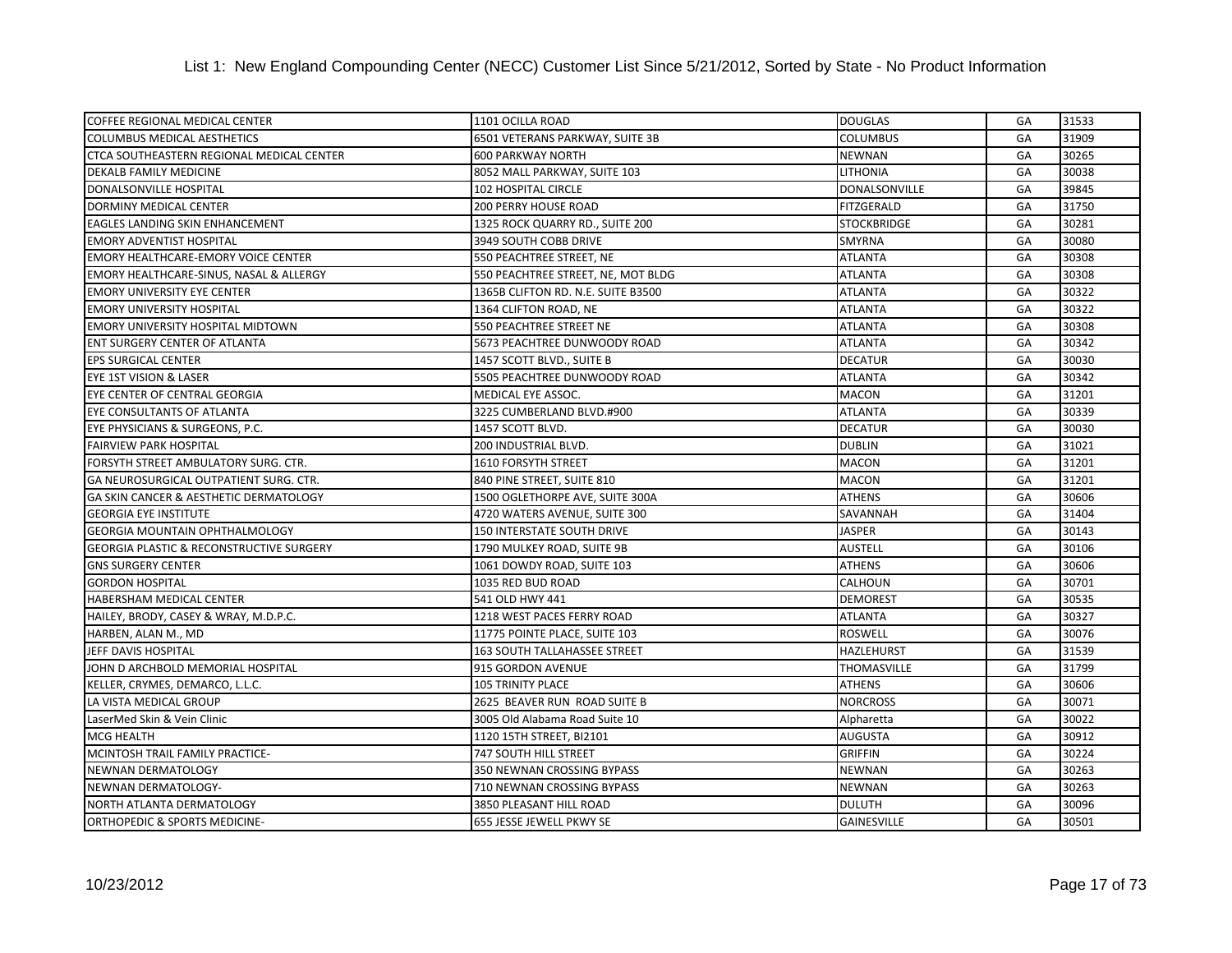| PCA PAIN CARE CENTER*                 | <b>615 SOUTH HANSELL STREET</b>          | <b>THOMASVILLE</b>  | GA | 31792 |
|---------------------------------------|------------------------------------------|---------------------|----|-------|
| PEACHTREE SPINE & PAIN PHYSICIANS ASC | 5555 PEACHTREE DUNWOODY ROAD             | <b>ATLANTA</b>      | GA | 30342 |
| PHOEBE PUTNEY MEMORIAL HOSPITAL       | <b>417 THIRD AVENUE</b>                  | <b>ALBANY</b>       | GA | 31702 |
| PIEDMONT HENRY MEDICAL CENTER         | 1133 EAGLES LANDING PARKWAY              | <b>STOCKBRIDGE</b>  | GA | 30281 |
| PIEDMONT HOSPITAL                     | 1968 PEACHTREE RD NW                     | <b>ATLANTA</b>      | GA | 30309 |
| PLASTIC SURGERY CENTER OF ATLANTA     | 5673 PEACHTREE DUNWOODY RD., SUITE 100   | <b>ATLANTA</b>      | GA | 30342 |
| POUND III, EDWIN C. MD                | 993C JOHNSON FERRY ROAD, NORTH EAST      | <b>ATLANTA</b>      | GA | 30342 |
| PREMIER ORTHOPEDIC SURGI CENTER       | 2405 OSLER COURT                         | <b>ALBANY</b>       | GA | 31707 |
| PREMIER SURGERY CENTER                | 3215 SHRINE ROAD SUITE #8                | <b>BRUNSWICK</b>    | GA | 31520 |
| PROFESSIONAL EYE SURGERY CENTER       | 1111 PROFESSIONAL BLVD.                  | <b>DALTON</b>       | GA | 30720 |
| RADIANCE MEDSPA-GA                    | 2810 PACES FERRY ROAD                    | <b>ATLANTA</b>      | GA | 30339 |
| <b>RAPID RESULTS</b>                  | 2359 WINDY HILL ROAD                     | <b>MARIETTA</b>     | GA | 30067 |
| RENAISSANCE PLASTIC SURGERY-GA        | 4030 RIVERSIDE PARK BOULEVARD            | <b>MACON</b>        | GA | 31210 |
| SAINT JOSEPH'S HOSPITAL IN ATLANTA    | 5665 PEACHTREE DUNWOODY ROAD             | <b>ATLANTA</b>      | GA | 30342 |
| SAVANNAH PAIN CENTER LLC              | 8 WHEELER STREET, SUITE 200              | SAVANNAH            | GA | 31405 |
| <b>SCHILLING HEALTHCARE</b>           | 290 COUNTRY CLUB DRIVE, SUITE 110        | <b>STOCKBRIDGE</b>  | GA | 30281 |
| <b>SHEPHERD CENTER</b>                | <b>2020 PEACHTREE ROAD</b>               | <b>ALTANTA</b>      | GA | 30309 |
| SOLE MEDICAL SPA/FAMILY MEDICAL CARE  | 1489 KENNEDY ROAD                        | <b>TIFTON</b>       | GA | 31794 |
| SOUTH EAST REGIONAL PAIN CENTER       | 5669 WHITESVILLE ROAD                    | <b>COLUMBUS</b>     | GA | 31904 |
| SOUTH GEORGIA VEIN CENTERS            | 3338 SUITE M, COUNTRY CLUB RD.           | VALDOSTA            | GA | 31605 |
| SOUTH METRO BONE AND JOINT            | 175 COUNTRY CLUB DRIVE, BLDG.100 SUITE E | <b>STOCKBRIDGE</b>  | GA | 30281 |
| SOUTHERN ORTHOPAEDIC SPECIALISTS      | 603 SOUTH WHEAT AVE, SUITE 800           | <b>BAINBRIDGE</b>   | GA | 39819 |
| SOUTHWEST GEORGIA MEDICAL CENTER      | 361 RANDOLPH STREET                      | <b>CUTHBERT</b>     | GA | 39840 |
| SPECIALTY CLINIC OF GEORGIA           | 1250 JESSE JEWELL PKWY                   | <b>GAINESVILLE</b>  | GA | 30501 |
| SPECIALTY CLINICS OF GA-PAIN MGMT     | 5005A FRIENDSHIP RD, STE 100             | <b>BUFORD</b>       | GA | 30518 |
| SPINE CENTER OF SOUTHEAST GEORGIA     | 1111 GLYNCO PARKWAY, SUITE 300           | <b>BRUNSWICK</b>    | GA | 31525 |
| SPIVEY STATION SURGERY CENTER         | 7813 SPIVEY STATION BLVD                 | JONESBORO           | GA | 30236 |
| THE EMORY CLINIC AMB. SURG. CTR.      | 1365 CLIFTON ROAD NORTHEAST              | <b>ATLANTA</b>      | GA | 30322 |
| THE LASER CENTER OF MOULTRIE          | 1405 SOUTH MAIN STREET                   | <b>MOULTRIE</b>     | GA | 31768 |
| THE MEDICAL CENTER                    | <b>710 CENTER STREET</b>                 | <b>COLUMBUS</b>     | GA | 31901 |
| THE PAIN SPECIALIST                   | 1506 QUARRY ROCK ROAD                    | <b>STOCKBRIDGE</b>  | GA | 30281 |
| TIFT REGIONAL MEDICAL CENTER          | 901 EAST 18TH STREET                     | <b>TIFTON</b>       | GA | 31793 |
| <b>TOWER PHARMACY</b>                 | 700 CENTER STREET, SUITE 100             | <b>COLUMBUS</b>     | GA | 31901 |
| TRINITY HOSPITAL OF AUGUSTA           | 2260 WRIGHTSBORO ROAD                    | <b>AUGUSTA</b>      | GA | 30904 |
| VEIN SPECIALISTS OF SOUTH GEORGIA     | 1508 TEBEAU STREET                       | <b>WAYCROSS</b>     | GA | 31501 |
| <b>WELLSTAR COBB HOSPITAL</b>         | 3950 AUSTELL ROAD                        | <b>AUSTELL</b>      | GA | 30106 |
| <b>WELLSTAR DOUGLAS</b>               | 8954 HOSPITAL DRIVE                      | <b>DOUGLASVILLE</b> | GA | 30134 |
| <b>WELLSTAR KENNESTONE HOSPITAL</b>   | <b>677 CHURCH STREET</b>                 | <b>MARIETTA</b>     | GA | 30060 |
| <b>WELLSTAR PAULDING HOSPITAL</b>     | 600 W. MEMORIAL                          | <b>DALLAS</b>       | GA | 30132 |
| WEST GEORGIA MEDICAL CENTER           | 1514 VERNON ROAD                         | LAGRANGE            | GA | 30240 |
| WINSHIP CANCER INSTITUTE-EMORY CLINIC | 1365 CLIFTON ROAD, NE CT-092             | <b>ATLANTA</b>      | GA | 30322 |
| YOUTHTOPIA MEDSPA                     | 3665 OLD MILTON PKWY                     | <b>ALPHARETTA</b>   | GA | 30005 |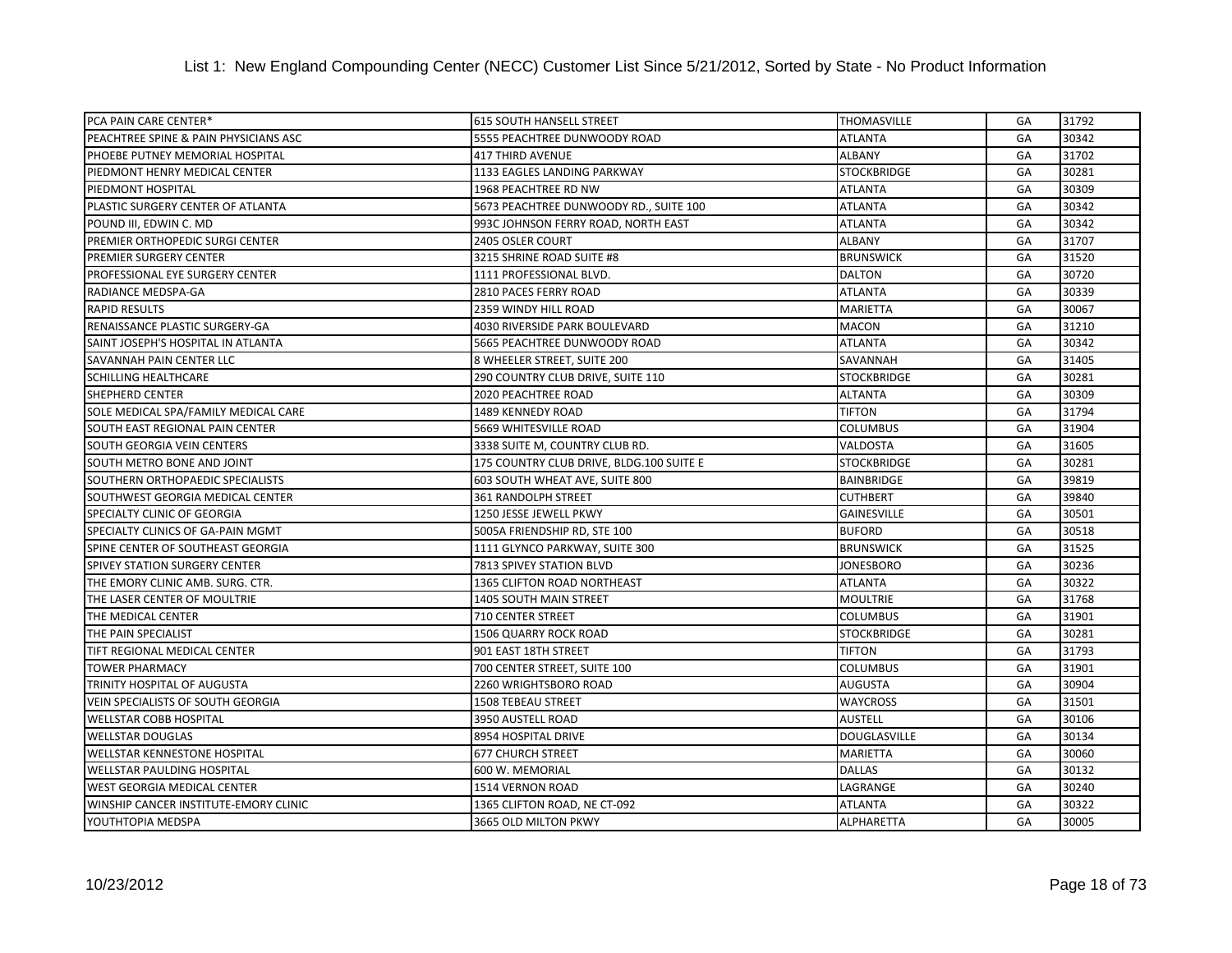| AESTHETICA PLASTIC & LASER SURGERY CTR | 1 KAPIOLANI BLDG                | <b>HONOLULU</b>           | HI             | 96813 |
|----------------------------------------|---------------------------------|---------------------------|----------------|-------|
| HILO COMMUNITY SURGERY CENTER          | 82 PUUHONU PLACE, SUITE 100     | <b>HILO</b>               | H1             | 96720 |
| HILO MEDICAL CENTER                    | 1190 WAIANUENUE AVE             | <b>HILO</b>               | HI             | 96720 |
| RETINA ASSOCIATES OF HAWAII, INC.      | 1329 LUSITANA STREET, SUITE 502 | <b>HONOLULU</b>           | HI             | 96813 |
| <b>SURGICARE OF HAWAII</b>             | 500 ALA MOANA BLVD.             | <b>HONOLULU</b>           | HI             | 96813 |
| TRIPLER ARMY MEDICAL CENTER            | 1 JARRETT WHITE ROAD            | <b>TRIPLER AMC</b>        | H <sub>1</sub> | 96859 |
| UOHARA, K. JOHN MD. INC.               | <b>82 PUUHONU PLACE</b>         | <b>HILO</b>               | H1             | 96720 |
| USAHC - SCHOFIELD BARRACKS PHARMACY    | BUILDING 676 ROOM 104           | <b>SCHOFIELD BARRACKS</b> | HI             | 96857 |
| ALEGENT HEALTH MERCY HOSPITAL          | 800 MERCY DRIVE                 | <b>COUNCIL BLUFFS</b>     | IA             | 51503 |
| ALLEN MEMORIAL HOSPITAL                | 1825 LOGAN AVE                  | <b>WATERLOO</b>           | IA             | 50703 |
| <b>BOONE COUNTY HOSPITAL</b>           | 1015 UNION STREET               | <b>BOONE</b>              | IA             | 50036 |
| <b>BROADLAWNS MEDICAL CENTER</b>       | 1801 HICKMAN ROAD               | <b>DES MOINES</b>         | IA             | 50314 |
| CLARINDA REGIONAL HEALTH CENTER        | 220 ESSIE DAVISON DRIVE         | <b>CLARINDA</b>           | IA             | 51632 |
| <b>COVENANT MEDICAL CENTER</b>         | 3421 WEST NINTH STREET          | <b>WATERLOO</b>           | IA             | 50702 |
| <b>DAVIS COUNTY HOSPITAL</b>           | 509 N. MADISON                  | <b>BLOOMFIELD</b>         | IA             | 52537 |
| FLOYD COUNTY MEMORIAL HOSPITAL         | 800 11TH STREET                 | <b>CHARLES CITY</b>       | IA             | 50616 |
| <b>GREATER REGIONAL MEDICAL CENTER</b> | 1700 W. TOWNLINE                | <b>CRESTON</b>            | IA             | 50801 |
| <b>GREATER RIVER HEALTH SYSTEM</b>     | 1221 SOUTH GEAR AVENUE          | <b>WEST BURLINGTON</b>    | IA             | 52655 |
| HORN MEMORIAL HOSPITAL                 | 701 EAST 2ND STREET             | <b>IDA GROVE</b>          | IA             | 51445 |
| <b>IOWA PLASTIC SURGERY</b>            | 4334 EAST 53RD STREET           | <b>DAVENPORT</b>          | IA             | 52807 |
| JENNIE EDMUNDSON MEMORIAL HOSPITAL     | 933 EAST PIERCE STREET          | <b>COUNCIL BLUFFS</b>     | IA             | 51503 |
| <b>MAHASKA HOSPITAL</b>                | 1229 C AVENUE EAST              | <b>OSKALOOSA</b>          | IA             | 52577 |
| MARY GREELEY MEDICAL CENTER            | 1111 DUFF AVENUE                | AMES                      | IA             | 50010 |
| MEDICAL ASSOCIATES CLINIC-             | 1500 ASSOCIATES DRIVE           | <b>DUBUQUE</b>            | IA             | 52002 |
| MERCY HOSPITAL/                        | <b>500 EAST MARKET STREET</b>   | <b>IOWA CITY</b>          | IA             | 52245 |
| MERCY HOSPITAL-CARDIO                  | <b>500 EAST MARKET STREET</b>   | <b>IOWA CITY</b>          | IA             | 52245 |
| MERCY MEDICAL CENTER - CARDIO          | 801 - 5TH STREET                | SIOUX CITY                | IA             | 51101 |
| MERCY MEDICAL CENTER - DUBUQUE         | 250 MERCY DRIVE                 | <b>DUBUQUE</b>            | IA             | 52001 |
| MERCY MEDICAL CENTER-SIOUX             | 801 5TH STREET                  | <b>SIOUX CITY</b>         | IA             | 51102 |
| ORANGE CITY AREA HEALTH SYSTEM         | 1000 LINCOLN CIRCLE SE          | <b>ORANGE CITY</b>        | IA             | 51041 |
| RE-BE SKIN CLINICS / MY SKIN CLINICS   | MY SKIN CLINICS PLC             | <b>OKOBOJI</b>            | IA             | 51355 |
| SARTORI MEMORIAL HOSPITAL              | 515 COLLEGE STREET              | <b>CEDAR FALLS</b>        | IA             | 50613 |
| <b>SPRING PARK SURGERY CENTER</b>      | 3319 SPRING STREET, SUITE 202A  | <b>DAVENPORT</b>          | IA             | 52807 |
| THE FINLEY HOSPITAL                    | 350 N. GRANDVIEW AVENUE         | <b>DUBUQUE</b>            | IA             | 52001 |
| VA MEDICAL CENTER -CIHCS               | 3600 30TH ST PHARMACY (119)     | <b>DES MOINES</b>         | IA             | 50310 |
| VA MEDICAL CENTER-IOWA                 | 601 HWY 6 WEST                  | <b>IOWA CITY</b>          | IA             | 52246 |
| <b>WADZINSKI EYE CLINIC</b>            | 2800 PIERCE STREET              | <b>SIOUX CITY</b>         | IA             | 51104 |
| AMBULATORY SURGERY CENTER OF BURLEY    | 1344 HILAND AVE. SUITE E        | <b>BURLEY</b>             | ID             | 83318 |
| <b>IDAHO EYE CENTER</b>                | 2025 E. 17TH ST.                | <b>IDAHO FALLS</b>        | ID             | 83404 |
| IDAHO EYE CENTER - POCATELLO           | 1157 CALL PLACE                 | POCATELLO                 | ID             | 83201 |
| <b>MADISON MEMORIAL HOSPITAL</b>       | 450 EAST MAIN STREET            | <b>REXBURG</b>            | ID             | 83440 |
| <b>NORTH IDAHO PAIN CENTER</b>         | 2003 KOOTENAI HEALTH WAY        | <b>COUER D'ALENE</b>      | ID             | 83814 |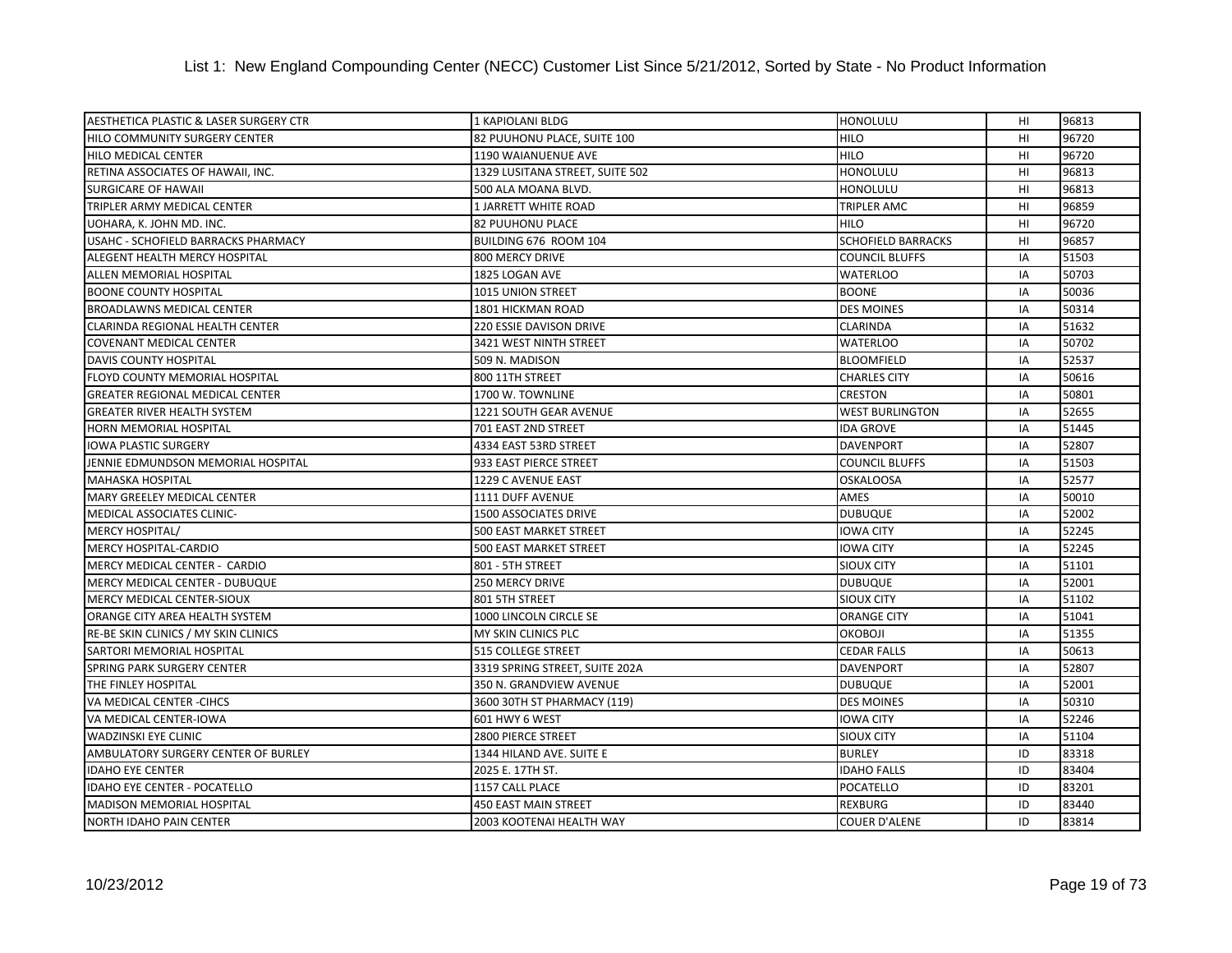| ORTHOPEDIC SURGERY & SPORTS MEDICINE-     | 850 IRONWOOD DRIVE                 | <b>COEUR D ALENE</b>     | ID       | 83814      |
|-------------------------------------------|------------------------------------|--------------------------|----------|------------|
| PAIN SPECIALISTS OF IDAHO                 | 2375 E SUNNYSIDE ROAD, SUITE J     | <b>IDAHO FALLS</b>       | ID       | 83404      |
| SAINT ALPHONSUS REGIONAL MED. CTR.        | 1055 N. CURTIS ROAD                | <b>BOISE</b>             | ID       | 83706      |
| ST. LUKE'S MAGIC VALLEY REGIONAL MED CTR- | 801 POLE LINE ROAD                 | <b>TWIN FALLS</b>        | ID       | 83301      |
| ST. LUKE'S REGIONAL MEDICAL CENTER        | 190 E. BANNOCK STREET              | <b>BOISE</b>             | ID       | 83712      |
| <b>WALKER SPINE &amp; SPORTS</b>          | 2319 CORONADO STREET               | <b>IDAHO FALLS</b>       | ID       | 83404      |
| WALTER KNOX MEMORIAL HOSPITAL             | 1202 E LOCUST                      | <b>EMMETT</b>            | ID       | 83617      |
| ABRAHAM LINCOLN MEMORIAL HOSP.            | <b>200 STAHLHUT DRIVE</b>          | LINCOLN                  | IL       | 62656      |
| ADAIR, ROY MD                             | DEPT OF PHYSICAL & REHAB MED       | <b>OAK LAWN</b>          | IL       | 60453      |
| <b>ADVANCED PERIODONTICS</b>              | 1420 N. ARLINGTON HEIGHTS ROAD     | <b>ARLINGTON HEIGHTS</b> | IL       | 60004      |
| ADVANCED VEIN TREATMENT CENTER            | 7804 W COLLEGE DRIVE, SUITE 3N     | <b>PALOS HEIGHTS</b>     | IL       | 60463      |
| ADVOCATE CHRIST MEDICAL CENTER            | 4440 W. 95TH STREET                | <b>OAKLAWN</b>           | IL       | 60453      |
| ADVOCATE CONDELL MEDICAL CENTER           | 801 SOUTH MILWAUKEE AVE            | LIBERTYVILLE             | IL       | 60048      |
| ADVOCATE GOOD SAMARITAN HOSPITAL          | 3815 HIGHLAND AVENUE               | <b>DOWNERS GROVE</b>     | IL       | 60515      |
| <b>ADVOCATE ILLINOIS MASONIC HOSPITAL</b> | 836 W. WELLINGTON                  | <b>CHICAGO</b>           | IL       | 60657      |
| ADVOCATE SOUTH SUBURBAN HOSPITAL          | 17800 S. KEDZIE AVENUE             | <b>HAZEL CREST</b>       | IL       | 60429      |
| ALEXIAN BROTHERS MEDICAL CENTER           | 800 BIESTERFIELD ROAD              | <b>ELK GROVE VILLAGE</b> | IL       | 60007      |
| ANN AND ROBERT H LURIE                    | CHILDREN'S HOSPITAL OF CHICAGO     | <b>CHICAGO</b>           | IL       | 60611      |
| ANN AND ROBERT H LURIE                    | 2345 LINCOLN AVE.                  | <b>CHICAGO</b>           | IL       | 60614      |
| APAC CENTERS FOR PAIN MANAGEMENT          | 2450 SOUTH WOLF ROAD               | <b>WESTCHESTER</b>       | IL       | 60154      |
| APAC CENTERS FOR PAIN MANAGEMENT-         | 2860 NORTH BROADWAY ST. SUITE 202  | <b>CHICAGO</b>           | IL       | 60657      |
| <b>BELLEVILLE SURGICAL CENTER</b>         | 28 NORTH 64TH STREET               | <b>BELLEVILLE</b>        | IL       | 62223      |
| <b>BELMONT/HARLEM SURGERY CENTER</b>      | 3101 NORTH HARLEM AVENUE           | <b>CHICAGO</b>           | IL       | 60634      |
| <b>BELMONT/HARLEM SURGERY CENTER</b>      | 3101 NORTH HARLEM                  | <b>CHICAGO</b>           | IL       | 60634      |
| <b>BLESSING HOSPITAL</b>                  | <b>BROADWAY AT 11TH STREET</b>     | <b>QUINCY</b>            | IL       | 62301      |
| <b>BRODSKY DERMATOLOGY</b>                | 2601 COMPASS RD., SUITE 125        | <b>GLENVIEW</b>          | $\sf IL$ | 60026      |
| <b>BROMENN REGIONAL MEDICAL CENTER</b>    | 1304 FRANKLIN AVE.                 | <b>NORMAL</b>            | IL       | 61761      |
| <b>CARLE HOSPITAL</b>                     | <b>502 NORTH BUSEY STREET</b>      | <b>URBANA</b>            | IL       | 61801      |
| CENTEGRA HOSPITAL MCHENRY                 | 4201 W. MEDICAL CENTER DR.         | <b>McHENRY</b>           | IL       | 60050      |
| CENTEGRA HOSPITAL-WOODSTOCK               | 3701 DOTY ROAD                     | <b>WOODSTOCK</b>         | IL       | 60098      |
| <b>CENTER FOR MEDICAL ARTS</b>            | 2370 N McROY DRIVE                 | <b>CARBONDALE</b>        | IL       | 62901      |
| <b>CGH MEDICAL CENTER</b>                 | 100 E. LEFERVE ROAD                | <b>STERLING</b>          | IL       | 61081      |
| <b>COSMEDIC SKIN &amp; BODY CLINIC</b>    | 58 E. WALTON STREET                | <b>CHICAGO</b>           | IL       | 60611      |
| <b>COSMETIC PLASTIC SURGERY</b>           | 1804 WOODFIELD DR.                 | <b>SAVOY</b>             | IL       | 61874      |
| <b>COSMETIC SURGERY CARE</b>              | 802 WEST TRAILCREEK DRIVE          | <b>PEORIA</b>            | IL       | 61614-1862 |
| <b>CROSSROADS COMMUNITY HOSPITAL</b>      | <b>8 DOCTORS PARK</b>              | MT. VERNON               | IL       | 62864      |
| DECATUR MEMORIAL HOSPITAL                 | 2300 N. EDWARD STREET              | <b>DECATUR</b>           | IL       | 62526      |
| DEGANI, JOY MD                            | C/O ADVENTIST BOLINGBROOK HOSPITAL | <b>BOLINGBROOK</b>       | IL       | 60440      |
| DERMATOLOGY & DERMATOLOGIC SURGERY, LTD   | <b>6825 KINGERY HWY</b>            | <b>WILLOWBROOK</b>       | IL       | 60527      |
| <b>DUPAGE PLASTIC SURGERY</b>             | 1307 MACOM DRIVE                   | NAPERVILLE               | IL       | 60564      |
| <b>ELMHURST MEMORIAL HOSPITAL</b>         | 155 E. BRUSH HILL ROAD             | <b>ELMHURST</b>          | IL       | 60126      |
| <b>EVANSTON HOSPITAL-</b>                 | 2650 RIDGE AVE.                    | <b>EVANSTON</b>          | IL       | 60201      |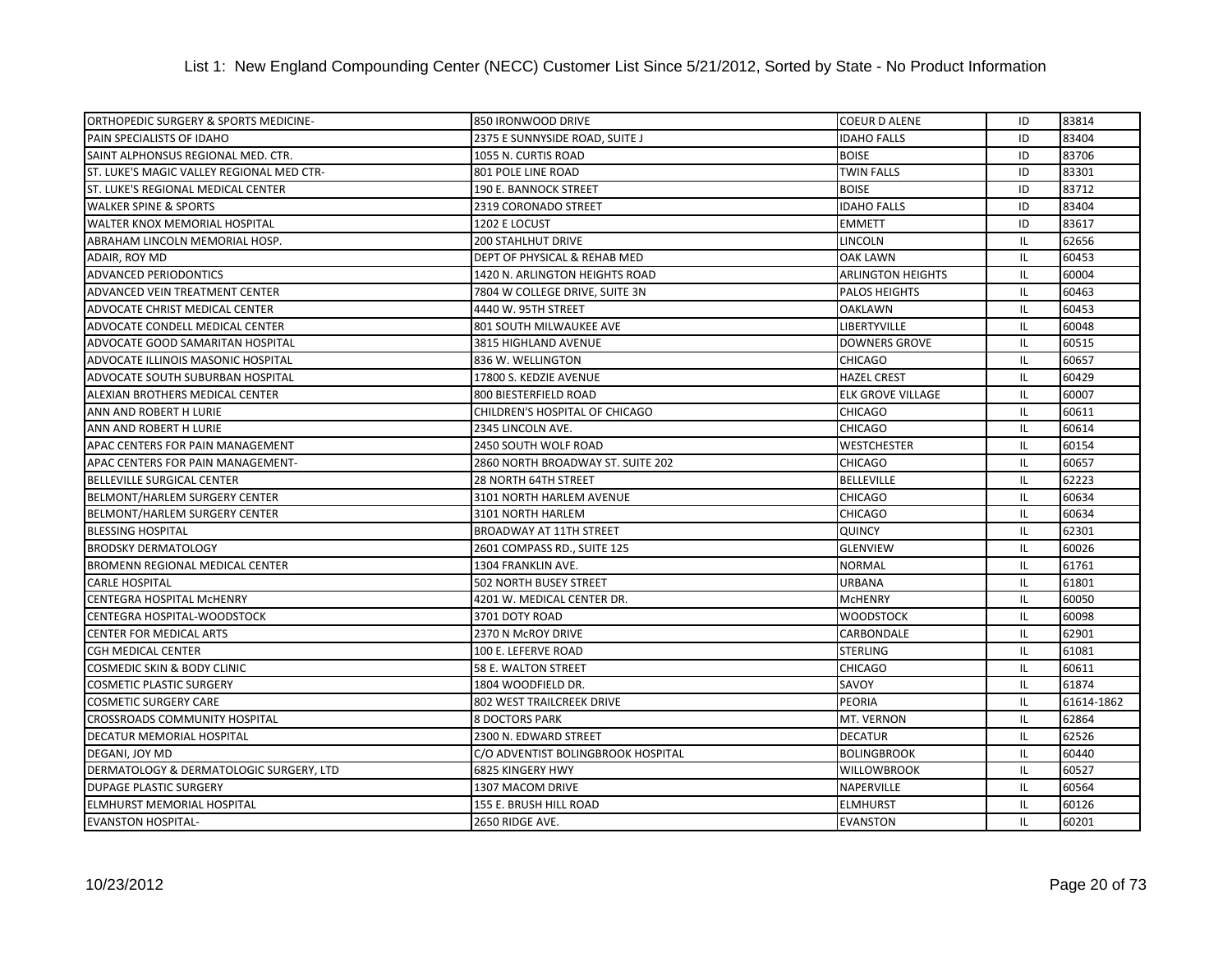List 1: New England Compounding Center (NECC) Customer List Since 5/21/2012, Sorted by State - No Product Information

| <b>EYE CARE MANAGEMENT</b>             | 3990 NORTH ILLINOIS STREET        | SWANSEA               | IL | 62226 |
|----------------------------------------|-----------------------------------|-----------------------|----|-------|
| <b>EYE SURGICAL ASSOCIATES</b>         | 1505 EASSTLAND DRIVE, SUITE 2200  | <b>BLOOMINGTON</b>    | IL | 61701 |
| FAGMAN, WILLIAM MD.                    | 4711 WEST GOLF ROAD               | <b>SKOKIE</b>         | IL | 60076 |
| <b>FHN HOSPITAL</b>                    | 1045 W. STEPHENSON ST.            | <b>FREEPORT</b>       | IL | 61032 |
| <b>FINKELSTEIN EYE ASSOCIATES</b>      | 1915 4TH STREET                   | PERU                  | IL | 61354 |
| FOX VALLEY PAIN MANAGEMENT             | 1315 N. HIGHLAND AVE. #203        | <b>AUROR</b>          | IL | 60506 |
| GALESBURG COTTAGE HOSPITAL-CHS         | 695 N. KELLOGG STREET             | GALESBURG             | IL | 61401 |
| <b>GLENBROOK HOSPITAL</b>              | 2100 PFINGSTEN ROAD               | <b>GLENVIEW</b>       | IL | 60026 |
| <b>GOOD SHEPHERD HOSPITAL</b>          | 450 W. HIGHWAY 22                 | <b>BARRINGTON</b>     | IL | 60010 |
| <b>GOTTLIEB MEMORIAL HOSPITAL</b>      | 701 WEST NORTH AVE                | <b>MELROSE PARK</b>   | IL | 60160 |
| HAMILTON MEMORIAL HOSPITAL             | 611 SOUTH MARSHALL AVE.           | MCLEANSBORO           | IL | 62859 |
| HEARTLAND REGIONAL MEDICAL CENTER      | 3333 W. DEYOUNG                   | <b>MARION</b>         | IL | 62959 |
| <b>HERRIN HOSPITAL</b>                 | 201 SOUTH 14TH STREET             | <b>HERRIN</b>         | IL | 62948 |
| <b>HILLSBORO AREA HOSPITAL</b>         | <b>1200 EAST TREMONT STREET</b>   | <b>HILLSBORO</b>      | IL | 62049 |
| <b>HYDE PARK SURGERY CENTER</b>        | 1644 EAST 53RD STREET             | <b>CHICAGO</b>        | IL | 60615 |
| ILLINOIS EYE SURGEONS                  | C/O CENTRALIA EYE CLINIC          | <b>CENTRALIA</b>      | IL | 62801 |
| ILLINOIS EYE SURGEONS*                 | 2421 CORPORATE CENTER STE 102     | <b>GRANITE CITY</b>   | IL | 62040 |
| <b>ILLINOIS RETINA CENTER</b>          | <b>1230 CENTRE WEST DRIVE</b>     | SPRINGFIELD           | IL | 62704 |
| JERSEY COMMUNITY HOSPITAL              | 400 MAPLE SUMMIT ROAD             | JERSEYVILLE           | IL | 62052 |
| KATHERINE SHAW BETHEA HOSPITAL         | <b>403 EAST FIRST STREET</b>      | <b>DIXON</b>          | IL | 61021 |
| KISHWAUKEE COMMUNITY HOSPITAL          | ONE KISH HOSPITAL DRIVE           | <b>DEKALB</b>         | IL | 60115 |
| <b>LARSON EYE CENTER</b>               | 4958 FOREST AVE                   | <b>DOWNERS GROVE</b>  | IL | 60515 |
| LELIS, ELIGIUS MD. & ASSOCIATES        | 963 N. 129TH INFANTRY DRIVE       | <b>JOLIET</b>         | IL | 60435 |
| <b>LIFT LASER &amp; BODY</b>           | 601 N. MARTINGALE RD., SUITE 155  | <b>SCHAUMBURG</b>     | IL | 60173 |
| LITTLE COMPANY OF MARY HOSPITAL        | 2800 WEST 95TH ST                 | <b>EVERGREEN PARK</b> | IL | 60805 |
| LUTHERAN GENERAL HOSPITAL              | 1775 DEMPSTER STREET              | <b>PARK RIDGE</b>     | IL | 60068 |
| MARION EYE CENTERS & OPTICAL           | 1304 SCOTTSBORO ROAD              | <b>MARION</b>         | IL | 62959 |
| <b>MARION EYE SURGERY CENTER</b>       | 2900 BROADWAY, SUITE B            | MT. VERNON            | IL | 62864 |
| MEDICAL EYE SERVICES, LIMITED          | <b>48 S GREENLEAF STREET</b>      | <b>GURNEE</b>         | IL | 60031 |
| MEMORIAL HOSPITAL OF CARBONDALE        | 405 W. JACKSON                    | CARBONDALE            | IL | 62902 |
| MEMORIAL HOSPITAL OF CARBONDALE-CARDIO | <b>405 WEST JACKSON STREET</b>    | CARBONDALE            | IL | 62902 |
| <b>MEMORIAL HOSPITAL/</b>              | 4500 MEMORIAL DRIVE               | <b>BELLEVILLE</b>     | IL | 62226 |
| <b>MEMORIAL HOSPITAL-CARDIO</b>        | <b>4500 MEMORIAL DRIVE</b>        | <b>BELLEVILLE</b>     | IL | 62226 |
| <b>MEMORIAL MEDICAL CENTER</b>         | 701 N. FIRST STREET               | <b>SPRINGFIELD</b>    | IL | 62781 |
| MERCY HOSPITAL-BASEMENT                | 2525 SOUTH MICHIGAN AVENUE        | <b>CHICAGO</b>        | IL | 60616 |
| <b>METHODIST MEDICAL CENTER</b>        | WAREHOUSE 1C ALTORFER LANE        | <b>EAST PEORIA</b>    | IL | 61611 |
| METROSOUTH MEDICAL CENTER              | <b>12935 SOUTH GREGORY STREET</b> | <b>BLUE ISLAND</b>    | IL | 60406 |
| MICHAEL A. EPSTEIN MD                  | 1535 LAKE COOK ROAD, SUITE 211    | <b>NORTHBROOK</b>     | IL | 60062 |
| <b>MID-NORTH EYE CENTER</b>            | 4640 NORTH MARINE DRIVE           | <b>CHICAGO</b>        | IL | 60640 |
| MIDWESTERN REGIONAL MEDICAL CENTER     | 2520 ELISHA AVE.                  | ZION                  | IL | 60099 |
| <b>MONROE COUNTY SURGICAL CENTER</b>   | <b>501 HAMACHER STREET</b>        | <b>WATERLOO</b>       | IL | 62298 |
| <b>MORRIS HOSPITAL</b>                 | 150 WEST HIGH STREET              | <b>MORRIS</b>         | IL | 60450 |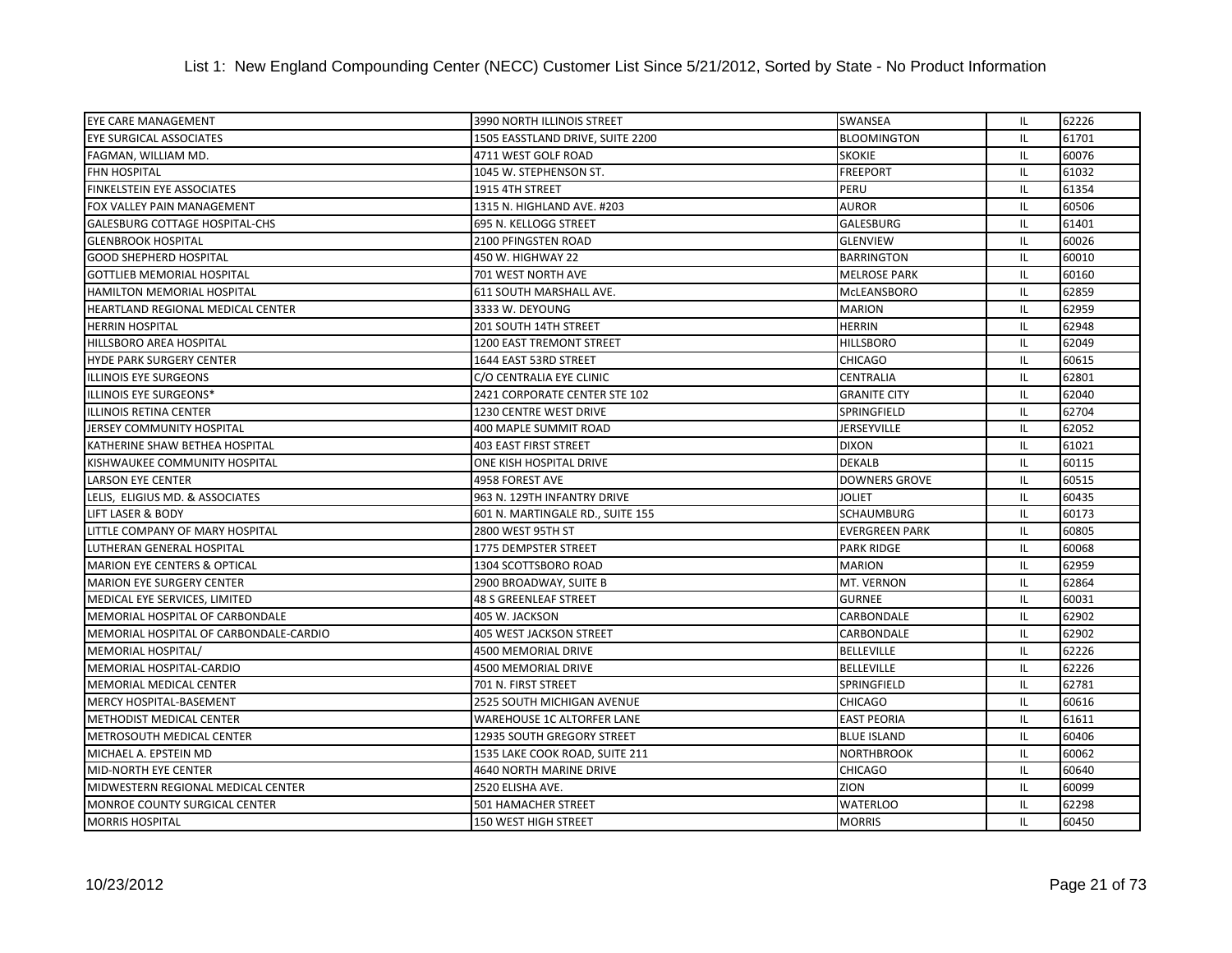| <b>MORRIS HOSPITAL - IT</b>               | <b>150 WEST HIGH STREET</b>       | <b>MORRIS</b>            | IL. | 60450 |
|-------------------------------------------|-----------------------------------|--------------------------|-----|-------|
| <b>MOUNT SINAI HOSPITAL - IL</b>          | 2750 W 15TH PLACE                 | <b>CHICAGO</b>           | IL  | 60608 |
| NORTHWEST COMMUNITY HOSPITAL              | 800 WEST CENTRAL ROAD             | <b>ARLINGTON HEIGHTS</b> | IL  | 60005 |
| NORTHWEST MEDICAL FACULTY (ST# 15-200)    | DEPT OF OTOLARYNOLOGY             | <b>CHICAGO</b>           | IL  | 60611 |
| NORTHWEST PULMONARY & SLEEP               | 360 STATION DRIVE, SUITE 230      | <b>CRYSTAL LAKE</b>      | IL  | 60014 |
| NORTHWESTERN LAKE FOREST HOSPITAL         | 660 N. WESTMORELAND ROAD          | <b>LAKE FOREST</b>       | IL  | 60045 |
| NORTHWESTERN MED FACULTY FOUNDATION - PLA | <b>675 NORTH SAINT CLAIR ST</b>   | <b>CHICAGO</b>           | IL  | 60611 |
| NORTHWESTERN MEMORIAL HOSPITAL            | <b>715 NORTH SAINT CLAIRE</b>     | <b>CHICAGO</b>           | IL  | 60611 |
| NOVAMED EYE SURGERY CENTER-CHICAGO        | 3034 W. PETERSON AVE              | <b>CHICAGO</b>           | IL  | 60659 |
| <b>NOVAMED OF MARYVILLE</b>               | 12 PROFESSIONAL PARK DRIVE        | <b>MARYVILLE</b>         | IL  | 62062 |
| NOVAMED/CENTER FOR RECONSTRUCTIVE         | 6311 WEST 95TH STREET             | <b>OAK LAWN</b>          | IL  | 60453 |
| ORLAND PARK SURGICAL CENTER               | 9550 W 167TH STREET               | <b>ORLAND PARK</b>       | IL  | 60467 |
| <b>OSF EASTLAND PHARMACY</b>              | 1505 EASTLAND DRIVE               | <b>BLOOMINGTON</b>       | IL  | 61701 |
| OSF SAINT ANTHONY MEDICAL CENTER          | 5666 E. STATE STREET              | <b>ROCKFORD</b>          | IL  | 61108 |
| OSF SAINT ELIZABETH MEDICAL CENTER        | 1100 E. NORRIS DRIVE              | <b>OTTAWA</b>            | IL  | 61350 |
| PANA COMMUNITY HOSPITAL                   | 101 EAST NINTH STREET             | <b>PANA</b>              | IL  | 62557 |
| PASSAVANT AREA HOSPITAL                   | 1600 W. WALNUT STREET             | <b>JACKSONVILLE</b>      | IL  | 62650 |
| PEKIN HOSPITAL PHARMACY                   | 600 S. 13TH STREET                | <b>PEKIN</b>             | IL  | 61554 |
| PHYSICIANS' SURGERY CENTER LLC            | 2601 WEST MAIN STREET             | CARBONDALE               | IL  | 62901 |
| PRAIRIE SURGERY CENTER                    | 2020 WEST ILES AVENUE             | SPRINGFIELD              | IL  | 62704 |
| PROCTOR HOSPITAL                          | <b>5409 NORTH KNOXVILLE</b>       | <b>PEORIA</b>            | IL  | 61614 |
| PROVENA COVENANT MEDICAL CENTER           | 1400 WEST PARK STREET             | <b>URBANA</b>            | IL  | 61801 |
| PROVENA ST. JOSEPH HOSPITAL               | 77 N AIRLITE STREET               | <b>ELGIN</b>             | IL  | 60124 |
| PROVENA ST. MARY'S HOSPITAL               | 500 WEST COURT STREET             | <b>KANKAKEE</b>          | IL  | 60901 |
| REGIONAL SURGI CENTER OF ILLINOIS LLC     | 545 VALLEY VIEW DRIVE             | <b>MOLINE</b>            | IL  | 61265 |
| <b>RESURRECTION MEDICAL CENTER</b>        | 7435 WEST TALCOTT AVENUE          | <b>CHICAGO</b>           | IL  | 60631 |
| RETINA CONSULTANTS-IL                     | 2454 EAST DEMPSTER ST., SUITE 400 | <b>DES PLAINES</b>       | IL  | 60016 |
| RETINA VITREOUS ASSOICATES-OAK LAWN       | 4930 W 95TH ST                    | <b>OAK LAWN</b>          | IL  | 60453 |
| RIVERSIDE MEDICAL CENTER                  | <b>350 NORTH WALL STREET</b>      | <b>KANKAKEE</b>          | IL  | 60901 |
| ROCKFORD HEALTH PHYSICIANS                | 2300 N. ROCKTON AVE               | <b>ROCKFORD</b>          | IL  | 61103 |
| ROGERS PARK ONE DAY SURGERY               | 7616 N PAULINA ST.                | <b>CHICAGO</b>           | IL. | 60626 |
| RUSH UNIVERSITY MEDICAL CENTER            | 1653 W CONGRESS PARKWAY           | <b>CHICAGO</b>           | IL  | 60612 |
| SARAH BUSH LINCOLN HEALTH CENTER          | 1000 HEALTH CENTER DRIVE          | <b>MATTOON</b>           | IL  | 61938 |
| <b>SHERMAN HOSPITAL</b>                   | 1425 N. RANDALL ROAD              | <b>ELGIN</b>             | IL  | 60123 |
| SIMPSON EYE ASSOCIATES                    | <b>650 SPRINGHILL RING ROAD</b>   | <b>WEST DUNDEE</b>       | IL  | 60118 |
| <b>SKIN &amp; HAIR CLINIC</b>             | 2510 WEST IRVING PARK., UNIT B    | <b>CHICAGO</b>           | IL  | 60618 |
| <b>SKOKIE HOSPITAL</b>                    | 9600 GROSS POINT RD               | <b>SKOKIE</b>            | IL  | 60076 |
| SOUTH BARRINGTON DENTAL CARE              | 8 EXECUTIVE COURT, SUITE #2       | <b>SOUTH BARRINGTON</b>  | IL  | 60010 |
| SOUTHWEST LASER & MEDSPA                  | 19070 S. EVERETT BLVD., #202      | <b>MOKENA</b>            | IL  | 60448 |
| <b>SOUTHWEST SURGERY CENTER-</b>          | 19110 DARVIN DRIVE                | <b>MOKENA</b>            | IL  | 60448 |
| SPRINGFIELD EYE CONSULTANTS, PC           | 301 NORTH 8TH STREET              | SPRINGFIELD              | IL  | 62701 |
| <b>ST JOSEPH HOSPITAL</b>                 | 2900 N LAKE SHORE DRIVE           | <b>CHICAGO</b>           | IL  | 60657 |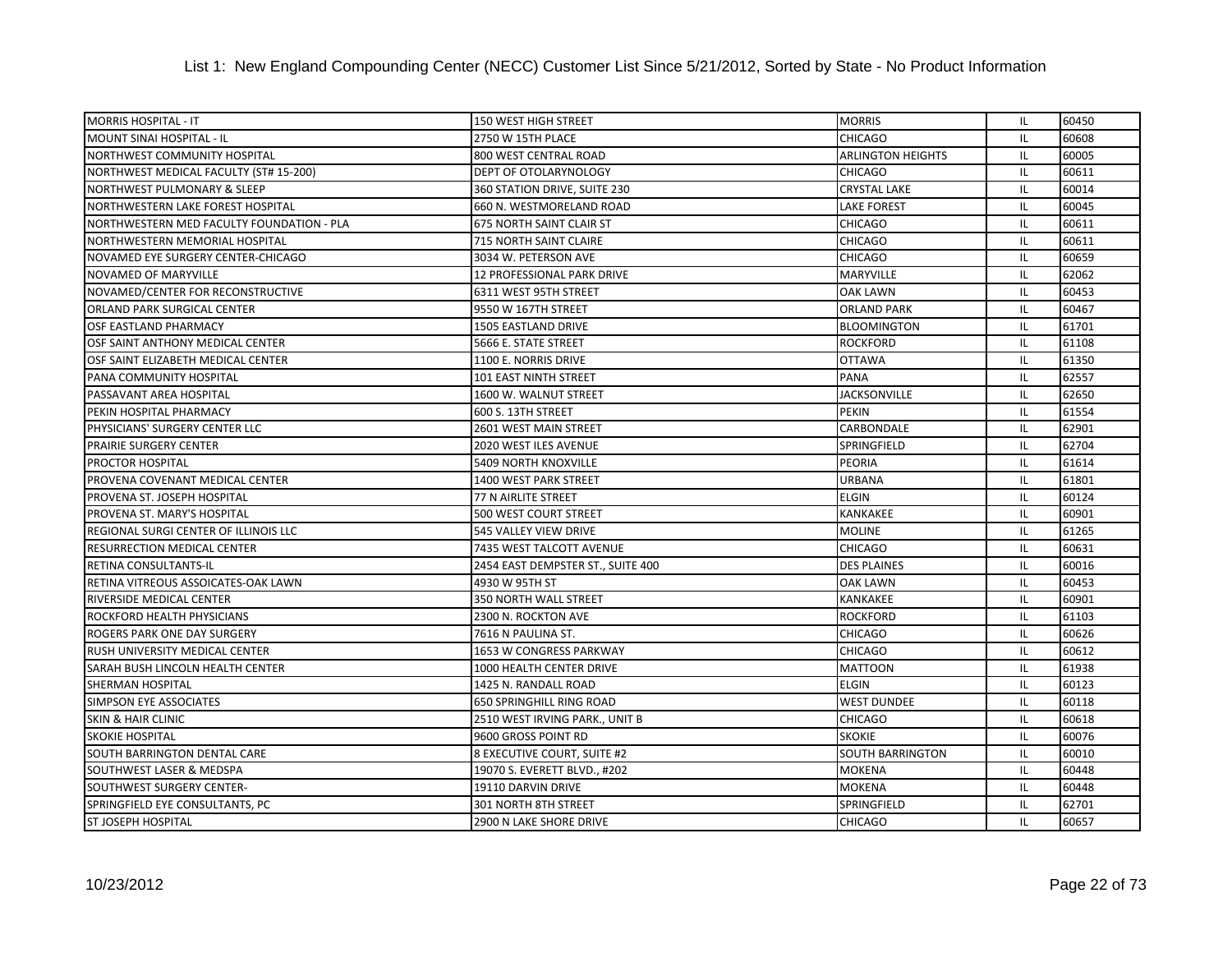| ST. ELIZABETH'S HOSPITAL-CARDIO         | 211 SOUTH 3RD STREET                     | <b>BELLEVILLE</b>     | IL. | 62220 |
|-----------------------------------------|------------------------------------------|-----------------------|-----|-------|
| ST. FRANCIS HOSPITAL*                   | <b>355 RIDGE AVENUE</b>                  | <b>EVANSTON</b>       | IL  | 60202 |
| <b>ST. MARGARET'S HOSPITAL</b>          | <b>600 EAST FIRST STREET</b>             | SPRING VALLEY         | IL  | 61362 |
| ST. MARY'S HOSPITAL-PHARMACY            | 1800 EAST LAKESHORE DRIVE                | <b>DECATUR</b>        | IL  | 62521 |
| <b>SUBURBAN RETINA LTD</b>              | 130 SOUTH MAIN ST., SUITE 206            | LOMBARD               | IL  | 60148 |
| TERRASSEE, P. ANTHONY MD.               | 700 D N. WESTMORELAND RD., SUITE D       | <b>LAKE FOREST</b>    | IL  | 60045 |
| THE CENTER FOR SURGERY                  | 475 EAST DIEHL ROAD                      | <b>NAPERVILLE</b>     | IL  | 60563 |
| THE EYE SURGERY CENTER                  | 3990 N. ILLINOIS                         | <b>SWANSEA</b>        | IL  | 62226 |
| THE MUSCULOSKELETAL CENTER              | 501 N. DUNLOP AVE #101                   | SAVOY                 | IL  | 61874 |
| THE SURGERY CENTER OF CENTRALIA         | 1045 MARTIN LUTHER KING DRIVE            | <b>CENTRALIA</b>      | IL  | 62801 |
| <b>THOREK MEMORIAL HOSPITAL</b>         | 850 W. IRVING PARK ROAD                  | <b>CHICAGO</b>        | IL  | 60613 |
| THRIVE MEDICAL SPA/DR. BARRY SUMMERS    | 3000 NORTH HALSTED, SUITE 823            | <b>CHICAGO</b>        | IL  | 60657 |
| UNIVERSITY OF CHICAGO MEDICAL CENTER    | 5841 S. MARYLAND AVE                     | <b>CHICAGO</b>        | IL  | 60637 |
| VALLEY AMBULATORY SURG. CTR.            | 2210 DEAN ST.                            | <b>ST. CHARLES</b>    | IL  | 60175 |
| ADVANCED AMBULATORY SURGERY CENTER LLC  | 1101 PROFESSIONAL BLVD, SUITE 104        | <b>EVANSVILLE</b>     | IN  | 47714 |
| ADVANCED INTERVENTIONAL PAIN CENTER     | 110 N MUIRFIELD CIRCLE                   | LEBANON               | IN  | 46052 |
| <b>ADVANCED PAIN CENTER-</b>            | THE SPINE CENTER                         | <b>CROWN POINT</b>    | IN  | 46307 |
| ADVANCED SURGERY CENTER LLC             | 1400 TEAL ROAD, SUITE 7 & 8              | LAFAYETTE             | IN  | 47905 |
| ALLIED PHYSICIANS LLC                   | 53990 CARMICHAEL DRIVE                   | <b>SOUTH BEND</b>     | IN  | 46635 |
| AMBULATORY CARE CENTER LLC              | DBA ST. MARY'S SURGICARE AT CROSS POINTE | <b>EVANSVILLE</b>     | IN  | 47715 |
| AMERICAN HEALTH NETWORK EYE SPECIALISTS | <b>200 NORTH TILLOTSON AVENUE</b>        | <b>MUNCIE</b>         | IN  | 47304 |
| AMERICAN HEALTH NETWORK/EYE SPECIALIST  | 711 WEST GARDNER DRIVE                   | <b>MARION</b>         | IN  | 46952 |
| ANESTHESIA PAIN CONSULTANTS OF INDIANA  | 1950 WEST 86TH STREET                    | <b>INDIANAPOLIS</b>   | IN  | 46260 |
| ATHENS DIAGNOSTIC & SURGICAL CENTER     | 1660 LAFAYETTE ROAD                      | <b>CRAWFORDSVILLE</b> | IN  | 47933 |
| <b>BALL OUTPATIENT SURGERY CENTER</b>   | 2401 WEST UNIVERSITY AVENUE, SUITE 200   | <b>MUNCIE</b>         | IN  | 47303 |
| BEESON AESTHETIC SURG. INST.            | 13590 NORTH MERIDAN STREET               | <b>CARMEL</b>         | IN  | 46032 |
| <b>BLOOMINGTON HOSPITAL</b>             | 601 W. SECOND STREET                     | <b>BLOOMINGTON</b>    | IN  | 47403 |
| BLUFFTON REGIONAL MEDICAL CENTER        | 303 SOUTH MAIN STREET                    | <b>BLUFFTON</b>       | IN  | 46714 |
| CATARACT & LASER INSTITUTE-             | 611 EAST DOUGLAS ROAD                    | <b>MISHAWAKA</b>      | IN  | 46545 |
| CENTRAL INDIANA SURGERY CENTER          | 9002 N. MERIDIAN ST                      | <b>INDIANAPOLIS</b>   | IN  | 46260 |
| <b>CINCINNATI EYE INSTITUTE*</b>        | 275 BIELBY ROAD                          | LAWRENCEBURG          | IN  | 47025 |
| <b>CLI SURGERY CENTER</b>               | 7747 WEST JEFFERSON BLVD.                | FT. WAYNE             | IN  | 46804 |
| <b>CLI SURGERY CENTER-</b>              | 1601 WEST LINCOLN ROAD                   | КОКОМО                | IN  | 46904 |
| <b>COMMUNITY HOSPITAL EAST</b>          | 1500 N. RITTER AVE.                      | <b>INDIANAPOLIS</b>   | IN  | 46219 |
| <b>COMMUNITY HOSPITAL NORTH</b>         | 7150 CLEARVISTA DRIVE                    | <b>INDIANAPOLIS</b>   | IN  | 46256 |
| <b>COMMUNITY HOSPITAL SOUTH</b>         | 1402 E. COUNTY LINE ROAD                 | <b>INDIANAPOLIS</b>   | IN  | 46227 |
| <b>COMMUNITY HOSPITAL*</b>              | 901 MACARTHUR BLVD.                      | <b>MUNSTER</b>        | IN  | 46321 |
| <b>CORRECTIVE CARE PC</b>               | 3555 PARK PLACE WEST, SUITE 200          | <b>MISHAWAKA</b>      | IN  | 46545 |
| <b>DEACONESS GATEWAY HOSPITAL</b>       | 4011 GATEWAY BLVD.                       | <b>NEWBURGH</b>       | IN  | 47630 |
| <b>DEACONESS HOSPITAL-</b>              | <b>600 MARY STREET</b>                   | <b>EVANSVILLE</b>     | IN  | 47747 |
| DEACONESS HOSPITAL-CARDIO               | <b>600 MARY STREET</b>                   | <b>EVANSVILLE</b>     | IN  | 47747 |
| DECATUR COUNTY MEMORIAL HOSPITAL        | 720 NORTH LINCOLN STREE                  | <b>GREENSBURG</b>     | IN  | 47240 |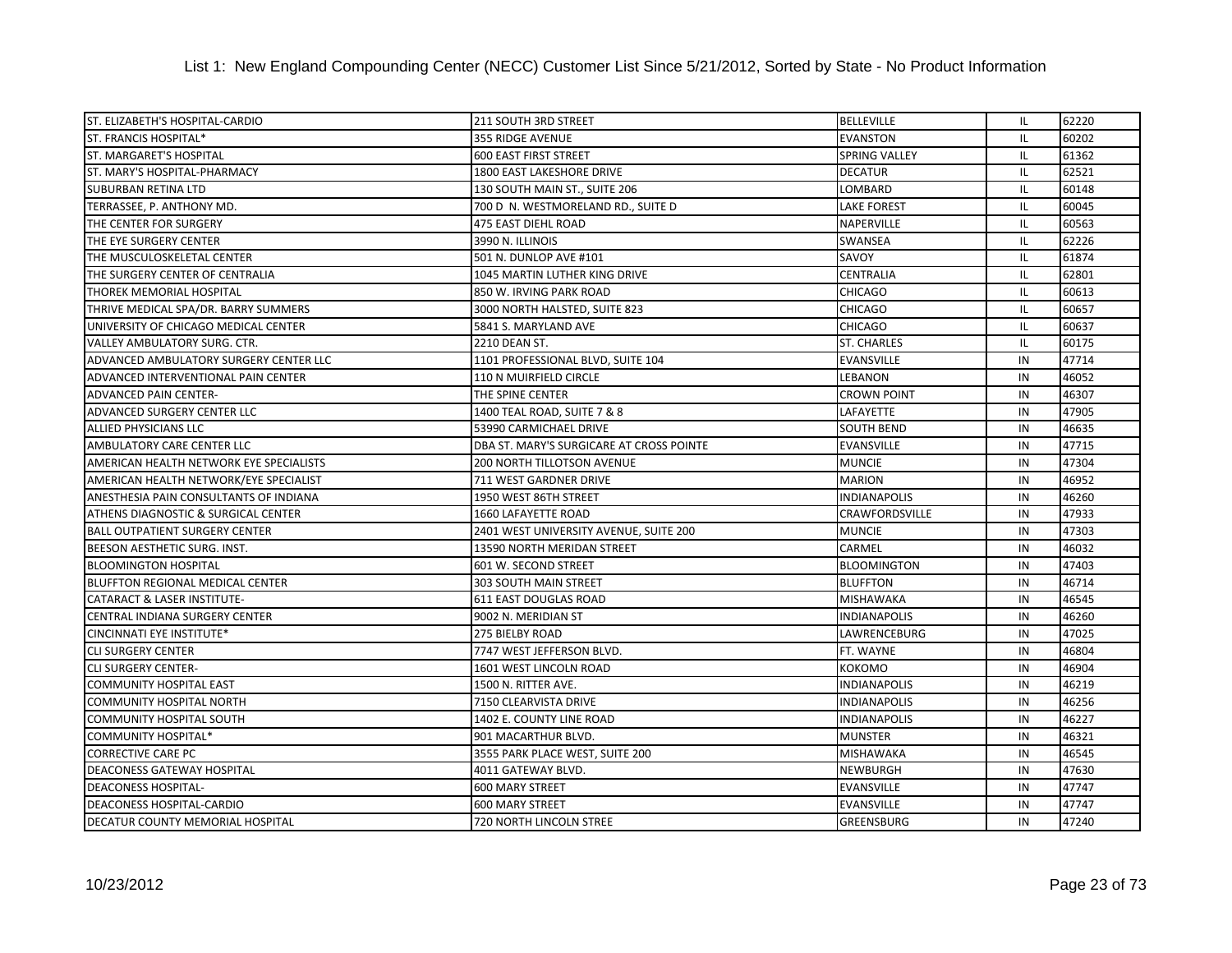| DEKALB MEMORIAL HOSPITAL                   | 1316 EAST SEVENTH STREET          | <b>AUBURN</b>         | IN | 46706      |
|--------------------------------------------|-----------------------------------|-----------------------|----|------------|
| <b>DUPONT HOSPITAL</b>                     | 2520 EAST DUPONT ROAD             | <b>FORT WAYNE</b>     | IN | 46825      |
| EAGLE HIGHLANDS SURGERY CENTER LLC         | <b>6850 PARKDALE PLACE</b>        | <b>INDIANAPOLIS</b>   | IN | 46254      |
| <b>ELKHART GENERAL HOSPITAL</b>            | 600 EAST BLVD.                    | <b>ELKHART</b>        | IN | 46514      |
| EYE ASSOCIATES OF SOUTHERN INDIANA         | 302 WEST 14TH STREET              | <b>JEFFERSONVILLE</b> | IN | 47130      |
| EYE CARE CONSULTANTS SURGERY CTR           | 101 N.W. 1ST ST                   | <b>EVANSVILLE</b>     | IN | 47708      |
| FAYETTE REGIONAL HEALTH SYSTEM             | 1941 VIRGINIA AVE                 | <b>CONNERSVILLE</b>   | IN | 47331      |
| FORT WAYNE PHYSICAL MEDICINE               | 5750 COVENTRY LANE SUITE 101      | <b>FORT WAYNE</b>     | IN | 46804      |
| <b>FRANCISCAN SURGERY CENTER</b>           | 5255 EAST STOP 11 ROAD, SUITE 100 | <b>INDIANAPOLIS</b>   | IN | 46237      |
| <b>GOSHEN HOSPITAL-IT</b>                  | 200 HIGH PARK AVE.                | <b>GOSHEN</b>         | IN | 46526      |
| <b>GROSSNICKLE EYE CENTER-</b>             | 2251 DUBOIS DRIVE                 | <b>WARSAW</b>         | IN | 46580      |
| HOWARD COMMUNITY SURG. CTR. LLC            | dba INDIANA SURGERY CENTER        | <b>КОКОМО</b>         | IN | 46902      |
| HOWARD REGIONAL HEALTH SYSTEM              | 3500 S. LAFOUNTAIN STREET         | <b>KOKOMO</b>         | IN | 46902      |
| IN SIGHT SURGERY/ELKHART DAY SURGERY, LLC  | 2746 OLD US-20 WEST, SUITE C      | <b>ELKHART</b>        | IN | 46514      |
| <b>INDIANA EYE CLINIC</b>                  | <b>30 N EMERSON AVENUE</b>        | <b>GREENWOOD</b>      | IN | 46143      |
| <b>INDIANA EYE CLINIC-</b>                 | 1100 SOUTHFIELD DRIVE             | PLAINFIELD            | IN | 46168      |
| INDIANA EYE CLINIC*                        | <b>6423 SOUTH EAST STREET</b>     | <b>INDIANAPOLIS</b>   | IN | 46227      |
| <b>INDIANA HAND CENTER</b>                 | 8501 HARCOURT ROAD                | <b>INDIANAPOLIS</b>   | IN | 46280-0434 |
| <b>INDIANA SURGERY CENTER SOUTH</b>        | 1550 E COUNTY LINE ROAD SOUTH     | <b>INDIANAPOLIS</b>   | IN | 46227      |
| <b>INDIANA UNIVERSITY HEALTH</b>           | 550 N UNIVERSITY BLVD.            | <b>INDIANAPOLIS</b>   | IN | 46202      |
| IU HEALTH ARNETT HOSPITAL                  | 5165 McCARTY LANE                 | LAFAYETTE             | IN | 47905      |
| <b>IU HEALTH BEDFORD</b>                   | 2900 W. 16TH STREET               | <b>BEDFORD</b>        | IN | 47421      |
| IU HEALTH WHITE MEMORIAL HOSPITAL          | 720 SOUTH SIXTH STREET            | <b>MONTICELLO</b>     | IN | 47960      |
| IU HEALTH-METHODIST HOSPITAL-CARDIO        | 1701 N. SENATE BLVD               | <b>INDIANAPOLIS</b>   | IN | 46202      |
| IU HEALTH-SAXONY HOSPITAL-CARDIO           | 13000 136TH STREET                | <b>FISHERS</b>        | IN | 46037      |
| JOHN KENYON / AMERICAN EYE INSTITUTE       | 519 STATE STREET                  | <b>NEW ALBANY</b>     | IN | 47150      |
| JONES, ERIC MD                             | 138 W STATE STREEET               | <b>PENDLETON</b>      | IN | 46064      |
| KOSCIUSKO COMMUNITY HOSPITAL               | 2101 EAST DUBOIS DRIVE            | <b>WARSAW</b>         | IN | 46580      |
| LAGRANGE SURGERY CENTER                    | 2500 VENTURA WAY                  | LAGRANGE              | IN | 46761      |
| LUTHERAN HOSPITAL                          | 7950 W. JEFFERSON BLVD.           | <b>FORT WAYNE</b>     | IN | 46804      |
| <b>MARION EYE SPECIALISTS SURG. CENTER</b> | 711 WEST GARDNER DRIVE            | <b>MARION</b>         | IN | 46952      |
| <b>MERIDIAN HEALTH GROUP</b>               | 12772 HAMILTON CROSSING BLVD      | CARMEL                | IN | 46032      |
| METHODIST HOSPITAL PHARMACY                | 1901 N. SENATE BLVD.              | <b>INDIANAPOLIS</b>   | IN | 46202      |
| METHODIST SPORTS MEDICINE                  | 201 PENNSYLVANIA PKWY, SUITE 100  | <b>INDIANAPOLIS</b>   | IN | 46280      |
| MIDWEST PAIN INSTITUTE*                    | 2302 S. DIXON ROAD, SUITE 150     | <b>КОКОМО</b>         | IN | 46902      |
| <b>MONROE HOSPITAL</b>                     | 4011 S. MONROE MEDICAL PARK BLVD. | <b>BLOOMINGTON</b>    | IN | 47403      |
| OSMC OUTPATIENT SURGERY CENTER             | 2310 CALIFORNIA ROAD              | <b>ELKHART</b>        | IN | 46514      |
| PAIN MANAGEMENT GROUP                      | 3212 HICKORY ROAD                 | <b>MISHAWAKA</b>      | IN | 46545      |
| PARKVIEW HOSPITAL                          | 11109 PARKVIEW PLAZA DRIVE        | <b>FORT WAYNE</b>     | IN | 46845      |
| PARKVIEW NOBLE HOSPITAL                    | 401 W. SAWYER ROAD                | KENDALLVILLE          | IN | 46755      |
| PHYSICAL MEDICINE CONSULTANTS              | 7910 W. JEFFERSON BLVD, #300      | <b>FORT WAYNE</b>     | IN | 46804      |
| PULASKI MEMORIAL HOSPITAL                  | 616 EAST 13TH STREET              | <b>WINAMAC</b>        | IN | 46996      |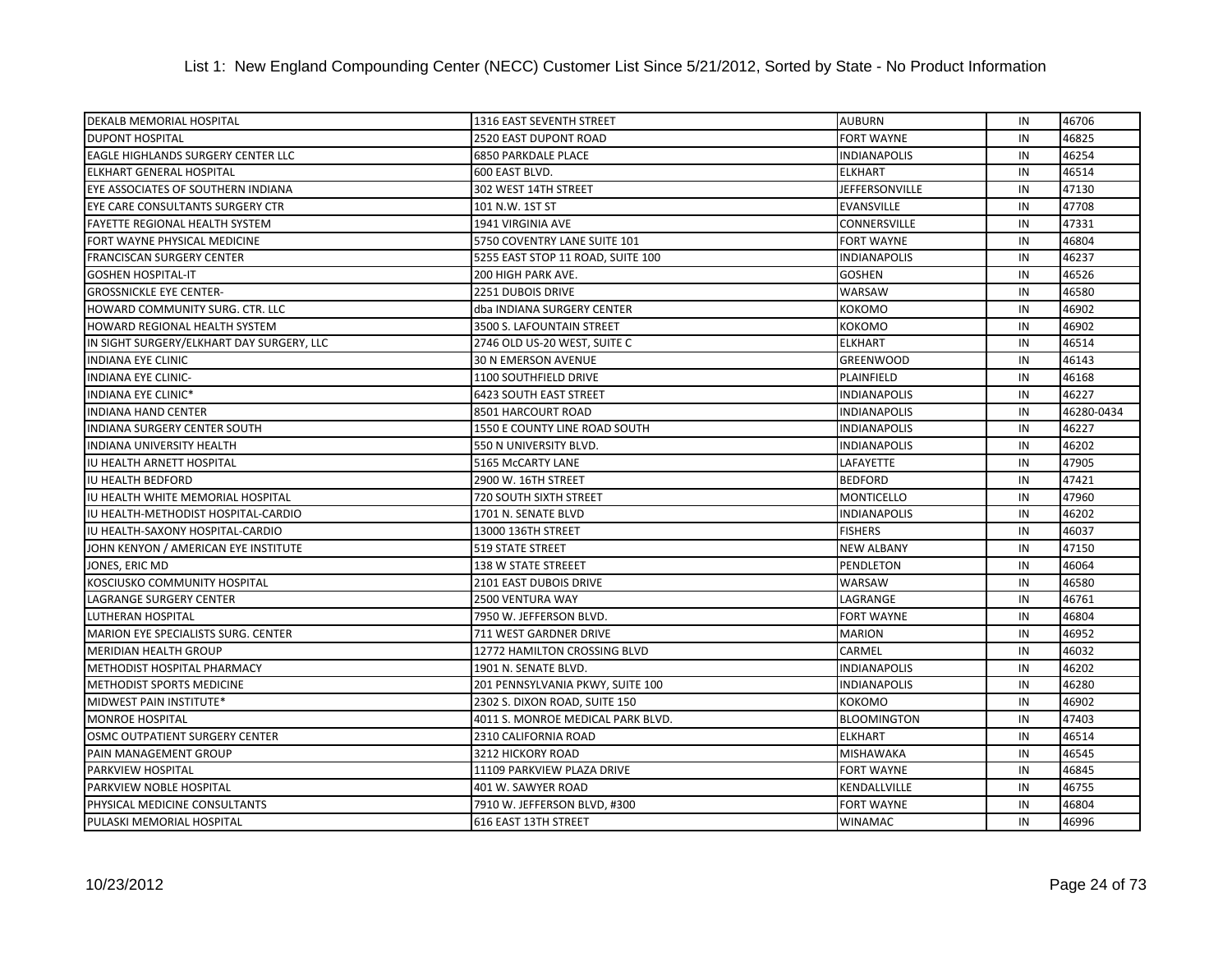| <b>REID HOSPITAL &amp; HEALTH CARE SERVICES</b> | 1100 REID PARKWAY                 | <b>RICHMOND</b>      | IN        | 47374 |
|-------------------------------------------------|-----------------------------------|----------------------|-----------|-------|
| REID HOSPITAL-CARDIO                            | 1100 REID PARKWAY                 | <b>RICHMOND</b>      | IN        | 47374 |
| RETINA ASSOCIATES-IN                            | 8679 CONNECTICUT STREET           | MERRILLVILLE         | IN        | 46410 |
| RETINA ASSOCIATES-MUNSTER                       | 931 RIDGE ROAD, SUITE H           | <b>MUNSTER</b>       | IN        | 46321 |
| <b>RIVERPOINTE SURGERY</b>                      | 500 ARCADE AVE., SUITE 100        | <b>ELKHART</b>       | IN        | 46514 |
| RLR VA MEDICAL CENTER                           | 1481 W. 10TH STREET               | <b>INDIANAPOLIS</b>  | IN        | 46202 |
| SAINT JOSEPH REGIONAL MED CTR                   | 5215 HOLY CROSS PARKWAY           | <b>MISHAWAKA</b>     | IN        | 46545 |
| SAINT JOSEPH REGIONAL MED CTR - IT              | <b>5215 HOLY CROSS PARKWAY</b>    | <b>MISHAWAKA</b>     | IN        | 46545 |
| SAINT MARY'S SURGICARE                          | AMBULATORY CARE CENTER LLC        | <b>EVANSVILLE</b>    | IN        | 47714 |
| <b>SCHNECK</b>                                  | 411 W. TIPTON ST.                 | <b>SEYMOUR</b>       | IN        | 47274 |
| <b>SCHNECK MEDICAL CENTER-IT</b>                | 411 W TIPTON STREET               | <b>SEYMOUR</b>       | IN        | 47274 |
| SISTER SAINT FRANCIS HOSPITAL                   | 1201 HADLEY ROAD                  | <b>MOORESVILLE</b>   | IN        | 46158 |
| <b>SOUTH BEND CLINIC</b>                        | <b>211 NORTH EDDY STREET</b>      | <b>SOUTH BEND</b>    | IN        | 46617 |
| <b>SOUTH CENTRAL SURGERY CENTER</b>             | 5002 EAST STATE ROAD 44           | <b>FRANKLIN</b>      | IN        | 46131 |
| SOUTH EMERSON SURGERY CENTER                    | 8141 S. EMERSON AVE SUITE C       | <b>INDIANAPOLIS</b>  | IN        | 46237 |
| SOUTHERN INDIANA PEDIATRICS                     | 350 S. LANDMARK AVE               | <b>BLOOMINGTON</b>   | IN        | 47403 |
| <b>ST FRANCIS HOSPITAL.</b>                     | 8111 SOUTH EMERSON AVENUE         | <b>INDIANAPOLIS</b>  | IN        | 46237 |
| <b>ST FRANCIS HOSPITAL-CARDIO</b>               | 8111 SOUTH EMERSON AVENUE         | <b>INDIANAPOLIS</b>  | IN        | 46237 |
| ST JOSEPH REGIONAL MEDICAL CENTER               | 1915 LAKE AVE                     | PLYMOUTH             | IN        | 46563 |
| <b>ST VINCENT RANDOLPH HOSPITAL</b>             | 473 GREENVILLE AVENUE             | <b>WINCHESTER</b>    | IN        | 47394 |
| <b>ST. ANTHONY MEDICAL CENTER</b>               | 1201 S. MAIN STREET               | <b>CROWN POINT</b>   | IN        | 46307 |
| ST. JOSEPH HOSPITAL & HEALTH CENTER             | 1907 WEST SYCAMORE STREET         | <b>KOKOMO</b>        | IN        | 46904 |
| <b>ST. MARGARET MERCY</b>                       | 5454 HOHMAN AVE                   | <b>HAMMOND</b>       | IN        | 46320 |
| ST. MARY'S MEDICAL CENTER-IN                    | 3700 WASHINGTON AVE               | <b>EVANSVILLE</b>    | IN        | 47750 |
| SURGICAL CARE CENTER, INC.                      | 8103 CLEARVISTA PARKWAY           | <b>INDIANAPOLIS</b>  | IN        | 46256 |
| SYCAMORE SPRINGS SURGERY CENTER LLC             | 4715 STATESMEN DRIVE, SUITE A     | <b>INDIANAPOLIS</b>  | IN        | 46250 |
| THE EYE SURGICAL CENTER OF FORT WAYNE           | 321 EAST WAYNE STREET             | <b>FORT WAYNE</b>    | IN        | 46802 |
| THE INDIANA HEART HOSPITAL                      | 8075 N SHADELAND AVE              | <b>INDIANAPOLIS</b>  | IN        | 46256 |
| THE RETINAL INSTITUTE                           | 1601 W. LINCOLN ROAD              | <b>KOKOMO</b>        | IN        | 46902 |
| THE RETINAL INSTITUTE*                          | 7747 JEFFERSON BLVD.              | <b>FORT WAYNE</b>    | IN        | 46804 |
| THE RETINAL INSTITUTE.                          | 611 E. DOUGLAS STREET, SUITE 102  | <b>MISHAWAKA</b>     | IN        | 46545 |
| UNION HOSPITAL--                                | 1606 N. 7TH STREET                | <b>TERRE HAUTE</b>   | IN        | 47804 |
| UNITY SURGICAL ARTS                             | 4455 EDISON LAKES PARKWAY         | <b>MISHAWAKA</b>     | IN        | 46545 |
| UNITY SURGICAL CENTER                           | 1411 S. CREASY LANE               | <b>LAFAYETTE</b>     | IN        | 47905 |
| <b>VALLEY SURGERY CENTER DBA</b>                | <b>220 EAST VIRGINIA STREET</b>   | <b>EVANSVILLE</b>    | IN        | 47711 |
| VEIN INSTITUTE AND MEDICAL SPA                  | 3505 N SR 15 SUITE C              | <b>WARSAW</b>        | IN        | 46582 |
| <b>VISION SURGICAL CENTER</b>                   | 302 WEST 14TH STREET, SUITE 100-B | JEFFERSONVILLE       | IN        | 47130 |
| WELLSPRING                                      | 2400 NORTH PARK, SUITE 20         | <b>COLUMBUS</b>      | IN        | 47203 |
| WITHAM MEMORIAL HOSPITAL                        | 2605 N. LEBANON STREET            | LEBANON              | IN        | 46052 |
| ANDERSON COUNTY HOSPITAL                        | 421 SOUTH MAPLE STREET            | <b>GARNETT</b>       | KS        | 66032 |
| COLLEGE PARK FAMILY CARE CTR.                   | 10600 MASTIN                      | <b>OVERLAND PARK</b> | KS        | 66212 |
| COMMUNITY MEMORIAL HOSPITAL*                    | 708 NORTH 18TH STREET             | <b>MARYSVILLE</b>    | <b>KS</b> | 66508 |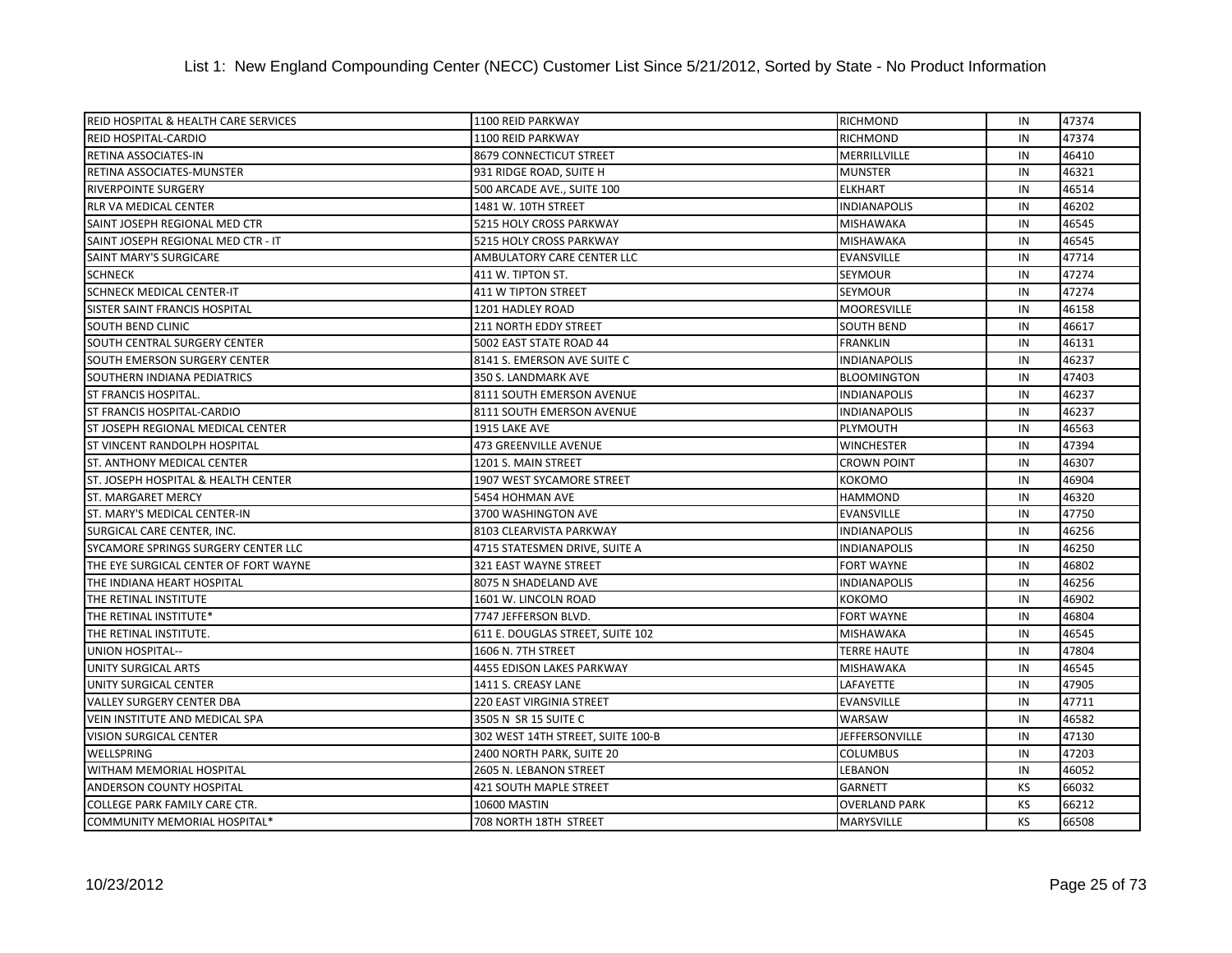| <b>DOCTORS HOSPITAL - IT</b>             | 4901 COLLEGE BOULEVARD        | <b>LEAWOOD</b>         | KS | 66211 |
|------------------------------------------|-------------------------------|------------------------|----|-------|
| <b>GREELEY CONTY HEALTH SERVICES</b>     | <b>506 THIRD STREET</b>       | <b>TRIBUNE</b>         | KS | 67879 |
| <b>HAYS MEDICAL CENTER</b>               | 2220 CANTERBURY RD.           | <b>HAYS</b>            | KS | 67601 |
| HAYS MEDICAL CENTER-CARDIO               | <b>2220 CANTERBURY DRIVE</b>  | <b>HAYS</b>            | KS | 67601 |
| <b>IMAGE AESTHETICS</b>                  | 8164 W. 135TH STREET          | <b>OEVERLAND PARK</b>  | KS | 66223 |
| KANSAS HEART HOSPITAL                    | 3601 N. WEBB RD.              | <b>WICHITA</b>         | KS | 67226 |
| <b>KANSAS HEART HOSPITAL-</b>            | 3601 NORTH WEBB ROAD          | <b>WICHITA</b>         | KS | 67226 |
| <b>KELLOGG CLINC</b>                     | 8100 EAST 22ND STREET NORTH   | <b>WICHITA</b>         | KS | 67226 |
| KU MED WEST AMBULATORY SURG. CTR.        | 7405 RENNER ROAD              | SHAWNEE                | KS | 66217 |
| <b>LAWRENCE FAMILY PRACTICE</b>          | 4951 W 18TH STREET            | <b>LAWRENCE</b>        | KS | 66047 |
| MCGRATH, BARBARA A. MD                   | 7509 NALL AVENUE              | <b>SHAWNEE MISSION</b> | КS | 66208 |
| <b>MENORAH MEDICAL CENTER</b>            | 5721 WEST 119TH STREET        | <b>OVERLAND PARK</b>   | KS | 66209 |
| MERCY REGIONAL HEALTH CENTER             | 1823 COLLEGE AVE              | <b>MANHATTAN</b>       | КS | 66502 |
| <b>MIAMI COUNTY MEDICAL CENTER</b>       | <b>2100 BAPTISTE DRIVE</b>    | <b>PAOLA</b>           | KS | 66071 |
| MID-AMERICA ORTHOPAEDICS-                | 1923 NORTH WEBB ROAD          | <b>WICHITA</b>         | KS | 67206 |
| NOVAMED EYE SURGERY CENTER-              | 5520 COLLEGE BLVD., SUITE 201 | <b>OVERLAND PARK</b>   | KS | 66211 |
| OLATHE MEDICAL CENTER                    | 20333 WEST 151ST STREET       | <b>OLATHE</b>          | KS | 66061 |
| <b>OVERLAND PARK REGIONAL MED CTR</b>    | 10500 QUIVIRA ROAD            | <b>OVERLAND PARK</b>   | KS | 66215 |
| PAIN, SPINE AND REHAB PA                 | 925 PATTON ROAD               | <b>GREAT BEND</b>      | KS | 67530 |
| PIERCE MEDICAL CLINIC                    | 7010 WEST 107TH               | <b>OVERLAND PARK</b>   | КS | 66212 |
| QUINLAN EYE SURGERY & LASER CTR          | 916 & 918 HIGHWAY 69          | <b>FORT SCOTT</b>      | KS | 66701 |
| RANSOM MEDICAL HOSPITAL                  | 1301 SOUTH MAIN STREET        | <b>OTTAWA</b>          | KS | 66067 |
| SHAWNEE MISSION MEDICAL CTR              | 9100 W 74TH STREET            | <b>SHAWNEE MISSION</b> | KS | 66204 |
| <b>SMART FOR LIFE</b>                    | 6611 E. CENTRAL, SUITE B      | <b>WICHITA</b>         | KS | 67206 |
| STORMONT-VAIL HEALTHCARE                 | 1500 SW 10TH                  | <b>TOPEKA</b>          | KS | 66604 |
| SURGICENTER OF JOHNSON COUNTY            | 8800 BALLENTINE ST.           | <b>OVERLAND PARK</b>   | KS | 66214 |
| <b>SUSAN B ALLEN MEMORIAL HOSPITAL</b>   | 720 WEST CENTRAL STREET       | EL DORADO              | KS | 67042 |
| UNIVERSITY OF KANSAS HOSPITAL            | 2015 W. 39TH STREET           | <b>KANSAS CITY</b>     | KS | 66160 |
| <b>VIA CHRISTI HOSPITAL</b>              | <b>3600 E HARRY</b>           | <b>WICHITA</b>         | KS | 67218 |
| VIA CHRISTI HOSPITALS-ST FRANCIS         | 929 NORTH ST. FRANCIS STREET  | <b>WICHITA</b>         | KS | 67214 |
| <b>WAMEGO CITY HOSPITAL</b>              | 711 GENN DRIVE                | <b>WAMEGO</b>          | KS | 66547 |
| AVICENNA PAIN RELIEF PLLC                | 3044 RING ROAD                | <b>ELIZABETH TOWN</b>  | KY | 42701 |
| <b>BANIS PLASTIC SURGERY</b>             | 901 DUPONT RD., SUITE 202     | <b>LOUISVILLE</b>      | KY | 40207 |
| <b>BAPTIST HOSPITAL EAST</b>             | 4000 KRESGE WAY               | <b>LOUISVILLE</b>      | KY | 40207 |
| <b>BAPTIST HOSPITAL NORTHEAST</b>        | 1025 NEW MOODY LANE           | <b>LA GRANGE</b>       | KY | 40031 |
| <b>BAPTIST REGIONAL MEDICAL CENTER</b>   | 1 TRILLIUM WAY                | <b>CORBIN</b>          | КY | 40701 |
| <b>CENTRAL BAPTIST HOSPITAL</b>          | 1740 NICHOLASVILLE RD.        | LEXINGTON              | KY | 40503 |
| <b>CHANEY, GEORGE MD</b>                 | 306 MORTON BLVD.              | <b>HAZARD</b>          | KY | 41701 |
| <b>CUMBERLAND VALLEY SURGICAL CENTER</b> | 275 HWY 770                   | <b>CORBIN</b>          | KY | 40701 |
| DOWNING-MCPEAK SURGERY CTR.              | 108 BRAVO BLVD.               | <b>GLASGOW</b>         | KY | 42141 |
| EPHRAIM MCDOWELL REGIONAL MED CTR        | <b>217 SOUTH THIRD STREET</b> | <b>DANVILLE</b>        | KY | 40422 |
| EYE SPECIALISTS OF LOUISVILLE, P.S.C.    | 301 EAST MUHAMMAD ALI BLVD.   | <b>LOUISVILLE</b>      | KY | 40202 |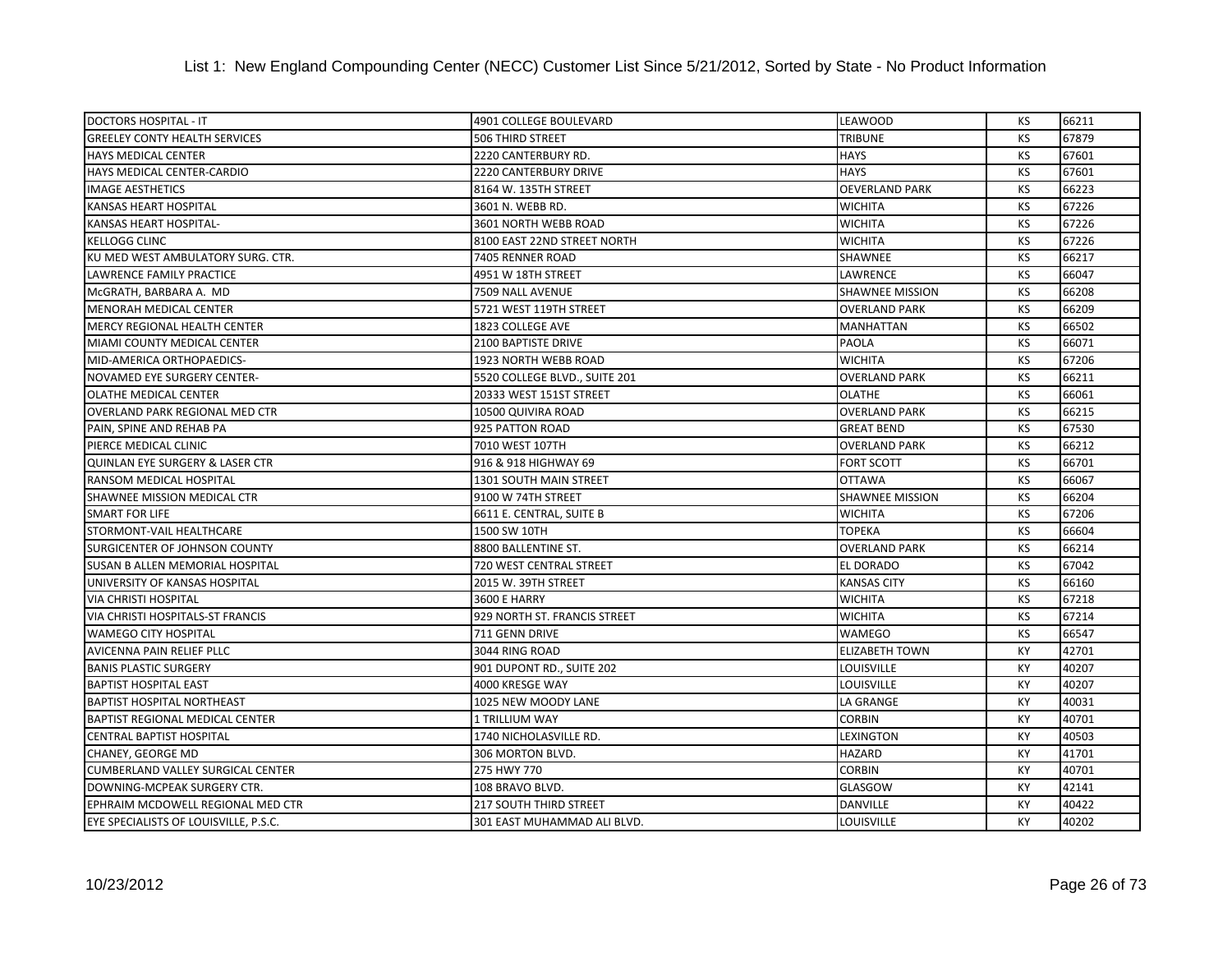| <b>FAYETTE UNITED SURGICAL ASSOCIATES</b>    | 1401 HARRODSBURG ROAD           | <b>LEXINGTON</b>       | KY        | 40504 |
|----------------------------------------------|---------------------------------|------------------------|-----------|-------|
| FOX, MARTIN MD & ASSOCIATES                  | 4001 KRESGE WAY, STE 320        | LOUISVILLE             | KY        | 40207 |
| <b>GEORGETOWN COMMUNITY HOSPITAL</b>         | 1140 LEXINGTON RD.              | <b>GEORGETOWN</b>      | KY        | 40324 |
| <b>GLEN SIMMONS MD PSC</b>                   | 3229 SUMMIT SQUARE PLACE        | LEXINGTON              | <b>KY</b> | 40509 |
| INTERVENTIONAL PAIN SPECIALISTS-             | 340 THOMAS MORE PARKWAY         | <b>CRESTVIEW HILLS</b> | КY        | 41017 |
| JENNIE STUART MEDICAL CENTER                 | 320 W. 18TH STREET              | <b>HOPKINSVILLE</b>    | KY        | 42240 |
| <b>KATHY JONES SKIN CARE</b>                 | <b>1881 DIXIE HIGHWAY</b>       | <b>FORT WRIGHT</b>     | KY        | 41011 |
| KING'S DAUGHTERS MEDICAL CENTER              | 2201 LEXINGTON AVENUE           | ASHLAND                | <b>KY</b> | 41101 |
| LAKE CUMBERLAND REGIONAL HOSP-IT             | 305 LANGDON STREET              | SOMERSET               | KY        | 42503 |
| LAKE CUMBERLAND REGIONAL HOSPITAL-           | 305 LANGDON STREET              | <b>SOMERSET</b>        | KY        | 42503 |
| LASER PERFECT MED SPA                        | 1030 WELLINGTON WAY             | <b>LEXINGTON</b>       | KY        | 40513 |
| <b>LOGAN MEMORIAL HOSPITAL</b>               | 1625 NASHVILLE ROAD             | <b>RUSSELLVILLE</b>    | КY        | 42276 |
| MEADOWVIEW REGIONAL MEDICAL CENTER           | 989 MEDICAL PARK DRIVE          | <b>MAYSVILLE</b>       | КY        | 41056 |
| MEDICAL CENTER, THE - KY                     | <b>250 PARK STREET</b>          | <b>BOWLING GREEN</b>   | KY        | 42102 |
| NEUROSCIENCE ASSOCIATES                      | 2845 CHANCELLOR DR.             | <b>CRESTVIEW HILLS</b> | KY        | 41017 |
| NORTON BROWNSBORO HOSPITAL                   | 4960 NORTON HEALTHCARE BLVD.    | LOUISVILLE             | KY        | 40241 |
| <b>NORTON HOSPITAL</b>                       | <b>200 EAST CHESTNUT STREET</b> | <b>LOUISVILLE</b>      | KY        | 40202 |
| <b>NORTON SUBURBAN HOSPITAL</b>              | 4001 DUTCHMANS LANE             | LOUISVILLE             | KY        | 40207 |
| OPHTHALMOLOGY ASSOCIATES.                    | 4121 DUTCHMAN LANE, SUITE 410   | LOUISVILLE             | КY        | 40207 |
| OWENSBORO DERMATOLOGY                        | 2821 NEW HARTFORD ROAD          | <b>OWENSBORO</b>       | KY        | 42303 |
| PAIN MANAGEMENT CENTER OF PADUCAH            | 2831 LONE OAK ROAD              | <b>PADUCAH</b>         | KY        | 42003 |
| PAIN MANAGEMENT CLINIC                       | 515 N. BYPASS RD. SUITE 101     | PIKEVILLE              | <b>KY</b> | 41501 |
| PATTIE A CLAY REGIONAL MEDICAL CENTER        | 100 SQUIRES ALLEY               | <b>RICHMOND</b>        | KY        | 40475 |
| PHYSICIAN'S CENTER FOR BEAUTY                | 4600 SHELBYVILLE RD., SUITE 314 | LOUISVILLE             | KY        | 40207 |
| SALZMAN, J. MARC MD FACS                     | 6420 DUTCHMANS PARKWAY          | LOUISVILLE             | KY        | 40205 |
| ST. ELIZABETH HEALTHCARE-FT THOMAS           | 85 NORTH GRAND AVE              | <b>FT THOMAS</b>       | КY        | 41075 |
| ST. ELIZABETH MEDICAL CENTER                 | 1 MEDICAL VILLAGE DRIVE         | <b>EDGEWOOD</b>        | КY        | 41017 |
| SURGICAL CENTER-ELIZABETHTOWN                | 108 FINANCIAL DRIVE             | <b>ELIZABETHTOWN</b>   | KY        | 42701 |
| THREE RIVERS MEDICAL CENTER                  | 2485 HIGHWAY 644                | LOUISA                 | KY        | 41230 |
| VASCULAR INSTITUTE OF KY, PSC                | 617 23RD STREET, SUITE 445      | <b>ASHLAND</b>         | KY        | 41101 |
| <b>VEIN TREATMENT &amp; AESTHETIC CENTER</b> | <b>201 FAIRFAX AVENUE</b>       | <b>LOUISVILLE</b>      | KY        | 40207 |
| <b>WESTERN BAPTIST HOSPITAL</b>              | 2501 KENTUCKY AVE.              | <b>PADUCAH</b>         | KY        | 42003 |
| WESTERN BAPTIST HOSPITAL-CARDIO              | <b>2501 KENTUCKY AVENUE</b>     | <b>PADUCAH</b>         | КY        | 42003 |
| WESTERN KENTUCKY INSTITUTE OF PLASTIC, R     | 1724 KENTON STREET SUITE 1C     | <b>HOPKINSVILLE</b>    | KY        | 42240 |
| <b>ACADIAN MEDICAL CENTER</b>                | 3501 HIGHWAY 190 EAST           | <b>EUNICE</b>          | LA        | 70535 |
| ADVANCED PAIN INSTITUTE TREATMENT CTR        | 42131 VETERANS AVE, SUITE 200   | <b>HAMMOND</b>         | LA        | 70403 |
| ALEXANDRIA EYE AND LASER                     | 231 WINDERMERE BLVD.            | ALEXANDRIA             | LA        | 71303 |
| BROUSSARD CATARACT & EYE INSTITUTE           | 1250 PECANLAND ROAD             | <b>MONROE</b>          | LA        | 71203 |
| <b>CHILDREN'S HOSPITAL</b>                   | 200 HENRY CLAY AVE.             | <b>NEW ORLEANS</b>     | LA        | 70118 |
| <b>CHRISTUS ST. PATRICK HOSPITAL</b>         | 524 DR. MICHAEL DEBAKEY DRIVE   | <b>LAKE CHARLES</b>    | LA        | 70601 |
| <b>DAUTERIVE HOSPITAL</b>                    | 600 N. LEWIS STREET             | <b>NEW IBERIA</b>      | LA        | 70563 |
| <b>DUBUIS HOSPITAL OF LAKE CHARLES</b>       | 524 DR. MICHAEL DEBAKEY DRIVE   | <b>LAKE CHARLES</b>    | LA        | 70601 |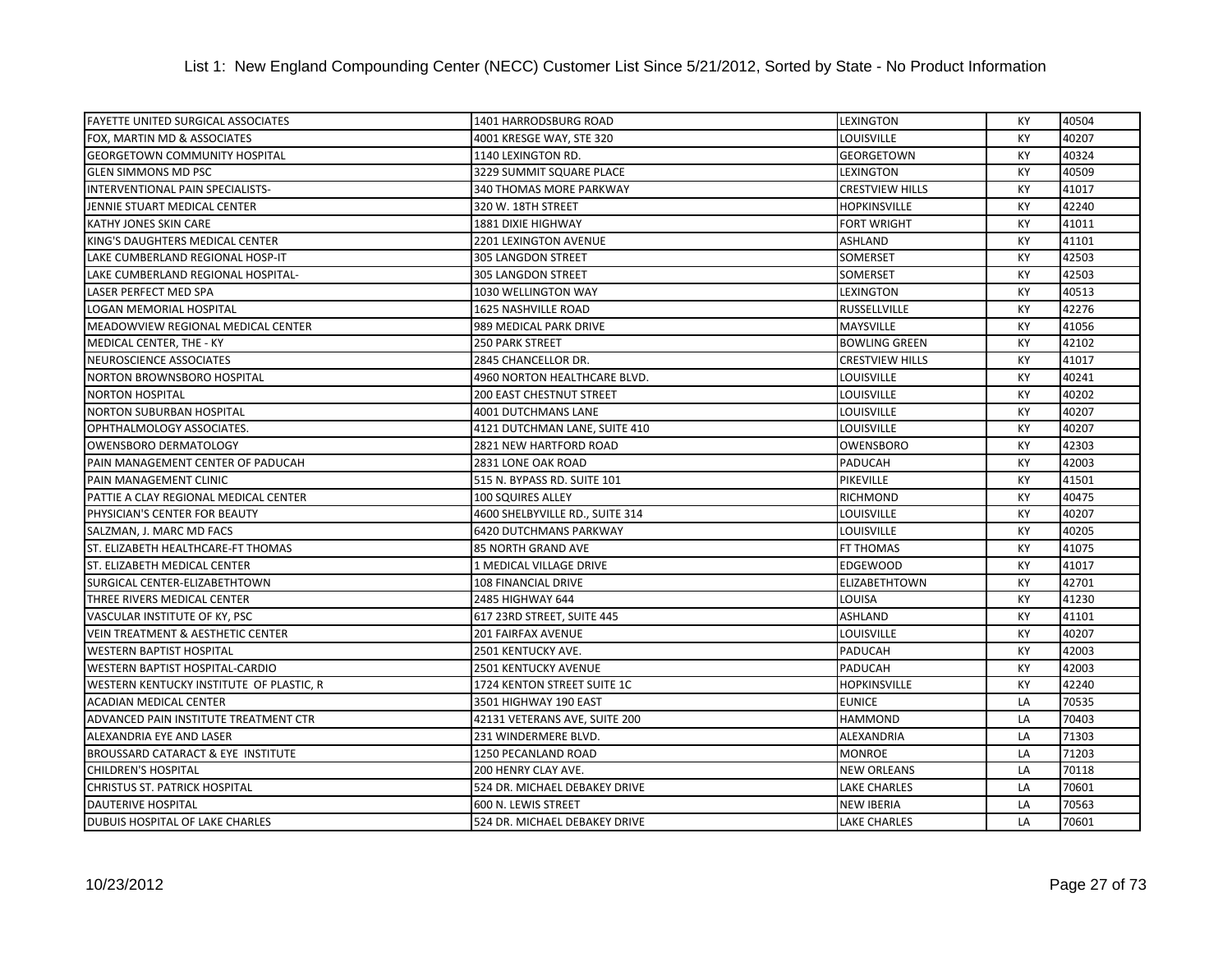| <b>EAST JEFFERSON GENERAL HOSPITAL</b>   | 4200 HOUMA BLVD                   | <b>METAIRIE</b>        | LA | 70006 |
|------------------------------------------|-----------------------------------|------------------------|----|-------|
| <b>IBERIA MEDICAL CENTER</b>             | 2315 E. MAIN STREET               | <b>NEW IBERIA</b>      | LA | 70560 |
| IMPERIAL CALCASIEU SURGICAL CENTER       | 1757 IMPERIAL BLVD.               | <b>LAKE CHARLES</b>    | LA | 70605 |
| LAKE CHARLES MEMORIAL HOSPITAL           | 1701 OAK PARK BLVD.               | <b>LAKE CHARLES</b>    | LA | 70601 |
| LOUISIANA PAIN SPECIALISTS               | 231 WEST ESPLANADE, SUITE B       | <b>KENNER</b>          | LA | 70065 |
| LOUISIANA PAIN SPECIALISTS-              | 4520 WICHERS DRIVE, SUITE 205     | <b>MARRERO</b>         | LA | 70072 |
| MCLNO-UNIVERSITY HOSPITAL PHARMACY       | 2021 PERDIDO STREET               | <b>NEW ORLEANS</b>     | LA | 70112 |
| MICHAEL H. MOSES, MD                     | 1603 2ND STREET                   | <b>NEW ORLEANS</b>     | LA | 70130 |
| MINDEN MEDICAL CENTER                    | 1 MEDICAL PLAZA                   | <b>MINDEN</b>          | LA | 71055 |
| <b>NEW IBERIA SURGERY CENTER</b>         | 2309 EAST MAIN STREET             | <b>NEW IBERIA</b>      | LA | 70560 |
| <b>NORTH SHORE EYE ASSOCIATES</b>        | 17170 SOUTH I-12 SERVICE ROAD     | <b>HAMMOND</b>         | LA | 70403 |
| <b>OCHSNER HOSPITAL</b>                  | 1514 JEFFERSON HIGHWAY            | <b>JEFFERSON</b>       | LA | 70121 |
| <b>OCHSNER MEDICAL CENTER--</b>          | 180 W. ESPLANADE AVE              | <b>KENNER</b>          | LA | 70065 |
| ORTHOPEDIC SURGERY CENTER                | 7301 HENNESSY BLVD., SUITE 100    | <b>BATON ROUGE</b>     | LA | 70808 |
| PHYSICIANS MEDICAL CENTER                | <b>218 CORPORATE DRIVE</b>        | <b>HOUMA</b>           | LA | 70360 |
| RIVER PARK AMBULATORY SURG CTR           | 107 FRONT STREET                  | <b>VIDALIA</b>         | LA | 71373 |
| SHERMAN, RICHARD N. MD                   | 2633 NAPOLEAN AVENUE              | <b>NEW ORLEANS</b>     | LA | 70115 |
| SKIN CARE SPECIALISTS APMC               | 1051 GAUSE BLVD. SUITE 460        | <b>SLIDELL</b>         | LA | 70458 |
| SLIDELL MEMORIAL HOSPITAL                | 1001 GAUSE BLVD.                  | <b>SLIDELL</b>         | LA | 70458 |
| <b>SUMMIT SURGERY CENTER-</b>            | 7015 HIGHWAY 190 EAST SERVICE RD. | <b>COVINGTON</b>       | LA | 70433 |
| SURGERY CENTER OF WEST MONROE - LA       | 102 REGENCY                       | <b>WEST MONROE</b>     | LA | 71291 |
| THIBODAUX LASER & SURGERY CENTER, LLC    | 1101 AUDUBON AVENUE               | <b>THIBODAUX</b>       | LA | 70301 |
| TULANE MEDICAL CENTER-INPATIENT PHARMACY | 1415 TULANE AVENUE HC-64          | <b>NEW ORLEANS</b>     | LA | 70112 |
| <b>TULANE-LAKESIDE HOSPITAL</b>          | 4700 S. I-10 SERVICE RD., WEST    | <b>METAIRIE</b>        | LA | 70001 |
| TURKISH, LANCE MD                        | 3434 PRYTANIA #305                | <b>NEW ORLEANS</b>     | LA | 70115 |
| WASHINGTON ST. TAMMANY REG. MED.         | 433 PLAZA                         | <b>BOGALUSA</b>        | LA | 70427 |
| WEST JEFFERSON MEDICAL CENTER            | 1101 MEDICAL CENTER BLVD          | <b>MARRERO</b>         | LA | 70072 |
| YOUNG EYE SURGERY CENTER                 | 204 NORTH MAGDALEN SQUARE         | <b>ABBEVILLE</b>       | LA | 70510 |
| ADELBERG, DAVID E. MD                    | 300 C FAUNCE CORNER ROAD          | NORTH DARTMOUTH        | MA | 02747 |
| ADVANCED COSMETIC SURGERY & LASER CENTER | <b>6 UNION STREET</b>             | <b>NATICK</b>          | MA | 01760 |
| <b>ADVANCED EYE CENTER</b>               | 500 FAUNCE CORNER ROAD            | NORTH DARTMOUTH        | MA | 02747 |
| ADVANCED EYE SURGERY CENTER LLC          | 500 FAUNCE CORNER ROAD, SUITE 180 | NORTH DARTMOUTH        | MA | 02747 |
| ADVANCED WEIGH LOSS SYSTEM               | AND ASTHETIC CENTER               | <b>ANDOVER</b>         | MA | 01810 |
| AEIOU - LLC                              | <b>170 UNIVERSITY DRIVE</b>       | <b>AMHERST</b>         | MA | 01002 |
| ALBERT FOX FACIAL PLASTIC SURGERY CENTER | 299 FAUNCE CORNER ROAD            | <b>NORTH DARTMOUTH</b> | MA | 02747 |
| ALFRED G. KREBS MD.                      | 110 LONG POND ROAD                | PLYMOUTH               | MA | 02360 |
| <b>AMERICAS VEIN CENTERS</b>             | 2 PARK CENTRAL DRIVE, SUITE 210   | SOUTHBOROUGH           | MA | 01772 |
| AMHERST LASER & SKIN CARE CENTER         | <b>196 NORTH PLEASANT STREET</b>  | <b>AMHERST</b>         | MA | 01002 |
| <b>ANNA JAQUES HOSPITAL</b>              | <b>25 HIGHLAND AVE</b>            | NEWBURYPORT            | MA | 01950 |
| ARNOLD J KROLL MD PC                     | ZERO LONGFELLOW PLACE             | <b>BOSTON</b>          | MA | 02114 |
| <b>ASSOCIATED EYE SURGEONS</b>           | 45 RESNIK ROAD SUITE 301          | PLYMOUTH               | MA | 02360 |
| ATHOL MEMORIAL HOSPITAL                  | 2033 MAIN STREET                  | <b>ATHOL</b>           | MA | 01331 |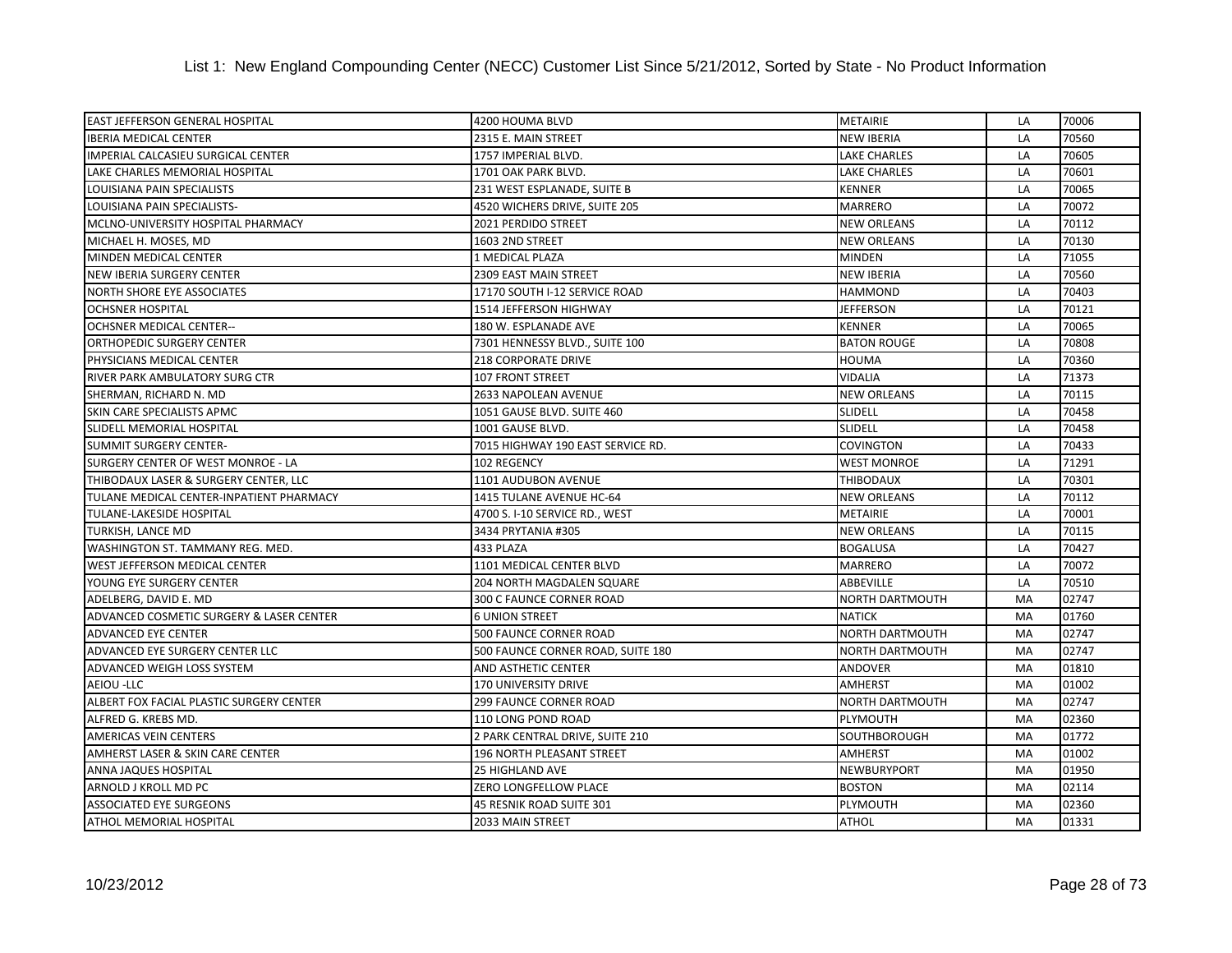| <b>BARTLETT, RICHARD MD</b>                 | 77 POND AVENUE, #104-C           | <b>BROOKLINE</b>     | MA        | 02445 |
|---------------------------------------------|----------------------------------|----------------------|-----------|-------|
| <b>BAYSTATE MARY LANE HOSPITAL</b>          | 85 SOUTH ST.                     | <b>WARE</b>          | MA        | 01082 |
| <b>BAYSTATE MEDICAL CENTER - IT</b>         | 759 CHESTNUT STREET              | SPRINGFIELD          | MA        | 01199 |
| BAYSTATE MEDICAL CENTER - PHARMACY          | 759 CHESTNUT STREET WG 703       | SPRINGFIELD          | MA        | 01199 |
| BAYSTATE-MARY LANE HOSPITAL                 | <b>85 SOUTH STREET</b>           | WARE                 | MA        | 01082 |
| <b>BERKSHIRE EYE CENTER</b>                 | <b>740 WILLIAMS STREET</b>       | PITTSFIELD           | MA        | 01201 |
| BERKSHIRE MEDICAL CENTER                    | 725 NORTH STREET                 | PITTSFIELD           | MA        | 01201 |
| BERKSHIRE ORTHOPAEDIC ASSOCIATES            | <b>24 PARK STREET</b>            | PITTSFIELD           | MA        | 01201 |
| BETH ISRAEL DEACONESS HOSP - NEEDHAM        | <b>148 CHESTNUT STREET</b>       | <b>NEEDHAM</b>       | MA        | 02492 |
| <b>BEVERLY HOSPITAL</b>                     | <b>85 HERRICK STREET</b>         | <b>BEVERLY</b>       | MA        | 01915 |
| BOSTON CHILDRENS HOSPITAL AT WALTHAM        | 9 HOPE AVE 1ST FLOOR #1437       | <b>WALTHAM</b>       | MA        | 02453 |
| <b>BOSTON CHILDREN'S HOSPITAL-NORTH</b>     | <b>10 CENTENNIAL DRIVE</b>       | <b>PEABODY</b>       | MA        | 01960 |
| <b>BOSTON EYE GROUP</b>                     | 1101 BEACON STREET, 6W           | <b>BROOKLINE</b>     | MA        | 02446 |
| BOSTON HEALTHCARE SYSTEM - VA W. ROXBURY    | 1400 VFW PARKWAY                 | <b>WEST ROXBURY</b>  | MA        | 02132 |
| <b>BOSTON MEDICAL AESTHETICS</b>            | 21 MERCHANTS ROW, SUITE 2A       | <b>BOSTON</b>        | MA        | 02109 |
| <b>BOSTON SPORTS &amp; SHOULDER CENTER</b>  | 830 BOYLSTON STREET, SUITE 107   | <b>CHESTNUT HILL</b> | MA        | 02467 |
| <b>BOSTON SPORTS &amp; SHOULDER CENTER-</b> | 840 WINTER STREET (HEALTH POINT) | <b>WALTHAM</b>       | MA        | 02451 |
| <b>BOSTON UNIVERSITY CENTER</b>             | 930 COMMONWEALTH AVENUE WEST     | <b>BOSTON</b>        | MA        | 02215 |
| <b>BOSTON UNIVERSITY DERMATOLOGY-</b>       | 725 ALBANY STREET SHAPIRO 8-B    | <b>BOSTON</b>        | MA        | 02118 |
| <b>BRAINTREE REHAB. HOSPITAL</b>            | <b>250 POND STREET</b>           | <b>BRAINTREE</b>     | MA        | 02184 |
| <b>BRIGHAM &amp; WOMENS PAIN CENTER</b>     | 850 BOYLSTON STREET, #302A       | <b>CHESTNUT HILL</b> | MA        | 02467 |
| BRIGHAM AND WOMEN'S HEALTH CENTER           | <b>20 PATRIOT PLACE</b>          | <b>FOXBORO</b>       | MA        | 02035 |
| <b>BRIGHAM AND WOMEN'S HOSPITAL</b>         | 89 FENWOOD RD.                   | <b>BOSTON</b>        | <b>MA</b> | 02115 |
| BRIGHAM AND WOMEN'S HOSPITAL-CARDIO         | 89 FENWOOD DRIVE                 | <b>BOSTON</b>        | MA        | 02115 |
| <b>CAMBRIDGE HOSPITAL</b>                   | <b>1493 CAMBRIDGE STREET</b>     | <b>CAMBRIDGE</b>     | MA        | 02139 |
| CAPE COD AMB. SURG. CENTER                  | <b>280 HERITAGE PARK</b>         | <b>SANDWICH</b>      | MA        | 02563 |
| CAPE COD HOSPITAL - IT                      | 27 PARK STREET                   | <b>HYANNIS</b>       | MA        | 02601 |
| CAPE COD HOSPITAL-PHARMACY                  | 27 PARK ST.                      | <b>HYANNIS</b>       | MA        | 02601 |
| CAPEK, MARILYN R. MD                        | 955 MAIN STREET SUITE 308        | <b>WINCHESTER</b>    | MA        | 01890 |
| CARDIOLOGY ASSOCIATES OF GREATER LOWELL     | 33 BARTLETT STREET, SUITE 206    | LOWELL               | MA        | 01852 |
| <b>CARDIOVASCULAR SPECIALIST</b>            | 90 TER HEUN DRIVE SUITE 300      | <b>FALMOUTH</b>      | MA        | 02540 |
| CARDIOVASCULAR SPECIALIST-MA                | 25 MAIN STREET                   | <b>HYANNIS</b>       | MA        | 02601 |
| <b>CATARACT &amp; LASER CENTER - WEST</b>   | 171 INTERSTATE DRIVE             | W. SPRINGFIELD       | MA        | 01089 |
| CATARACT & LASER CENTER ASSOCIATES, P.C.    | 1 BERKSHIRE SQ. #110             | <b>ADAMS</b>         | MA        | 01220 |
| <b>CATARACT &amp; LASER CENTER CENTRAL</b>  | 95 MECHANIC ST.                  | <b>GARDNER</b>       | MA        | 01440 |
| CATARACT & LASER CENTER - DEDHAM            | 333 ELM ST.                      | <b>DEDHAM</b>        | MA        | 02026 |
| <b>CATARACT &amp; LASER CENTER-ANDOVER</b>  | 349 NORTH MAIN ST.               | <b>ANDOVER</b>       | MA        | 01810 |
| CENTER FOR EYE HEALTH, INC.                 | ONE PEARL STREET, SUITE 1100     | <b>BROCKTON</b>      | MA        | 02301 |
| CENTER FOR ORTHO, SPINE & SPORTS MED - IT   | 2 POND PARK                      | <b>HINGHAM</b>       | MA        | 02043 |
| <b>CENTER FOR SIGHT/</b>                    | <b>FALL RIVER EYE CARE</b>       | <b>FALL RIVER</b>    | MA        | 02720 |
| <b>CHARLTON MEMORIAL HOSPITAL</b>           | 363 HIGHLAND AVENUE              | <b>FALL RIVER</b>    | <b>MA</b> | 02720 |
| <b>CHARLTON MEMORIAL HOSPITAL - IT</b>      | 363 HIGHLAND AVE                 | <b>FALL RIVER</b>    | <b>MA</b> | 02720 |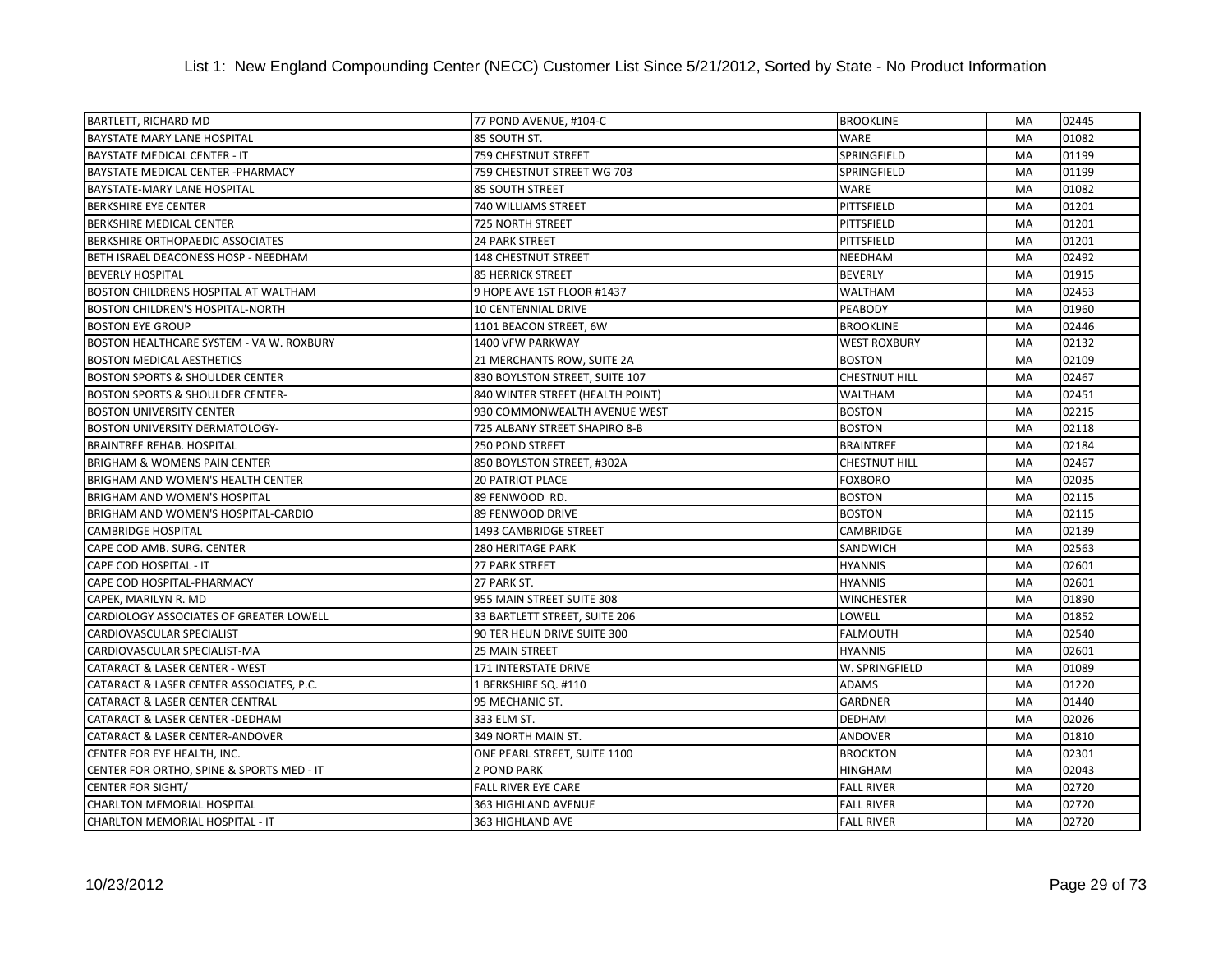| CHARLTON MEMORIAL HOSPITAL-CARDIO         | 363 HIGHLAND AVE                   | <b>FALL RIVER</b>       | MA        | 02720 |
|-------------------------------------------|------------------------------------|-------------------------|-----------|-------|
| CHILDREN'S HOSPITAL AT LEXINGTON          | <b>482 BEDFORD STREET</b>          | LEXINGTON               | MA        | 02420 |
| CHILDREN'S HOSPITAL BOSTON                | 300 LONGWOOD AVENUE DEPT OF OPHTH. | <b>BOSTON</b>           | MA        | 02115 |
| CHILDREN'S HOSPITAL-BOSTON PHYSICIANS     | 541 MAIN STREET, SUITE 102         | WEYMOUTH                | MA        | 02190 |
| CHILDREN'S HOSPITAL-PHARMACY              | 300 LONGWOOD AVENUE                | <b>BOSTON</b>           | MA        | 02115 |
| CICCARELLI, EUGENE MD                     | 116 CAMP STREET                    | <b>HYANNIS</b>          | MA        | 02601 |
| COMPLETE PAIN CARE                        | 1094 WORCESTER RD.                 | <b>FRAMINGHAM</b>       | MA        | 01702 |
| CRIMSON FOOT AND ANKLE SPECIALISTS        | 725 CONCORD AVE, SUITE 3600        | <b>CAMBRIDGE</b>        | MA        | 02138 |
| DANA FARBER CANCER INSTITUTE              | <b>450 BROOKLINE AVENUE</b>        | <b>BOSTON</b>           | <b>MA</b> | 02215 |
| DAVID C. MORLEY, JR. MD                   | 817 MERRIMACK ST. SUITE 4          | LOWELL                  | MA        | 01854 |
| DEDHAM MEDICAL ASSOCIATES., INC.          | <b>ONE LYONS STREET</b>            | <b>DEDHAM</b>           | MA        | 02026 |
| DEDHAM OPHTHALMIC CONSULTANTS & SURGEONS  | 980 WASHINGTON STREET, SUITE 120   | <b>DEDHAM</b>           | <b>MA</b> | 02026 |
| DERMATOLOGY PARTNERS INC.                 | <b>65 WALNUT STREET</b>            | WELLESLEY               | MA        | 02481 |
| DOMENIC STRAZZULLA MD                     | 500 CONGRESS STREET-SUITE 1A-1     | QUINCY                  | MA        | 02169 |
| <b>EMERSON HOSPITAL</b>                   | 133 ORNAC ST                       | CONCORD                 | MA        | 01742 |
| ESSEX VITREORETINAL SERVICES, INC.        | PARKWEST MEDICAL BLDG.             | <b>BEVERLY</b>          | MA        | 01915 |
| EYE AND LASIK CENTER                      | <b>46 DAGGETT DRIVE</b>            | <b>WEST SPRINGFIELD</b> | MA        | 01089 |
| EYE CARE & LASER SURG OF NEWTON-WELLESLY  | 2000 WASHINGTON STREET             | <b>NEWTON</b>           | MA        | 02462 |
| <b>EYE HEALTH SERVICES</b>                | 1900 CROWN COLONY DR. #301         | <b>QUINCY</b>           | MA        | 02169 |
| EYE HEALTH SERVICES-                      | <b>23A WHITES PATH</b>             | <b>SOUTH YARMOUTH</b>   | MA        | 02664 |
| EYE HEALTH SERVICES, INC.                 | 21 BRISTOL DRIVE, SUITE 201        | <b>EASTON</b>           | MA        | 02375 |
| EYE HEALTH SERVICES-PEMBROKE              | <b>146 CHURCH STREET</b>           | <b>PEMBROKE</b>         | MA        | 02359 |
| EYE HEALTH SERVICES-S.WEY                 | 696 MAIN STREET                    | SOUTH WEYMOUTH          | MA        | 02190 |
| EYE PHYSICIANS OF MARLBORO                | <b>65 BOSTON POST ROAD</b>         | <b>MARLBORO</b>         | MA        | 01752 |
| <b>FAIRVIEW HOSPITAL</b>                  | 29 LEWIS AVE                       | <b>GREAT BARRINGTON</b> | MA        | 01230 |
| <b>FALLON CLINIC</b>                      | 189 MAY STREET                     | <b>WORCESTER</b>        | MA        | 01602 |
| <b>FALLON CLINIC</b>                      | 123 SUMMER ST                      | <b>WORCESTER</b>        | MA        | 01608 |
| <b>FALMOUTH HOSPITAL</b>                  | 100 TER HEUN DRIVE                 | FALMOUTH.               | MA        | 02540 |
| FAMILY DENTISTRY INC.                     | <b>37 MAIN STREET</b>              | <b>ASHLAND</b>          | MA        | 01721 |
| <b>FAULKNER HOSPITAL</b>                  | 1153 CENTER STREET                 | <b>BOSTON</b>           | MA        | 02130 |
| FRANCISCAN HOSPITAL FOR CHILDREN          | 30 WARREN STREET                   | <b>BRIGHTON</b>         | MA        | 02135 |
| FRANKLIN MEDICAL CENTER                   | 164 HIGH STREET                    | GREENFIELD              | MA        | 01301 |
| GAILUN, RONALD J. MD                      | 299 CAREW ST., SUITE 119           | SPRINGFIELD             | MA        | 01104 |
| <b>GOOD SAMARITAN MEDICAL CENTER</b>      | <b>235 NORTH PEARL STREET</b>      | <b>BROCKTON</b>         | MA        | 02301 |
| GOOD SAMARITAN MEDICAL CENTER - IT        | <b>235 NORTH PEARL STREET</b>      | <b>BROCKTON</b>         | MA        | 02301 |
| GREATER SPRINGFIELD SURGERY CENTER        | 100 WASON AVE, SUITE 110           | SPRINGFIELD             | MA        | 01107 |
| HALLMARK HEALTH COSMETIC & LASER CENTER   | 30 NEW CROSSING ROAD, SUITE 311    | <b>READING</b>          | MA        | 01867 |
| HARRINGTON MEMORIAL HOSPITAL              | <b>100 SOUTH STREET</b>            | <b>SOUTHBRIDGE</b>      | MA        | 01550 |
| HARVARD VANGUARD DERMATOLOGY              | <b>147 MILK STREET</b>             | <b>BOSTON</b>           | MA        | 02109 |
| HARVARD VANGUARD MEDICAL-                 | 291 INDEPENDENCE DRIVE             | <b>CHESTNUT HILL</b>    | MA        | 02467 |
| HARVARD VANGUARD MEDICAL ASSOC.           | <b>40 HOLLAND STREET</b>           | SOMERVILLE              | MA        | 02144 |
| HARVARD VANGUARD MEDICAL ASSOC./WELLESLEY | <b>230 WORCESTER STREET</b>        | WELLESLEY               | MA        | 02481 |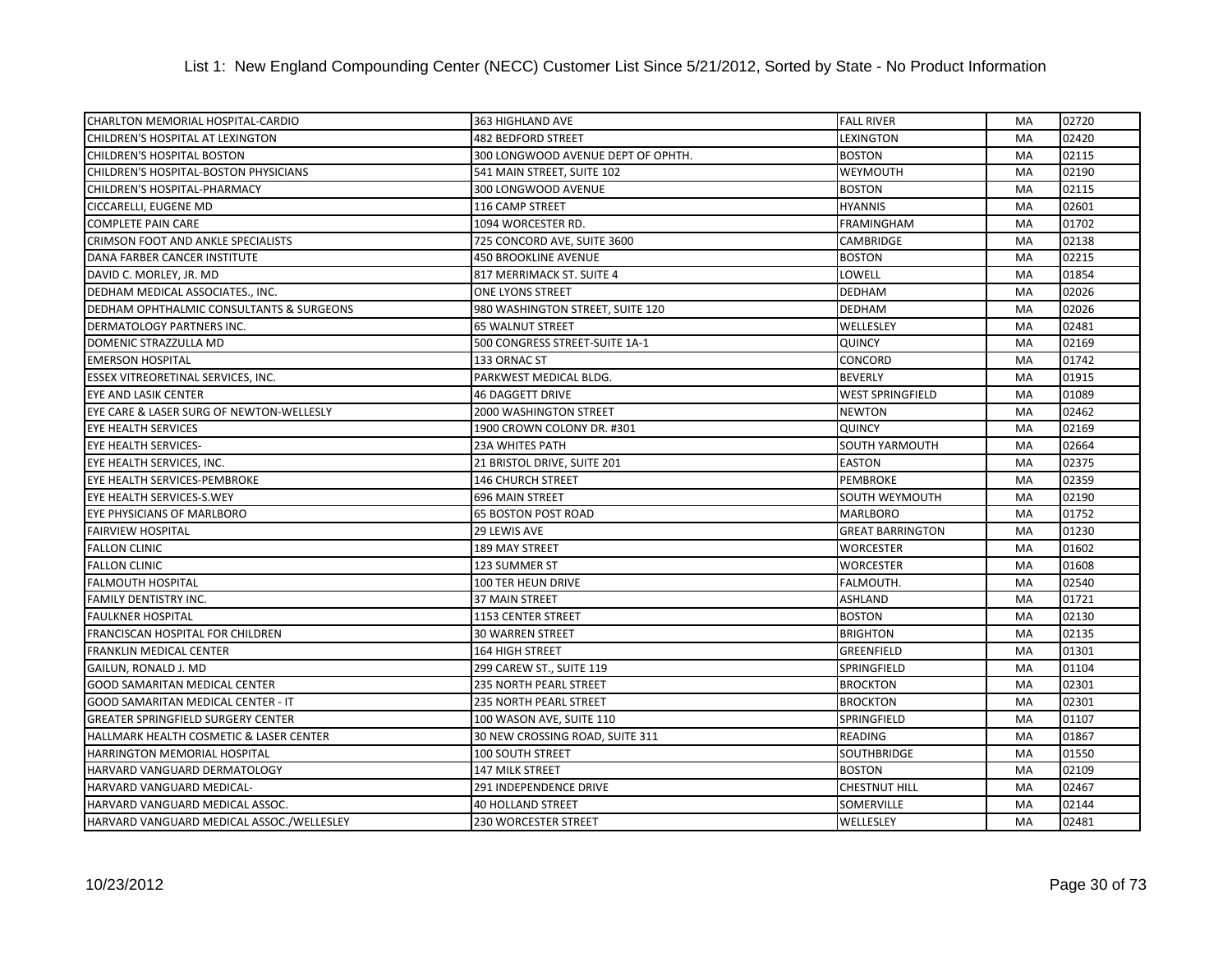| HARVARD VANGUARD MEDICAL ASSOC.-BRAINTREE | 111 GROSSMAN DRIVE                  | <b>BRAINTREE</b>       | MA        | 02184 |
|-------------------------------------------|-------------------------------------|------------------------|-----------|-------|
| HARVARD VANGUARD MEDICAL ASSOCIATES       | KENMORE PODIATRY DEPT. 5TH FLOOR    | <b>BOSTON</b>          | MA        | 02215 |
| HARVARD VANGUARD MEDICAL ASSOCIATES       | 133 BROOKLINE AVENUE                | <b>BOSTON</b>          | MA        | 02215 |
| HAWTHORN MEDICAL ASSOCIATES               | 535 FAUNCE CORNER ROAD              | <b>NORTH DARTMOUTH</b> | MA        | 02747 |
| HEALTH ALLIANCE-LEOMINSTER                | 60 HOSPITAL ROAD, 5TH FL., PHARMACY | <b>LEOMINSTER</b>      | MA        | 01453 |
| <b>HENDERSON EYE CENTER</b>               | 299 CAREW STREET, SUITE 400         | <b>SPRINGFIELD</b>     | MA        | 01104 |
| <b>HEYWOOD HOSPITAL</b>                   | 242 GREEN STREET                    | <b>GARDNER</b>         | MA        | 01440 |
| HOLSTEN, WAGNER + SOMMER M.D.             | 299 CAREW STREET SUITE 409          | <b>SPRINGFIELD</b>     | MA        | 01104 |
| HOLYOKE HOSPITAL INC                      | ATTN: PHARMACY DEPARTMENT           | <b>HOLYOKE</b>         | MA        | 01040 |
| HOPKINS, PATRICIA MD                      | 500 CONGRESS STREET                 | <b>QUINCY</b>          | MA        | 02169 |
| <b>HYANNIS ENT</b>                        | 68 CAMP ST.                         | <b>HYANNIS</b>         | MA        | 02601 |
| <b>HYDE PARK PAIN MANAGEMENT</b>          | <b>188 PROVIDENCE STREET</b>        | <b>HYDE PARK</b>       | MA        | 02136 |
| JAMES R. LEE, MD                          | 52 CREST AVE.                       | <b>WINTHROP</b>        | MA        | 02152 |
| JORDAN HOSPITAL                           | ATTENTION: PHARMACY DEPARTMENT      | PLYMOUTH               | MA        | 02360 |
| JOSLIN DIABETES CENTER, INC.              | C/O BETH ISRAEL DIACONESS MED. CTR. | <b>BOSTON</b>          | MA        | 02215 |
| KATRINKA L. HEHER MD.                     | <b>185 DEVONSHIRE STREET</b>        | <b>BOSTON</b>          | MA        | 02110 |
| <b>KEAMY EYE &amp; LASER CENTRE</b>       | 24 LYMAN STREET, SUITE 130          | <b>WESTBOROUGH</b>     | MA        | 01581 |
| Koelbel, Stephen MD-IT                    | 250 Pond St.                        | <b>Braintree</b>       | MA        | 02184 |
| LAHEY CLINIC-IT                           | 41 MALL RD                          | <b>BURLINGTON</b>      | MA        | 01805 |
| <b>LASER CARE</b>                         | 2 HAVEN STREET #304                 | <b>READING</b>         | MA        | 01867 |
| LAWRENCE GENERAL                          | 1 GENERAL ST.                       | LAWRENCE               | MA        | 01841 |
| LEAVITT, KEN MD.                          | <b>BOSTON FOOT &amp; ANKLE</b>      | <b>BOSTON</b>          | MA        | 02120 |
| LEXINGTON EYE ASSOCIATES, INC.            | 21 WORTHEN ROAD                     | <b>LEXINGTON</b>       | <b>MA</b> | 02421 |
| <b>LEXINGTON PODIATRY</b>                 | <b>76 BEDFORD STREET</b>            | <b>LEXINGTON</b>       | MA        | 02420 |
| LOU, PETER L. MD                          | <b>10 HAWTHORNE PLACE</b>           | <b>BOSTON</b>          | MA        | 02114 |
| LOWELL GENERAL HOSPITAL                   | 295 VARNUM AVE                      | LOWELL                 | MA        | 01854 |
| MARTHA'S VINEYARD HOSPITAL                | 1 HOSPITAL RD                       | <b>OAK BLUFFS</b>      | MA        | 02557 |
| MASS EYE AND EAR INFIRMARY                | 243 CHARLES STREET                  | <b>BOSTON</b>          | MA        | 02114 |
| MASS EYE AND EAR/CONCORD ENT              | 54 BAKER AVENUE, SUTIE 303          | <b>CONCORD</b>         | MA        | 01742 |
| MASS EYE PLASTIC SURGERY & LASER CENTER   | 9 NEWBURY STREET-6TH FLOOR          | <b>BOSTON</b>          | MA        | 02116 |
| MASSACHUSETTS EYE ASSOCIATES              | 33 BARTLETT STREET                  | LOWELL                 | MA        | 01852 |
| MASSACHUSETTS GENERAL HOSPITAL            | 70 BLOSSOM STREET                   | <b>BOSTON</b>          | MA        | 02114 |
| MASSACHUSETTS GENERAL HOSPITAL            | 55 FRUIT STREET                     | <b>BOSTON</b>          | MA        | 02114 |
| MASSACHUSETTS GENERAL HOSPITAL-CARDIO     | 70 BLOSSOM STREET                   | <b>BOSTON</b>          | MA        | 02114 |
| <b>MEDICAL EYE CARE ASSOCIATES</b>        | 95 CHAPEL STREET                    | <b>NORWOOD</b>         | MA        | 02062 |
| MEEA/WEST SUBURBAN CENTER                 | ATTN: KAREN LEEDS, R.N.             | <b>NEWTON</b>          | MA        | 02462 |
| MERCY MED. CTR.--PHARMACY DEPT            | ATTN: DAVID M. BOWE, R.PH.          | SPRINGFIELD            | MA        | 01104 |
| MERRIMACK VALLEY HOSPITAL                 | 140 LINCOLN AVENUE                  | <b>HAVERHILL</b>       | MA        | 01830 |
| MERRIMACK VALLEY PAIN ASSOCIATES          | 50 PROSPECT ST, STE 101             | LAWRENCE               | MA        | 01841 |
| METRO WEST EYE GROUP                      | 67 UNION STREET, SUITE 401          | <b>NATICK</b>          | MA        | 01760 |
| METROWEST MED CTR - FRAM                  | 115 LINCOLN ST.                     | FRAMINGHAM             | MA        | 01702 |
| <b>METROWEST MED CTR - NATICK</b>         | 67 UNION ST.                        | <b>NATICK</b>          | MA        | 01760 |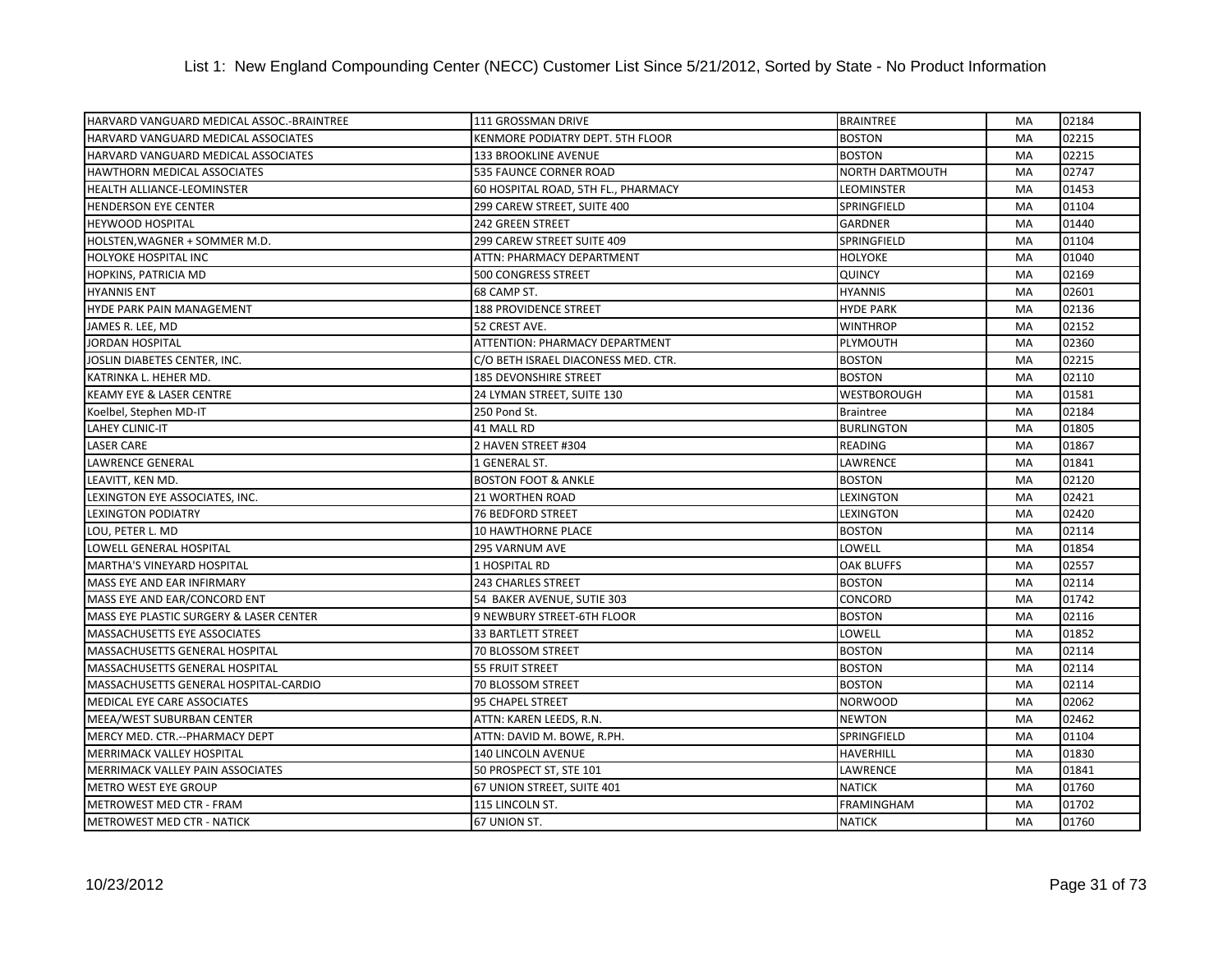| METROWEST MEDICAL CENTER./                  | LEONARD MORSE CAMPUS           | <b>NATICK</b>             | MA        | 01760 |
|---------------------------------------------|--------------------------------|---------------------------|-----------|-------|
| METROWEST MEDICAL CENTER/                   | <b>BRUCE GILLERS, MD.</b>      | <b>NATICK</b>             | MA        | 01760 |
| MICROSURGICAL EYE CONSTULTANTS              | 31 CENTENNIAL DRIVE            | <b>PEABODY</b>            | MA        | 01960 |
| <b>MIDWIFERY CARE OF HOLYOKE</b>            | 230 MAPLE STREET-SUITE 200     | <b>HOLYOKE</b>            | MA        | 01040 |
| <b>MILFORD EYE CARE</b>                     | <b>16 ASYLUM STREET</b>        | <b>MILFORD</b>            | MA        | 01757 |
| MILFORD REGIONAL MEDICAL CENTER, INC.       | <b>14 PROSPECT STREET</b>      | <b>MILFORD</b>            | MA        | 01757 |
| MILFORD-FRANKLIN EYE CENTER                 | <b>391 EAST CENTRAL STREET</b> | <b>FRANKLIN</b>           | MA        | 02038 |
| <b>MOUNT AUBURN HOSPITAL</b>                | 330 MOUNT AUBURN STREET        | <b>CAMBRIDGE</b>          | MA        | 02138 |
| MOUNT AUBURN HOSPITAL-GALA                  | 330 MOUNT AUBURN STREET        | <b>CAMBRIDGE</b>          | MA        | 02138 |
| NANTUCKET COTTAGE HOSPITAL                  | 57 PROSPECT STREET             | <b>NANTUCKET</b>          | MA        | 02554 |
| NASHOBA VALLEY MED. CENTER                  | 200 GROTON RD.                 | <b>AYER</b>               | MA        | 01432 |
| <b>NE RETINA CONSULTANTS</b>                | 3640 MAIN STREET               | SPRINGFIELD               | MA        | 01107 |
| NEMC-REHAB CLINIC-HANAK                     | 800 WASHINGTON STREET          | <b>BOSTON</b>             | MA        | 02111 |
| NEW ENGLAND ALLERGY AND IMMUNOLOGY          | <b>555 TURNPIKE STREET</b>     | <b>NORTH ANDOVER</b>      | MA        | 01845 |
| NEW ENGLAND EYE CENTER/                     | TUFTS MEDICAL CENTER           | <b>BOSTON</b>             | MA        | 02111 |
| NEW ENGLAND EYE SURGICAL CENTER             | 696 MAIN STREET                | WEYMOUTH                  | MA        | 02190 |
| NEW ENGLAND FOOT & ANKLE P.C.               | <b>4 COURTHOUSE LANE</b>       | <b>CHELMSFORD</b>         | MA        | 01824 |
| <b>NEW ENGLAND REHAB HOSPITAL</b>           | 2 REHABILITATION WAY           | <b>WOBURN</b>             | MA        | 01801 |
| <b>NEWTON WELLESLEY HOSPITAL</b>            | 2014 WASHINGTON STREET         | <b>NEWTON</b>             | MA        | 02462 |
| NEWTON WELLESLEY ORTHOPEDIC ASSOCIATES, I   | 2000 WASHINGTON STREET         | <b>NEWTON LOWER FALLS</b> | MA        | 02462 |
| <b>NOBLE HOSPITAL SURGERY</b>               | 115 WEST SILVER ST.            | WESTFIELD                 | <b>MA</b> | 01085 |
| NORTH ADAMS REGIONAL HOSPITAL               | 71 HOSPITAL AVE                | <b>NORTH ADAMS</b>        | MA        | 01247 |
| <b>NORTH SHORE CATARACT &amp; LASER CTR</b> | 91 MONTVALE AVENUE             | <b>STONEHAM</b>           | MA        | 02180 |
| <b>NORTH SHORE MEDICAL CENTER</b>           | 81 HIGHLAND AVE                | <b>SALEM</b>              | MA        | 01970 |
| NORTH SHORE MEDICAL CENTER-CARDIO           | 81 HIGHLAND AVENUE             | SALEM                     | MA        | 01970 |
| <b>NORWOOD HOSPITAL</b>                     | 800 WASHINGTON ST              | <b>NORWOOD</b>            | <b>MA</b> | 02062 |
| INORWOOD HOSPITAL - IT                      | 800 WASHINGTON STREET          | <b>NORWOOD</b>            | <b>MA</b> | 02062 |
| ORTHOPEDIC SPECIALISTS-MA                   | 5 BRAMBLEBUSH PARK             | <b>FALMOUTH</b>           | MA        | 02540 |
| PEDIATRIC ASSOC. OF NORWOOD & FRANKLIN      | 40 MECHANIC STREET #103        | <b>FOXBORO</b>            | MA        | 02035 |
| PLYMOUTH DERMATOLOGY                        | 345 COURT STREET, SUITE 201    | PLYMOUTH                  | MA        | 02360 |
| PLYMOUTH LASER AND SURGICAL CENTER          | <b>40 INDUSTRIAL PARK ROAD</b> | PLYMOUTH                  | <b>MA</b> | 02360 |
| PLYMOUTH PODIATRY                           | 42 SAMOSET STREET, ROUTE 44    | PLYMOUTH                  | MA        | 02360 |
| <b>QUINCY MEDICAL CENTER</b>                | 114 WHITWELL STREET            | <b>QUINCY</b>             | MA        | 02169 |
| REHAB HOSPITAL OF THE CAPE & ISLANDS        | <b>311 SERVICE ROAD</b>        | <b>EAST SANDWICH</b>      | MA        | 02537 |
| <b>RELIANT MEDICAL GROUP-</b>               | 106 E. MAIN STREET             | <b>WESTBORO</b>           | MA        | 01581 |
| RETINA CONSULTANTS OF WORCESTER             | <b>63 LINCOLN STREET</b>       | <b>WORCESTER</b>          | MA        | 01605 |
| RETINA EYE CARE, PC                         | 182 WEST CENTRAL STREET        | <b>NATICK</b>             | MA        | 01760 |
| RETINA MACULA EYE CARE PC                   | 95 WASHINGTON STREET           | <b>CANTON</b>             | <b>MA</b> | 02021 |
| RETINA SPECIALISTS OF BOSTON, INC.          | 2285 MASSACHUSETTS AVE         | <b>CAMBRIDGE</b>          | MA        | 02140 |
| <b>SAINTS MEDICAL CENTER</b>                | 1 HOSPITAL DRIVE               | LOWELL                    | <b>MA</b> | 01852 |
| SALISBURY PLASTIC SURGERY                   | 39 SALISBURY STREET            | <b>WORCESTER</b>          | MA        | 01609 |
| <b>SAME DAY SURGICENTER</b>                 | 272 STANLEY ST.                | <b>FALL RIVER</b>         | MA        | 02720 |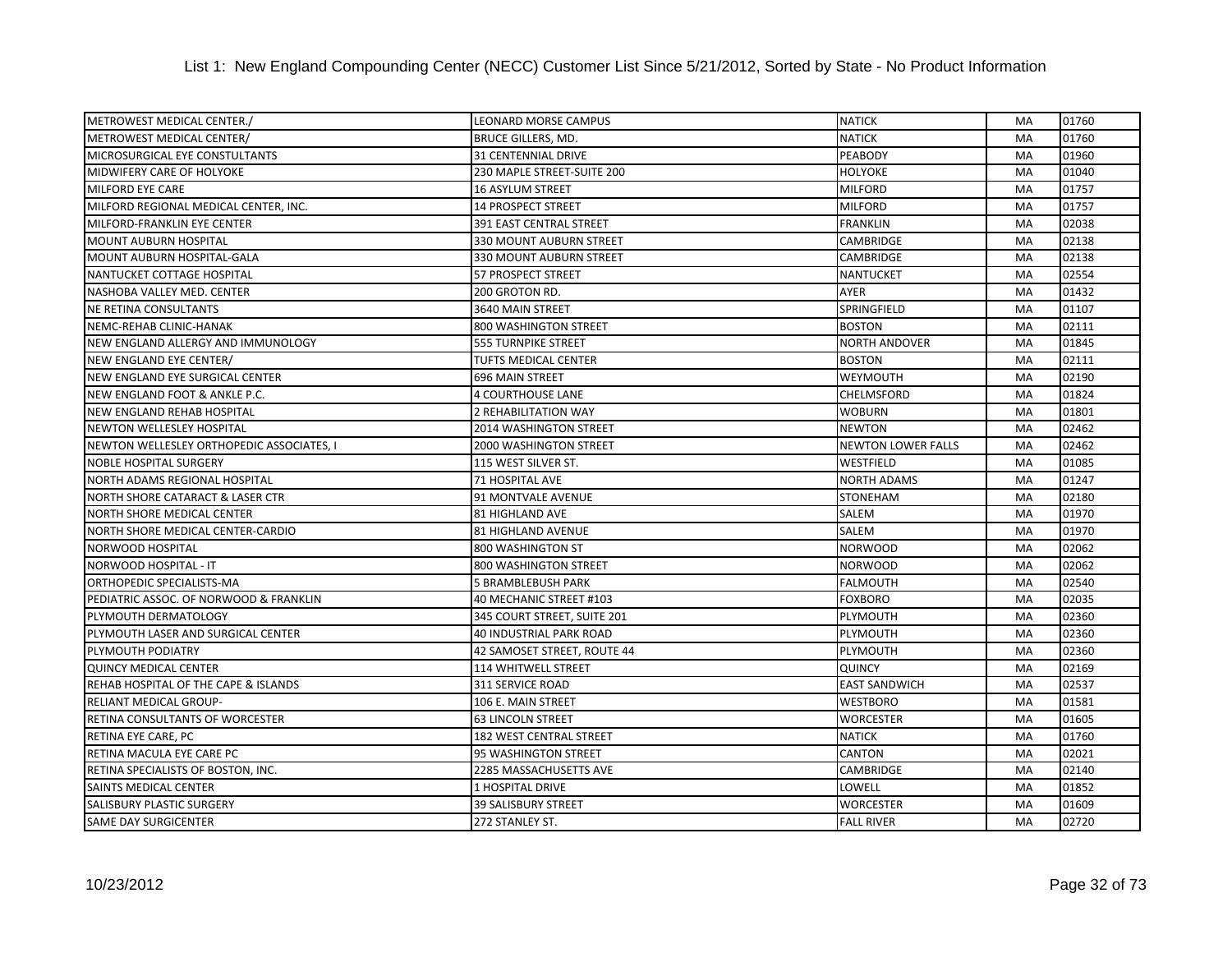| <b>SCITUATE PODIATRY GROUP-MA</b>         | 10 NEW DRIFTWAY ROAD                | <b>SCITUATE</b>        | MA        | 02066 |
|-------------------------------------------|-------------------------------------|------------------------|-----------|-------|
| SIGNATURE-HEALTHCARE BROCKTON HOSPITAL    | <b>680 CENTRE STREET</b>            | <b>BROCKTON</b>        | MA        | 02302 |
| SKIN DEEP MED SPA                         | 231 NEWBURY STREET, 2ND FLOOR       | <b>BOSTON</b>          | MA        | 02116 |
| <b>SLEEK MED-SPA</b>                      | 75 MIDDLESEX TURNPIKE               | <b>BURLINGTON</b>      | MA        | 01803 |
| SLEEK MEDSPA/                             | <b>228 NEWBURY STREET</b>           | <b>BOSTON</b>          | MA        | 02116 |
| <b>SOUTH SHORE HOSPITAL</b>               | 55 FOGG ROAD                        | <b>SOUTH WEYMOUTH</b>  | MA        | 02190 |
| SOUTH SHORE MED. CTR. AMB. CARE           | 12 C GROVE STREET                   | <b>NORWELL</b>         | MA        | 02061 |
| SOUTH SHORE ORAL SURGERY ASSOCIATES., INC | 270 QUINCY AVENUE                   | <b>QUINCY</b>          | MA        | 02169 |
| SOUTHBORO MED. GROUP                      | <b>24 NEWTON STREET</b>             | <b>SOUTHBORO</b>       | <b>MA</b> | 01772 |
| SOUTHCOAST HOSPITAL GROUP-TOBY            | <b>43 HIGH STREET</b>               | <b>WAREHAM</b>         | MA        | 02571 |
| SPAULDING CAPE COD                        | 311 SERVICE ROAD                    | <b>EAST SANDWICH</b>   | MA        | 02537 |
| Spaulding Rehab Hospital-Pharmacy         | 125 Nashua Street, 2nd Floor        | <b>Boston</b>          | MA        | 02114 |
| <b>ST Elizabeths Medical Center</b>       | 736 Cambridge St.                   | Boston                 | MA        | 02135 |
| <b>ST. LUKES HOSPITAL-</b>                | 101 PAGE STREET                     | <b>NEW BEDFORD</b>     | <b>MA</b> | 02740 |
| <b>ST. LUKES HOSPITAL-IT</b>              | 101 PAGE STREET                     | <b>NEW BEDFORD</b>     | MA        | 02740 |
| STERN, JEREMY MD                          | <b>300C FAUNCE CORNER ROAD</b>      | <b>NORTH DARTMOUTH</b> | MA        | 02747 |
| <b>STEWARD CARNEY HOSPITAL</b>            | 2100 DORCHESTER AVE                 | <b>DOCHESTER</b>       | MA        | 02124 |
| <b>STURDY MEMORIAL HOSPITAL</b>           | <b>211 PARK STREET</b>              | <b>ATTLEBORO</b>       | MA        | 02703 |
| <b>TALLMAN EYE ASSOCIATES</b>             | 360, MERRIMACK ST., BLDG.9, 1ST FL. | LAWRENCE               | MA        | 01841 |
| THE CATARACT SURGERY CENTER OF MILFORD    | 145 WEST STREET                     | <b>MILFORD</b>         | MA        | 01757 |
| THE VANISHING VEIN                        | <b>61 LINCOLN STREET</b>            | <b>FRAMINGHAM</b>      | MA        | 01702 |
| TUFTS MEDICAL CENTER-CARDIO               | <b>25 HARVARD STREET</b>            | <b>BOSTON</b>          | MA        | 02111 |
| UMASS MEMORIAL MEDICAL CENTER             | UNIVERSITY CAMPUS                   | <b>WORCESTER</b>       | <b>MA</b> | 01655 |
| <b>UNION HOSPITAL</b>                     | 500 LYNNFIELD ST.                   | <b>LYNN</b>            | MA        | 01904 |
| UPPER CAPE OPHTHALMOLOGY                  | 14 BRAMBLEBUSH PARK                 | <b>FALMOUTH</b>        | MA        | 02540 |
| VA MEDICAL CENTER-CARDIO                  | 1400 VFW PARKWAY                    | <b>WEST ROXBURY</b>    | MA        | 02132 |
| <b>VEIN SOLUTIONS-</b>                    | 21 MONTVALE AVENUE                  | <b>STONEHAM</b>        | MA        | 02180 |
| VISUAL HEALTH-HARVARD VANGUARD ASSOC      | <b>26 CITY HALL MALL</b>            | <b>MEDFORD</b>         | <b>MA</b> | 02155 |
| WASHBURN, JANICE MD.                      | 386 WASHINGTON STREET               | <b>WELLESLEY HILLS</b> | MA        | 02481 |
| Wellesley-Natick Vet Hospital             | 359 Worcester Street                | Natick                 | MA        | 01760 |
| WEST SUBURBAN EYE SURGERY CENTER          | 1440 MAIN STREET                    | <b>WALTHAM</b>         | MA        | 02451 |
| Whidden MemorialHospital-Pharmacy         | 103 Garland St.                     | Everett                | MA        | 02149 |
| <b>WING MEMORIAL HOSPITAL</b>             | <b>40 WRIGHT STREET</b>             | PALMER                 | MA        | 01069 |
| <b>ABILITY REHAB ASSOCIATES</b>           | 220 TILGHMAN RD                     | SALISBURY              | MD        | 21804 |
| <b>ANNAPOLIS SURGERY CENTER</b>           | 2629 RIVA ROAD SUITE 106            | <b>ANNAPOLIS</b>       | <b>MD</b> | 21401 |
| ANNE ARUNDEL MEDICAL CENTER               | 2001 MEDICAL PARKWAY                | <b>ANNAPOLIS</b>       | MD        | 21401 |
| <b>ATLANTIC GENERAL HOSPITAL</b>          | 9733 HEALTHWAY DRIVE                | <b>BERLIN</b>          | <b>MD</b> | 21811 |
| <b>ATLANTIC PLASTIC SURGERY</b>           | 106 MILFORD STREET SUITE 305        | SALISBURY              | <b>MD</b> | 21804 |
| <b>BALTIMORE EYE SURGICAL CENTER</b>      | <b>6231 NORTH CHARLES STREET</b>    | <b>BALTIMORE</b>       | <b>MD</b> | 21212 |
| <b>BALTIMORE PAIN MANAGEMENT</b>          | 9110 PHILADELPHIA ROAD              | <b>BALTIMORE</b>       | <b>MD</b> | 21237 |
| BALTIMORE WASHINGTON MEDICAL CENTER       | 301 HOSPITAL DRIVE                  | <b>GLEN BURNIE</b>     | <b>MD</b> | 21061 |
| BERLIN INTERVENTIONAL PAIN MANAGEMENT     | 10308 OLD OCEAN CITY BLVD.          | <b>BERLIN</b>          | <b>MD</b> | 21811 |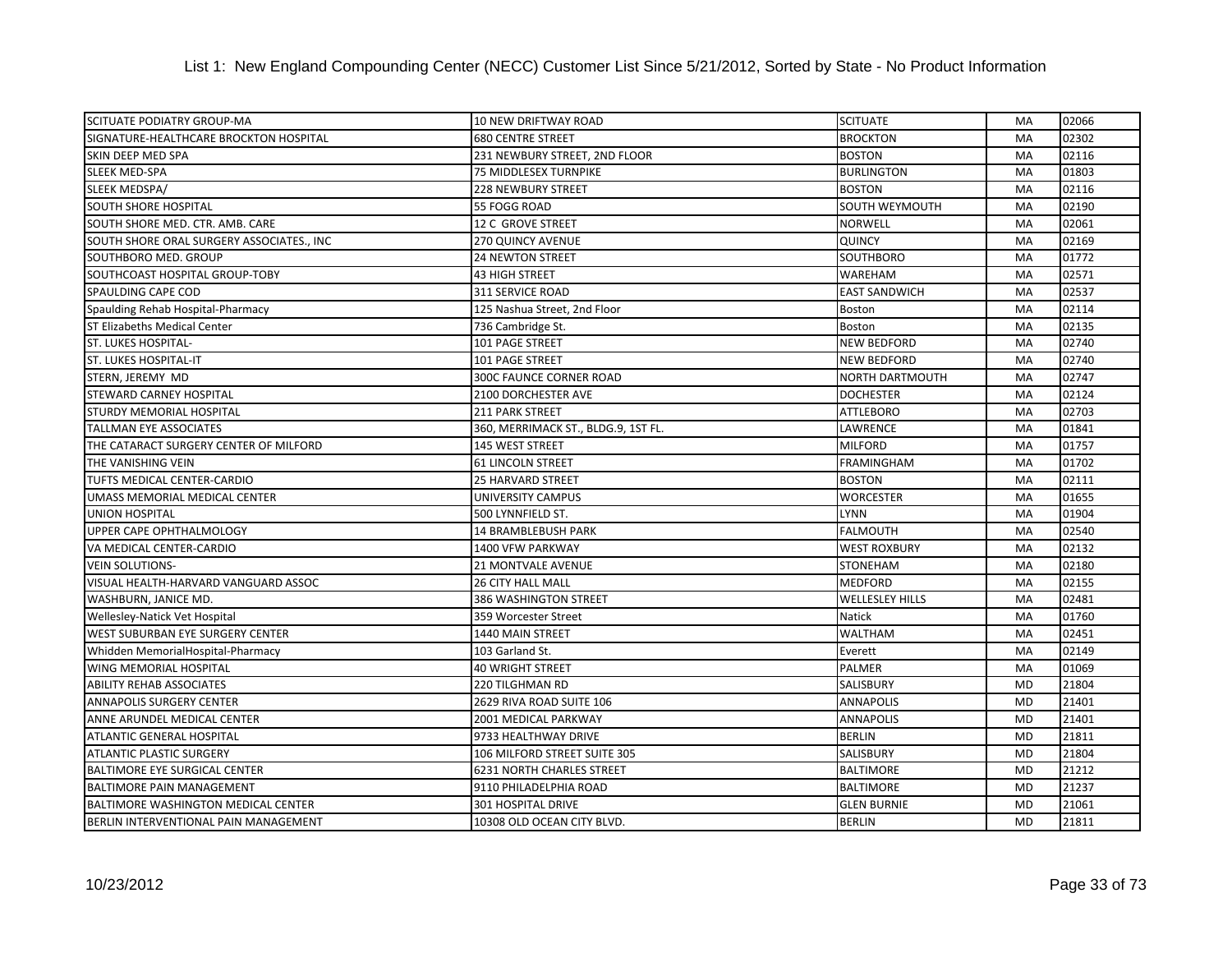| <b>BOX HILL SURGERY CENTER</b>          | 100 WALTHER WARD BLVD.                 | ABINGDON                | <b>MD</b> | 21009 |
|-----------------------------------------|----------------------------------------|-------------------------|-----------|-------|
| <b>BURTON, GARY MD</b>                  | 4000 MITCHELLVILLE ROAD SUITE 306      | <b>BOWIE</b>            | <b>MD</b> | 20716 |
| CALVERT MEMORIAL HOSPITAL               | PHARMACY DEPARTMENT                    | PRINCE FREDERICK        | <b>MD</b> | 20678 |
| <b>CARROLL HOSPITAL CENTER</b>          | 200 MEMORIAL AVE                       | WESTMINSTER             | MD        | 21157 |
| CENTER FOR PAIN MANAGEMENT-HAGERSTOWN   | 1150 PROFESSIONAL COURT                | <b>HAGERSTOWN</b>       | <b>MD</b> | 21740 |
| <b>CHESAPEAKE EYE SURGERY CENTER</b>    | 2002 MEDICAL PARKWAY, SUITE 330        | <b>ANNAPOLIS</b>        | <b>MD</b> | 21401 |
| CHESAPEAKE OTOLARYNGOLOGY ASSOCIATES    | 205 STEEPLE CHASE DRIVE, SUITE 303     | <b>PRINCE FREDERICK</b> | <b>MD</b> | 20678 |
| CHESAPEAKE PLASTIC SURGERY              | 802 BESTGATE ROAD, SUITE A             | <b>ANNAPOLIS</b>        | <b>MD</b> | 21401 |
| CHEVY CHASE FACIAL PLASTIC SURGERY      | 8401 CONNECTICUT AVE, SUITE 107        | <b>CHEVY CHASE</b>      | <b>MD</b> | 20815 |
| <b>CIVISTA MEDICAL CENTER</b>           | 5 GARRET AVE.                          | <b>LA PLATA</b>         | <b>MD</b> | 20646 |
| <b>CUMBERLAND VALLEY SURGERY CENTER</b> | 1110 PROFESSIONAL COURT                | <b>HAGERSTOWN</b>       | <b>MD</b> | 21740 |
| <b>DIMENSIONS SURGERY CENTER</b>        | 14999 HEALTH CENTER DRIVE              | <b>BOWIE</b>            | <b>MD</b> | 20716 |
| DOCTORS COMMUNITY HOSPITAL              | 8118 GOOD LUCK ROAD                    | LANHAM                  | <b>MD</b> | 20706 |
| <b>DULANEY EYE INSTITUTE</b>            | 901 DULANEY VALLEY RD.                 | <b>TOWSON</b>           | <b>MD</b> | 21204 |
| <b>ELMAN RETINA GROUP</b>               | 9114 PHILADELPHIA ROAD SUITE 310       | <b>BALTIMORE</b>        | <b>MD</b> | 21237 |
| EYE CONSULTANTS OF MARYLAND             | <b>21 CROSSROADS DRIVE</b>             | <b>OWINGS MILLS</b>     | <b>MD</b> | 21117 |
| EYE SURGERY CENTER OF WHITEMARSH        | 9512 HARFORD ROAD SUITE #5             | <b>BALTIMORE</b>        | <b>MD</b> | 21234 |
| FAMILY FOOT & ANKLE ASSOCIATES OF MD    | 7900 OLD BRANCH AVENUE, SUITE 110      | <b>CLINTON</b>          | <b>MD</b> | 20735 |
| FORBES AMBULATORY SURGERY CENTER        | 7501 FORBES BLVD., SUITE 103           | LANHAM                  | <b>MD</b> | 20706 |
| FORT WASHINGTON HOSPITAL                | 11711 LIVINGSTON ROAD                  | FORT WASHINGTON         | MD        | 20744 |
| <b>FREDERICK MEMORIAL HOSPITAL</b>      | 400 WEST 7TH STREET                    | <b>FREDERICK</b>        | <b>MD</b> | 21701 |
| <b>GLAUCOMA CONSULTANTS</b>             | <b>6565 NORTH CHARLES STREET</b>       | <b>BALTIMORE</b>        | <b>MD</b> | 21204 |
| GOOD SAMARITAN HOSPITAL - BALTIMORE     | 5601 LOCH RAVEN BOULEVARD              | <b>BALTIMORE</b>        | <b>MD</b> | 21239 |
| GREATER BALTIMORE MEDICAL CENTER        | 6701 N. CHARLES ST. (5TH FL. PHARMACY) | <b>BALTIMORE</b>        | <b>MD</b> | 21204 |
| <b>GREENSPRING SURGERY CENTER</b>       | 2700 QUARRY LAKE DRIVE, SUITE 100      | <b>BALTIMORE</b>        | <b>MD</b> | 21209 |
| HANOVER PARKWAY SURGERY CENTER          | 7300 HANOVER DRIVE, SUITE 204          | <b>GREENBELT</b>        | <b>MD</b> | 20770 |
| HARFORD COUNTY ASC, LLC                 | 1952 PULASKI HIGHWAY                   | <b>EDGEWOOD</b>         | <b>MD</b> | 21040 |
| HEALTH ASSOCIATES P.A, THE              | 2700 QUARRY LAKE DRIVE, SUITE 200      | <b>BALTIMORE</b>        | <b>MD</b> | 21209 |
| <b>HOLY CROSS HOSPITAL</b>              | 1500 FOREST GLEN ROAD                  | <b>SILVER SPRINGS</b>   | <b>MD</b> | 20910 |
| <b>KATZEN EYE GROUP</b>                 | 1209 YORK ROAD, THIRD FLOOR            | LUTHERVILLE             | <b>MD</b> | 21093 |
| <b>KATZEN EYE GROUP-</b>                | 8201 PHILADELPHIA ROAD                 | <b>ROSEDALE</b>         | <b>MD</b> | 21237 |
| KATZEN EYE GROUP (BALTIMORE)            | 301 ST. PAUL PLACE                     | <b>BALTIMORE</b>        | <b>MD</b> | 21202 |
| <b>KEVIN R DORING DDS</b>               | 3179 BRAVERTON STREET, SUITE 100       | <b>EDGEWATER</b>        | <b>MD</b> | 21037 |
| KEVIN THOMAS DPM PC                     | 560 RIVERSIDE DR, A-101                | SALISBURY               | <b>MD</b> | 21801 |
| LAUREL REGIONAL HOSPITAL                | 7300 VAN DUSEN ROAD                    | LAUREL                  | <b>MD</b> | 20707 |
| LONGEVITY MEDICAL SPA, LLC              | 8600 SNOWDEN RIVER PARKWAY             | <b>COLUMBIA</b>         | <b>MD</b> | 21045 |
| MERCY MEDICAL CENTER-MD                 | 301 ST. PAUL PLACE                     | <b>BALTIMORE</b>        | <b>MD</b> | 21202 |
| <b>MERITUS MEDICAL CENTER</b>           | 105 ENTERPRISE LANE SUITE 3            | <b>HAGERSTOWN</b>       | <b>MD</b> | 21740 |
| METROPOLITAN OPTHALMOLOGY ASSOCIATES    | 5530 WISCONSIN AVENUE, SUITE 1527      | <b>CHEVY CHASE</b>      | <b>MD</b> | 20815 |
| MID-ATLANTIC NEUROSURGICAL ASSOC.- IT   | <b>OUTPATIENT INFUSION SERVICES</b>    | <b>BALTIMORE</b>        | <b>MD</b> | 21215 |
| MID-ATLANTIC SURGERY PAVILLION          | 1111 BEARDS HILL ROAD                  | <b>ABERDEEN</b>         | <b>MD</b> | 21001 |
| <b>MONTGOMERY SURGERY CENTER</b>        | <b>46 WEST GUDE DRIVE</b>              | <b>ROCKVILLE</b>        | <b>MD</b> | 20850 |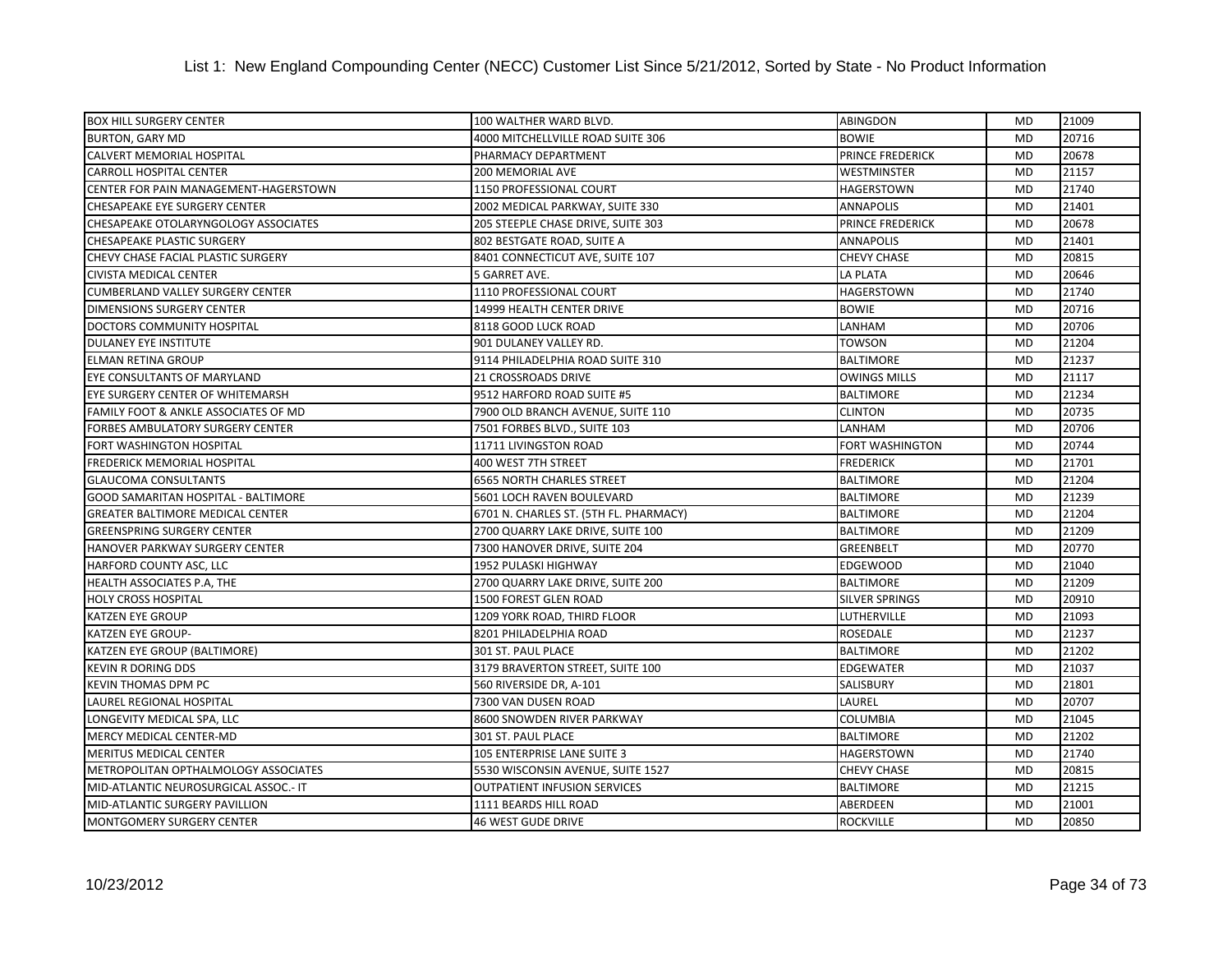## List 1: New England Compounding Center (NECC) Customer List Since 5/21/2012, Sorted by State - No Product Information

| <b>NORTHWEST HOSPITAL</b>                       | 5401 OLD COURT ROAD                | RANDALLSTOWN            | <b>MD</b> | 21133 |
|-------------------------------------------------|------------------------------------|-------------------------|-----------|-------|
| OPHTHALMOLOGY ASSOC. OF GREATER ANNPOLIS        | 83 CHURCH ROAD / CLINIC            | <b>ARNOLD</b>           | <b>MD</b> | 21012 |
| <b>ORTHO MARYLAND</b>                           | 2700 QUARRY LAKE DRIVE             | <b>BALTIMORE</b>        | <b>MD</b> | 21209 |
| PAIN MEDICINE SPECIALISTS                       | 8322 BELLONA AVENUE                | TOWSON                  | MD        | 21204 |
| PARRIS-CASTORO                                  | 620 BOULTON ST.                    | <b>BELAIR</b>           | <b>MD</b> | 21014 |
| PEMBROOKE SQUARE SURGERY CENTER                 | 11370 PEMBROOKE SQUARE             | <b>WALDORF</b>          | <b>MD</b> | 20603 |
| PENINSULA EYE CENTER                            | <b>101 MILFORD STREET</b>          | <b>SALISBURY</b>        | <b>MD</b> | 21804 |
| PENINSULA ORTHOPAEDIC ASSOCIATES, P.A.          | 1675 WOODBROOK DR.                 | SALISBURY               | <b>MD</b> | 21804 |
| PENINSULA REGIONAL MEDICAL CENTER               | 100 E. CARROLL STREET              | SALISBURY               | <b>MD</b> | 21801 |
| PICCARD SURGERY CENTER                          | 1330 PICCARD DR. SUITE 102         | <b>ROCKVILLE</b>        | <b>MD</b> | 20850 |
| PRINCE GEORGE'S HOSPITAL CENTER                 | 3001 HOSPITAL DRIVE                | <b>CHEVERLY</b>         | <b>MD</b> | 20785 |
| REJUVENATION MEDICAL AESTHETICS                 | 205 STEEPLE CHASE DRIVE SUITE #304 | <b>PRINCE FREDERICK</b> | <b>MD</b> | 20678 |
| ROBERT ANDREW MEDICAL SPA                       | 1151 RT. 3 NORTH                   | <b>GAMBRILLS</b>        | <b>MD</b> | 21054 |
| ROSENTHAL, ROY A. MD, PA                        | ANDREW SIEKANOWICZ                 | <b>SILVER SPRING</b>    | <b>MD</b> | 20902 |
| SAINT JOSEPH MEDICAL CENTER                     | 7601 OSLER DRIVE                   | TOWSON                  | <b>MD</b> | 21204 |
| SALISBURY FOOT + ANKLE                          | 106 MILFORD STREET, SUITE 403      | <b>SALISBURY</b>        | <b>MD</b> | 21804 |
| SASTRY, S.M. MD                                 | CAMBRIDGE PROFESSIONAL CENTER      | <b>WALDORF</b>          | <b>MD</b> | 20602 |
| <b>SHADY GROVE ADVENTIST HOSPITAL</b>           | 9901 MEDICAL CENTER DRIVE          | <b>ROCKVILLE</b>        | <b>MD</b> | 20850 |
| <b>SHADY GROVE PODIATRY</b>                     | 16220 FREDERICK AVENUE             | <b>GAITHERSBURG</b>     | <b>MD</b> | 20877 |
| SILVER SPRING OPHTHALMOLOGY                     | 8630 FENTON STREET-SUITE 800       | <b>SILVER SPRING</b>    | <b>MD</b> | 20910 |
| <b>SINAI HOSPITAL</b>                           | 2401 WEST BELVEDERE AVE.           | <b>BALTIMORE</b>        | <b>MD</b> | 21215 |
| SOUTHERN MARYLAND HOSPITAL CENTER               | 7503 SURRATTS ROAD                 | <b>CLINTON</b>          | <b>MD</b> | 20735 |
| <b>ST. AGNES HOSPITAL</b>                       | 900 CATON AVENUE                   | <b>BALTIMORE</b>        | <b>MD</b> | 21229 |
| SUBURBAN HOSPITAL HEALTHCARE -CARDIO            | 8600 OLD GEORGETOWN ROAD           | <b>BETHESDA</b>         | MD        | 20814 |
| SUBURBAN HOSPITAL-HEALTH CARE                   | 8600 OLD GEORGETOWN RD             | <b>BETHESDA</b>         | <b>MD</b> | 20814 |
| <b>SUMMIT ORTHOPEADICS</b>                      | 5530 WISCONSIN AVE                 | <b>CHEVY CHASE</b>      | <b>MD</b> | 20815 |
| SURG. CENTER OF GREATER ANNAPOLIS               | 83 CHURCH RD.                      | ARNOLD                  | <b>MD</b> | 21012 |
| <b>SURGCENTER OF BEL AIR</b>                    | <b>209 THOMAS STREET</b>           | <b>BEL AIR</b>          | <b>MD</b> | 21014 |
| <b>SURGEONS SURGICAL CENTER</b>                 | 940 SETON DR.                      | <b>CUMBERLAND</b>       | <b>MD</b> | 21502 |
| <b>SURGERY CENTER OF EASTON</b>                 | 510 IDLEWILD AVE 110               | <b>EASTON</b>           | <b>MD</b> | 21601 |
| <b>SURGERY CENTER OF POTOMAC</b>                | 3203 TOWER OAKS BOULEVARD          | <b>ROCKVILLE</b>        | <b>MD</b> | 20852 |
| THE EYE SURGERY CENTER LTD                      | 8905 FAIRVIEW ROAD,                | SILVER SPRING           | <b>MD</b> | 20910 |
| THE G SPA INTERNATIONAL                         | 9001 WOODYARD RD, SUITE A          | <b>CLINTON</b>          | <b>MD</b> | 20735 |
| THE ORTHOPAEDIC CENTER-                         | 9420 KEY WEST AVE., SUITE 300      | <b>ROCKVILLE</b>        | <b>MD</b> | 20850 |
| THE RETINA GROUP OF WASHINGTON                  | 5454 WISCONSIN AVENUE              | <b>CHEVY CHASE</b>      | <b>MD</b> | 20815 |
| UNIVERSITY OF MARYLAND MED.CENTER               | <b>22 SOUTH GREENE STREET</b>      | <b>BALTIMORE</b>        | <b>MD</b> | 21201 |
| <b>WASHINGTON ADVENTIST HOSP</b>                | 7600 CARROLL AVE                   | <b>TAKOMA PARK</b>      | <b>MD</b> | 20912 |
| WASHINGTON ADVENTIST HOSPITAL - CARDIO          | 7600 CAROLL AVE                    | <b>TAKOMA PRK</b>       | MD        | 20912 |
| <b>WASHINGTON EYE PHYSICIANS &amp; SURGEONS</b> | 5454 WISCONSIN AVENUE              | <b>CHEVY CHASE</b>      | MD        | 20815 |
| AKARI                                           | 193 MIDDLE STREET                  | <b>PORTLAND</b>         | ME        | 04101 |
| <b>BLUE HILL MEMORIAL HOSPITAL</b>              | 57 WATER STREET                    | <b>BLUE HILL</b>        | <b>ME</b> | 04614 |
| <b>CARY MEDICAL CENTER</b>                      | <b>163 VAN BUREN ROAD</b>          | <b>CARIBOU</b>          | <b>ME</b> | 04736 |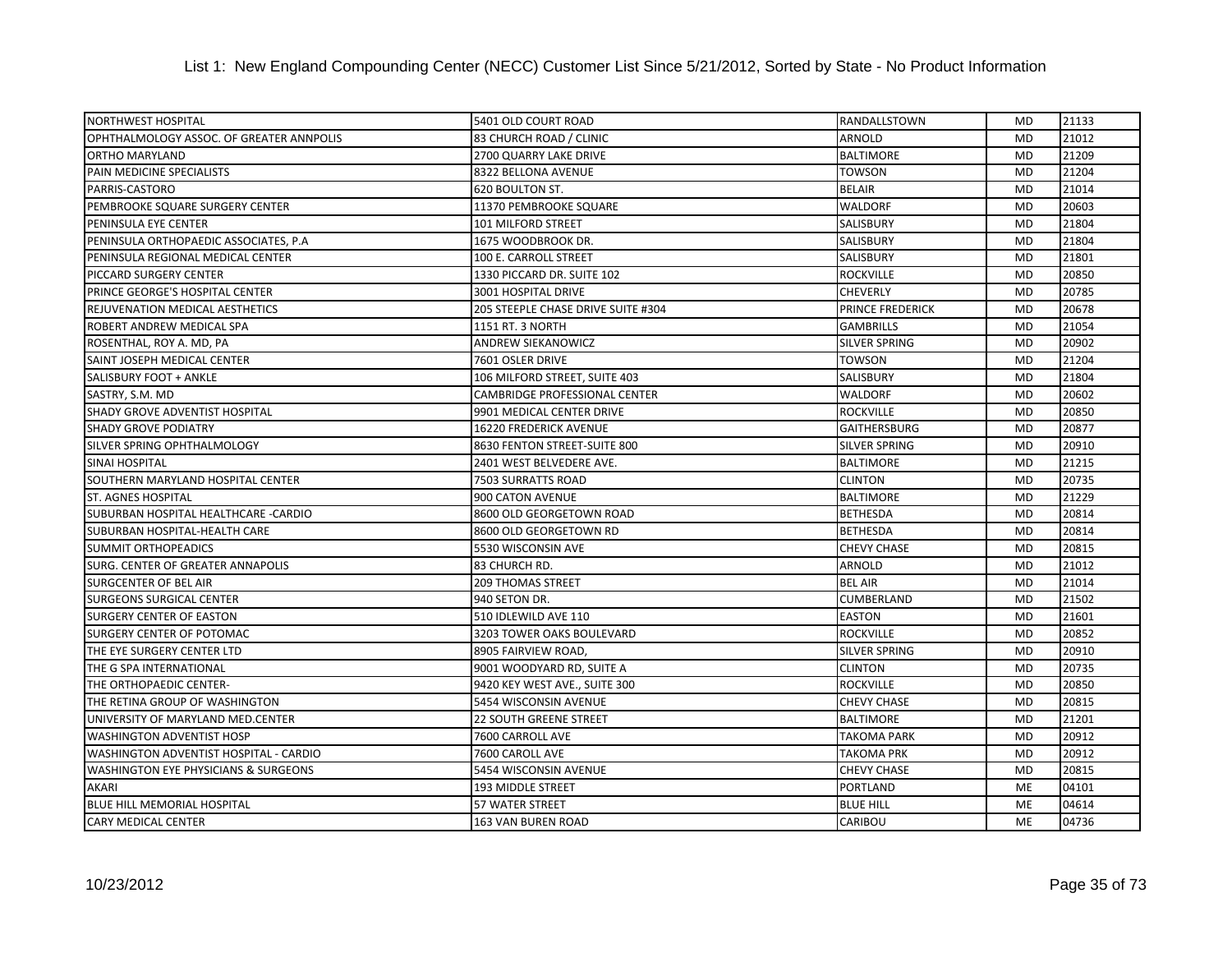| <b>CENTRAL MAINE MEDICAL CENTER</b>       | 300 MAIN STREET                   | LEWISTON                | <b>ME</b> | 04240 |
|-------------------------------------------|-----------------------------------|-------------------------|-----------|-------|
| CHARLES A. DEAN MEMORIAL HOSPITAL         | 364 PRITHAM AVENUE                | <b>GREENVILLE</b>       | <b>ME</b> | 04441 |
| <b>CHEST MEDICINE ASSOCIATES</b>          | 100 FODEN ROAD                    | <b>SOUTH PORTLAND</b>   | <b>ME</b> | 04106 |
| COSMETIC ENHANCEMENT CENTER OF NE         | 1375 CONGRESS STREET              | <b>PORTLAND</b>         | <b>ME</b> | 04102 |
| <b>EASTERN MAINE EYE ASSOCIATES</b>       | 885 UNION STREET - SUITE 120      | <b>BANGOR</b>           | <b>ME</b> | 04401 |
| EASTERN MAINE MEDICAL CENTER              | <b>489 STATE STREET</b>           | <b>BANGOR</b>           | ME        | 04401 |
| ELLSWORTH UVEITIS AND RETINA CARE         | 35 EASTWARD LANE                  | <b>ELLSWORTH</b>        | ME        | 04605 |
| EYE CENTER OF CENTRAL MAINE               | <b>40 AIRPORT ROAD</b>            | <b>WATERVILLE</b>       | <b>ME</b> | 04901 |
| EYECARE MEDICAL GROUP                     | 53 SEWALL STREET                  | <b>PORTLAND</b>         | <b>ME</b> | 04102 |
| <b>EYECARE MEDICAL GROUP-</b>             | 53 SEWALL STREET                  | <b>PORTLAND</b>         | <b>ME</b> | 04102 |
| <b>GOODALL HOSPITAL</b>                   | 25 JUNE STREET                    | <b>SANFORD</b>          | ME        | 04073 |
| KITTERY OPHTHALMIC CONSULTANTS            | 99 U.S. ROUTE ONE BYPASS, SUITE B | <b>KITTERY</b>          | <b>ME</b> | 03904 |
| LYNDON W. MORGAN MD                       | <b>158 NORTHPORT AVENUE</b>       | <b>BELFAST</b>          | <b>ME</b> | 04915 |
| MAINE COAST MEMORIAL HOSPITAL             | <b>50 UNION STREET</b>            | <b>ELLSWORTH</b>        | ME        | 04605 |
| <b>MAINE EYE CENTER</b>                   | 15 LOWELL STREET                  | <b>PORTLAND</b>         | ME        | 04102 |
| MAINE GENERAL MEDICAL CENTER              | 149 NORTH ST.                     | <b>WATERVILLE</b>       | ME        | 04901 |
| MAINE MEDICAL CENTER-                     | 22 BRAMHALL STREET                | <b>PORTLAND</b>         | <b>ME</b> | 04102 |
| MID COAST HOSPITAL-PHARMACY               | 123 MEDICAL CENTER DRIVE          | <b>BRUNSWICK</b>        | <b>ME</b> | 04011 |
| MILES MEMORIAL HOSPITAL                   | 35 MILES STREET                   | <b>DAMARISCOTTA</b>     | <b>ME</b> | 04543 |
| PENOBSCOT VALLEY PLASTIC SURGERY          | <b>436A STATE STREET</b>          | <b>BANGOR</b>           | ME        | 04401 |
| <b>SCARBOROUGH OUTPATIENT IV THERAPY</b>  | 100 CAMPUS DRIVE UNIT 117         | <b>SCARBOROUGH</b>      | <b>ME</b> | 04074 |
| SOUTHERN MAINE MEDICAL CENTER             | 1 MEDICAL CENTER DRIVE            | <b>BIDDEFORD</b>        | <b>ME</b> | 04005 |
| ST MARY'S REGIONAL MED CTR                | 93 CAMPUS AVENUE                  | <b>LEWISTON</b>         | <b>ME</b> | 04243 |
| ST MARY'S REGIONAL MEDICAL CENTER         | 93 CAMPUS AVE                     | <b>LEWISTON</b>         | ME        | 04243 |
| ST. JOSEPH HOSPITAL-MAINE                 | 360 BROADWAY                      | <b>BANGOR</b>           | <b>ME</b> | 04401 |
| ST. JOSEPH HOSPITAL-MAINE                 | 900 BROADWAY                      | <b>BANGOR</b>           | <b>ME</b> | 04401 |
| SUSAN R. BASKIN MD                        | 195 FORE RIVER PARKWAY, STE 150   | <b>PORTLAND</b>         | <b>ME</b> | 04102 |
| VA MEDICAL CENTER TOGUS                   | 1 VA CENTER, BLDG 240             | <b>AUGUSTA</b>          | <b>ME</b> | 04330 |
| <b>WALDO COUNTY GENERAL HOSPITAL</b>      | <b>118 NORTHPORT AVENUE</b>       | <b>BELFAST</b>          | <b>ME</b> | 04915 |
| YORK PAIN CONSULTANTS, LLC, PA            | 519 US ROUTE 1 SUITE 9            | <b>YORK</b>             | <b>ME</b> | 03909 |
| YORK PAIN CONSULTANTS-IT                  | 519 US ROUTE 1, SUITE 9           | <b>YORK</b>             | <b>ME</b> | 03909 |
| AESTHETIC PLASTIC SURGERY & LASER CENTER  | 27920 ORCHARD LAKE ROAD           | <b>FARMINGTON HILLS</b> | MI        | 48334 |
| AFFORDABLE LASER COSMETICS                | 7445 ALLEN ROAD SUITE 210         | <b>ALLEN PARK</b>       | MI        | 48101 |
| ALPENA GENERAL HOSPITAL                   | 1501 W. CHISHOLM STREET           | <b>ALPENA</b>           | MI        | 49707 |
| AMIRIKIA, AREZO MD.                       | 44555 WOODWARD AVE., SUITE 107    | <b>PONTIAC</b>          | MI        | 48341 |
| ASSOCIATED DERMATOLOGISTS OF W.BLOOMFIELD | 9640 COMMERCE ROAD-SUITE 100      | <b>COMMERCE</b>         | MI        | 48382 |
| BINGHAM FARMS DERMATOLOGY                 | 31500 TELEGRAPH ROAD SUITE 130    | <b>BINGHAM FARMS</b>    | MI        | 48025 |
| BONE & JOINT SURGERY CENTER OF NOVI LLC   | 26750 PROVIDENCE PKWY #100        | <b>NOVI</b>             | MI        | 48374 |
| <b>BRONSON BATTLE CREEK HOSPITAL</b>      | 300 NORTH AVENUE                  | <b>BATTLE CREEK</b>     | MI        | 49016 |
| <b>BRONSON METHODIST HOSPITAL</b>         | 601 JOHN STREET                   | <b>KALAMAZOO</b>        | MI        | 49007 |
| <b>CASTLEMAN EYE CENTER</b>               | 20500 EUREKA SUITE #200           | TAYLOR                  | MI        | 48180 |
| <b>CASTLEMAN SURGERY CENTER</b>           | 14050 DIX-TOLEDO RD               | <b>SOUTHGATE</b>        | MI        | 48195 |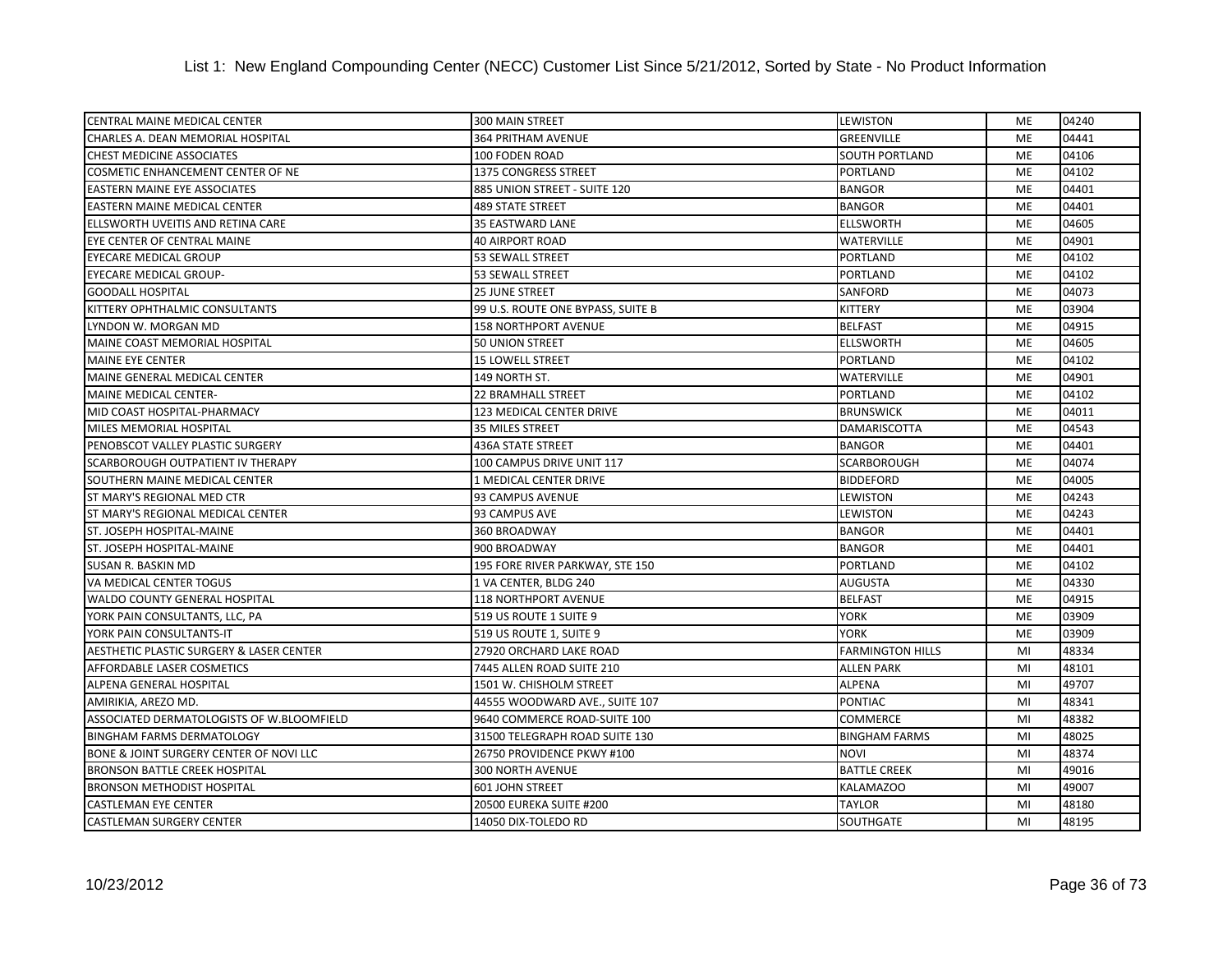| CRITTENTON HOSPITAL MEDICAL CENTER            | 1101 WEST UNIVERSITY DRIVE       | <b>ROCHESTER</b>        | MI | 48307 |
|-----------------------------------------------|----------------------------------|-------------------------|----|-------|
| DERMATOLOGY ASSOC. OF NORTHERN MICHIGAN       | 2240 MITCHELL PARK DRIVE         | <b>PETOSKEY</b>         | MI | 49770 |
| DERMATOLOGY ASSOCIATES OF WEST MICHIGAN       | 655 KENMOOR AVENUE SE, SUITE 200 | <b>GRAND RAPIDS</b>     | MI | 49546 |
| DOWN RIVER REHAB                              | 2333 BIDDLE AVENUE               | <b>WYANDOTTE</b>        | MI | 48192 |
| EDWARD W. SPARROW HOSPITAL                    | 1215 E. MICHIGAN AVE             | LANSING                 | MI | 48912 |
| FRANKLIN DERMATOLOGY & SURGERY CENTER         | 26400 WEST TWELVE MILE ROAD      | SOUTHFIELD              | MI | 48034 |
| <b>FRASER</b>                                 | 33080 UTICA ROAD                 | <b>FRASER</b>           | MI | 48026 |
| FRED NOVICE MD.                               | 4120 WEST MAPLE ROAD-SUITE 206   | <b>BLOOMFIELD HILLS</b> | MI | 48301 |
| <b>GARRET EYE CENTER</b>                      | 1301 SOUTH CARPENTER AVE.        | <b>IRON MOUNTAIN</b>    | MI | 49801 |
| <b>GENESYS REGIONAL MEDICAL CENTER</b>        | <b>ONE GENESYS PARKWAY</b>       | <b>GRAND BLANC</b>      | MI | 48439 |
| GOWDA, MUNE MD.                               | 26850 PROVIDENCE PKWY SUITE 125  | <b>NOVI</b>             | MI | 48374 |
| <b>GRAND VIEW HOSPITAL</b>                    | N10561 GRAND VIEW LANE           | <b>IRONWOOD</b>         | MI | 49938 |
| <b>GREAT LAKES FOOT &amp; ANKLE INSTITUTE</b> | 36622 GREEN STREET               | <b>NEW BALTIMORE</b>    | MI | 48047 |
| HAND AND PLASTIC SURGERY CENTER               | 245 CHERRY STREET SE             | <b>GRAND RAPIDS</b>     | MI | 49503 |
| <b>IMAGE BY DESIGN</b>                        | 20905 E. TWELVE MILE ROAD        | <b>ROSEVILLE</b>        | MI | 48066 |
| INGHAM REGIONAL MEDICAL CENTER                | 401 WEST GREENLAWN AVENUE        | LANSING                 | MI | 48910 |
| <b>IQBAL NASIR MD</b>                         | 751 CHESTNUT STREET, SUITE 102   | <b>BIRMINGHAM</b>       | MI | 48009 |
| JAVERY PAIN INSTITUTE                         | 710 KENMOOR AVENUE SE, SUITE 200 | <b>GRAND RAPID</b>      | MI | 49546 |
| JOHN D. DINGELL DVAMC                         | 4646 JOHN R. STREET              | <b>DETROIT</b>          | MI | 48201 |
| LANSING OPHTHALMOLOGY                         | 2001 COOLIDGE ROAD               | <b>EAST LANSING</b>     | MI | 48823 |
| LIVONIA SURGERY CENTER                        | 33400 WEST 6 MILE ROAD           | LIVONIA                 | MI | 48152 |
| MARQUETTE GENERAL HEALTH SYSTEM               | 420 W. MAGNETIC                  | <b>MARQUETTE</b>        | MI | 49855 |
| <b>MASRI CLINIC</b>                           | 13530 MICHIGAN AVE, SUITE 150    | <b>DEARBORN</b>         | MI | 48126 |
| <b>MCLAREN BAY REGION</b>                     | <b>4175 NORTH EUCLID</b>         | <b>BAY CITY</b>         | MI | 48706 |
| Meadowbrook Urgent Care                       | 33722 WOODWARD AVENUE            | <b>BIRMINGHAM</b>       | MI | 48009 |
| <b>MERCY HOSPITAL--</b>                       | 400 HOBART                       | <b>CADILLAC</b>         | MI | 49601 |
| MERCY HOSPITAL*                               | 1100 E. MICHIGAN AVE             | <b>GRAYLING</b>         | MI | 49738 |
| <b>MESOHEALTH</b>                             | 3496 EAST LAKE LANSING ROAD      | <b>EAST LANSING</b>     | MI | 48823 |
| MICHIGAN EYECARE INSTITUTE, P.C.              | 29877 TELEGRAPH ROAD, SUITE 100  | <b>SOUTHFIELD</b>       | MI | 48034 |
| MICHIGAN NEUROSURGICAL INST.                  | 4620 GENESYS PARKWAY             | <b>GRAND BLANC</b>      | MI | 48439 |
| MICHIGAN PAIN SPECIALISTS                     | 2305 GENOA BUSINESS PARK DRIVE   | <b>BRIGHTON</b>         | MI | 48114 |
| MUNSON MEDICAL CENTER                         | <b>1105 SIXTH STREET</b>         | <b>TRAVERSE CITY</b>    | MI | 49684 |
| <b>NEUROMUSCULAR &amp; REHABILITATION</b>     | 3988 W. ROYAL DRIVE              | <b>TRAVERSE CITY</b>    | MI | 49684 |
| NORTH OTTAWA COMMUNITY HOSPITAL               | 1309 SHELDON ROAD                | <b>GRAND HAVEN</b>      | MI | 49417 |
| NORTHWEST MICHIGAN SURGERY CENTER LLC         | 4100 PARK FOREST DRIVE           | <b>TRAVERSE CITY</b>    | MI | 49684 |
| OAKWOOD HOSPITAL ANNAPOLIS CENTER             | 33155 ANNAPOLIS ROAD             | <b>WAYNE</b>            | MI | 48184 |
| ORTHOPEDIC INSTITUTE OF MICHIGAN              | 14555 LEVAN ROAD, STE #116       | LIVONIA                 | MI | 48154 |
| PORT HURON HOSPITAL                           | 1221 PINE GROVE AVENUE           | <b>PORT HURON</b>       | MI | 48060 |
| RETINA SPECIALISTS OF MICHIGAN                | 2757 LEONARD NE                  | <b>GRAND RAPIDS</b>     | MI | 49525 |
| SCHENDON, MICHAEL MD                          | 201 W BIG BEAVER ROAD            | <b>TROY</b>             | MI | 48084 |
| SKIN & LASER CENTER OF GROSSE POINTE          | 20043 MACK AVENUE                | <b>GROSSE POINTE</b>    | MI | 48236 |
| SOUTHEAST MICHIGAN SURGICAL HOSPITAL          | 21230 DEQUINDRE ROAD             | <b>WARREN</b>           | MI | 48091 |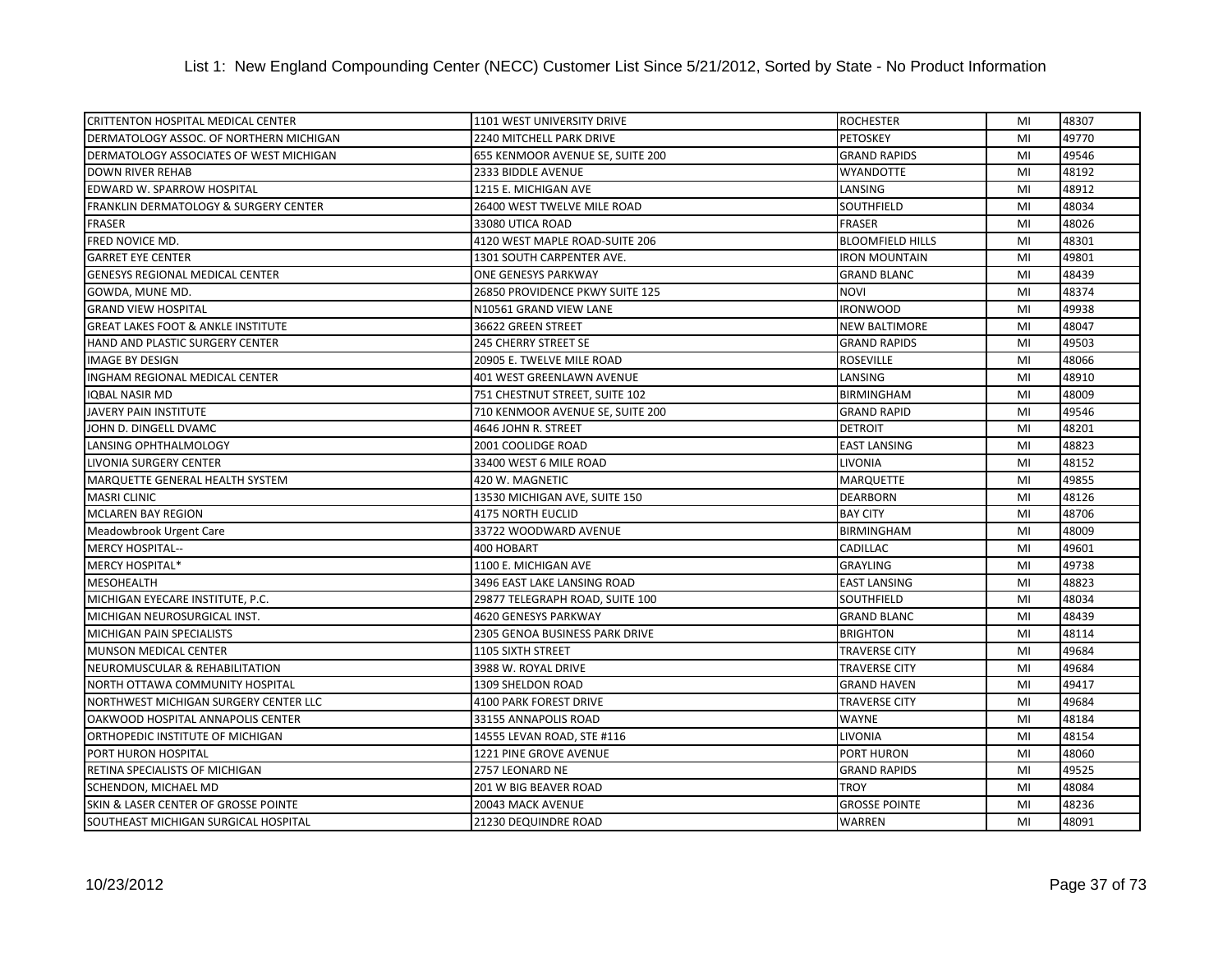| <b>ST. JOSEPH MERCY HOSPITAL</b>        | 5301 EAST HURON RIVER DRIVE        | <b>ANN ARBOR</b>           | MI        | 48106 |
|-----------------------------------------|------------------------------------|----------------------------|-----------|-------|
| TAWAS ST. JOSEPH HEALTH SYSTEM          | 200 HEMLOCK RD., M-55              | <b>TAWAS CITY</b>          | MI        | 48763 |
| THE MICHIGAN CENTER FOR COSMETIC        | 2260 S. HURON PARKWAY              | <b>ANN ARBOR</b>           | MI        | 48104 |
| THE PAIN CENTER USA PLLC                | 27423 VAN DYKE                     | WARREN                     | MI        | 48093 |
| THREE RIVERS HEALTH                     | 701 S. HEALTH PARKWAY              | THREE RIVERS               | MI        | 49093 |
| <b>TRENTON LASER CENTER</b>             | 3851 WEST ROAD, SUITE 4            | <b>TRENTON</b>             | MI        | 48183 |
| <b>TUKEL-KOZLOW EYE CENTER</b>          | 1922 MONROE STREE                  | <b>DEARBORN</b>            | MI        | 48124 |
| UNIVERSITY OF MICHIGAN HEALTH SYSTEM    | 1500 E. MEDICAL CENTER DR.         | <b>ANN ARBOR</b>           | MI        | 48109 |
| VITREO-RETINAL ASSOCIATES, PC           | 3350 EAGLE PARK DRIVE              | <b>GRAND RAPIDS</b>        | MI        | 49525 |
| WEST BRANCH REG. MED. CTR.              | 335 E. HOUGHTON AVENUE             | <b>WEST BRANCH</b>         | MI        | 48661 |
| WILKINSON EYE CENTER, PC                | 44555 WOODWARD AVE                 | PONTIAC                    | MI        | 48341 |
| <b>ZEELAND COMMUNITY HOSPITAL</b>       | 8333 FELCH STREET                  | ZEELAND                    | MI        | 49464 |
| <b>ABBOTT NORTHWESTERN HOSPITAL</b>     | 800 E 28TH STREET                  | <b>MINNEAPOLIS</b>         | <b>MN</b> | 55407 |
| ADVANCED DERMATOLOGY CARE               | 4480 CENTERVILLE ROAD              | <b>WHITE BEAR LAKE</b>     | <b>MN</b> | 55127 |
| ADVANCEMENTS IN DERMATOLOGY             | 625 EAST NICOLLET BLVD.            | <b>BURNSVILLE</b>          | MN        | 55337 |
| AFFILIATED COMMUNITY MEDICAL CENTERS    | 325 WILLMAR AVE SW                 | <b>WILLMAR</b>             | MN        | 56201 |
| ALBERT LEA MEDICAL CENTER               | 404 WEST FOUNTAIN ST               | <b>ALBERT LEA</b>          | <b>MN</b> | 56007 |
| ALLINA MEDICAL CLINIC - EAGAN-          | 1110 YANKEE DOODLE RD.             | EAGAN                      | <b>MN</b> | 55121 |
| ALLINA MEDICAL CLINIC HASTINGS          | 1210 WEST 1ST STREET               | <b>HASTINGS</b>            | <b>MN</b> | 55033 |
| ALLINA MEDICAL CLINIC-COON RAPIDS       | 3960 COON RAPIDS BLVD., SUITE 101  | <b>COON RAPIDS</b>         | MN        | 55433 |
| ALLINA MEDICAL CLINIC-ELK RIVER         | 14181 BUSINESS CENTER DRIVE NW     | <b>ELK RIVER</b>           | <b>MN</b> | 55330 |
| ALLINA MEDICAL CLINIC-NORTHFIELD        | 1400 JEFFERSON ROAD                | NORTHFIELD                 | <b>MN</b> | 55057 |
| ALLINA MEDICAL CLINIC-QUELLO BURNSVILLE | 14000 NICOLLET AVE SOUTH           | <b>BURNSVILLE</b>          | <b>MN</b> | 55337 |
| ALLINA MEDICAL CLINIC-SHAKOPEE          | 1601 ST. FRANCIS AVE, SUITE 100    | SHAKOPEE                   | MN        | 55379 |
| ALLINA MEDICAL CLINIC-SHOREVIEW         | 4194 LEXINGTON AVE                 | SHOREVIEW                  | <b>MN</b> | 55126 |
| ALLINA MEDICAL CLINIC-WOODBURY          | 8675 VALLEY CREEK RD.              | <b>WOODBURY</b>            | <b>MN</b> | 55125 |
| ALLINA MEDICAL PARKVIEW                 | 347 N. SMITH AVENUE - SUITE 203    | <b>ST. PAUL</b>            | <b>MN</b> | 55102 |
| ANEW AESTHETIC MEDICAL CENTER           | 120 SOUTH SIXTH ST., SUITE 175     | MINNEAPOLIS                | <b>MN</b> | 55402 |
| ASPEN BANDANA SQUARE                    | 1020 BANDANA BLVD. W.              | <b>ST. PAUL</b>            | <b>MN</b> | 55108 |
| <b>ASPEN BLOOMINGTON</b>                | 7920 OLD CEDAR AVENUE S            | <b>BLOOMINGTON</b>         | <b>MN</b> | 55425 |
| ASPEN CLINIC-MAPLEWOOD                  | 1850 BEAM AVENUE                   | <b>MAPLEWOOD</b>           | <b>MN</b> | 55109 |
| ASPEN MEDICAL CLINIC*                   | 5565 BLAINE AVENUE                 | <b>INVER GROVE HEIGHTS</b> | <b>MN</b> | 55076 |
| <b>ASSOCIATED EYE CARE ASC</b>          | 2950 CURVE CREST BLVD, WEST        | <b>STILLWATER</b>          | <b>MN</b> | 55082 |
| <b>AUSTIN MEDICAL CENTER</b>            | 1000 1ST DR. NW                    | <b>AUSTIN</b>              | MN        | 55912 |
| AVERA MARSHALL PHARMACY                 | <b>300 SOUTH BRUCE STREET</b>      | MARSHALL                   | <b>MN</b> | 56258 |
| <b>BELLADERM MEDSPA</b>                 | 7940 MAIN STREET                   | MAPLE GROVE                | MN        | 55369 |
| <b>BUFFALO HOSPITAL</b>                 | 303 CATLIN STREET                  | <b>BUFFALO</b>             | <b>MN</b> | 55313 |
| CANNON FALLS MEDICAL CENTER             | 1116 MILL STREET                   | <b>CANNON FALLS</b>        | <b>MN</b> | 55009 |
| <b>CENTER FOR PAIN MANAGEMENT</b>       | 519 22ND AVE.                      | ALEXANDRIA                 | <b>MN</b> | 56308 |
| CENTER FOR PAIN MANAGEMENT, PA          | 166 19TH STREET SOUTH, SUITE 101   | SARTELL                    | <b>MN</b> | 56377 |
| CENTER FOR PAIN MANAGEMENT-BAXTER       | 15620 EDGEWOOD DRIVE               | <b>BAXTER</b>              | <b>MN</b> | 56425 |
| <b>CENTRACARE SURGERY CENTER</b>        | 1900 CENTRACARE CIRCLE, SUITE 1900 | ST. CLOUD                  | <b>MN</b> | 56303 |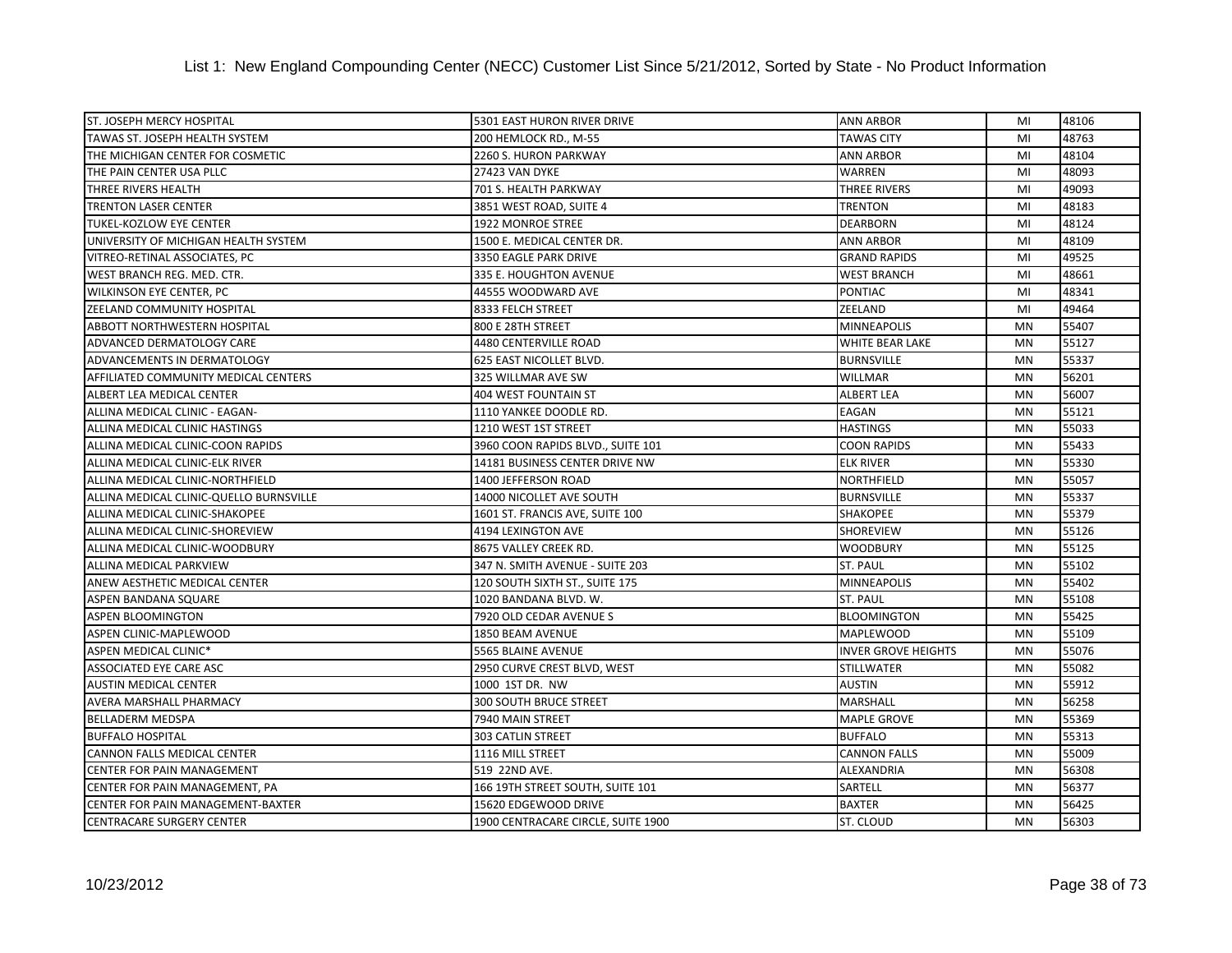| CENTRAL MINNESOTA RETINAL SPECIALISTS         | 2330 TROOP DRIVE SUITE 104        | SARTELL              | MN        | 56377 |
|-----------------------------------------------|-----------------------------------|----------------------|-----------|-------|
| CENTRAL MINNESOTA SURGICAL CENTER             | 2000 23RD ST. S, SUITE 305        | SARTELL              | <b>MN</b> | 56377 |
| CHILDREN'S HOSPITAL-                          | 345 NORTH SMITH AVE               | ST. PAUL             | MN        | 55102 |
| CHILDREN'S HOSPITAL AND CLINICS               | 2525 CHICAGO AVE SOUTH            | <b>MINNEAPOLIS</b>   | <b>MN</b> | 55404 |
| <b>CHU SURGERY CENTER</b>                     | 9117 LYNDALE AVENUE SOUTH         | <b>BLOOMINGTON</b>   | <b>MN</b> | 55420 |
| <b>CLINICAL SKIN THERAPEUTICS</b>             | 14655 GALAXIE AVEVENUE            | <b>APPLE VALLEY</b>  | <b>MN</b> | 55124 |
| <b>CRUTCHFIELD DERMATOLOGY</b>                | 1185 TOWN CENTER DRIVE            | EAGAN                | MN        | 55123 |
| <b>DERMATOLOGY SPECIALISTS PA</b>             | 3316 WEST 66TH STREET, SUITE 200  | <b>EDINA</b>         | <b>MN</b> | 55435 |
| <b>EBCH HOSPITAL PHARMACY</b>                 | 328 W CONAN STREET                | ELY                  | <b>MN</b> | 55731 |
| <b>ESSENTIA HEALTH</b>                        | 201 9TH STREET WEST               | <b>ADA</b>           | <b>MN</b> | 56510 |
| <b>ESSENTIA HEALTH ST. MARY'S</b>             | 1027 WASHINGTON AVE               | <b>DETROIT LAKES</b> | <b>MN</b> | 56501 |
| <b>FAIRVIEW SOUTHDALE HOSPITAL-CARDIO</b>     | <b>6401 FRANCE AVENUE SOUTH</b>   | <b>EDINA</b>         | <b>MN</b> | 55435 |
| <b>FIRST CARE MEDICAL SERVICES</b>            | 900 HILLIGOSS BLVD.               | <b>FOSSTON</b>       | <b>MN</b> | 56542 |
| <b>FIRSTLIGHT HEALTH SYSTEM</b>               | 301 S. HWY 65                     | MORA                 | <b>MN</b> | 55051 |
| GILLETTE CHILDREN'S SPECIALTY HEALTHCARE      | 200 EAST UNIVERSITY AVE. EAST     | <b>ST. PAUL</b>      | MN        | 55101 |
| <b>GLENCOE REGIONAL HEALTH SERVICES</b>       | 1805 HENNEPIN AVE. NORTH          | <b>GLENCOE</b>       | MN        | 55336 |
| <b>GRANITE FALLS MUNICIPAL HOSPITAL</b>       | 345 10TH AVE                      | <b>GRANITE FALLS</b> | <b>MN</b> | 56241 |
| <b>HEALTH PARTNERS SPECIALTY CENTER</b>       | <b>DERMATALOGY CLINIC</b>         | <b>SAINT PAUL</b>    | <b>MN</b> | 55130 |
| HENNEPIN COUNTY MEDICAL CENTER                | 901 S. 6TH STREET                 | <b>MINNEAPOLIS</b>   | <b>MN</b> | 55415 |
| <b>HOGUE VEIN INSTITUTE</b>                   | 7365 KIRKWOOD COURT NORTH         | MAPLE GROVE          | <b>MN</b> | 55369 |
| <b>HUTCHINSON AREA HEALTH CARE</b>            | 1095 HIGHWAY 15 SOUTH             | <b>HUTCHINSON</b>    | <b>MN</b> | 55350 |
| Innovative Directions in Health               | 4005 West 65th Street Ste #212    | Edina                | MN        | 55435 |
| <b>INSTITUTE FOR LOW BACK &amp; NECK CARE</b> | 15700 37TH AVENUE NORTH           | PLYMOUTH             | <b>MN</b> | 55446 |
| LAKE CITY MEDICAL CENTER                      | 500 W GRANT STREET                | <b>LAKE CITY</b>     | <b>MN</b> | 55041 |
| LAKE REGION HEALTHCARE CORP.                  | 712 S. CASCADE STREET             | <b>FERGUS FALLS</b>  | <b>MN</b> | 56537 |
| <b>LAKEVIEW MEMORIAL HOSPITAL</b>             | 325 11TH AVE                      | <b>TWO HARBORS</b>   | <b>MN</b> | 55616 |
| <b>MADISON HOSPITAL</b>                       | 820 3RD AVE                       | <b>MADISON</b>       | <b>MN</b> | 56256 |
| MAPS-EDINA MEDICAL PAIN CLINIC                | 7400 FRANCE AVENUE S              | MINNEAPOLIS          | <b>MN</b> | 55435 |
| MAPS-MEDICAL ADVANCED PAIN                    | 480 OSBORNE RD., SUITE 260        | <b>FRIDLEY</b>       | <b>MN</b> | 55432 |
| MAYO CLINIC HEALTH SYSTEM IN FAIRMONT         | 800 MEDICAL CENTER DRIVE          | <b>FAIRMONT</b>      | <b>MN</b> | 56031 |
| MAYO CLINIC HEALTH SYSTEM-MANKATO             | 1025 MARSH STREET                 | <b>MANKATO</b>       | <b>MN</b> | 56001 |
| MAYO CLINIC HEALTH SYSTEM-RED WING            | 701 FAIRVIEW BLVD (P.O. BOX 950   | <b>RED WING</b>      | <b>MN</b> | 55066 |
| MEDICAL ADVANCED PAIN SPECIALISTS*            | 1601 ST FRANCIS AVENUE, SUITE 200 | <b>SHAKOPEE</b>      | <b>MN</b> | 55379 |
| MEDICAL ADVANCED PAIN SPECIALISTS.            | 9550 UPLAND LANE, NO. SUITE 100   | <b>MAPLE GROVE</b>   | MN        | 55369 |
| <b>MERCY MEDICAL CENTER</b>                   | 4050 COON RAPIDS BLVD.            | <b>MINNEAPOLIS</b>   | <b>MN</b> | 55433 |
| <b>MESNA PLASTIC SURGERY</b>                  | 3955 PARKLAWN AVENUE              | <b>EDINA</b>         | MN        | 55435 |
| <b>MINNEAPOLIS PLASTIC SURGERY</b>            | 4825 OLSON MEMORIAL HIGHWAY       | MINNEAPOLIS          | <b>MN</b> | 55422 |
| MINNESOTA EYE LASER & SURG. CTR.              | 9801 DUPONT AVE SOUTH, SUITE 100  | <b>BLOOMINGTON</b>   | <b>MN</b> | 55431 |
| MINNESOTA EYE LASER AND SURGERY CENTER        | 1965 11TH AVENUE EAST             | <b>MAPLEWOOD</b>     | <b>MN</b> | 55109 |
| MINNESOTA EYE LASER AND SURGERY CENTERS       | 11091 ULYSSES STREET NE SUITE 300 | <b>BLAINE</b>        | <b>MN</b> | 55434 |
| MINNESOTA SURGERY CENTER                      | 7400 FRANCE AVENUE                | <b>EDINA</b>         | <b>MN</b> | 55435 |
| MINNESOTA SURGERY CENTER-                     | 9550 UPLAND LANE NORTH, SUITE 150 | <b>MAPLE GROVE</b>   | <b>MN</b> | 55369 |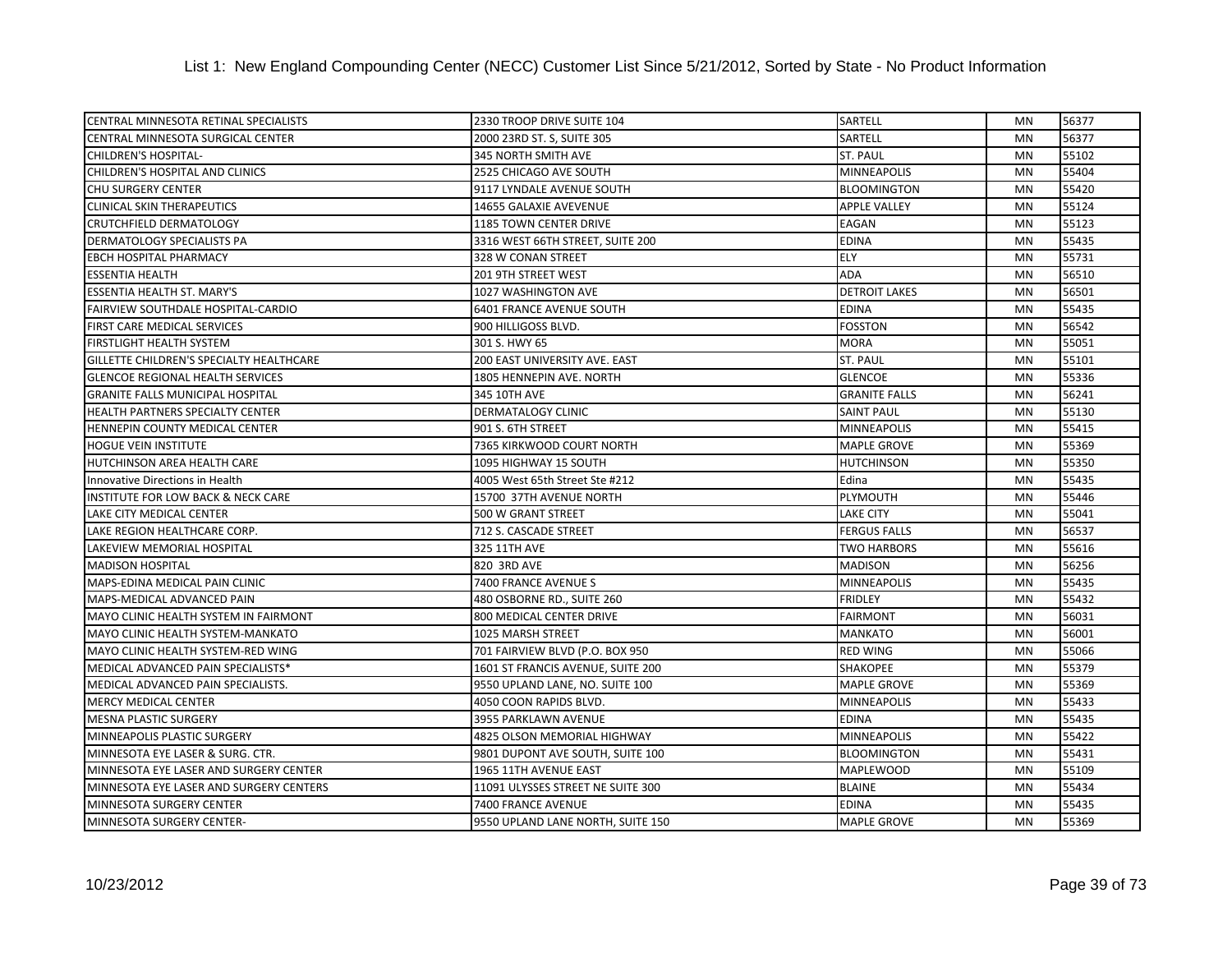| MINNESOTA VALLEY SURGERY CENTER          | 1000 140TH STREET WEST          | <b>BURNSVILLE</b>    | MN        | 55337 |
|------------------------------------------|---------------------------------|----------------------|-----------|-------|
| <b>MMK PLASTIC SURGERY</b>               | 7450 FRANCE AVENUE SOUTH        | <b>EDINA</b>         | <b>MN</b> | 55435 |
| MURRAY COUNTY MEDICAL CENTER             | 2042 JUNIPER AVENUE             | <b>SLAYTON</b>       | <b>MN</b> | 56172 |
| <b>NESS PLASTIC SURGERY</b>              | 2805 CAMPUS DRIVE, SUITE 485    | PLYMOUTH             | <b>MN</b> | 55441 |
| NEW RIVER MEDICAL CENTER                 | 1013 HART BLVD.                 | <b>MONTICELLO</b>    | <b>MN</b> | 55362 |
| NORTH MEMORIAL MEDICAL CENTER            | 3300 OAKDALE AVE. NORTH         | <b>ROBBINSDALE</b>   | MN        | 55422 |
| <b>NORTH METRO SURGERY CENTER</b>        | 11855 ULYSSES STREET, #270      | <b>BLAINE</b>        | MN        | 55434 |
| <b>NORTHFIELD HOSPITAL</b>               | 2000 NORTH AVENUE               | NORTHFIELD           | <b>MN</b> | 55057 |
| <b>OLMSTED HOSPITAL</b>                  | 1650 4TH STREET S.E.            | <b>ROCHESTER</b>     | <b>MN</b> | 55904 |
| ONE STOP MEDICAL CENTER                  | 6545 FRANCE AVENUE, SUITE 290   | <b>EDINA</b>         | <b>MN</b> | 55435 |
| REDWOOD AREA HOSPITAL                    | 100 FALLWOOD ROAD               | <b>REDWOOD FALLS</b> | <b>MN</b> | 56283 |
| <b>REGENISIS MEDICAL AESTHETICS</b>      | 500 LAKE STREET, SUITE 111      | <b>EXCELSIOR</b>     | <b>MN</b> | 55331 |
| REGINA MEDICAL CENTER PHARMACY           | 1175 NININGER ROAD              | <b>HASTINGS</b>      | MN        | 55033 |
| <b>REGIONS HOSPITAL</b>                  | <b>640 JACKSON STREET</b>       | <b>ST. PAUL</b>      | MN        | 55101 |
| RICE COUNTY DISTRICT ONE HOSPITAL        | 200 STATE AVE                   | <b>FARIBAULT</b>     | <b>MN</b> | 55021 |
| RIDGEVIEW MEDICAL CENTER                 | 500 S. MAPLE STREET             | <b>WACONIA</b>       | MN        | 55387 |
| <b>SANFORD TRACY MEDICAL CENTER</b>      | 251 5TH STREET EAST             | <b>TRACY</b>         | <b>MN</b> | 56175 |
| SIBLEY MEDICAL CENTER                    | <b>601 WEST CHANDLER STREET</b> | <b>ARLINGTON</b>     | MN        | 55307 |
| SMDC MEDICAL CENTER MILLR-DWAN PHARMACY  | 502 EAST SECOND STREET          | <b>DULUTH</b>        | <b>MN</b> | 55805 |
| <b>ST LUKES PLASTIC SURGERY</b>          | 920 E. 1ST STREET               | <b>DULUTH</b>        | <b>MN</b> | 55805 |
| <b>ST. CLOUD SURGICAL CENTER</b>         | <b>1526 NORTHWAY DRIVE</b>      | <b>SAINT CLOUD</b>   | <b>MN</b> | 56303 |
| ST. ELIZABETH MEDICAL CENTER PHARMACY    | 1200 GRANT BLVD.                | <b>WABASH</b>        | MN        | 55981 |
| ST. FRANCIS REGIONAL MED CTR             | 1455 ST. FRANCIS AVE.           | SHAKOPPEE            | <b>MN</b> | 55379 |
| <b>ST. JOSEPHS HOSPITAL</b>              | 45 W 10TH STREET                | <b>ST. PAUL</b>      | MN        | 55102 |
| ST. JOSEPH'S MEDICAL CENTER PHARMACY     | <b>523 NORTH THIRD STREET</b>   | <b>BRAINERD</b>      | <b>MN</b> | 56401 |
| <b>ST. LUKES HOSPITAL PHARMACY</b>       | 915 E. FIRST STREET             | <b>DULUTH</b>        | <b>MN</b> | 55805 |
| <b>ST. LUKES HOSPITAL-CARDIO</b>         | 915 EAST 1ST STREET             | <b>DULUTH</b>        | <b>MN</b> | 55805 |
| <b>SWIFT COUNTY BENSON HOSPITAL</b>      | 1815 WISCONSIN AVE              | <b>BENSON</b>        | <b>MN</b> | 56215 |
| <b>TYLER HEALTHCARE CENTER</b>           | <b>240 WILLOW STREET</b>        | <b>TYLER</b>         | <b>MN</b> | 56178 |
| UNITED HOSPITAL                          | 333 NORTH SMITH AVE.            | <b>ST. PAUL</b>      | <b>MN</b> | 55102 |
| <b>UNITY HOSPITAL</b>                    | 550 OSBORNE ROAD                | <b>FRIDELY</b>       | MN        | 55432 |
| UNIV. OF MN MED CTRV- FAIRVIEW-CARDIO    | 500 HARVARD                     | <b>MINNEAPOLIS</b>   | <b>MN</b> | 55455 |
| UNIV. OF MN MED CTRV- FAIRVIEW-CARDIO    | 500 HARVARD ST SE, ROOM 1-550   | <b>MINNEAPOLIS</b>   | <b>MN</b> | 55455 |
| UNIVERSITY MEDICAL CENTER - MESABI       | 750 E. 34TH STREET              | <b>HIBBING</b>       | MN        | 55746 |
| UNIVERSITY OF MINNESOTA MEDICAL CENTER   | 500 HARVARD STREET SE           | <b>MINNEAPOLIS</b>   | <b>MN</b> | 55455 |
| VIRGINIA REGIONAL MED. CTR.              | 901 9TH STREET N                | <b>VIRGINIA</b>      | MN        | 55792 |
| <b>WAYZATA PLASTIC SURGERY</b>           | 319 BARRY AVE SOUTH, STE 300    | <b>WAYZATA</b>       | <b>MN</b> | 55391 |
| <b>WOODBURY ASC</b>                      | 8675 VALLEY CREEK RD.           | <b>WOODBURY</b>      | <b>MN</b> | 55125 |
| <b>ZEL SKIN AND LASER SPECIALISTS</b>    | 4100 WEST 50TH STREET           | <b>EDINA</b>         | MN        | 55424 |
| COLUMBUS ORTHOPAEDIC OUTPATIENT CENTER   | 640 LEIGH DRIVE                 | <b>COLUMBUS</b>      | <b>MS</b> | 39705 |
| EDEN MEDISPA & LASER CTR-COLUMBUS        | 300 HOSPITAL DRIVE              | <b>COLUMBUS</b>      | <b>MS</b> | 39705 |
| EYE AND LASER SURGERY CENTER OF COLUMBUS | 634 LEIGH DRIVE                 | <b>COLUMBUS</b>      | <b>MS</b> | 39705 |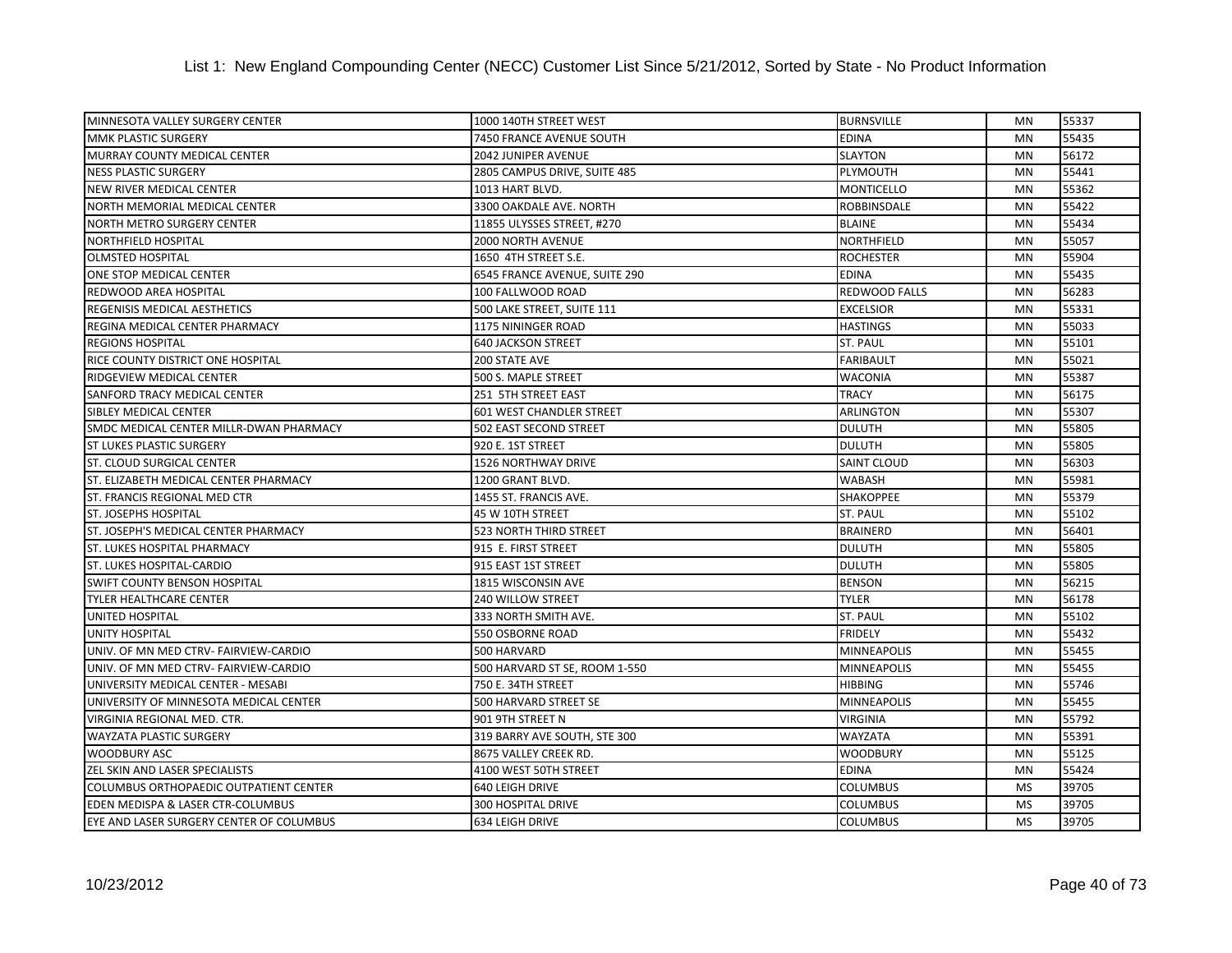| EYE SURGICAL CENTER OF MS                 | 1053 RIVER OAK DRIVE            | <b>FLOWOOD</b>        | MS        | 39232 |
|-------------------------------------------|---------------------------------|-----------------------|-----------|-------|
| <b>GULF SOUTH SURGERY CENTER, LLC</b>     | 1206 31ST AVE                   | <b>GULFPORT</b>       | <b>MS</b> | 39501 |
| HIGHLAND COMMUNITY HOSPITAL               | 130 HIGHLAND PARKWAY            | <b>PICAYUNE</b>       | <b>MS</b> | 39466 |
| JEFF ANDERSON REGIONAL MEDICAL CENTER     | 2124 14TH STREET                | <b>MERIDIAN</b>       | <b>MS</b> | 39301 |
| LAUREL SURGERY & ENDOSCOPY CENTER, LLC    | 1710 W 12TH STREET              | LAUREL                | <b>MS</b> | 39440 |
| MEDICAL ARTS EAST PHYSICIANS              | <b>1190 NORTH STATE STREET</b>  | <b>JACKSON</b>        | <b>MS</b> | 39201 |
| MISSISSIPPI BAPTIST MEDICAL CENTER-CARDIO | <b>1225 NORTH STATE STREET</b>  | <b>JACKSON</b>        | <b>MS</b> | 39202 |
| MISSISSIPPI SURGICAL CENTER               | 1421 NORTH STATE STREET         | <b>JACKSON</b>        | <b>MS</b> | 39202 |
| NEW GULF COAST SURGERY CENTER             | 3882 BIENVILLE BLVD.            | <b>OCEAN SPRINGS</b>  | <b>MS</b> | 39564 |
| NEW SOUTH NEURO SPINE PAIN CENTER         | 2470 FLOWOOD DRIVE              | <b>FLOWOOD</b>        | <b>MS</b> | 39232 |
| <b>OCEAN SPRINGS HOSPITAL</b>             | 3109 BIENVILLE BLVD.            | <b>OCEAN SPRINGS</b>  | <b>MS</b> | 39564 |
| SINGING RIVER HOSPITAL                    | 2809 DENNY AVENUE               | PASCAGOULA            | <b>MS</b> | 39581 |
| SURGICARE OF JACKSON                      | 760 LAKELAND DR                 | <b>JACKSON</b>        | <b>MS</b> | 39216 |
| <b>TUPELO PLASTIC SURGERY</b>             | 4381 SOUTH EASON BLVD.          | <b>TUPELO</b>         | <b>MS</b> | 38801 |
| UNIVERSITY OF MISSISSIPPI MED. CTR.       | <b>2500 NORTH STATE STREET</b>  | <b>JACKSON</b>        | <b>MS</b> | 39216 |
| <b>WESLEY MEDICAL CENTER</b>              | 5001 HARDY STREET               | <b>HATTIESBURG</b>    | <b>MS</b> | 39402 |
| <b>WESLEY MEDICAL CENTER-CARDIO</b>       | 5001 WEST HARDY STREET          | <b>HATTIESBURG</b>    | <b>MS</b> | 39404 |
| <b>BENEFIS HOSPITALS-EAST</b>             | 1101 26TH STREET SOUTH          | <b>GREAT FALLS</b>    | MT        | 59405 |
| BENEFIS HOSPITALS-EAST-CARDIO             | 1101 26TH STREET SOUTH          | <b>GREAT FALLS</b>    | MT        | 59405 |
| <b>BILLINGS CLINIC PHARMACY</b>           | 2800 10TH AVENUE NORTH          | <b>BILLINGS</b>       | MT        | 59107 |
| <b>GREAT FALLS ORTHOPEDIC ASSOCIATES</b>  | 1401 25TH STREET SOUTH, SUITE 2 | <b>GREAT FALLS</b>    | MT        | 59405 |
| HELENA SURGICENTER, LLC                   | 2440 WINNE AVENUE, SUITE 100    | <b>HELENA</b>         | MT        | 59601 |
| KALISPELL REGIONAL MEDICAL CENTER         | 310 SUNNY VIEW LANE             | KALISPELL             | MT        | 59901 |
| <b>MOUNTAIN SURGICAL ARTS</b>             | 3130 SADDLE DRIVE, SUITE 2      | <b>HELENA</b>         | MT        | 59601 |
| NORTH VALLEY HOSPITAL                     | 1600 HOSPITAL WAY               | <b>WHITEFISH</b>      | MT        | 59937 |
| OPHTHALMIC ASSOCIATES-MT                  | 1232 N 30TH STREET              | <b>BILLINGS</b>       | MT        | 59101 |
| PROVIDENCE SURGERY CENTER                 | 902 N. ORANGE STREET            | <b>MISSOULA</b>       | MT        | 59802 |
| <b>SAINT PETERS HOSPITAL</b>              | 2475 BROADWAY                   | <b>HELENA</b>         | MT        | 59601 |
| SAME DAY SURGERY CENTER-                  | 300 NORTH WILLSON AVENUE        | <b>BOZEMAN</b>        | MT        | 59715 |
| ST. JOHN'S LUTHERAN HOSPITAL              | 350 LOUISIANA AVENUE            | <b>LIBBY</b>          | MT        | 59923 |
| <b>ST. VINCENT HEALTHCARE</b>             | 1233 N. 30TH STREET             | <b>BILLINGS</b>       | MT        | 59101 |
| ST. VINCENT HEALTHCARE (CLINIC BILLING)   | 1233 N 30TH ST                  | <b>BILLINGS</b>       | MT        | 59101 |
| ST. VINCENT HEALTHCARE (HOSPITAL BILLING) | 1233 N 30TH ST                  | <b>BILLINGS</b>       | MT        | 59101 |
| SUMMIT SURGERY CENTER LLC                 | <b>434 SOUTH CLARK</b>          | <b>BUTTE</b>          | MT        | 59701 |
| THE EYE CLINIC                            | 2475 VILLAGE LANE               | <b>BILLINGS</b>       | MT        | 59102 |
| YELLOWSTONE SURGERY CENTER                | 1144 NORTH 28TH STREET          | <b>BILLINGS</b>       | MT        | 59101 |
| ALAMANCE REGIONAL MEDICAL CENTER          | 1240 HUFFMAN MILL ROAD          | <b>BURLINGTON</b>     | <b>NC</b> | 27215 |
| ALBEMARLE HOSPITAL PHARMACY               | 1144 N. ROAD STREET             | <b>ELIZABETH CITY</b> | <b>NC</b> | 27909 |
| ASHVILLE ORTHOPEDIC ASSOCIATES            | 111 VICTORIA RD                 | <b>ASHEVILLE</b>      | <b>NC</b> | 28801 |
| BLUE RIDGE REGIONAL HOSPITAL              | <b>125 HOSPITAL DRIVE</b>       | <b>SPRUCE PINE</b>    | <b>NC</b> | 28777 |
| BRUNSWICK NOVANT MEDICAL CENTER           | 240 HOSPITAL DRIVE NE           | <b>BOLIVIA</b>        | <b>NC</b> | 28422 |
| <b>CAPE FEAR HOSPITAL</b>                 | 5301 WRIGHTSVILLE AVE           | <b>WILMINGTON</b>     | <b>NC</b> | 28403 |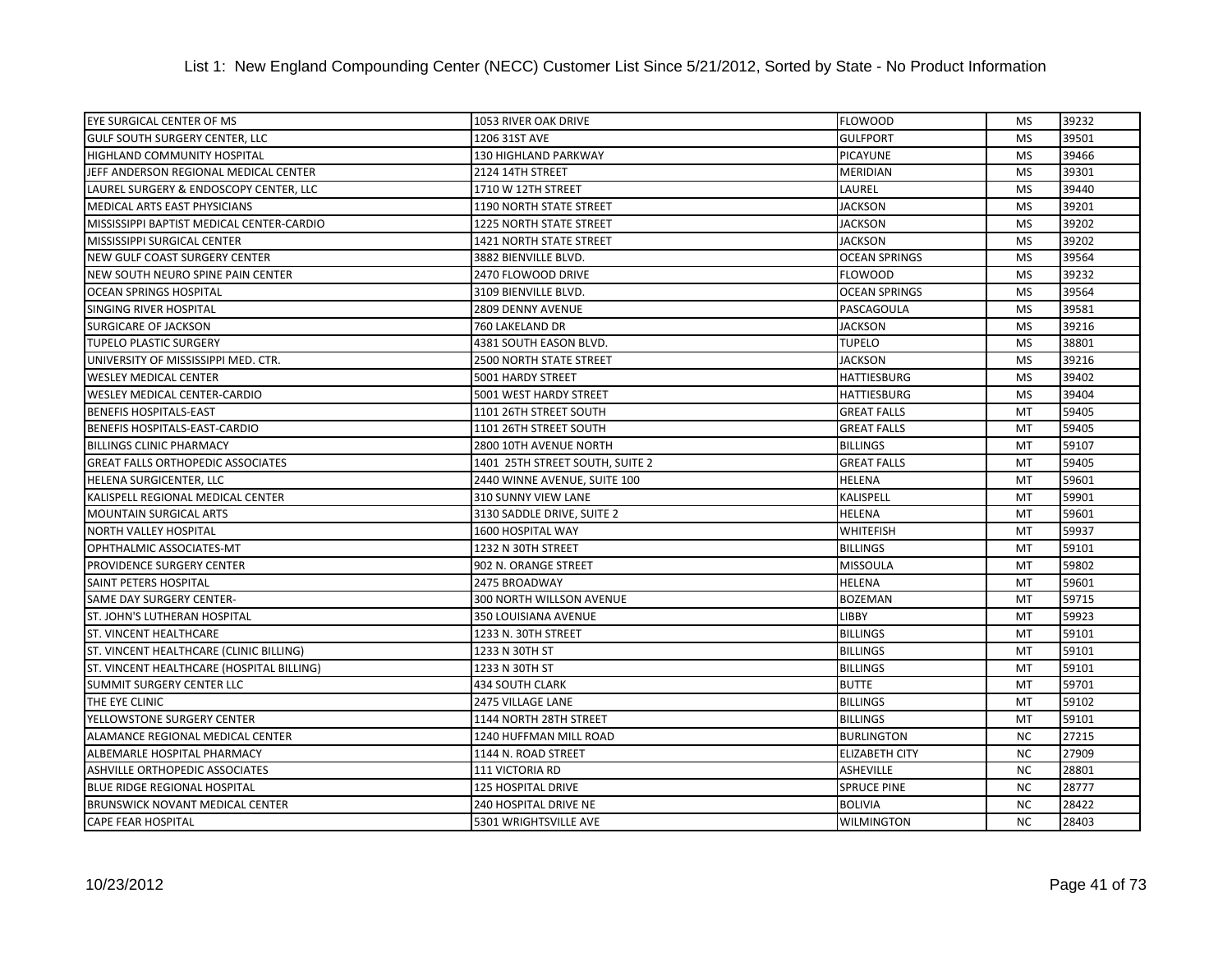| CAROLINA OPHTHALMOLOGY                    | 1701 OLD VILLAGE ROAD           | <b>HENDERSONVILLE</b> | <b>NC</b> | 28791      |
|-------------------------------------------|---------------------------------|-----------------------|-----------|------------|
| CAROLINA ORTHO & SPORTS MEDICINE CENTER   | 620 SUMMIT CROSSING PL.         | <b>GASTONIA</b>       | <b>NC</b> | 28054      |
| CAROLINA ORTHOPAEDIC SPECIALIST PA        | 2165 MEDICAL PARK DRIVE         | <b>HICKORY</b>        | <b>NC</b> | 28602      |
| CAROLINAEAST MEDICAL CENTER               | 2000 NEUSE BLVD.                | <b>NEW BERN</b>       | <b>NC</b> | 28560      |
| CAROLINAS MEDICAL CENTER-UNION PHAR.DRPT. | <b>600 HOSPITAL DRIVE</b>       | <b>MONROE</b>         | <b>NC</b> | 28112      |
| CAROLINAS MEDICAL CENTER-UNIVERSITY       | 8800 NORTH TRYON STREET         | <b>CHARLOTTE</b>      | <b>NC</b> | 28262-3300 |
| CARTERET GENERAL HOSPITAL                 | 3500 ARENDELL STREET            | <b>MOREHEAD CITY</b>  | <b>NC</b> | 28557      |
| CARTERET MEDICAL SPECIALISTS, PLLC        | 147 HIGHWAY 24, SUITE 102       | <b>MOREHEAD CITY</b>  | <b>NC</b> | 28557      |
| CATAWBA VALLEY MEDICAL CENTER             | 810 FAIRGROVE CHURCH ROAD SE    | <b>HICKORY</b>        | <b>NC</b> | 28602      |
| <b>CENTER FOR PLASTIC SURGERY</b>         | <b>209 HOSPITAL DRIVE</b>       | <b>HIGHLANDS</b>      | <b>NC</b> | 28741      |
| CHARLOTTE SURGERY CENTER.                 | 2825 RANDOLPH ROAD              | <b>CHARLOTTE</b>      | <b>NC</b> | 28211      |
| <b>CMC PINEVILLE HOSPITAL</b>             | 10628 PARK ROAD                 | <b>CHARLOTTE</b>      | <b>NC</b> | 28210      |
| COASTAL DERMATOLOGY & SURGERY             | 2504 DELANY AVENUE              | <b>WILMINGTON</b>     | <b>NC</b> | 28403      |
| CONE HEALTH - WESLEY LONG CAMPUS          | 501 NORTH ELAM AVE              | <b>GREENSBORO</b>     | <b>NC</b> | 27403      |
| DURHAM REGIONAL HOSPITAL                  | 3643 N. ROXBORO ST              | <b>DURHAM</b>         | <b>NC</b> | 27704      |
| EYE SURGERY CENTER OF THE CAROLINAS, THE  | 2170 MIDLAND ROAD               | <b>SOUTHERN PINES</b> | <b>NC</b> | 28387      |
| FIRST HEALTH RICHMOND MEM. HOSPITAL       | 925 LONG DRIVE                  | <b>ROCKINGHAM</b>     | <b>NC</b> | 28379      |
| FRANKLIN REGIONAL MEDICAL CENTER          | 100 HOSPITAL DRIVE              | <b>LOUISBURG</b>      | <b>NC</b> | 27549      |
| FRYE REGIONAL MEDICAL CENTER-CARDIO       | 420 NORTH CENTER STREET         | <b>HICKORY</b>        | <b>NC</b> | 28601      |
| <b>GASTON MEMORIAL HOSPITAL</b>           | <b>2525 COURT DRIVE</b>         | <b>GASTONIA</b>       | <b>NC</b> | 28054      |
| <b>GRANVILLE MEDICAL CENTER</b>           | 1010 COLLEGE STREET             | <b>OXFORD</b>         | <b>NC</b> | 27565      |
| HALIFAX REGIONAL HOSPITAL-                | 250 SMITH CHURCH ROAD           | <b>ROANOKE RAPIDS</b> | <b>NC</b> | 27870      |
| <b>HARRIS REGIONAL HOSPITAL</b>           | <b>68 HOSPITAL ROAD</b>         | <b>SYLVA</b>          | <b>NC</b> | 28779      |
| <b>HAYWOOD REGIONAL MEDICAL CENTER</b>    | <b>262 LEROY GEORGE DRIVE</b>   | <b>CLYDE</b>          | <b>NC</b> | 28721      |
| HIGH POINT REGIONAL HOSPITAL              | <b>601 NORTH ELM STREET</b>     | <b>HIGH POINT</b>     | <b>NC</b> | 27262      |
| <b>HIGH POINT SURGERY</b>                 | <b>600 LINDSAY STREET</b>       | <b>HIGH POINT</b>     | <b>NC</b> | 27262      |
| HUGH CHATHAM MEMORIAL HOSPITAL            | 180 PARKWOOD DRIVE              | <b>ELKIN</b>          | <b>NC</b> | 28621      |
| JA DOSHER MEMORIAL HOSPITAL               | 924 N. HOWE STREET              | <b>SOUTHPORT</b>      | <b>NC</b> | 28461      |
| JAMES E DAVIS AMBULATORY SURG. CTR.       | 120 E. CARVER STREET            | <b>DURHAM</b>         | <b>NC</b> | 27704      |
| <b>LASER SKIN CARE-</b>                   | 750 COX ROAD                    | <b>GASTONIA</b>       | <b>NC</b> | 28054      |
| LEXINGTON MEMORIAL HOSPITAL               | <b>250 HOSPITAL DRIVE</b>       | <b>LEXINGTON</b>      | <b>NC</b> | 27293      |
| MARGARET R. PARDEE HOSPITAL               | 800 N. JUSTICE STREET           | <b>HENDERSONVILLE</b> | <b>NC</b> | 28791      |
| MARGARET R. PARDEE HOSPITAL - IT          | 800 NORTH JUSTICE STREET        | HENDERSONVILLE        | <b>NC</b> | 28791      |
| MARIA PARHAM MEDICAL CENTER               | 566 RUIN CREEK ROAD             | <b>HENDERSON</b>      | <b>NC</b> | 27536      |
| <b>MARTIN GENERAL HOSPITAL</b>            | 310 SOUTH McCASKEY ROAD         | <b>WILLIAMSTON</b>    | <b>NC</b> | 27892      |
| MID ATLANTIC EYE PHYSICIANS               | <b>204 BECKER DRIVE</b>         | <b>ROANOKE RAPIDS</b> | <b>NC</b> | 27870      |
| <b>MISSION HOSPITAL</b>                   | 5 MEDICAL PARK DRIVE            | <b>ASHEVILLE</b>      | <b>NC</b> | 28803      |
| <b>MISSION HOSPITAL-</b>                  | 400 RIDGEFIELD COURT-SUITE 101A | <b>ASHEVILLE</b>      | <b>NC</b> | 28806      |
| MOSES H. CONE MEMORIAL HOSPITAL           | 1200 N. ELM STREET              | <b>GREENSBORO</b>     | <b>NC</b> | 27401      |
| NC BAPTIST HOSPITAL PHARMACY              | MEDICAL CENTER BLVD.            | <b>WINSTON SALEM</b>  | <b>NC</b> | 27157      |
| NEUROSURGICAL SOLUTIONS                   | 145 KIMEL PARK DR, STE 220      | WINSTON-SALEM         | <b>NC</b> | 27103      |
| NORTH CAROLINA EAR, EYE NOSE & THROAT     | 4102 NORTH ROXBORO ROAD         | <b>DURHAM</b>         | <b>NC</b> | 27704      |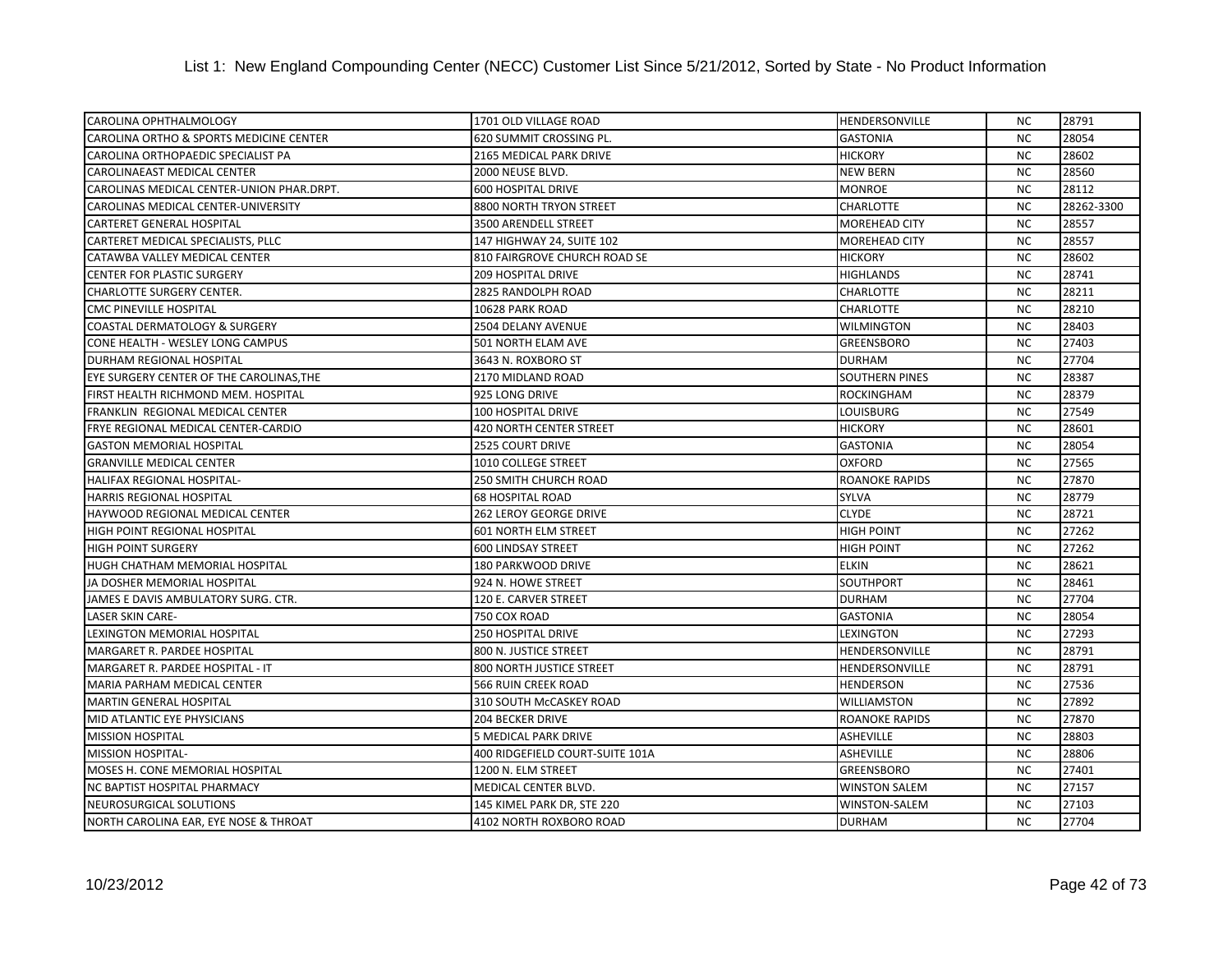| NORTH CAROLINA ORTHOPAEDIC CLINIC         | 3609 SW DURHAM DRIVE                 | <b>DURHAM</b>        | <b>NC</b> | 27707 |
|-------------------------------------------|--------------------------------------|----------------------|-----------|-------|
| NORTH CAROLINA SPECIALTY HOSPITAL         | 3916 BEN FRANKLIN BLVD.              | <b>DURHAM</b>        | <b>NC</b> | 27704 |
| ORTHOPAEDIC SPECIALIST OF NORTH CAROLINA  | 11200 GOVERNOR MANLY WAY, SUITE 309  | RALEIGH              | <b>NC</b> | 27614 |
| ORTHOPAEDIC SPECIALISTS OF THE CAROLINAS  | 170 KIMEL PARK DRIVE                 | <b>WINSTON-SALEM</b> | <b>NC</b> | 27103 |
| ORTHOPAEDIC SURGERY CENTER OF ASHEVILLE   | <b>34 GRANBY STREET</b>              | <b>ASHEVILLE</b>     | <b>NC</b> | 28801 |
| OWEIDA ORTHOPEDIC ASSOCIATES, P.A.        | 3541 RANDOLPH ROAD SUITE 210         | <b>CHARLOTTE</b>     | <b>NC</b> | 28211 |
| PARK RIDGE HOSPITAL-HENDERSONVILLE        | 100 HOSPITAL DRIVE                   | HENDERSONVILLE       | <b>NC</b> | 28792 |
| PENDER MEMORIAL HOSPITAL                  | 507 E. FREMONT STREET                | <b>BURGAW</b>        | <b>NC</b> | 28425 |
| RALEIGH PULMONARY & ALLERGY CONSULTANTS   | 3480 WAKE FOREST ROAD                | <b>RALEIGH</b>       | <b>NC</b> | 27609 |
| RANDOLF PULMONARY & SLEEP CLINIC PLLC     | 610 N. FAYETTEVILLE ST., SUITE 301   | <b>ASHEBORO</b>      | <b>NC</b> | 27203 |
| RANDOLPH HOSPITAL                         | <b>364 WHITE OAK STREET</b>          | <b>ASHEBORO</b>      | <b>NC</b> | 27203 |
| REJUEVA COSMETIC DERMATOLOGY              | 1088 BROWN AVENUE                    | WAYNESVILLE          | <b>NC</b> | 28786 |
| RETINA & DIABETIC EYE CENTER              | 1204 MAPLE STREET                    | <b>GREENSBORO</b>    | <b>NC</b> | 27405 |
| ROWAN REGIONAL MEDICAL CENTER             | <b>612 MOCKSVILLE AVENUE</b>         | SALISBURY            | <b>NC</b> | 28144 |
| RUTHERFORD HOSPITAL INC.                  | 288 S. RIDGECREST AVENUE             | <b>RUTHERFORDTON</b> | <b>NC</b> | 28139 |
| SCOTLAND MEMORIAL HOSPITAL                | 500 LAUCHWOOD DRIVE                  | LAURINBURG           | <b>NC</b> | 28352 |
| SIGNATURE HEALTHCARE                      | 6115 PARK SOUTH DRIVE, #100          | <b>CHARLOTTE</b>     | <b>NC</b> | 28210 |
| SOUTHEASTERN ORTHOPAEDIC SPECIALISTS, DBA | MURPHY WAINER ORTHOPEDIC SPECIALISTS | <b>GREENSBORO</b>    | <b>NC</b> | 27401 |
| STANLY REGIONAL MEDICAL CENTER            | <b>301 YADKIN STREET</b>             | ALBEMARLE            | <b>NC</b> | 28001 |
| <b>SURGERY CENTER OF WILSON</b>           | DBA EASTERN REGIONAL SURGERY CENTER  | <b>WILSON</b>        | <b>NC</b> | 27893 |
| SURGICAL CENTER OF GREENSBORO             | 1211 VIRGINIA ST.                    | <b>GREENSBORO</b>    | <b>NC</b> | 27401 |
| THE LASER INSTITUTE OF PINEHURST          | 80 AVIEMORE COURT, SUITE A           | <b>PINEHURST</b>     | <b>NC</b> | 28374 |
| THE PATSEAVOURAS CENTER FOR PLASTIC       | 522 NORTH ELAM AVENUE                | <b>GREENSBORO</b>    | <b>NC</b> | 27403 |
| TRIANGLE ORTHOPEDICS ASSOCIATES           | 120 WILLIAM PENN PLAZA               | <b>DURHAM</b>        | <b>NC</b> | 27704 |
| VA MEDICAL CENTER/WAREHOUSE               | <b>508 FULTON STREET</b>             | <b>DURHAM</b>        | <b>NC</b> | 27705 |
| VEIN CARE OF CENTRAL NC, PLLC             | 162 MINE LAKE COURT, SUITE100        | RALEIGH              | <b>NC</b> | 27615 |
| <b>VOCI SPA</b>                           | 7808 REA ROAD, SUITE F               | <b>CHARLOTTE</b>     | <b>NC</b> | 28277 |
| WAKE FOREST UNIVERSITY EYE CONSULT.       | 1014 NORTH ELM STREET                | <b>GREENSBORO</b>    | <b>NC</b> | 27401 |
| <b>WATAUGA MEDICAL CENTER</b>             | 336 DEERFIELD RD.                    | <b>BOONE</b>         | <b>NC</b> | 28607 |
| WILMINGTON HEALTH-PLASTIC SURGERY         | 2421 SILVER STREAM LANE              | <b>WILMINGTON</b>    | <b>NC</b> | 28401 |
| <b>WNC EYE SURGERY CENTER</b>             | DBA ASHEVILLE EYE SURGERY CENTER     | <b>ASHEVILLE</b>     | <b>NC</b> | 28803 |
| WOMEN'S HOSPITAL OF GREENSBORO            | 801 GREEN VALLEY ROAD                | GREENSBORO           | <b>NC</b> | 27408 |
| <b>DEPT. OF VETERANS AFFAIRS</b>          | 2101 ELM STREET NORTH                | <b>FARGO</b>         | <b>ND</b> | 58102 |
| <b>HOGUE VEIN INSTITUTE-</b>              | 4133 30TH AVENUE SOUTH               | <b>FARGO</b>         | <b>ND</b> | 58103 |
| <b>LAMB PLASTIC SURGERY</b>               | 1507 SOUTH UNIVERSITY DRIVE          | <b>FARGO</b>         | <b>ND</b> | 58103 |
| SERVICE DRUG PHARMACY                     | 317 MAIN                             | <b>WILLISTON</b>     | <b>ND</b> | 58801 |
| ALEGENT HEALTH BERGAN MERCY               | 7500 MERCY ROAD                      | <b>OMAHA</b>         | <b>NE</b> | 68124 |
| <b>COLUMBUS COMMUNITY HOSPITAL</b>        | 4600 38TH STREET                     | <b>COLUMBUS</b>      | <b>NE</b> | 68601 |
| <b>COLUMBUS SURGERY CENTER-</b>           | 3772 43RD AVENUE SUITE B             | <b>COLUMBUS</b>      | <b>NE</b> | 68601 |
| <b>CREIGHTON MEDICAL CENTER</b>           | 601 NORTH 30TH STREET                | <b>OMAHA</b>         | <b>NE</b> | 68131 |
| EHRLING BERGQUIST HOSPITAL-               | 2501 CAPEHART ROAD                   | OFFUTT AFB           | <b>NE</b> | 68113 |
| <b>FAITH REGIONAL HEALTH SERVICES</b>     | 2700 W. NORFOLK AVE                  | <b>NORFOLK</b>       | <b>NE</b> | 68701 |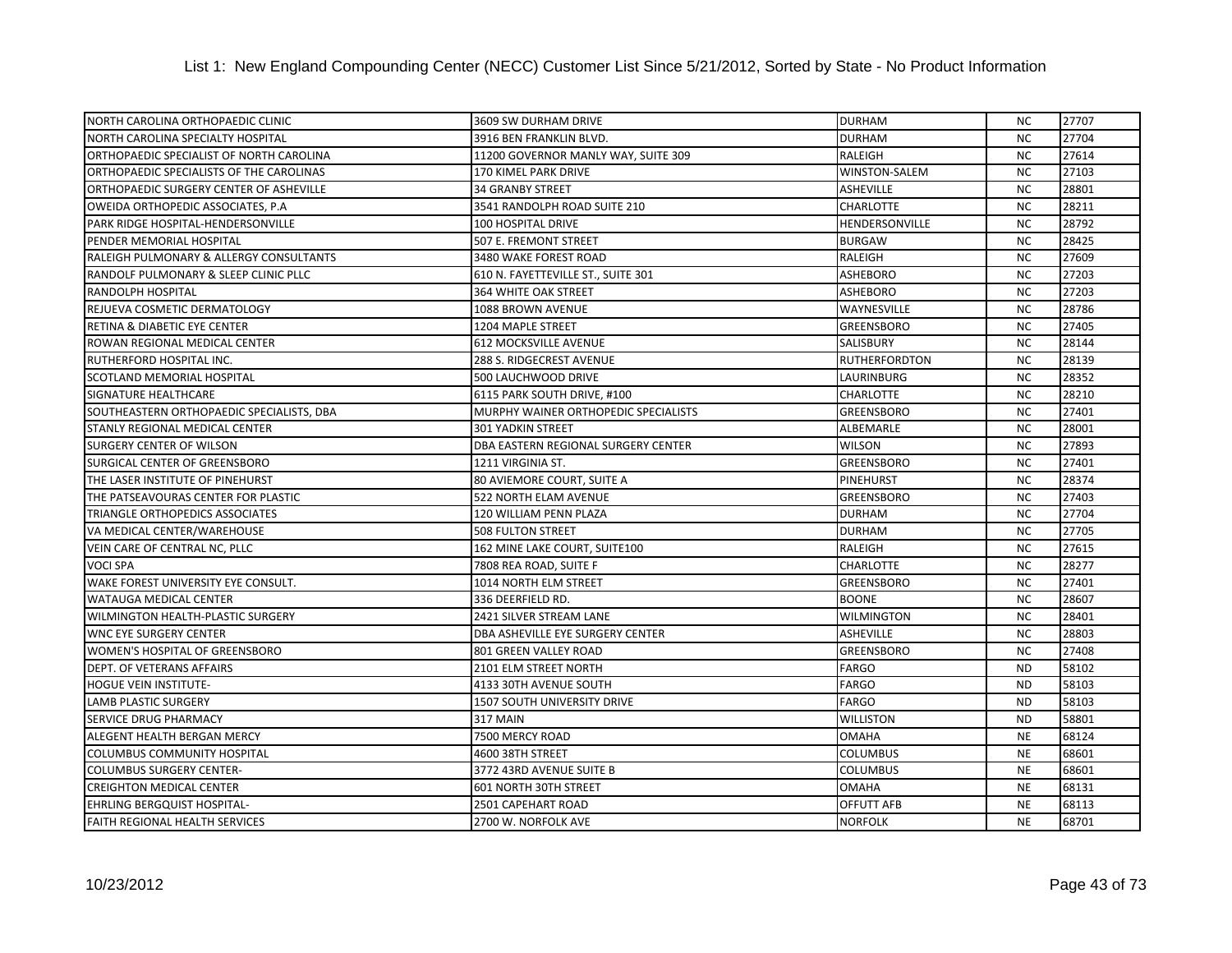| <b>FREMONT AREA MEDICAL CENTER</b>              | 450 EAST 23RD STREET              | <b>FREMONT</b>      | <b>NE</b> | 68025 |
|-------------------------------------------------|-----------------------------------|---------------------|-----------|-------|
| <b>GOOD SAMARITAN HOSPITAL.</b>                 | 10 E. 31ST STREET                 | <b>KEARNEY</b>      | <b>NE</b> | 68847 |
| <b>HEARTLAND SURGERY CENTER</b>                 | 3515 30TH AVENUE                  | <b>KEARNEY</b>      | <b>NE</b> | 68845 |
| <b>LAKESIDE HOSPITAL</b>                        | 16901 LAKESIDE HILLS COURT        | <b>OMAHA</b>        | <b>NE</b> | 68130 |
| MEMORIAL COMMUNITY HEALTH, INC.                 | 1423 7TH STREET                   | <b>AURORA</b>       | <b>NE</b> | 68818 |
| MIDWEST EYE SURGERY CENTER                      | 4353 DODGE STREET                 | <b>OMAHA</b>        | <b>NE</b> | 68131 |
| NEBRASKA HEART HOSPITAL                         | 7500 SOUTH 91ST STREET            | LINCOLN             | <b>NE</b> | 68526 |
| NEBRASKA PAIN CONSULTANTS                       | 6940 VAN DORN STREET              | <b>LINCOLN</b>      | <b>NE</b> | 68506 |
| NEMAHA COUNTY HOSPITAL                          | 2022 13TH STREET                  | <b>AUBURN</b>       | <b>NE</b> | 68305 |
| OGALLALA COMMUNITY HOSPITAL                     | <b>2601 NORTH SPRUCE STREET</b>   | <b>OGALLALA</b>     | <b>NE</b> | 69153 |
| OMAHA AMB. SURGERY CENTER                       | 825 N. 90TH STREET                | <b>OMAHA</b>        | <b>NE</b> | 68114 |
| OUTPATIENT SURG SPECIALTIES CENTER LLC          | 11704 WEST CENTER ROAD, SUITE 110 | <b>OMAHA</b>        | <b>NE</b> | 68144 |
| SAINT ELIZABETH REGIONAL MED. CTR.              | 555 SOUTH 70TH STREET             | LINCOLN             | <b>NE</b> | 68510 |
| SEWARD MEMORIAL HOSPITAL                        | 300 NORTH COLUMBIA AVENUE         | SEWARD              | <b>NE</b> | 68434 |
| YORK GENERAL HOSPITAL                           | 2222 NORTH LINCOLN AVENUE         | <b>YORK</b>         | <b>NE</b> | 68467 |
| <b>ACCESS SPORTS MEDICINE &amp; ORTHOPEDICS</b> | <b>1 HAMPTON ROAD</b>             | <b>EXETER</b>       | <b>NH</b> | 03833 |
| ALICE PECK DAY MEMORIAL HOSPITAL                | 10 ALICE PECK DAY DRIVE           | <b>LEBANON</b>      | <b>NH</b> | 03766 |
| ALICE PECK DAY MEMORIAL HOSPITAL                | 125 MASCOMA ST                    | LEBANON             | <b>NH</b> | 03766 |
| ANDROSCOGGIN VALLEY HOSPITAL                    | 59 PAGE HILL ROAD                 | <b>BERLIN</b>       | <b>NH</b> | 03570 |
| BEDFORD AMBULATORY SURGICAL CENTER              | 11 WASHINGTON PLACE               | <b>BEDFORD</b>      | <b>NH</b> | 03110 |
| <b>CENTERS FOR PAIN SOLUTIONS</b>               | 280 MAIN ST. #420                 | <b>NASHUA</b>       | <b>NH</b> | 03060 |
| CHESHIRE MEDICAL CENTER                         | <b>580 COURT STREET</b>           | <b>KEENE</b>        | <b>NH</b> | 03431 |
| <b>CONCORD HOSPITAL</b>                         | 250 PLEASANT STREET               | CONCORD             | <b>NH</b> | 03301 |
| <b>CONCORD PLASTIC SURGERY</b>                  | 246 PLEASANT STREET, #210         | <b>CONCORD</b>      | <b>NH</b> | 03301 |
| CONSTANTIAN, MARK MD., PA                       | 19 TYLER STREET, SUITE 302        | <b>NASHUA</b>       | <b>NH</b> | 03060 |
| DR. O'CONNELL'S PAIN CARE CTR                   | 1 MOUND COURT                     | <b>MERRIMACK</b>    | <b>NH</b> | 03054 |
| DR. O'CONNELL'S PAINCARE CENTERS, INC           | 255 ROUTE 108, SUITE 1            | SOMERSWORTH         | <b>NH</b> | 03878 |
| ELLIOT HOSPITAL AT RIVER'S EDGE                 | 185 QUEEN CITY AVE                | <b>MANCHESTER</b>   | <b>NH</b> | 03101 |
| <b>EXETER HOSPITAL, INC.</b>                    | <b>5 ALUMNI DRIVE</b>             | <b>EXETER</b>       | <b>NH</b> | 03833 |
| <b>EYE CENTER OF CONCORD</b>                    | 2 PILLSBURY STREET SUITE 100      | CONCORD             | <b>NH</b> | 03301 |
| GREATER HAMPSTEAD FAMILY MEDICINE, PC           | 207 STAGE ROAD                    | <b>HAMPSTEAD</b>    | <b>NH</b> | 03841 |
| JOSE E. PERAZA MD                               | 252 BROAD STREET                  | CLAREMONT           | <b>NH</b> | 03743 |
| LAKES REGION GENERAL HOSPITAL                   | <b>80 HIGHLAND STREET</b>         | LACONIA             | <b>NH</b> | 03246 |
| MEMORIAL HOSPITAL*                              | 3073 WHITE MOUNTAIN HIGHWAY       | <b>NORTH CONWAY</b> | <b>NH</b> | 03860 |
| MONADNOCK COMMUNITY HOSPITAL                    | <b>452 OLD STREET ROAD</b>        | PETERBOROUGH        | <b>NH</b> | 03458 |
| NEW ENGLAND EYE SPECIALIST                      | 75 GILCREAST ROAD-SUITE 210       | LONDONDERRY         | <b>NH</b> | 03053 |
| New London Hospital                             | 273 County Road                   | New London          | <b>NH</b> | 03257 |
| <b>NORTHEAST SURGICAL CARE</b>                  | 2299 WOODBURY AVENUE              | <b>NEWINGTON</b>    | <b>NH</b> | 03801 |
| NUTFIELD OPHTHALMOLOGY                          | 3 ORCHARDVIEW DRIVE               | LONDONDERRY         | <b>NH</b> | 03053 |
| <b>PAINCARE</b>                                 | 37 SPENCER STREET                 | LEBANON             | <b>NH</b> | 03766 |
| PARKLAND MEDICAL CENTER                         | 1 PARKLAND DRIVE                  | <b>DERRY</b>        | <b>NH</b> | 03038 |
| PORTSMOUTH REGIONAL HOSPITAL                    | 333 BOTHWICK AVE                  | <b>PORTSMOUTH</b>   | <b>NH</b> | 03801 |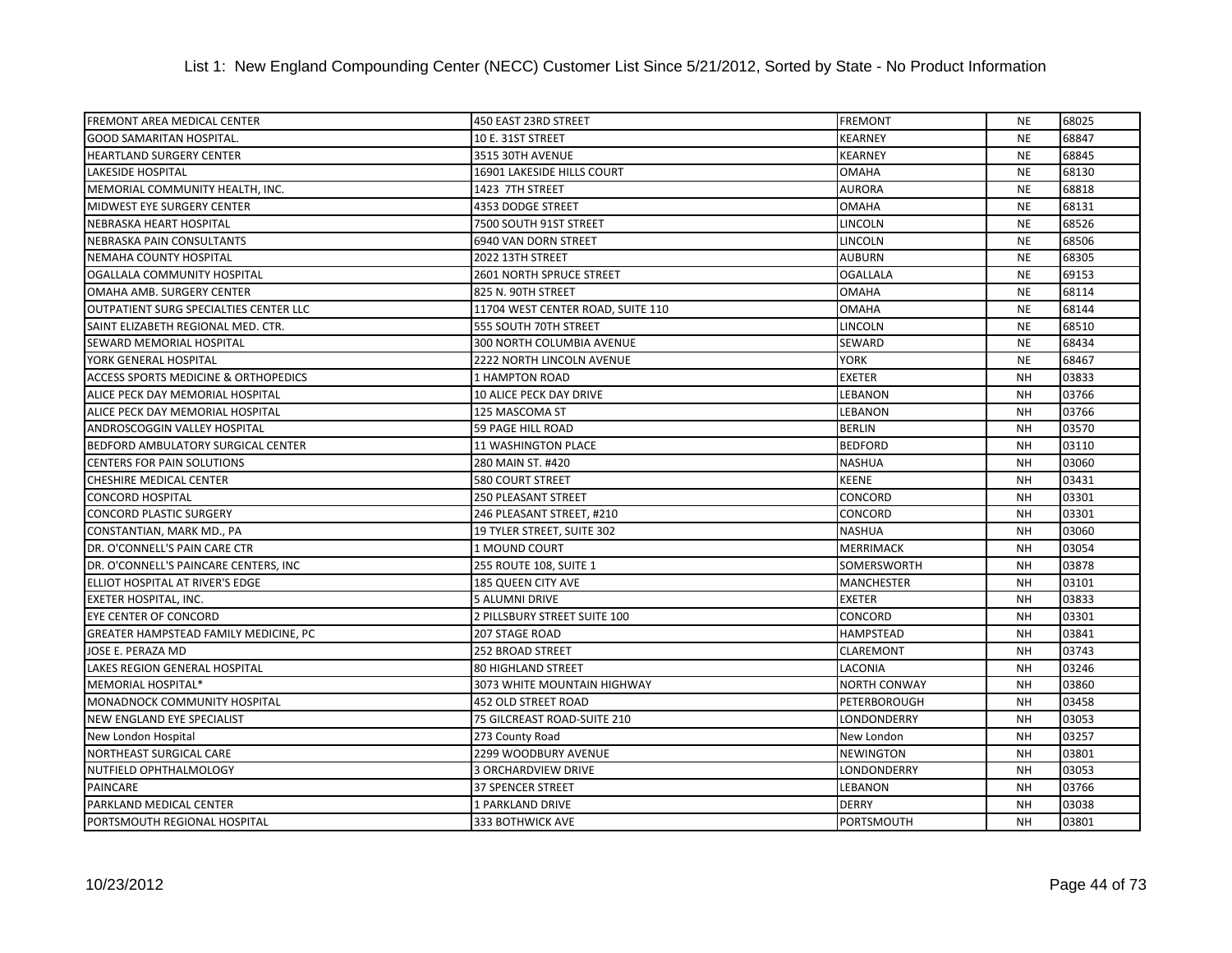| <b>SALEM SURGERY CENTER</b>                    | <b>32 STILES ROAD</b>                | <b>SALEM</b>               | <b>NH</b>      | 03079 |
|------------------------------------------------|--------------------------------------|----------------------------|----------------|-------|
| <b>SEACOAST REJUVENATION CENTER</b>            | <b>114 CORPORATE DRIVE</b>           | PORTSMOUTH                 | <b>NH</b>      | 03801 |
| SPEARE MEMORIAL HOSPITAL                       | <b>16 HOSPITAL ROAD</b>              | PLYMOUTH                   | <b>NH</b>      | 03264 |
| SPINDEL EYE ASSOCIATES                         | <b>6 TSIENNETO ROAD</b>              | <b>DERRY</b>               | <b>NH</b>      | 03038 |
| WENTWORTH DOUGLAS HOSPITAL                     | 789 CENTRAL AVENUE                   | <b>DOVER</b>               | <b>NH</b>      | 03820 |
| AMBULATORY SURG. CTR. OF UNION COUNTY          | 950 WEST CHESTNUT ST., SUITE 200     | <b>UNION</b>               | <b>NJ</b>      | 07083 |
| ATLANTIC COAST SURG. CTR.                      | 301 CENTRAL AVE. STE. A              | <b>EGG HARBOR TOWNSHIP</b> | <b>NJ</b>      | 08234 |
| <b>ATLANTIC EYE PHYSICIANS</b>                 | 180 WHITE ROAD SUITE 202             | <b>LITTLE SILVER</b>       | <b>NJ</b>      | 07739 |
| <b>Atlantic Surgery Center</b>                 | 279 3rd Ave., Suite 105              | Long Branch                | <b>NJ</b>      | 07740 |
| BECKER NOSE & SINUS CENTER                     | 400 MEDICAL CENTER DRIVE             | <b>SEWELL</b>              | <b>NJ</b>      | 08080 |
| <b>BIRO VENUS MEDICAL SPA</b>                  | <b>34 SYCAMORE AVE</b>               | <b>LITTLE SILVER</b>       | <b>NJ</b>      | 07739 |
| BLOOMFIELD AESTHETICS CTR. LLC                 | 135 BLOOMFIELD AVE, SUITE B          | <b>BLOOMFIELD</b>          | <b>NJ</b>      | 07003 |
| <b>CAMPUS EYE SURGERY</b>                      | 1700 WHITEHORSE-HAMILTON SQUARE ROAD | <b>HAMILTON</b>            | <b>NJ</b>      | 08690 |
| CAPITAL HEALTH MEDICAL CENTER HOPEWELL         | ONE CAPITAL WAY                      | PENNINGTON                 | <b>NJ</b>      | 08534 |
| <b>CATARACT &amp; LASER INSTITUTE*</b>         | 101 PROSPECT STREET, SUITE 102       | <b>LAKEWOOD</b>            | <b>NJ</b>      | 08701 |
| CENTER FOR ADVANCED ORAL & FACIAL              | 1131 BROAD STREET                    | <b>SHREWSBURY</b>          | <b>NJ</b>      | 07702 |
| CENTER FOR PLASTIC & RECONST SURG              | ROBERT ZUBOWSKI, MD.                 | <b>PARAMUS</b>             | <b>NJ</b>      | 07652 |
| CENTRAL JERSEY ORTHOPEDICS SPECIALISTS PC      | 1907 PARK AVENUE, SUITE 102          | SOUTH PLAINFIELD           | <b>NJ</b>      | 07080 |
| <b>COHANZICK ORTHOPEDICS</b>                   | 70 MANHEIM AVENUE                    | <b>BRIDGETON</b>           | <b>NJ</b>      | 08302 |
| CONTEMPORARY & COSMETIC DERMATOLOGY PC         | 106 GRAND AVENUE, 3RD FLOOR          | <b>ENGLEWOOD</b>           | <b>NJ</b>      | 07631 |
| <b>COOPER UNIVERSITY HOSPITAL</b>              | ONE COOPER PLAZA                     | CAMDEN                     | <b>NJ</b>      | 08103 |
| <b>CUMBERLAND ORTHOPEDICS</b>                  | 2848 SOUTH DELSEA DRIVE              | VINELAND                   | <b>NJ</b>      | 08360 |
| DEBORAH HEART AND LUNG CENTER                  | <b>200 TRENTON ROAD</b>              | <b>BROWNS MILLS</b>        | <b>NJ</b>      | 08015 |
| <b>DERMA LASER CENTERS</b>                     | 2239 Whitehorse Mercerville Rd.      | Mercerville                | <b>NJ</b>      | 08619 |
| <b>EDISON SURGICAL CENTER</b>                  | 10 PARSONAGE ROAD                    | <b>EDISON</b>              | <b>NJ</b>      | 08837 |
| EDISON-METUCHEN ORTHOPEDIC GROUP               | 10 PARSONAGE ROAD                    | EDISON                     | <b>NJ</b>      | 08837 |
| <b>ELTRA LLC</b>                               | 101 OLD SHORT HILLS ROAD             | <b>WEST ORANGE</b>         | <b>NJ</b>      | 07052 |
| <b>ENGLEWOOD HOSPITAL &amp; MEDICAL CENTER</b> | 350 ENGLE STREET                     | <b>ENGLEWOOD</b>           | <b>NJ</b>      | 07631 |
| EYE CARE AND SURGERY CENTER                    | 592 SPRINGFIELD AVENUE               | WESTFIELD                  | <b>NJ</b>      | 07090 |
| <b>FAMILY FOOT CARE CENTERS</b>                | 10 MAGNOLIA AVE., SUITE H            | <b>BRIDGETON</b>           | <b>NJ</b>      | 08302 |
| <b>FARNESE MEDICAL</b>                         | 109 NEWARK POMPTON TPKE              | <b>LITTLE FALLS</b>        | <b>NJ</b>      | 07424 |
| FINE, JAMES DMD                                | 726 WASHINGTON ST                    | <b>HOBOKEN</b>             | <b>NJ</b>      | 07030 |
| <b>FRANKLIN SURGICAL CENTER</b>                | 175 MORRISTOWN ROAD, SUITE 102       | <b>BASKING RIDGE</b>       | <b>NJ</b>      | 07920 |
| <b>GARDEN STATE PAIN MEDICINE PC</b>           | 1100 HIGHWAY 70                      | <b>WHITING</b>             | <b>NJ</b>      | 08759 |
| <b>HACKENSACK SURGERY CENTER LLC</b>           | <b>19 KOTTE PLACE</b>                | <b>HACKENSACK</b>          | <b>NJ</b>      | 07601 |
| HACKENSACK UNIVERSITY MEDICAL CENTER           | <b>30 PROSPECT AVENUE</b>            | <b>HACKENSACK</b>          | <b>NJ</b>      | 07601 |
| HUNTERDON MEDICAL CENTER                       | 2100 WESCOT DRIVE                    | <b>FLEMINGTON</b>          | <b>NJ</b>      | 08822 |
| IF PAIN ASSOCIATES / ISAIAH FLORENCE           | 222 CEDAR LANE, SUITE 210            | <b>TEANECK</b>             | <b>NJ</b>      | 07666 |
| <b>IMMEDICENTER</b>                            | 557 BROAD STREET                     | <b>BLOOMFIELD</b>          | <b>NJ</b>      | 07003 |
| <b>IMMEDICENTER-</b>                           | 500 UNION BLVD.                      | TOTOWA                     | <b>NJ</b>      | 07512 |
| JFK MEDICAL CENTER-                            | <b>65 JAMES STREET</b>               | EDISON                     | <b>NJ</b>      | 08818 |
| <b>KENNEDY UNIVERSTIY HOSPITAL</b>             | 435 HURFFVILLE-CROSSKEYS ROAD        | TURNERSVILLE               | N <sub>J</sub> | 08012 |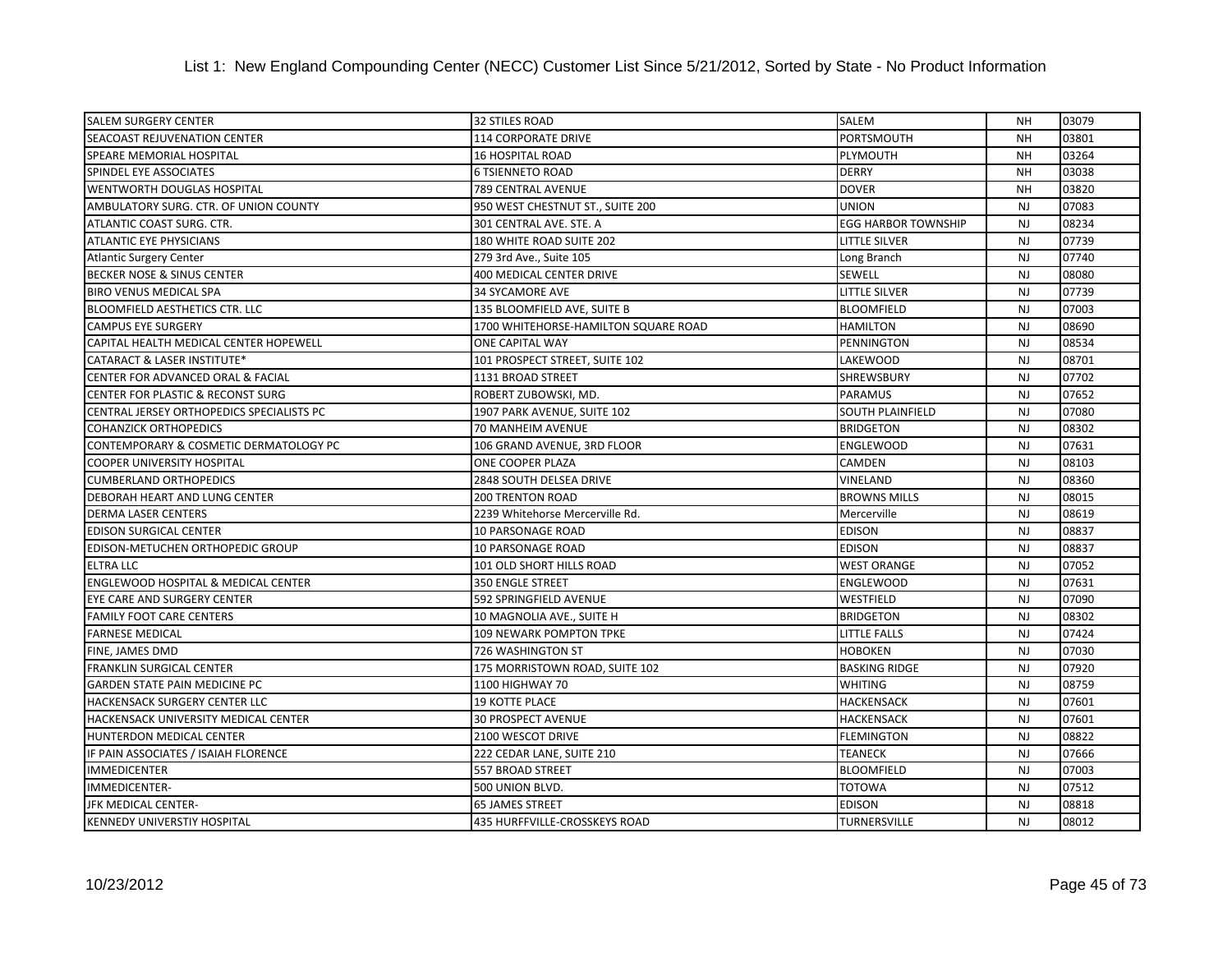| KHS AMBULATORY SURGERY CENTER LLC      | <b>DBA SELECT SURGICAL CENTER</b> | <b>SEWELL</b>          | <b>NJ</b>      | 08080 |
|----------------------------------------|-----------------------------------|------------------------|----------------|-------|
| KIMBALL MEDICAL CENTER-                | <b>ACUTE CARE HEALTH SYSTEM</b>   | <b>LAKEWOOD</b>        | <b>NJ</b>      | 08701 |
| <b>LASER SKIN ESTHETICS</b>            | 319 E. JIMMIE LEEDS RD #603       | GALLOWAY               | <b>NJ</b>      | 08205 |
| LOURDES MEDICAL CENTER OF BURL. COUNTY | 218 A SUNSET ROAD                 | <b>WILLINGBORO</b>     | <b>NJ</b>      | 08046 |
| MEDICAL OFFICE COSMETICS OF CRANFORD   | <b>118 SOUTH AVENUE EAST</b>      | CRANFORD               | <b>NJ</b>      | 07016 |
| MEMORIAL HOSPITAL OF SALEM COUNTY      | 310 WOODSTOWN ROAD                | SALEM                  | <b>NJ</b>      | 08079 |
| METAMORPHOSIS PLASTIC SURGERY          | <b>42 BROOK DRIVE SOUTH</b>       | <b>NEW VERNON</b>      | NJ             | 07976 |
| METROPOLITAN SURGICAL INSTITUTE, INC.  | 540 BORDENTOWN AVENUE, 2ND FLOOR  | <b>SOUTH AMBOY</b>     | <b>NJ</b>      | 08879 |
| MIDDLESEX SURGERY CENTER LLC           | 1921 OAK TREE ROAD, SECOND FLOOR  | <b>EDISON</b>          | <b>NJ</b>      | 08820 |
| MONTCLAIR ORTHOPEDIC GROUP             | 200 HIGHLAND AVE                  | <b>GLEN RIDGE</b>      | <b>NJ</b>      | 07028 |
| <b>MORRISTOWN MEMORIAL HOSPITAL</b>    | 100 MADISON AVE                   | <b>MORRISTOWN</b>      | <b>NJ</b>      | 07962 |
| NEW JERSEY CENTER FOR PAIN MANAG.      | 55 SCHANCK RD.                    | <b>FREEHOLD</b>        | <b>NJ</b>      | 07728 |
| <b>NEW JERSEY EYE CENTER</b>           | 1 NORTH WASHINGTON AVENUE         | <b>BERGENFIELD</b>     | <b>NJ</b>      | 07621 |
| NEW JERSEY EYE LASER CENTER @ SOMERSET | 562 EASTON AVENUE                 | SOMERSET               | <b>NJ</b>      | 08873 |
| NEW JERSEY SPINE & SPORTS MEDICINE     | 84 ORIENT WAY                     | <b>RUTHERFORD</b>      | N <sub>J</sub> | 07070 |
| NEWARK BETH ISRAEL MEDICAL CENTER      | <b>201 LYONS AVENUE</b>           | <b>NEWARK</b>          | <b>NJ</b>      | 07112 |
| NORTHEASTERN PLASTIC SURGERY           | 220 RIDGEDALE AVE.                | <b>FLORHAM PARK</b>    | <b>NJ</b>      | 07932 |
| NORTHERN JERSEY ENT ASSOCIATES         | 1 DEGRAW AVENUE                   | <b>TEANECK</b>         | <b>NJ</b>      | 07666 |
| <b>OCEAN SURGERY CENTER</b>            | 501 LAKEHURST RD                  | <b>TOMS RIVER</b>      | <b>NJ</b>      | 08755 |
| OPHTHALMIC PHYSICIANS OF MONMOUTH      | <b>SURGERY CENTER</b>             | <b>HOLMDEL</b>         | <b>NJ</b>      | 07733 |
| OUR LADY OF LOURDES MEDICAL CENTER     | 1600 HADDON AVE.                  | <b>CAMDEN</b>          | <b>NJ</b>      | 08103 |
| <b>OVERLOOK HOSPITAL</b>               | 99 BEAUVOIR AVENUE                | <b>SUMMIT</b>          | <b>NJ</b>      | 07901 |
| PREMIER ORTHOPEDICS SURG. ASSOC., LLC  | 352 SOUTH DELSEA DRIVE            | <b>VINELAND</b>        | <b>NJ</b>      | 08360 |
| PRINCETON DERMATOLOGY ASSOCIATES       | 1950 ROUTE 27, SUITE A            | <b>NORTH BRUNSWICK</b> | <b>NJ</b>      | 08902 |
| RAMAPO VALLEY SURGICAL CENTER          | 500 NORTH FRANKLIN TURNPIKE       | <b>RAMSEY</b>          | <b>NJ</b>      | 07446 |
| RANDOLPH J. ROSEN DDS                  | 22 MAIN STREET                    | <b>EATONTOWN</b>       | <b>NJ</b>      | 07724 |
| RETINAL & OPTHALMIC CONSUTL., PC.      | <b>1500 TILTON ROAD</b>           | NORTHFIELD             | <b>NJ</b>      | 08225 |
| RETINAL AND OPTHALMIC CONSULTANTS PC   | 2466 EAST CHESTNUT AVENUE         | VINELAND               | <b>NJ</b>      | 08360 |
| RETINA-VITREOUS CENTER                 | 2 INDUSTRIAL WAY WEST, 3RD FLOOR  | <b>EATONTOWN</b>       | <b>NJ</b>      | 07724 |
| RETINA-VITREOUS CENTER, P.A.           | 530 LAKEHURST RD, SUITE 305       | <b>TOMS RIVER</b>      | <b>NJ</b>      | 08755 |
| RETINA-VITREOUS CENTER, PA             | 10 PLUM STREET, 6TH FLOOR         | <b>NEW BRUNSWICK</b>   | <b>NJ</b>      | 08901 |
| RETINA-VITREOUS CENTER-BRIDGEWATER     | 1200 ROUTE 22 EAST                | <b>BRIDGEWATER</b>     | NJ             | 08807 |
| RETINA-VITREOUS CENTER-EDISON          | 98 JAMES STREET                   | <b>EDISON</b>          | <b>NJ</b>      | 08820 |
| RETINA-VITREOUS CENTER-LAKEWOOD        | 525 ROUTE 70 WEST                 | LAKEWOOD               | <b>NJ</b>      | 08701 |
| RETINA-VITREOUS CENTER-LAWRENCEVILLE   | <b>140 FRANKLIN CORNER ROAD</b>   | LAWRENCEVILLE          | <b>NJ</b>      | 08648 |
| RIDGEWOOD AMBULATORY SURG. CTR.        | 1200 EAST RIDGEWOOD AVENUE        | <b>RIDGEWOOD</b>       | <b>NJ</b>      | 07450 |
| ROCHE, ELIZABETH MD., MED SPA          | 577 CHESTNUT RIDGE ROAD           | <b>WOODCLIFF LAKE</b>  | <b>NJ</b>      | 07677 |
| <b>ROSS CENTER FOR ORTHOPEDICS-</b>    | 300 CREEK CROSSING BLVD.          | <b>HAINESPORT</b>      | N <sub>J</sub> | 08036 |
| SAINT JOSEPH'S REGIONAL MED. CTR.      | 703 MAIN STREET                   | <b>PATTERSON</b>       | <b>NJ</b>      | 07503 |
| SEASHORE SURGICAL INSTITUTE            | 495 JACK MARTIN BLVD.             | <b>BRICK</b>           | <b>NJ</b>      | 08724 |
| <b>SEAVIEW ORTHOPEDICS</b>             | 1200 EAGLE DRIVE                  | <b>OCEAN</b>           | <b>NJ</b>      | 07712 |
| SIEGFRIED, RICHARD MD                  | PMB #336 270 SPARTA AVENUE        | <b>SPARTA</b>          | N <sub>J</sub> | 07871 |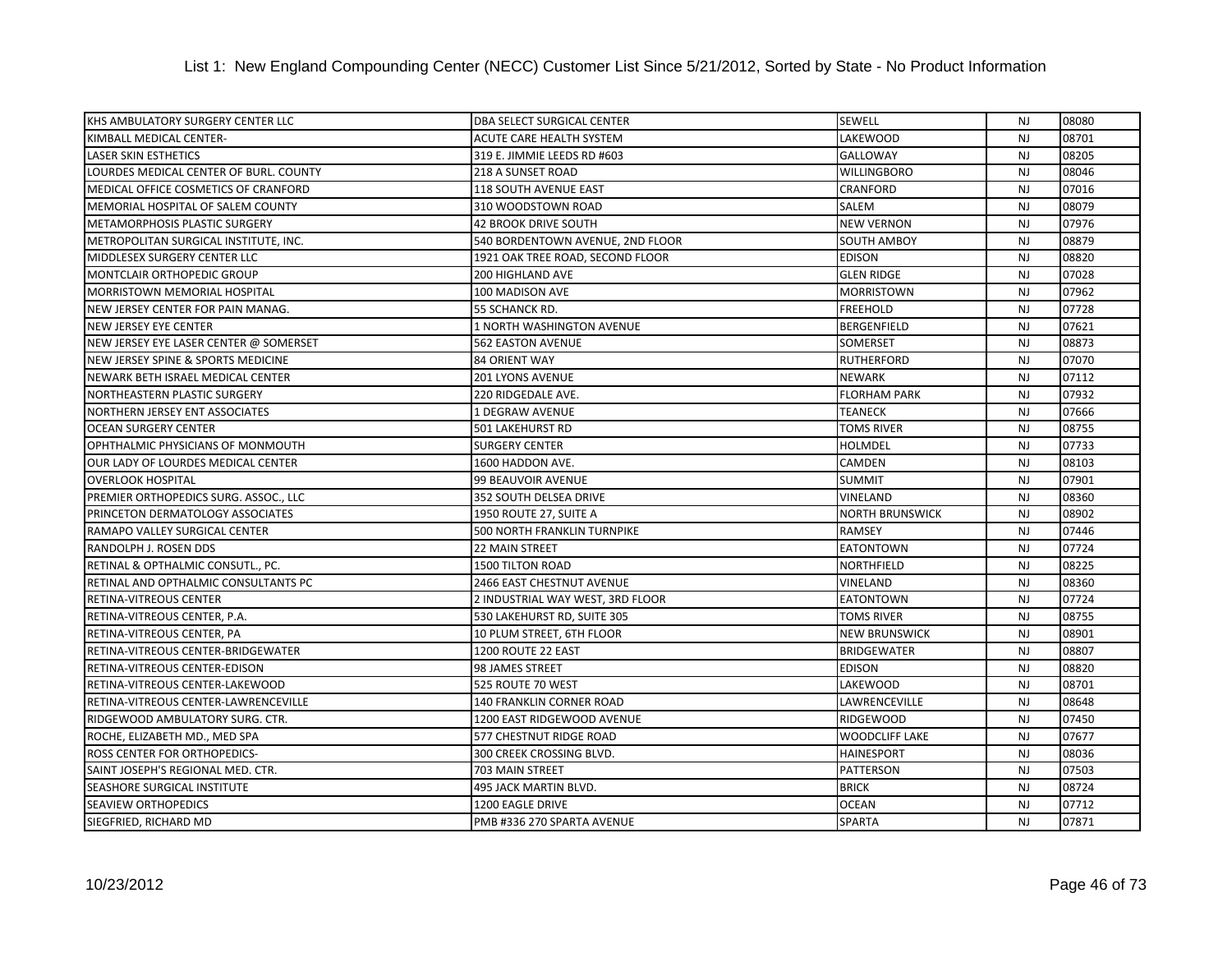| <b>SOMERSET EYE INSTITUTE</b>             | 562 EASTON AVE                          | <b>SOMERSET</b>         | NJ             | 08873 |
|-------------------------------------------|-----------------------------------------|-------------------------|----------------|-------|
| SOUTH JERSEY HEALTH CARE                  | 501 WEST FRONT STREET                   | <b>ELMER</b>            | <b>NJ</b>      | 08318 |
| <b>SOUTH JERSEY HEALTHCARE</b>            | REGIONAL MEDICAL CENTER                 | VINELAND                | NJ             | 08360 |
| SOUTH JERSEY ORTHOPEDIC ASSOC.            | 502 CENTENNIAL BLVD.-SUITE 6            | <b>VOORHEES</b>         | <b>NJ</b>      | 08043 |
| <b>SPARTA MEDICAL ASSOCIATES</b>          | 532 LAFAYETTE ROAD, SUITE 200           | SPARTA                  | <b>NJ</b>      | 07871 |
| ST JOSEPH'S WAYNE HOSPITAL                | <b>224 HAMBURG TURNPIKE</b>             | <b>WAYNE</b>            | <b>NJ</b>      | 07470 |
| <b>ST MARY'S SURGERY CENTER</b>           | 540 BERGEN BLVD.                        | <b>PALISADES PARK</b>   | <b>NJ</b>      | 07650 |
| ST. FRANCIS MEDICAL CENTER-               | <b>601 HAMILTON AVE</b>                 | <b>TRENTON</b>          | <b>NJ</b>      | 08629 |
| SURGERY CENTER OF CENTRAL NJ              | 107 NORTH CENTER DRIVE                  | <b>NORTH BRUNSWICK</b>  | <b>NJ</b>      | 08902 |
| SURGICAL CENTER OF BURLINGTON COUNTY, L.L | 225 SUNSET ROAD                         | <b>WILLINGBORO</b>      | <b>NJ</b>      | 08046 |
| <b>SURGICARE OF CENTRAL JERSEY</b>        | <b>40 STIRLING ROAD</b>                 | <b>WATCHUNG</b>         | <b>NJ</b>      | 07060 |
| SURGICARE SURGICAL ASSOC OF ENGLEWOOD     | 630 PALISADES AVE, 2ND FLOOR            | <b>ENGLEWOOD CLIFFS</b> | <b>NJ</b>      | 07632 |
| THE DE SIO PAIN INSTITUTE, PA             | <b>452 LAKEHURST RD</b>                 | TOMS RIVER              | <b>NJ</b>      | 08755 |
| UNDERWOOD MEMORIAL HOSPITAL               | 509 NORTH BROAD STREET                  | <b>WOODBURY</b>         | <b>NJ</b>      | 08096 |
| <b>USAL COSMETIC SURGERY</b>              | 140 ROUTE 17 NORTH SUITE 102            | <b>PARAMUS</b>          | <b>NJ</b>      | 07652 |
| VAMC                                      | 385 TREMONT AVE                         | <b>EAST ORANGE</b>      | <b>NJ</b>      | 07018 |
| <b>VIBRANCE MEDSPA</b>                    | 3056 STATE ROUTE 10 WEST                | <b>DENVILLE</b>         | <b>NJ</b>      | 07834 |
| <b>VIRTUA MEMORIAL</b>                    | 175 MADISON AVE                         | <b>MOUNT HOLLY</b>      | <b>NJ</b>      | 08060 |
| VIRTUA WEST JERSEY HOSPITAL VOORHEES      | <b>101 CARNIE BOULEVARD</b>             | <b>VOORHEES</b>         | N <sub>J</sub> | 08043 |
| VIRTUA WEST JERSEY HOSPITAL VOORHEES-     | 100 BOWMAN DRIVE                        | <b>VOOHEES</b>          | <b>NJ</b>      | 08043 |
| <b>WARREN HOSPITAL</b>                    | <b>185 ROSEBERRY STREET</b>             | PHILLIPSBURG            | <b>NJ</b>      | 08865 |
| WATTS PLASTIC SURGERY ASSOCIATION         | 1051 SHERMAN AVENUE, BLDG.2 SUITE A     | VINELAND                | NJ             | 08360 |
| WOMEN PHYSICIAN'S OB/GYN                  | 300 GRAND AVENUE                        | <b>ENGLEWOOD</b>        | <b>NJ</b>      | 07631 |
| ALAMOGORDO ORTHO & SPORTS MEDICINE        | 2301 INDIAN WELLS RD.                   | <b>ALAMOGORDO</b>       | <b>NM</b>      | 88310 |
| ALBUQUERQUE SURGERY CENTER                | 1720 WYOMING BLVD NE                    | ALBUQUERQUE             | <b>NM</b>      | 87112 |
| ALTA VISTA REGIONAL HOSPITAL              | 104 LEGION DRIVE                        | <b>LAS VEGAS</b>        | <b>NM</b>      | 87701 |
| DIVERSIONS MEDICAL SPA                    | 10555 MONTGOMERY NE. #190               | ALBUQUERQUE             | <b>NM</b>      | 87111 |
| EASTERN NEW MEXICO MEDICAL CENTER         | <b>405 WEST COUNTRY CLUB ROAD</b>       | <b>ROSWELL</b>          | <b>NM</b>      | 88201 |
| <b>EDEN MEDISPA-</b>                      | <b>405 KIVA COURT</b>                   | <b>SANTA FE</b>         | <b>NM</b>      | 87505 |
| <b>GILA REGIONAL MEDICAL CENTER</b>       | 1313 E. 32ND STREET                     | <b>SILVER CITY</b>      | <b>NM</b>      | 88061 |
| HEART HOSPITAL OF NEW MEXICO @            | LOVELACE MEDICAL CENTER-CARDIO          | ALBURQUERQUE            | <b>NM</b>      | 87102 |
| LEA REGIONAL MEDICAL CENTER               | 5419 N LOVINGTON HIGHWAY                | <b>HOBBS</b>            | <b>NM</b>      | 88240 |
| LOVELACE MEDICAL CENTER-DOWNTOWN          | 601 DR. MARTIN LUGHER KING JR AVENUE NE | ALBUQUERQUE             | <b>NM</b>      | 87102 |
| LOVELACE WOMEN'S HOSPITAL                 | 4701 MONTGOMERY BLVD.N.E.               | ALBUQUERQUE             | <b>NM</b>      | 87109 |
| <b>MEMORIAL MEDICAL CENTER-</b>           | 2450 SOUTH TELSHOR BLVD.                | <b>LAS CRUCES</b>       | <b>NM</b>      | 88011 |
| MOUNTAIN VIEW AMB. SURG. CTR.             | 4351 EAST LOHMAN, SUITE 102             | <b>LAS CRUCES</b>       | <b>NM</b>      | 88011 |
| MOUNTAIN VIEW REGIONAL MED CTR -CARDIO    | 4311 EAST LOHMAN AVENUE                 | <b>LAS CRUCES</b>       | <b>NM</b>      | 88011 |
| MOUNTAIN VIEW REGIONAL MEDICAL CENTER     | 4311 EAST LOHMAN                        | <b>LAS CRUCES</b>       | <b>NM</b>      | 88011 |
| PLAINS REGIONAL MEDICAL CENTER            | 2100 N. MARTIN LUTHER KING JR. BLVD.    | <b>CLOVIS</b>           | <b>NM</b>      | 88101 |
| REHOBOTH MCKINLEY CHRISTIAN HEALTH        | 1901 RED ROCK DRIVE                     | <b>GALLUP</b>           | <b>NM</b>      | 87301 |
| <b>SAN JUAN PLASTIC SURGERY</b>           | 2300 E. 30TH ST., BLDG B, SUITE 103     | <b>FARMINGTON</b>       | <b>NM</b>      | 87401 |
| SOUTHWEST EYE CARE SPECIALISTS            | 7110 WYOMING BLVD NORTHEAST             | ALBUQUERQUE             | <b>NM</b>      | 87109 |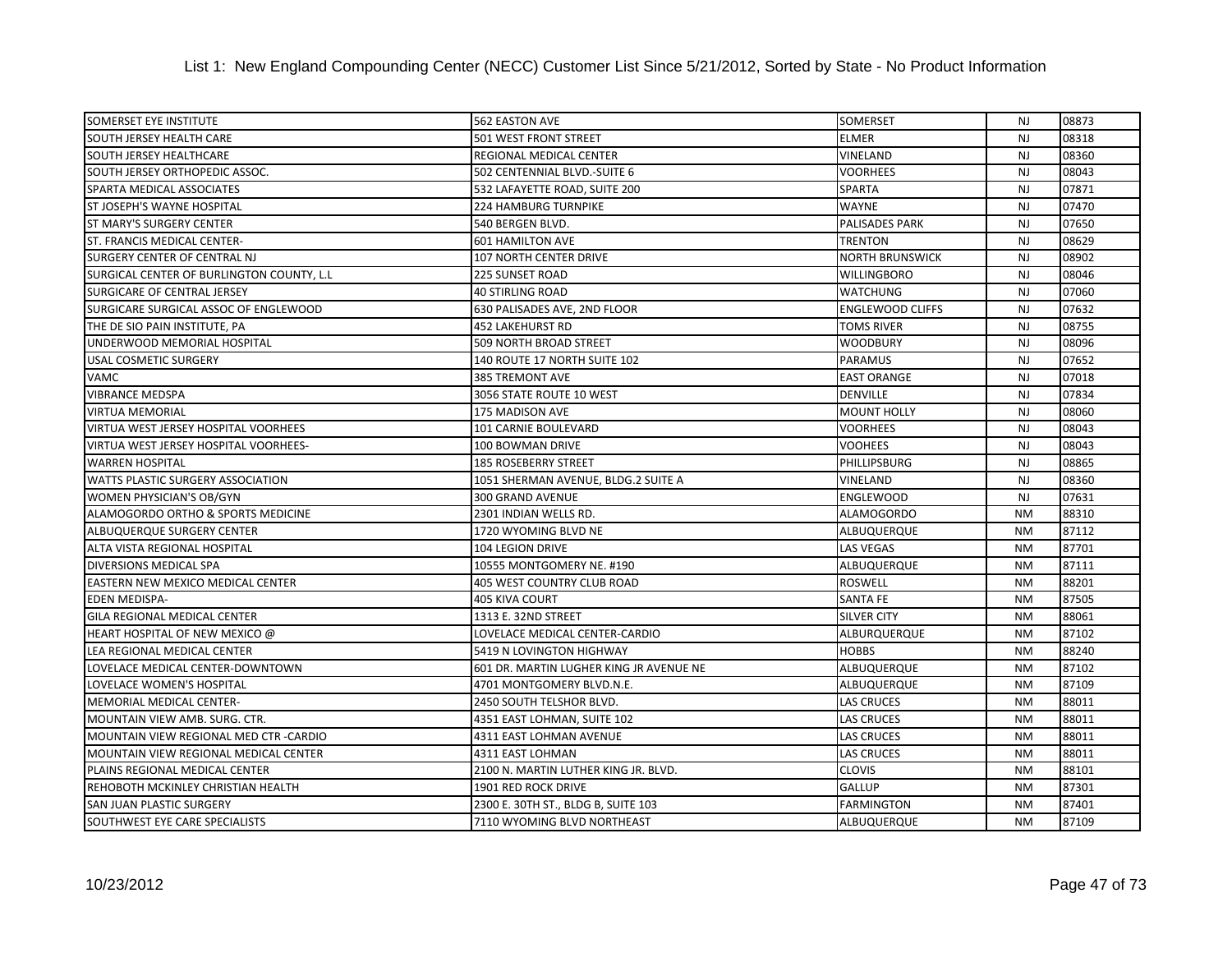| TALL PINES MEDICAL, INC.                 | 714 MECHEM                       | <b>RUIDOSO</b>       | <b>NM</b> | 88345 |
|------------------------------------------|----------------------------------|----------------------|-----------|-------|
| UNM SANDOVAL REGIONAL MEDICAL CENTER     | 3001 BROADMOOR BLVD NE           | <b>RIO RANCHO</b>    | <b>NM</b> | 87144 |
| USPHS GALLUP INDIAN MEDICAL CENTER       | 1908 WEST AZTEC AVENUE           | <b>GALLUP</b>        | <b>NM</b> | 87301 |
| CARSON TAHOE REGIONAL MED. CTR.          | 1600 MEDICAL PARKWAY             | <b>CARSON CITY</b>   | <b>NV</b> | 89702 |
| COSMETIC SURGERY OF LAS VEGAS            | 8068 W. SAHARA AVENUE, SUITE G   | <b>LAS VEGAS</b>     | <b>NV</b> | 89117 |
| FOOT CARE CLINIC, LAS VEGAS              | 3650 S. EASTERN #200             | <b>LAS VEGAS</b>     | <b>NV</b> | 89109 |
| HD RETINA EYE CENTER LTD                 | 5470 KIETZKE LANE, SUITE 205     | <b>RENO</b>          | <b>NV</b> | 89511 |
| HUMBOLDT GENERAL HOSPITAL                | 118 EAST HASKELL STREET          | WINNEMUCCA           | <b>NV</b> | 89445 |
| MOUNTAIN VIEW HOSPITAL-CARDIO            | 3100 NORTH TENAYA AVENUE         | <b>LAS VEGAS</b>     | <b>NV</b> | 89128 |
| <b>NEVADA RETINA ASSOCIATES</b>          | <b>610 SIERRA ROSE DRIVE</b>     | <b>RENO</b>          | <b>NV</b> | 89511 |
| NORTHERN NEVADA MEDICAL CENTER           | 2375 E. PRATER WAY               | <b>SPARKS</b>        | <b>NV</b> | 89434 |
| RENOWN SURGICAL ARTS                     | 5411 KIETZKE LANE                | <b>RENO</b>          | <b>NV</b> | 89511 |
| RETINA CONSULTANTS OF NEVADA             | <b>653 NORTH TOWN CENTER</b>     | <b>LAS VEGAS</b>     | <b>NV</b> | 89144 |
| SAHARA SURGERY CENTER                    | 2401 PASEO DEL PRADO             | <b>LAS VEGAS</b>     | <b>NV</b> | 89102 |
| <b>SANS PAIN CLINIC</b>                  | 6850 N. DURANGO DRIVE.           | <b>LAS VEGAS</b>     | <b>NV</b> | 89149 |
| SHEPHERD EYE SURGICENTER                 | 3575 PECOS MC LEAOD STREET       | <b>LAS VEGAS</b>     | <b>NV</b> | 89121 |
| SIERRA VISTA SURGERY CENTER              | 10463 DOUBLE R. BLVD.            | <b>RENO</b>          | <b>NV</b> | 89521 |
| SUNRISE HOSPITAL & MEDICAL CENTER-CARDIO | 3186 SOUTH MARYLAND PARKWAY      | <b>LAS VEGAS</b>     | <b>NV</b> | 89109 |
| THE WEILAND GROUP                        | 3860 HUALAPAI WAY                | <b>LAS VEGAS</b>     | <b>NV</b> | 89147 |
| VALLEY HOSPITAL MEDICAL CENTER           | <b>620 SHADOW LANE</b>           | <b>LAS VEGAS</b>     | <b>NV</b> | 89106 |
| ABADIR ASSOCIATES MD PC                  | 90 SOUTH RIDGE STREET, SUITE LL3 | <b>RYE BROOK</b>     | <b>NY</b> | 10573 |
| ALAN MATARASSO, MD.                      | 1009 PARK AVENUE                 | <b>NEW YORK</b>      | <b>NY</b> | 10028 |
| ALBANY CENTER FOR PAIN MANAGEMENT        | 116 EVERETT ROAD                 | <b>ALBANY</b>        | <b>NY</b> | 12205 |
| ALBANY MEDICAL CENTER HOSPITAL-CARDIO    | 43 NEW SCOTLAND AVENUE           | <b>ALBANY</b>        | <b>NY</b> | 12208 |
| ALBANY REGIONAL EYE SURGICAL CENTER      | <b>5 JOHNSON ROAD</b>            | LATHAM               | <b>NY</b> | 12110 |
| ALLURE COSMETIC SURGERY CENTER-NY        | 1424 RICHMOND AVE                | <b>STATEN ISLAND</b> | <b>NY</b> | 10314 |
| ALPERT, MICHELLE MD                      | 87-89 5TH AVE, SUITE 604         | <b>NEW YORK</b>      | <b>NY</b> | 10003 |
| AMBULATORY SURG. CTR. OF WESTERN NY      | 3112 SHERIDAN DRIVE              | <b>AMHERST</b>       | <b>NY</b> | 14226 |
| AMBULATORY SURGERY CENTER OF WESTCHESTER | <b>34 SOUTH BEDFORD ROAD</b>     | MT. KISCO            | <b>NY</b> | 10549 |
| AMBULATORY SURGERY CTR. OF GNY           | 1101 PELHAM PKWY                 | <b>BRONX</b>         | <b>NY</b> | 10469 |
| ATLANTIC DERMATOLOGIC ASSOCIATES         | 2592 MERRICK ROAD SUITE B        | <b>BELLMORE</b>      | <b>NY</b> | 11710 |
| ATLANTIC DERMATOLOGIC ASSOCIATES, LLPC   | 266 MERRICK ROAD, SUITE 201      | <b>LYNBROOK</b>      | <b>NY</b> | 11563 |
| AUBURN MEMORIAL HOSPITAL                 | 17 LANSING STREET                | <b>AUBURN</b>        | <b>NY</b> | 13021 |
| <b>BELLA TU MEDSPA</b>                   | 172 A MAIN STREET                | <b>NYACK</b>         | <b>NY</b> | 10960 |
| <b>BELLAIR LASER CENTER</b>              | 110 EAST 58TH STREET, SUITE 1510 | <b>NEW YORK</b>      | <b>NY</b> | 10022 |
| <b>BELLAVA</b>                           | 182 ROUTE 117 BYPASS ROAD        | <b>BEDFORD HILLS</b> | <b>NY</b> | 10507 |
| BETH ISRAEL COMPREHENSIVE CANCER CENTER  | 325 WEST 15TH STREET             | <b>NEW YORK</b>      | <b>NY</b> | 10011 |
| BETH ISRAEL KINGS HIGHWAY                | 3201 KINGS HIGHWAY               | <b>BROOKLYN</b>      | <b>NY</b> | 11234 |
| BETH ISRAEL MEDICAL CENTER               | 1ST AVE AT 16TH STREET           | <b>NEW YORK</b>      | <b>NY</b> | 10003 |
| BETH ISRAEL MEDICAL CENTER*              | 10 UNION SQUARE EAST, SUITE 4B08 | <b>NEW YORK</b>      | <b>NY</b> | 10003 |
| <b>BINGHAMTON EYE ASSOCIATES</b>         | 33 MITCHELL AVENUE-SUITE 207     | <b>BINGHAMTON</b>    | <b>NY</b> | 13903 |
| <b>BONE AND JOINT ASSOCIATES</b>         | <b>7 RESERVOIR ROAD</b>          | <b>WHITE PLAINS</b>  | <b>NY</b> | 10603 |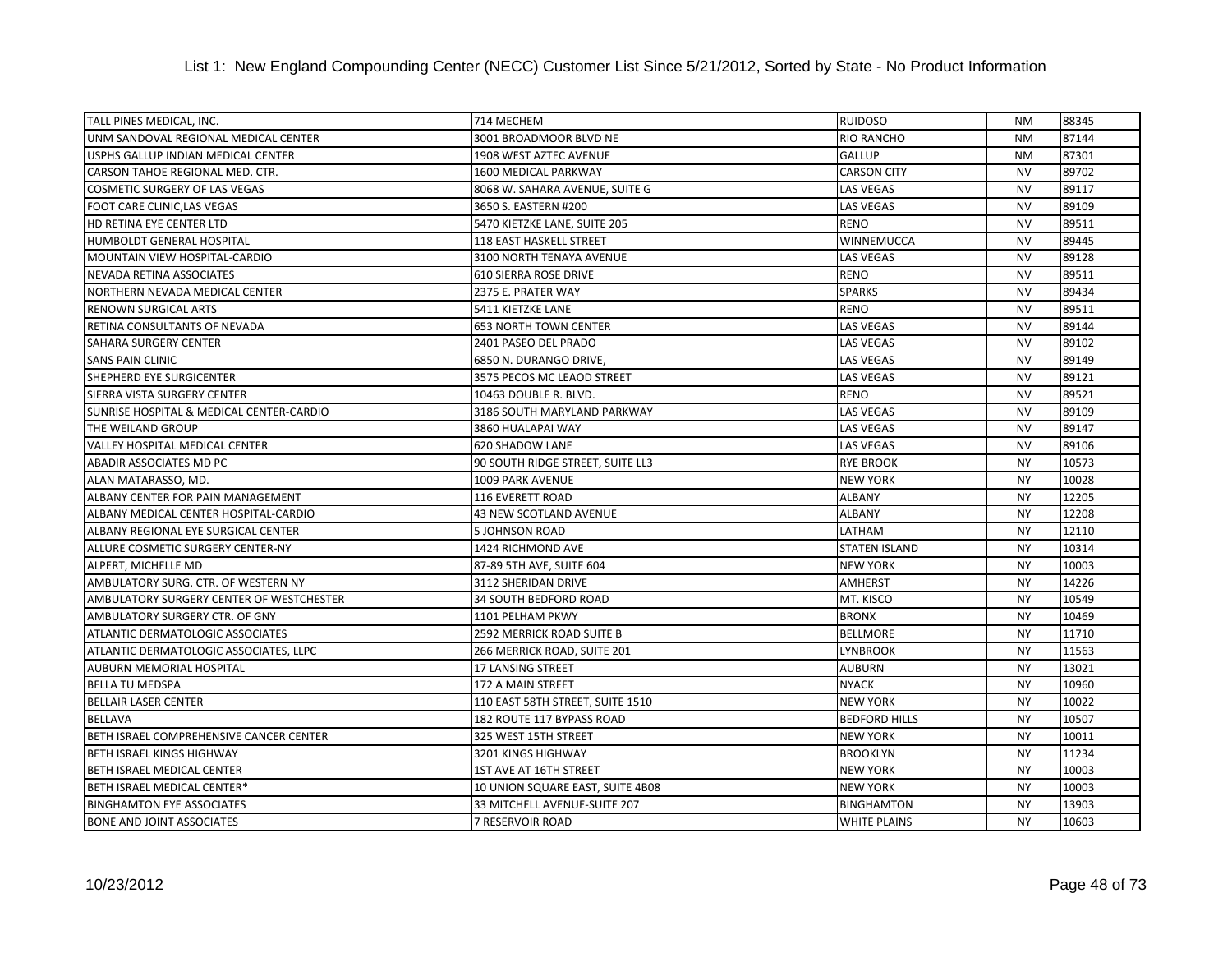| <b>BOULEVARD SURGICAL CENTER</b>               | 46-04 31st AVENUE                    | <b>LONG ISLAND CITY</b> | <b>NY</b> | 11103 |
|------------------------------------------------|--------------------------------------|-------------------------|-----------|-------|
| <b>BRONX-LEBANON HOSPITAL CENTER</b>           | <b>1650 GRAND CONCOURSE</b>          | <b>BRONX</b>            | <b>NY</b> | 10457 |
| BROOK PLAZA AMBULATORY SURG. CTR.              | 5000 AVE K.                          | <b>BROOKLYN</b>         | <b>NY</b> | 11234 |
| <b>BROOKDALE HOSPITAL &amp; MEDICAL CENTER</b> | ONE BROOKLYN PLAZA                   | <b>BROOKLYN</b>         | <b>NY</b> | 11212 |
| <b>BROOKLYN EYE SURGERY CENTER</b>             | 1301 AVENUE J                        | <b>BROOKLYN</b>         | <b>NY</b> | 11230 |
| BUTANI, SUNIL H. PHYSICIAN PC                  | 184 OLD COUNTRY ROAD                 | <b>MINEOLA</b>          | <b>NY</b> | 11501 |
| CANTON-POTSDAM HOSPITAL                        | 50 LEROY STREET                      | POTSDAM                 | <b>NY</b> | 13676 |
| CARMILI, DAVID MD.                             | 714 SENECA AVENUE                    | <b>RIDGEWOOD</b>        | <b>NY</b> | 11385 |
| CAVALLO ORTHOPEDIC & SPORTS MEDICINE           | 90 SOUTH RIDGE ST                    | <b>RYE BROOK</b>        | <b>NY</b> | 10573 |
| <b>CENTER FOR EYE CARE</b>                     | <b>360 MONTAUK AVENUE</b>            | <b>WEST ISLIP</b>       | <b>NY</b> | 11795 |
| <b>CENTER FOR SIGHT-NY</b>                     | 349 NORTHERN BLVD.                   | <b>ALBANY</b>           | <b>NY</b> | 12204 |
| CENTRAL PARK MEDICAL PRACTICE PC               | 134 WEST 58TH STREET-SUITE 102       | <b>NEW YORK</b>         | <b>NY</b> | 10019 |
| CHAMPLAIN VALLEY PHYSICIANS HOSPITAL           | 214 CORNELIA STREET                  | PLATTSBURGH             | <b>NY</b> | 12901 |
| CHELSEA EYE & COSMETIC SURG. CTR.              | 157 WEST 19TH STREET-GROUND FLOOR    | <b>NEW YORK</b>         | <b>NY</b> | 10011 |
| <b>CLINIQUE YFT</b>                            | 223 WEST 10TH STREET                 | <b>NEW YORK</b>         | <b>NY</b> | 10014 |
| CNY COSMETIC + RECONSTRUCTIVE SURGERY, LLC     | 4403 MEDICAL CENTER DRIVE, SUITE 403 | <b>FAYETTEVILLE</b>     | <b>NY</b> | 13066 |
| <b>COBLESKILL REGIONAL HOSPITAL</b>            | 178 GRANDVIEW DRIVE                  | <b>COBLESKILL</b>       | <b>NY</b> | 12043 |
| COLUMBIA MEMORIAL HOSPITAL-PHARMACY            | <b>71 PROSPECT AVENUE</b>            | <b>HUDSON</b>           | <b>NY</b> | 12534 |
| COLUMBIA UNIVERSITY REHAB                      | 180 FORT WASHINGTON AVE              | <b>NEW YORK</b>         | <b>NY</b> | 10032 |
| COMMUNITY GENERAL HOSPITAL                     | 4900 BROAD RD.                       | SYRACUSE                | <b>NY</b> | 13215 |
| COMMUNITY MEMORIAL HOSPITAL - NY               | <b>150 BROAD STREET</b>              | <b>HAMILTON</b>         | <b>NY</b> | 13346 |
| <b>COSMETIC LASER CENTER-</b>                  | 77 ELIZABETH DRIVE                   | <b>LOCKPORT</b>         | <b>NY</b> | 14094 |
| <b>CROUSE HOSPITAL</b>                         | 736 IRVING AVE.                      | <b>SYRACUSE</b>         | <b>NY</b> | 13210 |
| DANIEL Y. KIM MD.-TOTAL EYE CARE               | 41-61 KISSENA BLVD., SUITE C-24      | <b>FLUSHING</b>         | <b>NY</b> | 11355 |
| DERMATOLOGY ASSOCIATES OF CNY                  | 4110 MEDICAL CENTER DRIVE            | <b>FAYETTEVILLE</b>     | <b>NY</b> | 13066 |
| <b>DUTCHESS ASC</b>                            | 23 DAVIS AVENUE                      | <b>POUGHKEEPSIE</b>     | <b>NY</b> | 12603 |
| EASTERN LONG ISLAND HOSPITAL                   | 201 MANOR PLACE                      | <b>GREENPORT</b>        | <b>NY</b> | 11944 |
| <b>ELMHURST HOSPITAL CENTER</b>                | 79-01 BROADWAY                       | <b>ELMHURST</b>         | <b>NY</b> | 11373 |
| <b>ENT &amp; ALLERGY ASSOCIATES LLC</b>        | 210 E. 86TH STREET, 9TH FLOOR        | <b>NEW YORK</b>         | <b>NY</b> | 10028 |
| <b>ENT AND ALLERGY ASSOCIATES</b>              | 75 S. BROADWAY 3RD FLOOR             | <b>WHITE PLAINS</b>     | <b>NY</b> | 10601 |
| ERIE COUNTY MEDICAL CENTER                     | <b>462 GRIDER STREET</b>             | <b>BUFFALO</b>          | <b>NY</b> | 14215 |
| Eye Health Associates                          | 170 Maple road                       | <b>Buffalo</b>          | <b>NY</b> | 14221 |
| EYE PHYSICIANS & SURGEONS OF BROOKLYN          | 149 PIERREPONT STREET                | <b>BROOKLYN</b>         | <b>NY</b> | 11201 |
| EYE SURGERY & AESTHETIC INSTITUTE              | 2792 OCEAN AVENUE, SUITE 4           | <b>BROOKLYN</b>         | <b>NY</b> | 11229 |
| EYE SURGERY CENTER OF WESTCHESTER              | 838 PELHAMDALE AVENUE                | <b>NEW ROCHELLE</b>     | <b>NY</b> | 10801 |
| F.F. THOMPSON HOSPITAL                         | 350 PARRISH STREET                   | CANADAIGUA              | <b>NY</b> | 14424 |
| FACIAL PLASTIC RECONSTR & LASER SURG           | 82 NORTH WATER STREET                | POUGHKEEPSIE            | <b>NY</b> | 12601 |
| FELDMAN, HOWARD MD.                            | <b>2 EDGEWATER DRIVE</b>             | <b>MIDDLETOWN</b>       | <b>NY</b> | 10940 |
| Fink, Joshua MD                                | 59 Truesdale Lake Dr.                | South Salem             | <b>NY</b> | 10590 |
| <b>FLUSHING HOSPITAL</b>                       | 4500 PARSONS BOULEVARD               | <b>FLUSHING</b>         | <b>NY</b> | 11355 |
| FORESMAN DERMATOLOGY                           | 1 PARK AVENUE                        | <b>AUBURN</b>           | <b>NY</b> | 13021 |
| <b>FOREST HILLS HOSPITAL-NSLIJ</b>             | 102-01 66TH ROAD                     | <b>FOREST HILLS</b>     | <b>NY</b> | 11375 |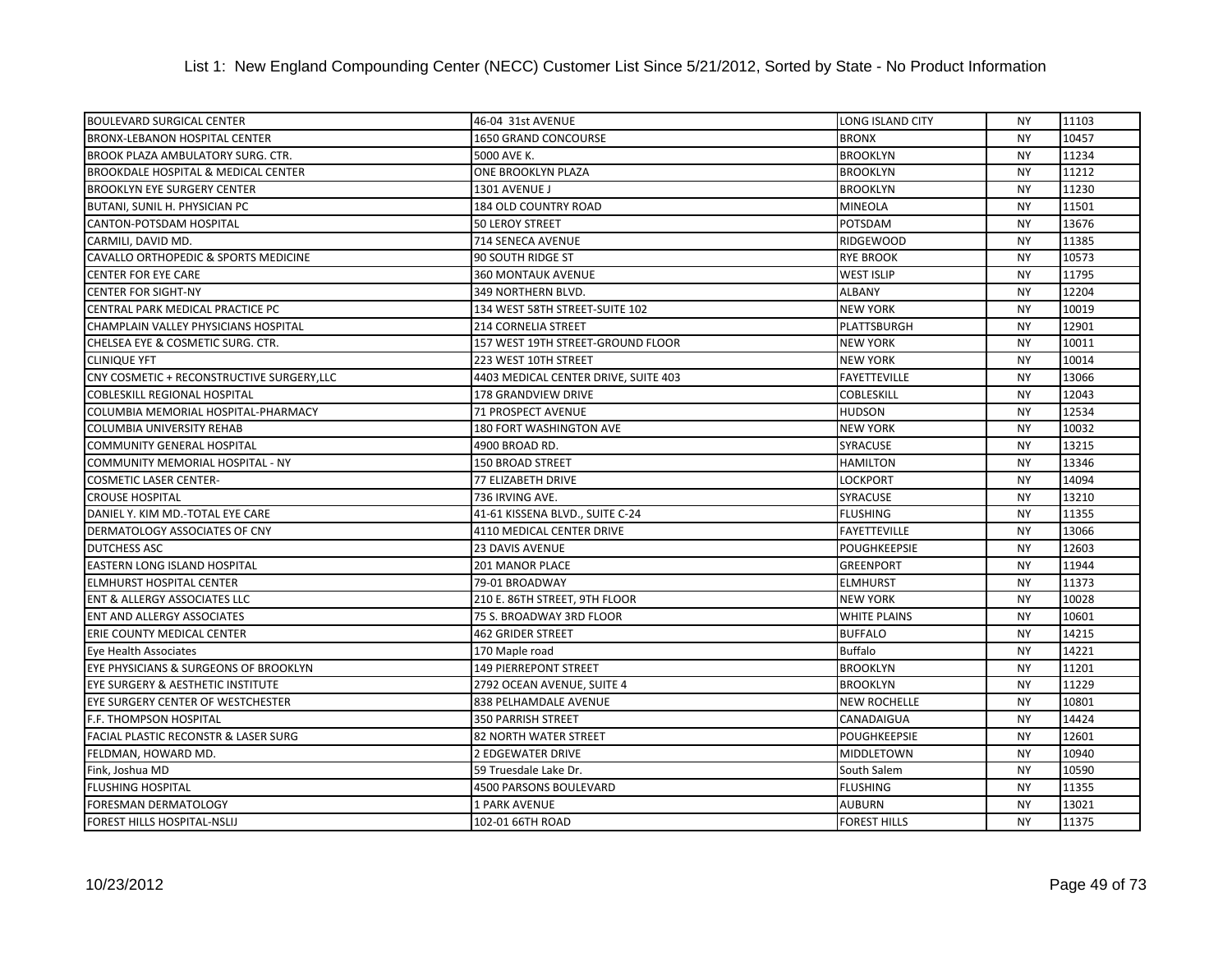## List 1: New England Compounding Center (NECC) Customer List Since 5/21/2012, Sorted by State - No Product Information

| FORLEY, BRYAN G. MD                   | 5 E 82ND STREET, GROUND FLOOR   | <b>NEW YORK</b>       | <b>NY</b> | 10028 |
|---------------------------------------|---------------------------------|-----------------------|-----------|-------|
| FRIED, PHILIP MD                      | 20 OLD MAMARONECK RD.           | <b>WHITE PLAINS</b>   | <b>NY</b> | 10605 |
| <b>GALLERIA PAIN MANAGEMENT</b>       | 115 EAST 57TH, SUITE 610        | <b>NEW YORK</b>       | <b>NY</b> | 10022 |
| <b>GARDEN CITY SURGICENTER</b>        | <b>DBA ENDO GROUP</b>           | <b>GARDEN CITY</b>    | <b>NY</b> | 11530 |
| <b>GENEVA GENERAL HOSPITAL</b>        | <b>196 NORTH STREET</b>         | <b>GENEVA</b>         | <b>NY</b> | 14456 |
| <b>GLAUCOMA SERVICES</b>              | <b>2 KROSS KEYS DRIVE</b>       | <b>ALBANY</b>         | <b>NY</b> | 12205 |
| <b>GLEN FALLS HOSPITAL</b>            | 100 PARK STEET                  | <b>GLENS FALLS</b>    | <b>NY</b> | 12801 |
| <b>GLEN FALLS HOSPITAL</b>            | <b>100 PARK STREET</b>          | <b>GLENS FALLS</b>    | <b>NY</b> | 12801 |
| <b>GLOW MEDISPA</b>                   | 1762 JERUSALEM AVENUE           | <b>MERRICK</b>        | <b>NY</b> | 11566 |
| <b>GLOW MEDISPA</b>                   | ONE EXPRESSWAY PLAZA            | <b>ROSLYN HEIGHTS</b> | <b>NY</b> | 11577 |
| GONZALEZ, PATRIA MD                   | 232 Sherman Ave                 | New York              | <b>NY</b> | 10034 |
| <b>GOOD SAMARITAN HOSPITAL-</b>       | 1000 MONTAUK HIGHWAY            | <b>WEST ISLIP</b>     | <b>NY</b> | 11795 |
| <b>GOOD SAMARITAN HOSPITAL*</b>       | 255 LAFAYETTE AVE.              | <b>SUFFERN</b>        | <b>NY</b> | 10901 |
| <b>GRAMERCY PARK PODIATRY</b>         | 380 2ND AVE, SUITE 303          | <b>NEW YORK</b>       | <b>NY</b> | 10010 |
| <b>GRAMERCY PARK PODIATRY-</b>        | 165 WEST 46TH STREET, SUITE 705 | <b>NEW YORK</b>       | <b>NY</b> | 10036 |
| <b>GREATER NEW YORK OPHTHALMOLOGY</b> | 41-41 51ST STREET               | <b>WOODSIDE</b>       | <b>NY</b> | 11377 |
| <b>GRIFFISS EC, LLC</b>               | 105 DART CIRCLE                 | <b>ROME</b>           | <b>NY</b> | 13441 |
| HARLEM HOSPITAL CENTER                | 506 LENOX AVE                   | <b>NEW YORK</b>       | <b>NY</b> | 10037 |
| HERITAGE ONE DAY SURGERY              | 5496 E TAFT ROAD SUITE B        | N. SYRACUSE           | <b>NY</b> | 13212 |
| <b>HIGHLAND HOSPITAL</b>              | 1000 SOUTH AVENUE               | <b>ROCHESTER</b>      | <b>NY</b> | 14620 |
| <b>HOSPITAL FOR SPECIAL SURGERY</b>   | 535 E 70TH STREET               | <b>NEW YORK</b>       | <b>NY</b> | 10021 |
| <b>HUDSON RETINA</b>                  | 94 PINE STREET                  | <b>POUGHKEEPSIE</b>   | <b>NY</b> | 12601 |
| HUDSON VALLEY AMBULATORY SURGERY LLC  | 75 CRYSTAL RUN ROAD             | MIDDLETOWN            | <b>NY</b> | 10941 |
| HUNTINGTON CENTER FOR PAIN TREATMENT  | 124 MAIN STREET, SUITE 10       | <b>HUNTINGTON</b>     | <b>NY</b> | 11743 |
| <b>HUNTINGTON HOSPITAL</b>            | 270 PARK AVE.                   | <b>HUNTINGTON</b>     | <b>NY</b> | 11743 |
| ILONA GENIS, MD                       | 3039 OCEAN PARKWAY              | <b>BROOKLYN</b>       | <b>NY</b> | 11235 |
| JOHN T. MATHER MEMORIAL HOSPITAL      | 75 NORTH COUNTRY ROAD           | PORT JEFFERSON        | <b>NY</b> | 11777 |
| JONATHANN C. KUO MD PC                | 350 BROADWAY, SUITE 200         | <b>NEW YORK</b>       | <b>NY</b> | 10005 |
| JOSEPHBERG, ROBERT MD                 | 984 N. BROADWAY SUITE 511       | <b>YONKERS</b>        | <b>NY</b> | 10701 |
| KINGSBROOK JEWISH MEDICAL CENTER      | 585 SCHENECTADY AVE             | <b>BROOKLYN</b>       | <b>NY</b> | 11203 |
| KOLKER, ADAM R., MD                   | 710 PARK AVENUE                 | <b>NEW YORK</b>       | <b>NY</b> | 10021 |
| <b>KULICLINICA</b>                    | 501 BRIGHTON BEACH AVE. 2ND FL  | <b>BROOKLYN</b>       | <b>NY</b> | 11235 |
| LAKESIDE MEMORIAL HOSPITAL            | 156 WEST AVENUE                 | <b>BROCKPORT</b>      | <b>NY</b> | 14420 |
| <b>LASER COSMETICA</b>                | 20 WEST 20TH STREET-SUITE 902   | <b>NEW YORK</b>       | <b>NY</b> | 10011 |
| LENOX HILL 210                        | 210 EAST 64TH STREET            | <b>NEW YORK</b>       | <b>NY</b> | 10065 |
| LEVITAN, LAWRENCE MD.                 | 106 EAST 35TH STREET            | <b>NEW YORK</b>       | <b>NY</b> | 10016 |
| LEWIS COUNTY GENERAL HOSPITAL         | 7785 N. STATE STREET            | LOWVILLE              | <b>NY</b> | 13367 |
| <b>LINCOLN HOSPITAL</b>               | 234 EAST 149TH STREET           | <b>BRONX</b>          | <b>NY</b> | 10451 |
| LITTLE FALLS HOSPITAL                 | 140 BURWELL STREET              | <b>LITTLE FALLS</b>   | <b>NY</b> | 13365 |
| LONG ISLAND JEWISH MEDICAL CENTER     | 270-05 76TH AVE                 | <b>NEW HYDE PARK</b>  | <b>NY</b> | 11040 |
| LONG ISLAND OPHTHALMIC CARE           | 230 HILTON AVENUE SUITE 118     | <b>HEMPSTEAD</b>      | <b>NY</b> | 11550 |
| LONG ISLAND VITREO RETINOLIGISTS      | 600 NORTHERN BLVD.              | <b>GREAT NECK</b>     | <b>NY</b> | 11021 |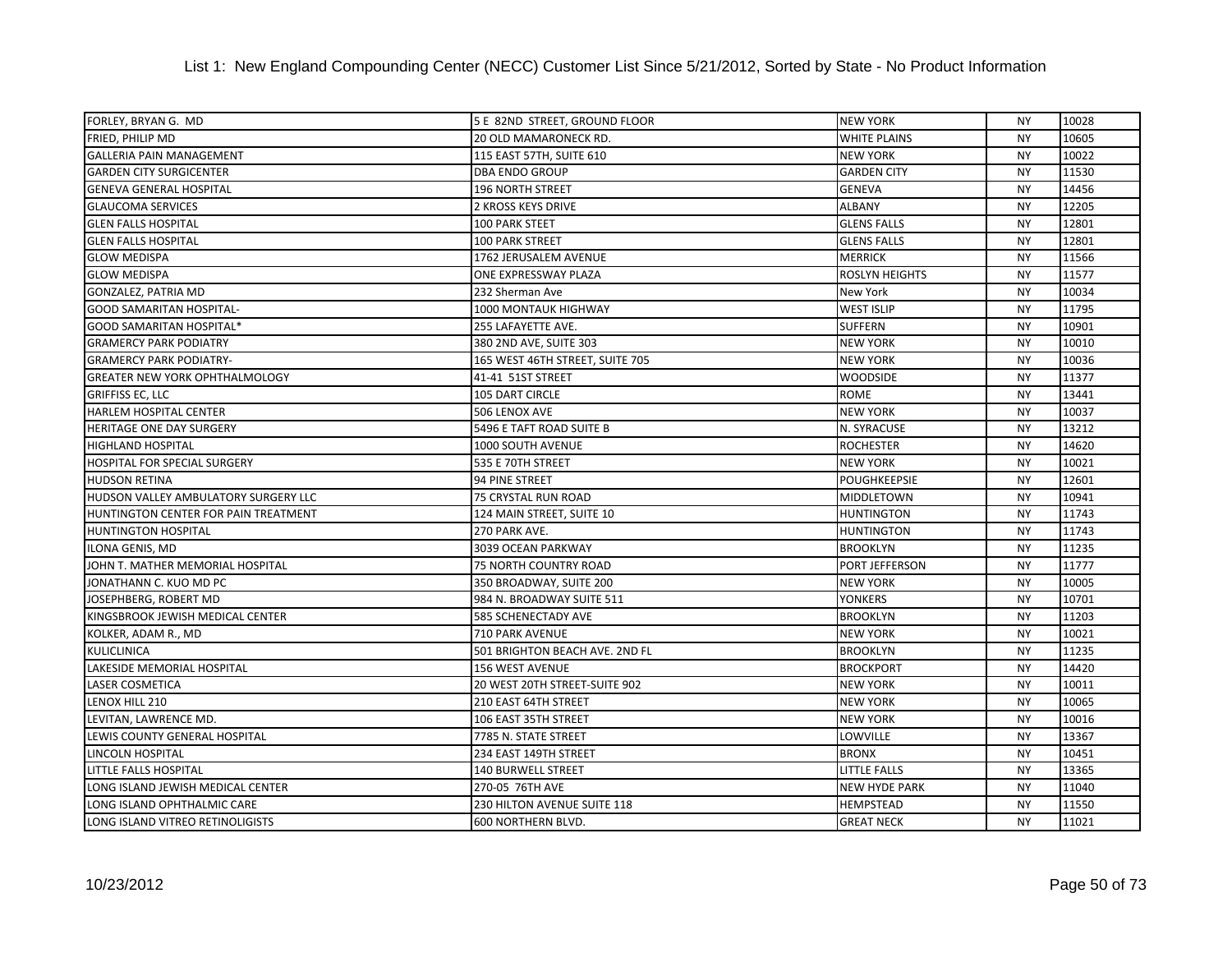| LONG ISLAND VITREO RETINOLOGISTS          | 200 MOTOR PKY., SUITE 2A       | <b>HAUPPAUGE</b>          | <b>NY</b> | 11788 |
|-------------------------------------------|--------------------------------|---------------------------|-----------|-------|
| LONG ISLAND VITREO-RIVERHEAD              | 47 COMMERCE DRIVE              | RIVERHEAD                 | <b>NY</b> | 11901 |
| LONG ISLAND VITREO-ROCKVILLE              | 30 HEMPSTEAD AVE, SUITE 160    | <b>ROCKVILLE CENTRE</b>   | <b>NY</b> | 11570 |
| <b>LOURDES HOSPITAL</b>                   | <b>169 RIVERSIDE DRIVE</b>     | <b>BINGHAMTON</b>         | <b>NY</b> | 13905 |
| LUTHERAN MEDICAL CENTER                   | 150 55TH STREET                | <b>BROOKLYN</b>           | <b>NY</b> | 11220 |
| MAIMONIDES MEDICAL CENTER                 | 4802 TENTH AVE                 | <b>BROOKLYN</b>           | <b>NY</b> | 11219 |
| MAIWALD, DIANE MD                         | 284 OAKWOOD RD.                | <b>HUNTINGTON STATION</b> | <b>NY</b> | 11746 |
| <b>MERCY HOSPITAL OF BUFFALO</b>          | 565 ABBOTT ROAD                | <b>BUFFALO</b>            | <b>NY</b> | 14220 |
| <b>MERCY MEDICAL CENTER-</b>              | 1000 N. VILLAGE AVENUE         | ROCKVILLE CENTRE          | <b>NY</b> | 11570 |
| <b>MERIDIAN MEDICAL ASSOCIATES</b>        | 108-40 QUEENS BLVD.            | <b>FOREST HILLS</b>       | <b>NY</b> | 11375 |
| MID MANHATTAN SURGICAL CENTER             | 61 WEST 23RD STREET, 7TH FLOOR | <b>NEW YORK</b>           | <b>NY</b> | 10010 |
| MIDDLETOWN TRI STATE EYE                  | 75 CRYSTAL RUN SUITE #120      | <b>MIDDLETOWN</b>         | <b>NY</b> | 10941 |
| MID-HUDSON PAIN MANAGEMENT                | <b>21 NORTH PLANK ROAD</b>     | <b>NEWBURGH</b>           | <b>NY</b> | 12550 |
| MILLARD FILLMORE SUBURBAN HOSPITAL        | 1540 MAPLE ROAD                | WILLIAMSVILLE             | <b>NY</b> | 14221 |
| <b>MONTEFIORE</b>                         | STEUBEN AVE & GUNHILL ROAD     | <b>BRONX</b>              | <b>NY</b> | 10467 |
| MONTEFIORE MEDICAL CENTER                 | 1825 EASTCHESTER ROAD          | <b>BRONX</b>              | <b>NY</b> | 10461 |
| MONTEFIORE MEDICAL CENTER NORTH           | 600 EAST 233RD STREET          | <b>BRONX</b>              | <b>NY</b> | 10466 |
| MOUNT KISCO MEDICAL GROUP P.C.            | 34 SOUTH BEDFORD ROAD          | <b>MOUNT KISCO</b>        | <b>NY</b> | 10549 |
| MOUNT SINAI HOSPITAL OF QUEENS            | 25-10 30TH AVE                 | <b>LONG ISLAND CITY</b>   | <b>NY</b> | 11102 |
| MURRAY HILL DERMATOLOGY                   | 345 EAST 37TH STREET           | <b>NEW YORK</b>           | <b>NY</b> | 10016 |
| NANCY KING MD.                            | <b>31 ARNOT ROAD</b>           | <b>HORSEHEADS</b>         | <b>NY</b> | 14845 |
| NASSAU UNIVERSITY MEDICAL CENTER          | 2201 HEMPSTEAD TURNPIKE        | <b>EAST MEADOW</b>        | <b>NY</b> | 11554 |
| NATHAN LITTAUER HOSPITAL AND NURSING HOME | 99 E. STATE STREET             | <b>GLOVERSVILLE</b>       | <b>NY</b> | 12078 |
| <b>NEW YORK DOWNTOWN HOSPITAL</b>         | <b>170 WILLIAMS STREET</b>     | <b>NEW YORK</b>           | <b>NY</b> | 10038 |
| <b>NEW YORK METHODIST HOSPITAL</b>        | 506 6TH STREET                 | <b>BROOKLYN</b>           | <b>NY</b> | 11215 |
| NEW YORK OPHTHALMOLOGY                    | 360 S. OYSTER BAY ROAD         | <b>HICKSVILLE</b>         | <b>NY</b> | 11801 |
| NEW YORK PRESBYTERIAN - WEILL CORNELL     | 512 EAST 71 STREET             | <b>NEW YORK</b>           | <b>NY</b> | 10021 |
| <b>NEW YORK SPINE &amp; SPORT</b>         | 2008 EASTCHESTER ROAD          | <b>BRONX</b>              | <b>NY</b> | 10461 |
| NEW YORK WEST CHESTER SQUARE MED. CTR.    | 2475 ST. RAYMOND AVE           | <b>BRONX</b>              | <b>NY</b> | 10461 |
| NICHOLAS NOYES MEMORIAL HOSPITAL          | 111 CLARA BARTON STREET        | <b>DANSVILLE</b>          | <b>NY</b> | 14437 |
| NISSEN. MICHAEL MD.                       | 1317 THIRD AVENUE 1ST FLOOR    | <b>NEW YORK CITY</b>      | <b>NY</b> | 10021 |
| NORTH COUNTRY ORTHOPAEDIC ASC             | 1571 WASHINGTON STREET         | <b>WATERTOWN</b>          | <b>NY</b> | 13601 |
| NORTH SHORE UNIVERSITY HOSPITAL           | 300 COMMUNITY DRIVE            | <b>MANHASSET</b>          | <b>NY</b> | 11030 |
| NORTH SHORE UNIVERSITY HOSPITAL/          | VIVO HEALTH PHARMACY           | <b>MANHASSET</b>          | <b>NY</b> | 11030 |
| <b>NORTHEAST ORTHOPAEDICS</b>             | 121 EVERETT ROAD               | <b>ALBANY</b>             | <b>NY</b> | 12205 |
| <b>NSLIJ SOUTHSIDE HOSPITAL</b>           | 301 E. MAIN STREET             | <b>BAY SHORE</b>          | <b>NY</b> | 11706 |
| NY PRESB/WCMC REHAB MEDICINE              | REHABILITATION MEDICINE        | <b>NEW YORK</b>           | <b>NY</b> | 10065 |
| NY PRESBYTERIAN HOSP-IT                   | <b>WEILL GREENBERG CENTER</b>  | <b>NEW YORK</b>           | <b>NY</b> | 10021 |
| NY SURGICAL AND ANESTHESIA SUITES, PC     | 3620 E. TREMONT AVE            | <b>BRONX</b>              | <b>NY</b> | 10465 |
| NYP - COLUMBIA UNIVERSITY MED CTR         | 627 WEST 165TH STREET          | <b>NEW YORK</b>           | <b>NY</b> | 10032 |
| <b>NYU MEDICAL CENTER</b>                 | 560 FIRST AVENUE               | <b>NEW YORK</b>           | <b>NY</b> | 10016 |
| <b>OBOSA MEDICAL SERVICES</b>             | <b>140 STEVENS AVENUE</b>      | <b>MOUNT VERNON</b>       | <b>NY</b> | 10550 |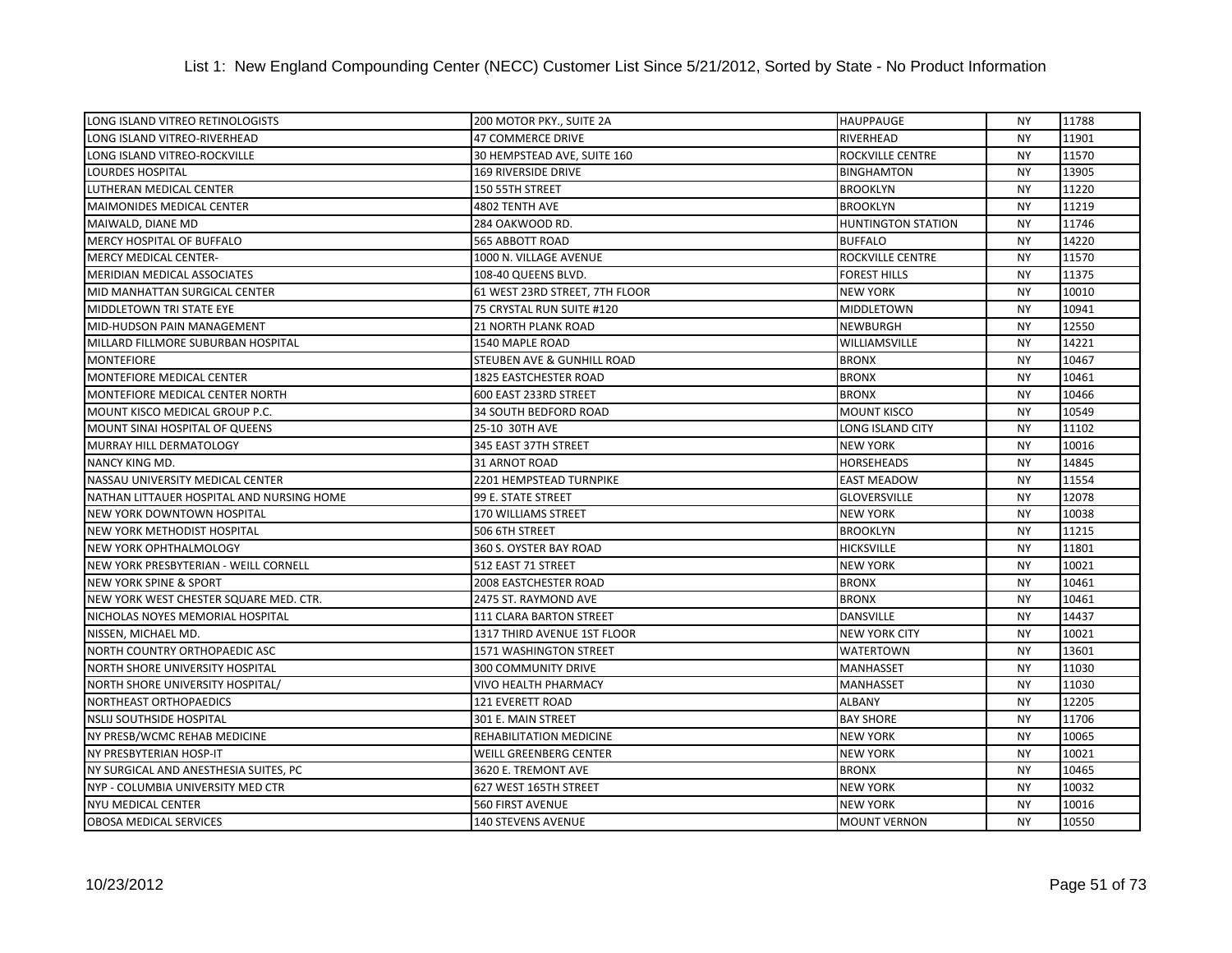| OKSA MEDICAL CENTER                       | 97-49 63 DRIVE                        | <b>REGAL PARK</b>       | <b>NY</b> | 11374      |
|-------------------------------------------|---------------------------------------|-------------------------|-----------|------------|
| OPHTHALMIC CONSULTANTS OF L.I.            | 4 TECHNOLOGY DRIVE STE #150           | <b>EAST SETAUKET</b>    | <b>NY</b> | 11733      |
| OPHTHALMIC CONSULTANTS OF LONG ISLAND     | <b>360 MERRICK ROAD</b>               | <b>LYNBROOK</b>         | <b>NY</b> | 11563      |
| OPHTHALMIC CONSULTANTS OF LONG ISLAND-    | 2000 NORTH VILLAGE AVENUE             | ROCKVILLE CENTRE        | <b>NY</b> | 11570      |
| OPHTHALMIC CONSULTANTS OF LONG ISLAND*    | 330 OLD COUNTRY ROAD, SUITE 100       | <b>MINEOLA</b>          | <b>NY</b> | 11501      |
| ORANGETOWN OPHTHALMOLOGY                  | 2 CROSFIELD AVE SUITE 315             | <b>WEST NYACK</b>       | <b>NY</b> | 10994      |
| ORENTREICH MEDICAL GROUP, LLP             | 909 FIFTH AVE                         | <b>NEW YORK</b>         | <b>NY</b> | 10021      |
| PAIN MANAGEMENT CENTER-                   | 990 SOUTH AVENUE, SUITE 210           | <b>ROCHESTER</b>        | <b>NY</b> | 14620      |
| PAIN MANAGEMENT OF LONG ISLAND            | 59 NESCONSET HIGHWAY                  | PORT JEFFERSON STATION  | <b>NY</b> | 11776      |
| PAIN MEDICAL PLLC                         | 813 QUENTIN ROAD SUITE 200            | <b>BROOKLYN</b>         | <b>NY</b> | 11223      |
| PAIN MEDICINE AND WELLNESS CENTER         | 220 WESTCHESTER AVE.                  | <b>WHITE PLAINS</b>     | <b>NY</b> | 10604      |
| PARIS AESTHETICS                          | 128 EAST 75TH STREET                  | <b>NEW YORK CITY</b>    | <b>NY</b> | 10021      |
| PECONIC BAY MEDICAL CENTER                | <b>1300 ROANOKE AVENUE</b>            | RIVERHEAD               | <b>NY</b> | 11901      |
| PHELPS MEMORIAL HOSPITAL                  | 701 NORTH BROADWAY                    | <b>SLEEPY HOLLOW</b>    | <b>NY</b> | 10591      |
| PHYSIO LOGIC MEDICINE                     | 157 REMSEN ST, 1ST FLOOR              | <b>BROOKLYN</b>         | <b>NY</b> | 11201      |
| PLASTIC SURGEONS OF THE HUDSON VALLEY     | 207 WASHINGTON STREET, SUITE 203      | <b>POUGHKEEPSIE</b>     | <b>NY</b> | 12601      |
| PLASTIC SURGERY OF WESTCHESTER, PLLC      | 500 MAMARONECK AVE, SUITE 211         | <b>HARRISON</b>         | <b>NY</b> | 10528      |
| PLATINUM WELLNESS CENTER                  | 2829 OCEAN PARKWAY                    | <b>BROOKLYN</b>         | <b>NY</b> | 11235      |
| PROHEALTH PLASTIC SURGERY                 | 4 PROHEALTH/3 DELAWARE DR., 2ND FLOOR | <b>LAKE SUCCESS</b>     | <b>NY</b> | 11042      |
| <b>QUATELA CENTER FOR PLASTIC SURGERY</b> | 973 EAST AVENUE                       | <b>ROCHESTER</b>        | <b>NY</b> | 14607      |
| <b>QUEENS HOSPITAL CENTER</b>             | 82-68 164TH STREET                    | <b>JAMAICA</b>          | <b>NY</b> | 11432      |
| REED, LAWRENCE MD.                        | 45 EAST 85TH STREET                   | <b>NEW YORK</b>         | <b>NY</b> | 10028      |
| RETINA ASSOCIATES OF WESTERN NEW YORK     | 160 SAWGRASS DRIVE                    | <b>ROCHESTER</b>        | <b>NY</b> | 14620      |
| RETINA SPECIALIST PC                      | 20 WEST 13TH STREET                   | <b>NEW YORK</b>         | <b>NY</b> | 10011      |
| RIVER HOSPITAL                            | <b>4 FULLER STREET</b>                | <b>ALEXANDRIA BAY</b>   | <b>NY</b> | 13607      |
| ROBERTA A. BIANCO, D.O., P.C.             | 515 ROUTE 111, SUITE 1A               | <b>HAUPPAUGE</b>        | <b>NY</b> | 11788      |
| ROCHESTER BRAIN AND SPINE                 | 400 RED CREEK DRIVE, SUITE 120        | <b>ROCHESTER</b>        | <b>NY</b> | 14623      |
| ROCHESTER GENERAL HOSPITAL                | 1425 PORTLAND AVE                     | <b>ROCHESTER</b>        | <b>NY</b> | 14621      |
| ROME MEMORIAL HOSPITAL                    | 1500 N JAMES ST                       | <b>ROME</b>             | <b>NY</b> | 13440      |
| SAMARITAN MEDICAL CENTER                  | 830 WASHINGTON STREET                 | <b>WATERTOWN</b>        | <b>NY</b> | 13601      |
| SARATOGA HOSPITAL-PHARMACY                | <b>211 CHURCH STREET</b>              | <b>SARATOGA SPRINGS</b> | <b>NY</b> | 12866      |
| SARATOGA SPRINGS PLASTIC SURGERY          | 7 WELLS STREET                        | <b>SARATOGA SPRINGS</b> | <b>NY</b> | 12866-1296 |
| SEA VIEW HOSPITAL REHABILITATION          | <b>CENTER AND HOME</b>                | <b>STATEN ISLAND</b>    | <b>NY</b> | 10314      |
| SENECA EYE SURGEONS-                      | <b>27 PORTER AVENUE</b>               | <b>JAMESTOWN</b>        | <b>NY</b> | 14701      |
| <b>SMART FOR LIFE-</b>                    | 1065 OLD COUNTRY RD., SUITE 209       | <b>WESTBURY</b>         | <b>NY</b> | 11590      |
| SOUTHAMPTON HOSPITAL                      | 240 MEETING HOUSE LANE                | SOUTHAMPTON             | <b>NY</b> | 11968      |
| SOUTHERN TIER PLASTIC SURGERY ASSOC.      | 445 E. WATER STREET                   | <b>ELMIRA</b>           | <b>NY</b> | 14901      |
| SPECIALTY SURGERY CENTER OF CNY           | 225 GREENFIELD PARKWAY                | <b>LIVERPOOL</b>        | <b>NY</b> | 13088      |
| <b>ST LUKE'S HOSPITAL</b>                 | 1111 AMSTERDAM AVENUE                 | <b>NEW YORK</b>         | <b>NY</b> | 10025      |
| ST. ELIZABETH MEDICAL CENTER-             | 2209 GENESEE STREET                   | <b>UTICA</b>            | <b>NY</b> | 13501      |
| <b>ST. FRANCIS HOSPITAL</b>               | 100 PORT WASHINGTON BLVD.             | <b>ROSLYN</b>           | <b>NY</b> | 11576      |
| ST. JOHN'S RIVERSIDE HOSPITAL             | 967 N. BROADWAY                       | <b>YONKERS</b>          | <b>NY</b> | 10701      |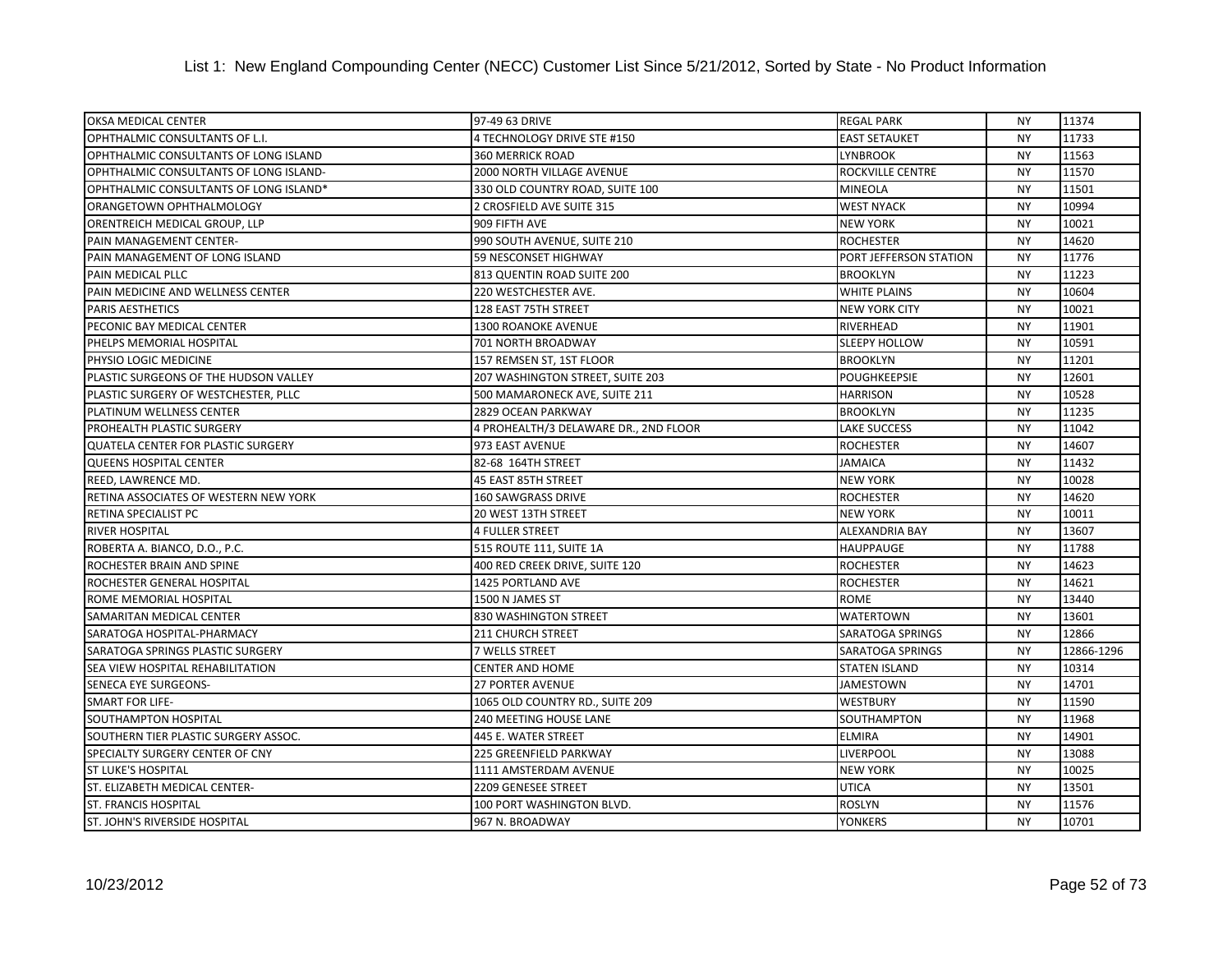## List 1: New England Compounding Center (NECC) Customer List Since 5/21/2012, Sorted by State - No Product Information

| <b>ST. JOSEPH HOSPITAL</b>              | 301 PROSPECT AVE                    | <b>SYRACUSE</b>      | <b>NY</b> | 13203 |
|-----------------------------------------|-------------------------------------|----------------------|-----------|-------|
| ST. JOSEPH'S HOSPITAL-CARDIO            | 301 PROSPECT AVENUE                 | <b>SYRACUSE</b>      | <b>NY</b> | 13203 |
| ST. LUKES-ROOSEVELT HOSPITAL            | 445 WEST 58TH STREET                | <b>NEW YORK</b>      | <b>NY</b> | 10019 |
| <b>ST. PETERS HOSPITAL</b>              | 315 S. MANNING BLVD.                | <b>ALBANY</b>        | <b>NY</b> | 12208 |
| ST. PETERS HOSPITAL-CARDIO              | 315 S. MANNING BLVD.                | <b>ALBANY</b>        | <b>NY</b> | 12208 |
| STATEN ISLAND OPHTHALMOLOGY             | 23 OCEANIC AVENUE                   | <b>STATEN ISLAND</b> | <b>NY</b> | 10312 |
| <b>SUNY UPSTATE MEDICAL UNIVERSITY</b>  | 750 EAST ADAMS STREET               | <b>SYRACUSE</b>      | <b>NY</b> | 13210 |
| SURGICARE AMB. SURG. CTR. OF NY         | 3250 WESTCHESTER AVENUE, SUITE 102  | <b>BRONX</b>         | <b>NY</b> | 10461 |
| <b>SURGICARE OF MANHATTAN</b>           | 800 SECOND AVENUE, 7TH FLOOR        | <b>NEW YORK</b>      | <b>NY</b> | 10017 |
| <b>SYOSSET HOSPITAL - IT</b>            | 221 JERICHO TURNPIKE                | <b>SYOSSET</b>       | <b>NY</b> | 11791 |
| TEPLITZ, ELLEN D. MD                    | 1 ELM STREET SUITE 2B               | <b>TUCKAHOE</b>      | <b>NY</b> | 10707 |
| THE MACKOOL EYE INSTITUTE, LLC          | 31-27 41ST STREET                   | <b>ASTORIA</b>       | <b>NY</b> | 11103 |
| THE PLASTIC SURGERY GROUP               | 1365 WASHINGTON AVE, #200           | <b>ALBANY</b>        | <b>NY</b> | 12206 |
| THE PLASTIC SURGERY GROUP OF ROCHESTER- | 10 HAGEN DRIVE, SUITE 310           | <b>ROCHESTER</b>     | <b>NY</b> | 14625 |
| TOWNHOUSE 114                           | 114 E 61ST STREET, FIRST FLOOR      | <b>NEW YORK</b>      | <b>NY</b> | 10065 |
| TRIBECA PARK DERMATOLOGY                | <b>32 ERICSSON PLACE</b>            | <b>NEW YORK</b>      | <b>NY</b> | 10013 |
| TRIBECA PLASTIC SURGERY                 | <b>44 HUDSON STREET</b>             | <b>NEW YORK</b>      | <b>NY</b> | 10013 |
| UNITY HOSPITAL-PARK RIDGE               | 1555 LONG POND RD.                  | <b>ROCHESTER</b>     | <b>NY</b> | 14626 |
| UNIVERSITY HOSPITAL/PERINATAL CENTER    | 90 PRESIDENTIAL PLAZA, ROOM 3118    | <b>SYRACUSE</b>      | <b>NY</b> | 13202 |
| UNIVERSITY OF ROCHESTER MEDICAL CENTER  | 601 ELMWOOD AVENUE                  | <b>ROCHESTER</b>     | <b>NY</b> | 14642 |
| VA MEDICAL CENTER                       | 3495 BAILEY AVENUE                  | <b>BUFFALO</b>       | <b>NY</b> | 14215 |
| <b>WATERTOWN EYE CENTER</b>             | 1815 STATE STREET                   | <b>WATERTOWN</b>     | <b>NY</b> | 13601 |
| WEILL CORNELL OPHTHALMOLOGY             | 1305 YORK AVENUE, 11TH FLOOR        | <b>NEW YORK</b>      | <b>NY</b> | 10021 |
| <b>WEXLER DERMATOLOGY</b>               | 145 EAST 32ND STREET, 7TH FLOOR     | <b>NEW YORK CITY</b> | <b>NY</b> | 10016 |
| WHITE PLAINS HOSPITAL CENTER            | <b>41 EAST POST ROAD</b>            | <b>WHITE PLAINS</b>  | <b>NY</b> | 10601 |
| YAEL HALAAS, MD                         | 120 EAST 56 STREET, 8TH FLOOR       | <b>NEW YORK</b>      | <b>NY</b> | 10022 |
| ADVANCED PAIN MANAGEMENT*               | 4235 SECOR ROAD                     | <b>TOLEDO</b>        | OH        | 43623 |
| AKRON CHILDREN'S HOSPITAL               | ONE PERKINS SQUARE-SUITE 4400       | <b>AKRON</b>         | OH        | 44308 |
| <b>ARTEMIS LASER VEIN CENTER</b>        | <b>6108 PARKCENTER CIRCLE DRIVE</b> | <b>DUBLIN</b>        | OH        | 43017 |
| ASHLAND/MAN FOOT AND ANKLE SPEC         | 45 AMBERWOOD PLACE                  | <b>ASHLAND</b>       | OH        | 44805 |
| <b>BKC PAIN SPECIALISTS, LLC</b>        | 1065 DELAWARE AVENUE                | <b>MARION</b>        | OH        | 43302 |
| <b>CINCINNATI EYE INSTITUTE</b>         | 3219 CLIFTON AVE. #210              | <b>CINCINNATI</b>    | OH        | 45220 |
| <b>CINCINNATI EYE INSTITUTE-</b>        | 3219 CLIFTON AVE SUITE 210          | <b>CINCINNATI</b>    | OH        | 45220 |
| CINCINNATI EYE INSTITUTE-OH             | 1945 CEI DRIVE / 2ND FLOOR-GREETER  | <b>CINCINNATI</b>    | OH        | 45242 |
| <b>CINCINNATI PAIN MANAGEMENT</b>       | 8261 CORNELL ROAD, UNIT 630         | <b>CINCINNATI</b>    | OH        | 45249 |
| <b>CONTEMPORARY COSMETIC SURGERY</b>    | 3733 PARK EAST DRIVE                | <b>BEACHWOOD</b>     | OH        | 44122 |
| DAYTON VITREO-RETINAL ASSOCIATES        | 301 WEST FIRST STREET               | <b>DAYTON</b>        | OH        | 45402 |
| <b>DUBLIN PAIN CLINIC</b>               | 4930 W. BROAD STREET                | <b>COLUMBUS</b>      | OH        | 43228 |
| DUBLIN PHYSICAL MEDICINE                | 6905 HOSPITAL DRIVE                 | <b>DUBLIN</b>        | OH        | 43016 |
| EYE CENTER OF COLUMBUS                  | 262 NEIL AVENUE SUITE 500           | <b>COLUMBUS</b>      | OH        | 43215 |
| <b>EYE CENTERS OF OHIO</b>              | 800 McKINLEY AVE                    | CANTON               | OH        | 44703 |
| <b>EYE LASER AND SURGERY CENTER</b>     | <b>BRIAN STAHL, MD</b>              | <b>DAYTON</b>        | OH        | 45440 |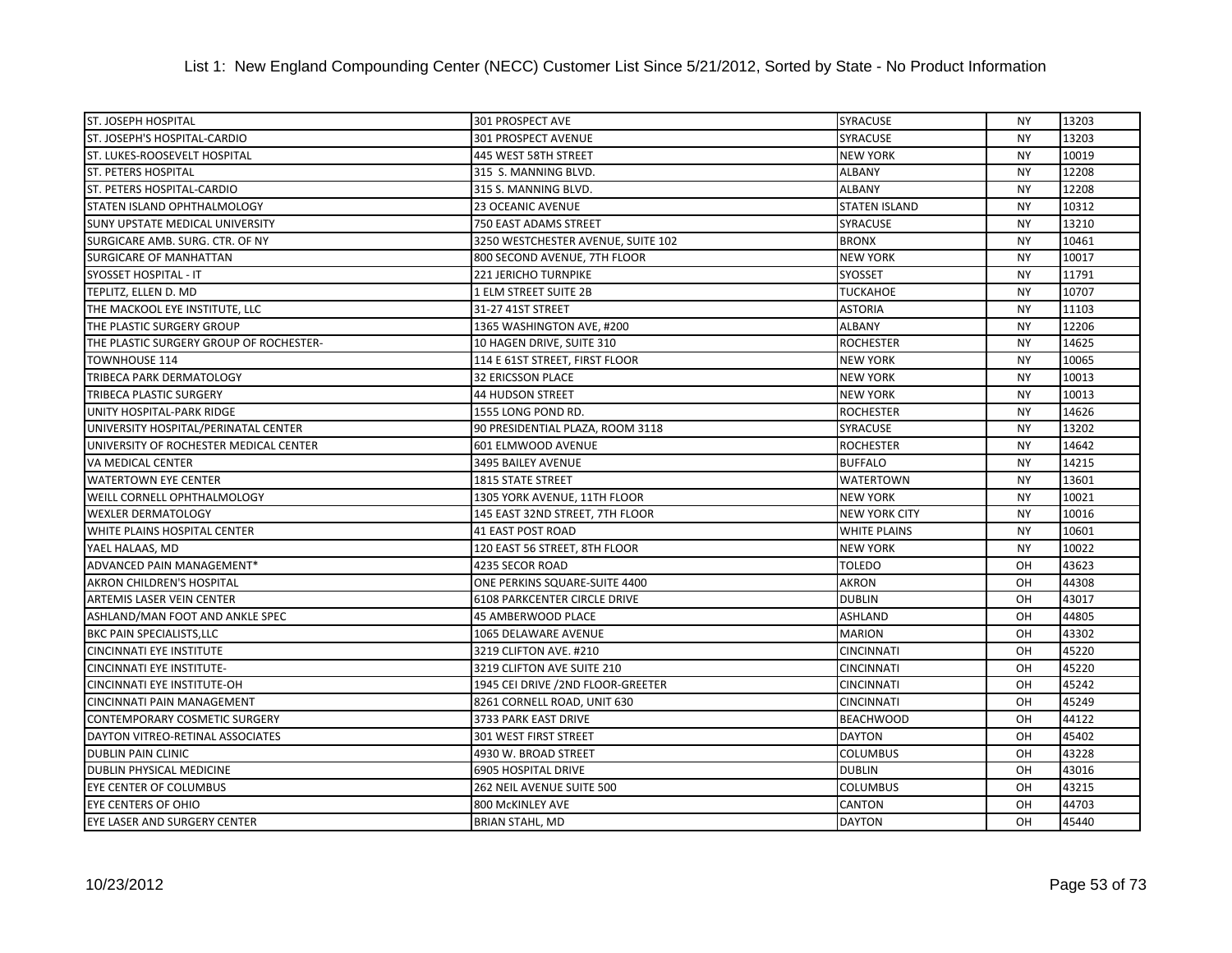| EYE LASER AND SURGERY CENTER                   | 4235 INDIAN RIPPLE ROAD SUITE 100 | <b>DAYTON</b>             | OH. | 45440 |
|------------------------------------------------|-----------------------------------|---------------------------|-----|-------|
| <b>EYE SERVICES LLC</b>                        | <b>671 WEST MAIN STREET</b>       | <b>WILMINGTON</b>         | OH  | 45177 |
| <b>EYE SPECIALISTS OF OHIO</b>                 | 1400 GAY STREET                   | <b>PORTSMOUTH</b>         | OH  | 45662 |
| EYE SURGERY CENTER of WESTERN OH.              | 855 W. MARKET ST.                 | <b>LIMA</b>               | OH  | 45805 |
| <b>FINDLAY SURGERY CENTER</b>                  | 1709 MEDICAL BLVD.                | <b>FINDLAY</b>            | OH  | 45840 |
| <b>GEORGE PARRAS MD</b>                        | 26908 DETROIT ROAD                | <b>WESTLAKE</b>           | OH  | 44145 |
| <b>GREATER CINCI. PAIN MANAGMENT</b>           | 4243 HUNT RD.                     | <b>CINCINNATI</b>         | OH  | 45242 |
| <b>GURWIN, SCOTT MD</b>                        | 426 A BEECHER ROAD                | <b>GAHANNA</b>            | OH  | 43230 |
| <b>HMT DERMATOLOGY</b>                         | 5783 WOOSTER PIKE ROAD            | <b>MEDINA</b>             | OH  | 44256 |
| <b>HOLZER CLINIC</b>                           | <b>90 JACKSON PIKE</b>            | <b>GALLIPOLIS</b>         | OH  | 45631 |
| <b>INSIGHT SURGERY &amp; LASER CENTER, LLC</b> | 3973 NORTHPOINTE DRIVE-1          | ZANESVILLE                | OH  | 43701 |
| KHOURY SURGICAL GROUP, INC.                    | 51339 NATIONAL ROAD               | <b>ST. CLAIRSVILLE</b>    | OH  | 43950 |
| KUNESH EYE CENTER INC.                         | 2601 FAR HILLS AVE                | <b>DAYTON</b>             | OH  | 45419 |
| LEEDY, JASON MD                                | 6770 MAYFIELD ROAD, SUITE 449     | <b>MAYFIELD HEIGHTS</b>   | OH  | 44124 |
| <b>MANSFIELD FOOT AND ANKLE SPECIALISTS</b>    | <b>550 SOUTH TRIMBLE ROAD</b>     | <b>MANSFIELD</b>          | OH  | 44906 |
| <b>MARION PAIN CLINIC</b>                      | 1199 DELAWARE AVE                 | <b>MARION</b>             | OH  | 43302 |
| <b>MARYSVILLE SURGICAL CENTER</b>              | 122 PROFESSIONAL PARKWAY          | <b>MARYSVILLE</b>         | OH  | 43040 |
| MEDICAL EYE ASSOCIATES, INC                    | 7003 PEARL ROAD, SUITE 200        | <b>MIDDLEBURG HEIGHTS</b> | OH  | 44130 |
| MEDICAL WEIGHT MANAGEMENT CENTER               | 9050 MONTGOMERY ROAD              | <b>CINCINNATI</b>         | OH  | 45242 |
| <b>MENTOR SURGERY CENTER</b>                   | 9485 MENTOR AVE, SUITE #1         | <b>MENTOR</b>             | OH  | 44060 |
| <b>MIDDLETOWN SURGERY CENTER</b>               | DBA BIDWELL SURGERY CENTER        | <b>FRANKLIN</b>           | OH  | 45005 |
| MID-WEST ALLERGY ASSOC, INC.                   | 8080 RAVINES EDGE COURT           | <b>COLUMBUS</b>           | OH  | 43235 |
| NEW YOU CENTER FOR ADVANCED MED. AESTHETI      | 1070 POLARIS PARKWAY, SUITE 120   | <b>COLUMBUS</b>           | OH  | 43240 |
| NORTHCOAST OPHTHALMOLOGY ASSOCIATES, INC.      | 21245 LORAINE ROAD                | <b>FAIRVIEW PARK</b>      | OH  | 44126 |
| NORTHERN OHIO EYE CENTER                       | 6355 PEARL ROAD                   | PARMA HEIGHTS             | OH  | 44130 |
| <b>NOVUS CLINIC</b>                            | 518 WEST AVENUE                   | <b>TALLMADGE</b>          | OH  | 44278 |
| OHIO RETINA ASSOCIATES                         | 4690 MUNSON STREET NW             | <b>CANTON</b>             | OH  | 44718 |
| ORTHO-SPINE REHAB. CENTER, INC.                | 7211 SAWMILL ROAD, SUITE 101      | <b>DUBLIN</b>             | OH  | 43016 |
| PHYSICIANS HEALTHSOURCE, INC.                  | 3328 WESTBOURNE DRIVE             | <b>CINCINNATI</b>         | OH  | 45248 |
| PHYSICIANS OUTPATIENT SURGERY CENTER           | 1933 WASHINGTON BLVD.             | <b>BELPRE</b>             | OH  | 45714 |
| PROFESSIONAL RADIOLOGY                         | 9825 KENWOOD ROAD, SUITE 105      | <b>BLUE ASH</b>           | OH  | 45242 |
| REVISION ADVANCED SURGERY CENTER               | 240 WEST COOK RD.                 | <b>MANSFIELD</b>          | OH  | 44907 |
| RINGEL, ROMAN A. MD                            | 3600 KOLBE ROAD, SUITE #222       | LORAIN                    | OH  | 44053 |
| SAMARITAN NORTH SURGERY CENTER                 | 9000 NORTH MAIN STREET            | <b>DAYTON</b>             | OH  | 45415 |
| SKIN CARE SOLUTIONS-CIM                        | 3727 FRIENDSVILLE ROAD            | <b>WOOSTER</b>            | OH  | 44691 |
| <b>SMITH VEIN INSTITUTE</b>                    | 150 7TH AVENUE SUITE 210          | <b>CHARDON</b>            | OH  | 44024 |
| SOUTHERN OHIO MEDICAL CENTER                   | 1805 27TH STREET                  | PORTSMOUTH                | OH  | 45662 |
| SOUTHERN OHIO MEDICAL CENTER-CARDIO            | 1805 27TH STREET                  | PORTSMOUTH                | OH  | 45662 |
| <b>ST CLARE SURGERY CENTER</b>                 | 4441 HUDSON DRIVE                 | <b>STOW</b>               | OH  | 44224 |
| SURGCENTER CLEVELAND, LLC                      | 24025 COMMERCE PARK ROAD, SUITE 2 | <b>BEACHWOOD</b>          | OH  | 44122 |
| <b>SURGICAL CARE CENTER</b>                    | 2165 MENTOR AVE                   | PAINESVILLE               | OH  | 44077 |
| <b>SW OHIO ASC</b>                             | 295 N. BREIEL BLVD.               | <b>MIDDLETOWN</b>         | OH  | 45042 |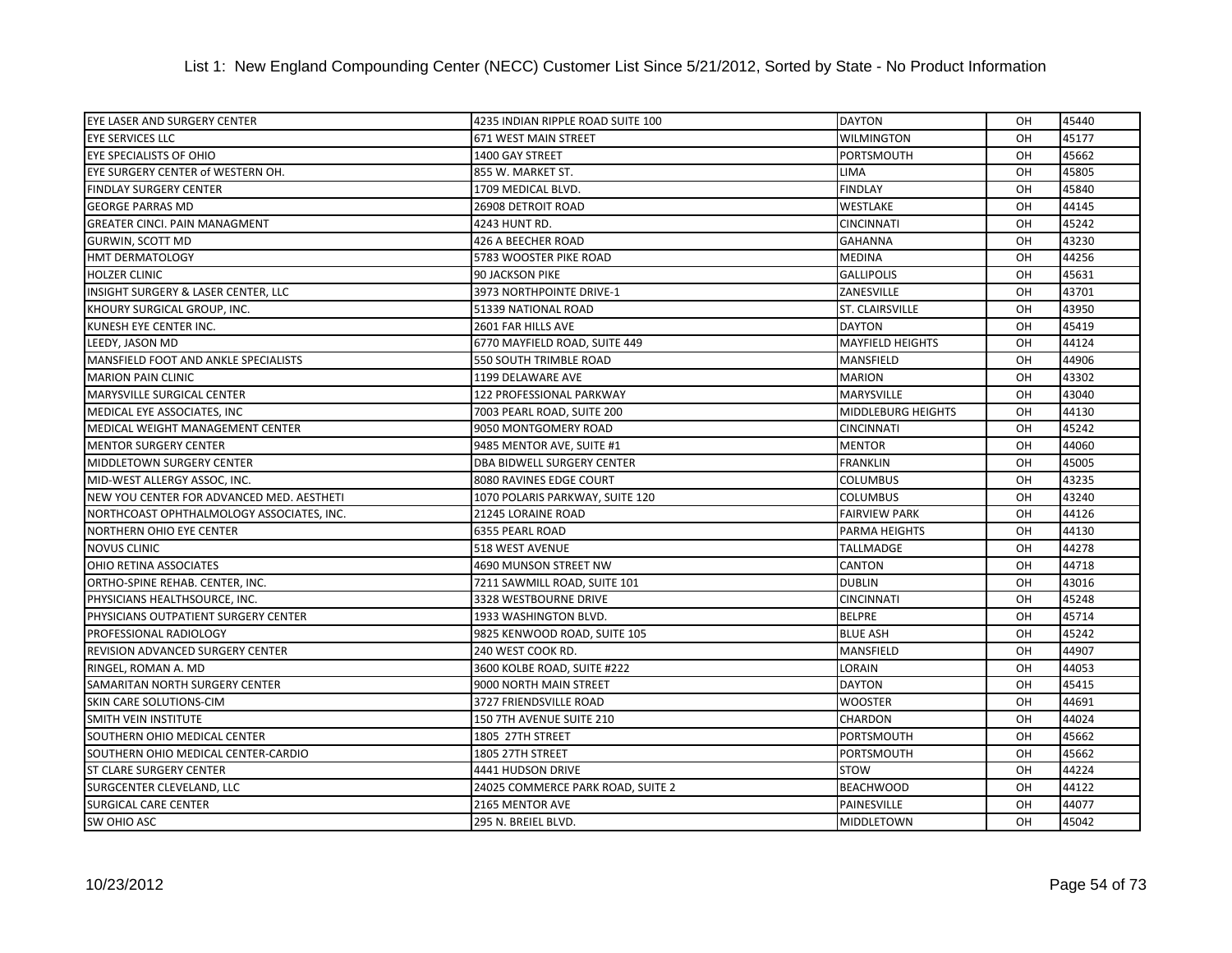| <b>Taylor Station</b>                          | <b>Attention: Mary Grace</b>         | Columbus             | OH        | 43213 |
|------------------------------------------------|--------------------------------------|----------------------|-----------|-------|
| THE CHRIST HOSPTIAL SPINE SURGERY CTR          | 4020 SMITH ROAD                      | <b>CINCINNATI</b>    | OH        | 45209 |
| TIMELESS SKIN SOLUTIONS-                       | 31 S. HIGH STREET                    | <b>DUBLIN</b>        | OH        | 43017 |
| TOLEDO CLINIC OUTPATIENT                       | 4235 SECOR ROAD                      | <b>TOLEDO</b>        | OH        | 43623 |
| VITREO RETINAL CONSULTANTS                     | <b>4676 DOUGLAS CIRCLE NORTHWEST</b> | <b>CANTON</b>        | OH        | 44718 |
| VITREO RETINAL CONSULTANTS-MENTOR              | 7766 REYNOLDS ROAD                   | <b>MENTOR</b>        | OH        | 44060 |
| VITREO-RETINAL CONSULTANTS                     | <b>45 MAHER HILL</b>                 | CANFIELD             | OH        | 44406 |
| <b>WESTERN HILLS INTERVENTIONAL PAIN</b>       | 6460 HARRISON AVE., #3               | <b>CINCINNATI</b>    | OH        | 45247 |
| WESTERN RESERVE SURGERY CENTER                 | 1930 STATE ROUTE 59                  | <b>KENT</b>          | OH        | 44240 |
| CAREY CLINIC/KIDS MED                          | 7125 SOUTH BRADEN AVENUE             | <b>TULSA</b>         | OK        | 74136 |
| DAWKINS DERMATOLOGY ASSOCIATES                 | 13174 NORTH MACARTHUR BLVD.          | <b>OKLAHOMA CITY</b> | OK        | 73142 |
| DEPARTMENT OF VETERANS AFFAIRS                 | 921 N.E. 13TH STREET                 | <b>OKLAHOMA CITY</b> | OK        | 73104 |
| <b>GREAT PLAINS AMBULATORY SURG CTR</b>        | 5404 SOUTHWEST LEE BLVD., SUITE 100  | LAWTON               | OK        | 73505 |
| INTEGRIS BAPTIST MEDICAL CENTER                | 3300 NW EXPRESSWAY                   | <b>OKLAHOMA CITY</b> | OK        | 73112 |
| <b>INTEGRIS BAPTIST REGIONAL HEALTH CENTER</b> | 200 2ND AVENUE SW                    | <b>MIAMI</b>         | OK        | 74354 |
| <b>INTEGRIS HEALTH EDMOND</b>                  | 4801 INTEGRIS PARKWAY                | <b>EDMOND</b>        | OK        | 73034 |
| INTEGRIS SOUTHWEST MEDICAL CENTER              | 4401 SOUTHWESTERN AVE                | OKLAHOMA CITY        | OK        | 73109 |
| JACKSON COUNTY MEMORIAL HOSPITAL               | 1200 EAST PECAN                      | <b>ALTUS</b>         | OK        | 73521 |
| MCBRIDE ORTHOPEDIC HOSPITAL                    | 9600 NORTH BROADWAY EXTENTION        | <b>OKLAHOMA CITY</b> | OK        | 73114 |
| NORTHEAST OKLAHOMA EYE INSTITUTE               | 2408 EAST 81TH STREET, SUITE 600     | <b>TULSA</b>         | OK        | 74137 |
| <b>QUARTZ MOUNTAIN MEDICAL CENTER</b>          | ONE WICKERSHAM DRIVE                 | <b>MANGUM</b>        | OK        | 73554 |
| RETINA ASSOCIATES.                             | 220 WEST 71ST STREET                 | <b>TULSA</b>         | OK        | 74132 |
| SAINT ANTHONY HOSPITAL                         | 1000 NORTH DEWEY                     | OKLAHOMA CITY        | OK        | 73102 |
| SOUTHERN OKLAHOMA SURG. CENTER                 | 2412 N. COMMERCE                     | <b>ARDMORE</b>       | OK        | 73401 |
| SOUTHWESTERN REGIONAL MEDICAL CENTER           | 10109 EAST 79TH STREET               | <b>TULSA</b>         | OK        | 74133 |
| ST. JOHN MEDICAL CENTER PHARMACY               | 1923 S. UTICA AVE                    | <b>TULSA</b>         | OK        | 74104 |
| <b>SURGERY CENTER OF ENID</b>                  | 1133 W. WILLOW                       | <b>ENID</b>          | OK        | 73703 |
| SURGERY WORKS, PC                              | 220 WEST 71ST STREET                 | <b>TULSA</b>         | OK        | 74132 |
| BEND ORAL, FACIAL, & IMPLANT SURGERY           | 431 NE REVERE AVENUE, SUITE 200      | <b>BEND</b>          | <b>OR</b> | 97701 |
| <b>BEND SURGERY CENTER-</b>                    | 1303 NE CUSHING DRIVE, SUITE 200     | <b>BEND</b>          | <b>OR</b> | 97701 |
| <b>CAPITOL SURGERY CENTER</b>                  | 2480 LIBERTY STREET NE, SUITE 120    | <b>SALEM</b>         | <b>OR</b> | 97301 |
| <b>CASCADE ORTHOPEDIC SURGERY</b>              | 425 SE BASELINE                      | <b>HILLSBORO</b>     | <b>OR</b> | 97123 |
| CASCADE SURGERY CENTER, LLC.                   | 120 NORTH EAST MANZANITA             | <b>GRANTS PASS</b>   | <b>OR</b> | 97526 |
| CATARACT & LASER INSTITUTE OF SOUTHERN OR      | <b>1408 EAST BARNETT ROAD</b>        | <b>MEDFORD</b>       | <b>OR</b> | 97504 |
| CENTER FOR SIGHT OREGON PC                     | <b>DBA TEPLICK VISION CTR</b>        | <b>BEAVERTON</b>     | <b>OR</b> | 97008 |
| CORVALLIS CLINIC SURGERY CENTER                | 601 NW ELKS DRIVE                    | <b>CORVALLIS</b>     | <b>OR</b> | 97330 |
| <b>EAST PORTLAND SURGERY CENTER</b>            | 9200 SOUTHEAST 91ST AVE              | <b>HAPPY VALLEY</b>  | OR        | 97086 |
| EYEHEALTH EASTSIDE SURGERY CENTER              | 12050 SE STEVENS ROAD, SUITE 400     | <b>PORTLAND</b>      | <b>OR</b> | 97086 |
| HILLSBORO EYE CLINIC                           | 512 EAST MAIN STREET                 | <b>HILLSBORO</b>     | <b>OR</b> | 97123 |
| <b>KLAMATH SURGERY CENTER</b>                  | 2640 BIEHN STREET                    | <b>KLAMATH FALLS</b> | <b>OR</b> | 97601 |
| KLEIN DERMATOLOGY & ASSOCIATES                 | 9495 SW LOCUST STREET                | <b>PORTLAND</b>      | <b>OR</b> | 97223 |
| MERCY MEDICAL CENTER/                          | 2700 STEWART PKWY                    | <b>ROSEBURG</b>      | <b>OR</b> | 97471 |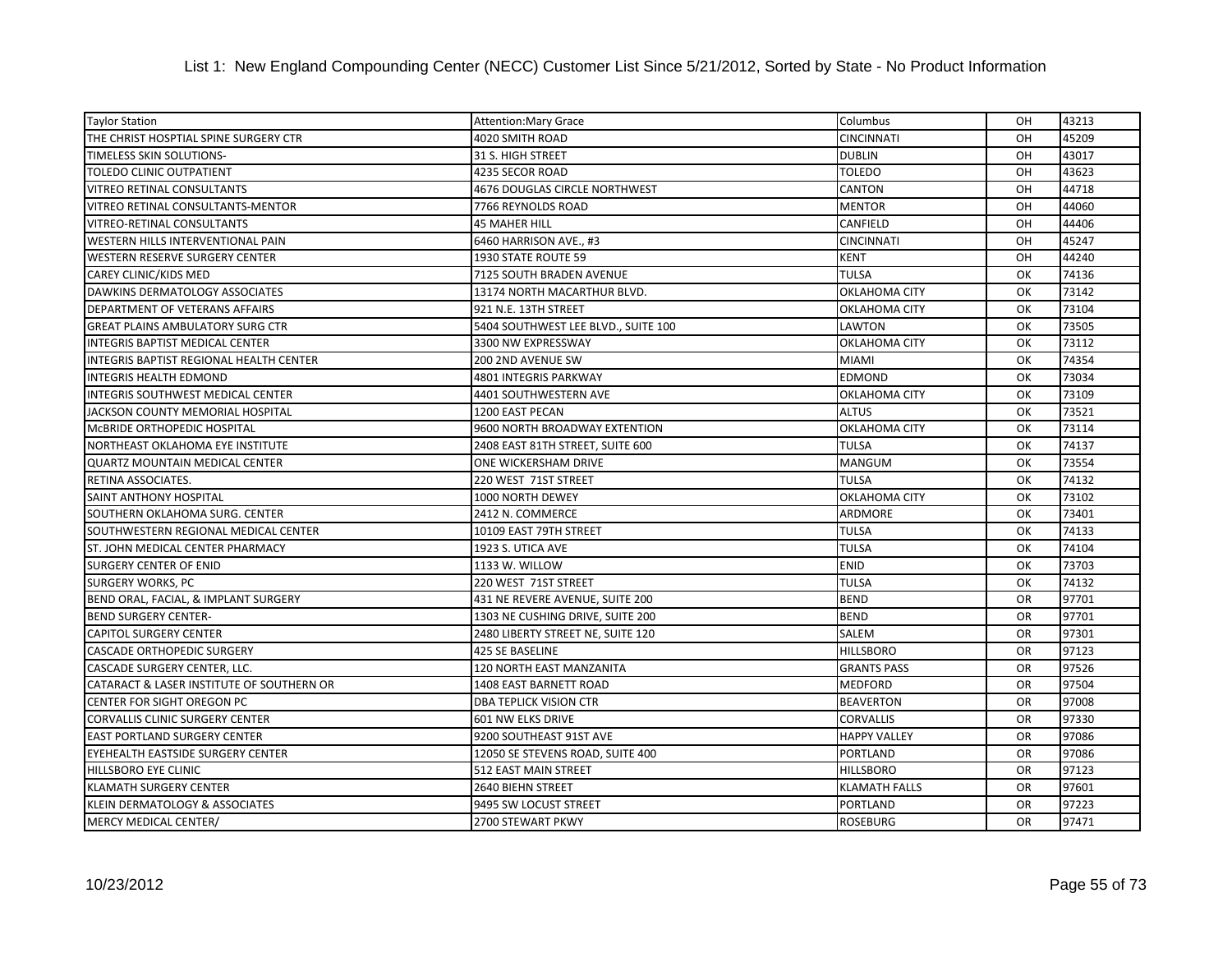| NORTHWEST AESTHETICS-                      | <b>2250 NW FLANDERS STREET</b>    | PORTLAND            | <b>OR</b> | 97210 |
|--------------------------------------------|-----------------------------------|---------------------|-----------|-------|
| <b>NORTHWEST ASC</b>                       | 1515 NW 18TH AVE., SUITE 200      | <b>PORTLAND</b>     | <b>OR</b> | 97209 |
| OAG INTERVENTIONAL PAIN-IT                 | 1849 NW KEARNEY ST, STE 201       | <b>PORTLAND</b>     | OR        | 97209 |
| PORTLAND VA MEDICAL CENTER                 | 3710 SW US VETERANS HOSPITAL RD.  | <b>PORTLAND</b>     | <b>OR</b> | 97239 |
| RETINA NORTHWEST                           | 2525 NW LOVEJOY STREET            | <b>PORTLAND</b>     | <b>OR</b> | 97210 |
| <b>SLOCUM SURGERY CENTER</b>               | <b>55 COBURG ROAD</b>             | <b>EUGENE</b>       | <b>OR</b> | 97401 |
| THE PETROFF CENTER                         | 17720 JEAN WAY                    | <b>LAKE OSWEGO</b>  | <b>OR</b> | 97035 |
| <b>TUALITY COMMUNITY HOSPITAL</b>          | 335 SOUTHEAST 8TH AVENUE          | <b>HILLSBORO</b>    | <b>OR</b> | 97123 |
| WILLIAMETTE VALLEY EYE SURGICENTER         | 2001 COMMERCIAL ST., SE           | SALEM               | <b>OR</b> | 97302 |
| AESTHETICA COSMETIC & LASER CENTER         | 1342 CHELSEA AVENUE REAR          | <b>BETHLEHEM</b>    | PA        | 18018 |
| ALBRIGHT FOOTCARE CENTER, LLC              | 2330 ST. MARY STREET WEST         | LEWISBURG           | PA        | 17837 |
| ALLEGHENY PAIN MANAGEMENT                  | <b>1402 NINTH AVENUE</b>          | <b>ALTOONA</b>      | PA        | 16602 |
| ALTOONA REGIONAL HEALTH                    | <b>620 HOWARD AVENUE</b>          | <b>ALTOONA</b>      | PA        | 16601 |
| APPLE HILL SURGICAL CENTER                 | 25 MONUMENT ROAD SUITE 270        | <b>YORK</b>         | PA        | 17403 |
| ARIA HEALTH TORRESDALE                     | 10800 KNIGHTS ROAD                | PHILADELPHIA        | PA        | 19114 |
| ASSOCIATES SURGERY CENTERS, LLC            | 9970 MOUNTAIN VIEW DRIVE          | <b>WEST MIFFLIN</b> | PA        | 15122 |
| BERKS EYE PHYSICIANS & SURGEONS LTD.       | 1802 PAPER MILL ROAD              | <b>WYOMISSING</b>   | PA        | 19610 |
| BERKS UROLOGIC SURGERY CENTER              | 1320 BROADCASTING BLVD            | <b>WYOMISSING</b>   | PA        | 19610 |
| BERKSHIRE EYE SURGERY CENTER               | 2220 RIDGEWOOD ROAD               | <b>WYOMISSING</b>   | PA        | 19610 |
| <b>BLAIR ORTHOPEDIC ASSOCIATES</b>         | 3000 FAIRWAY DRIVE                | <b>ALTOONA</b>      | PA        | 16602 |
| <b>BLUE BELL SURGERY CENTER</b>            | 518 EAST TOWNSHIP LINE, SUITE 120 | <b>BLUE BELL</b>    | PA        | 19422 |
| <b>BRANDOW CLINIC</b>                      | 100 PRESIDENTIAL BLVD.            | <b>BALA CYNWYD</b>  | PA        | 19004 |
| <b>BROOKVILLE HOSPITAL</b>                 | 100 HOSPITAL ROAD                 | <b>BROOKVILLE</b>   | PA        | 15825 |
| CANCER TREATMENT CENTERS OF AMERICA        | @ EASTERN REGIONAL MED CTR        | PHILADELPHIA        | PA        | 19124 |
| <b>CANCER TREATMENT CENTERS OF AMERICA</b> | 1331 EAST WYOMING AVENUE          | PHILADELPHIA        | PA        | 19124 |
| <b>CENTURY EYE CARE</b>                    | 216 MILL STREET                   | <b>BRISTOL</b>      | PA        | 19007 |
| <b>CHAMBERSBURG HOSPITAL</b>               | 112 NORTH 7TH STREET              | <b>CHAMBERSBURG</b> | PA        | 17201 |
| <b>CHESTNUT HILL HOSPITAL</b>              | 8835 GERMANTOWN AVENUE            | PHILADELPHIA        | PA        | 19118 |
| CHILDREN'S HOSPITAL OF PITTSBURG OF UPMC   | 4401 PENN AVENUE                  | PITTSBURGH          | PA        | 15224 |
| <b>CLARION HOSPITAL</b>                    | 1 HOSPITAL DRIVE                  | <b>CLARION</b>      | PA        | 16214 |
| CONEMAUGH VALLEY MEMORIAL HOSP             | 1086 FRANKLIN ST                  | <b>JOHNSTOWN</b>    | PA        | 15905 |
| <b>CROZER-CHESTER MEDICAL CENTER</b>       | 15TH & UPLAND AVE.                | <b>CHESTER</b>      | PA        | 19013 |
| DELAWARE COUNTY MEMORIAL HOSPITAL          | 501 N. LANSDOWNE AVENUE           | <b>DREXEL HILL</b>  | PA        | 19026 |
| DELAWARE VALLEY LAS. SURG. INST.           | 2 BALA PLZ 333 CITY LINE AVE.     | <b>BALA-CYNWYD</b>  | PA        | 19004 |
| DELAWARE VALLEY ORTHOPEDIC & SPINE CENTER  | 100 NORTH PRESIDENTIAL BLVD       | <b>BALA CYNWYD</b>  | PA        | 19004 |
| <b>DERMATOLOGIC SURGI CENTER</b>           | 2221 GARRETT RD.                  | <b>DREXEL HILL</b>  | PA        | 19026 |
| <b>DOYLESTOWN HOSPITAL</b>                 | 595 W STATE STREET                | <b>DOYLESTOWN</b>   | PA        | 18901 |
| DUBOIS REGIONAL MEDICAL CENTER             | 100 HOSPITAL AVE                  | <b>DUBOIS</b>       | PA        | 15801 |
| <b>EAST SIDE SURGERY CENTER</b>            | 5800 CENTRE AVENUE                | <b>PITTSBURG</b>    | PA        | 15206 |
| <b>ELK COUNTY EYE CLINIC</b>               | 765 JOHNSONBURG ROAD              | <b>ST MARY'S</b>    | PA        | 15857 |
| ELK REGIONAL HEALTH CENTER                 | 763 JOHNSONBURG ROAD              | <b>SAINT MARYS</b>  | PA        | 15857 |
| EVANGELICAL AMBULATORY SURGICAL CENTER     | 210 JPM ROAD SUITE 100            | <b>LEWISBURG</b>    | PA        | 17837 |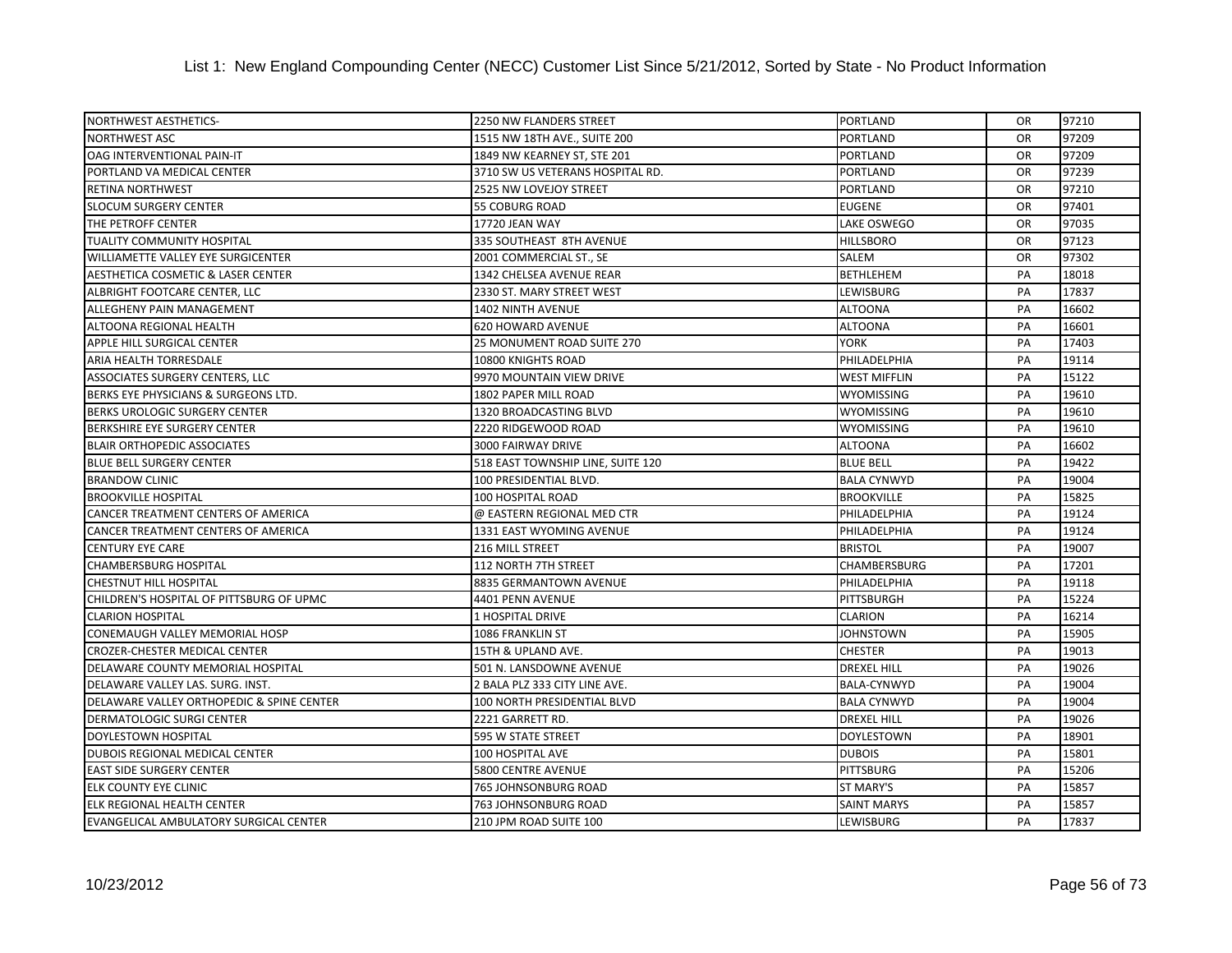| EVERETT & HURITE OPHTHALMIC ASSOC.-PA              | 125 EMERYVILLE DRIVE               | <b>CRANBERRY TOWNSHIP</b> | PA | 16066 |
|----------------------------------------------------|------------------------------------|---------------------------|----|-------|
| <b>EVERETT &amp; HURITE OPHTHALMIC ASSOCIATES</b>  | 1835 FORBES AVENUE                 | PITTSBURGH                | PA | 15219 |
| <b>EVERETT &amp; HURITE OPHTHALMIC ASSOCIATION</b> | 1 GIBRALTER WAY                    | GREENSBURG                | PA | 15601 |
| EVERETT AND HURITE OPHTHALMIC ASSOC.               | 816 FINLEY ROAD                    | <b>BELLE VERNON</b>       | PA | 15012 |
| EYE CONSULTANTS OF PA                              | 1 GRANITE POINT DRIVE              | <b>WYOMISSING</b>         | PA | 19610 |
| EYE SURGICAL MEDICAL ASSOCIATES                    | 8118 BUSTLETON AVENUE              | PHILADELPHIA              | PA | 19152 |
| GEISINGER COMMUNITY MEDICAL CENTER                 | 316 COLFAX AVE                     | <b>SCRANTON</b>           | PA | 18510 |
| <b>GEISINGER MEDICAL CENTER</b>                    | 100 NORTH ACADEMY AVE 42-01        | <b>DANVILLE</b>           | PA | 17822 |
| <b>GETTYSBURG HOSPITAL</b>                         | 147 GETTY'S STREET                 | <b>GETTYSBURG</b>         | PA | 17325 |
| GOOD SAMARITAN HOSPITAL-CARDIO                     | 4TH AND WALNUT STREETS             | <b>LEBENON</b>            | PA | 17042 |
| <b>GOOD SAMARITAN HOSPITAL-PHARMACY</b>            | <b>FOURTH &amp; WALNUT STREETS</b> | <b>LEBANON</b>            | PA | 17042 |
| <b>GRAND VIEW HOSPITAL-</b>                        | 700 LAWN AVE.                      | <b>SELLERSVILLE</b>       | PA | 18960 |
| <b>GREATER LEHIGH FAMILY MEDICINE LLC</b>          | 4379 EASTON AVE, SUITE 110         | <b>BETHLEHEM</b>          | PA | 18020 |
| HAHNEMANN UNIVERSITY HOSPITAL                      | 230 NORTH BROAD STREET             | PHILADELPHIA              | PA | 19102 |
| HAHNEMANN UNIVERSITY HOSPITAL-CARDIO               | 230 NORTH BROAD STREET             | PHILADELPHIA              | PA | 19102 |
| <b>HAMOT MEDICAL CENTER</b>                        | 100 PEACH STREET, SUITE 201        | ERIE                      | PA | 16550 |
| <b>HANOVER HOSPITAL</b>                            | 300 HIGHLAND AVE.                  | <b>HANOVER</b>            | PA | 17331 |
| HARRISBURG INTERV. PAIN MANAG. CTR.                | 825 SIR THOMAS COURT               | <b>HARRISBURG</b>         | PA | 17109 |
| HAZLETON GENERAL HOSPITAL                          | 700 E. BROAD STREET                | <b>HAZLETON</b>           | PA | 18201 |
| <b>HAZLETON SURGERY CENTER</b>                     | 50 MOISEY DRIVE, STE #100          | <b>HAZLETON</b>           | PA | 18202 |
| <b>HOLY REDEEMER ASC</b>                           | 821 HUNTINGDON PIKE                | <b>HUNTINGDON VALLEY</b>  | PA | 19006 |
| <b>HOLY SPIRIT HOSPITAL</b>                        | 503 NORTH 21ST STREET              | <b>CAMP HILL</b>          | PA | 17011 |
| HUNTINGDON VALLEY SURGERY CENTER                   | 1800 BYBERRY ROAD                  | <b>HUNTINGDON VALLEY</b>  | PA | 19006 |
| <b>JAMESON HOSPITAL</b>                            | 1211 WILMINGTON AVENUE             | <b>NEW CASTLE</b>         | PA | 16105 |
| JEFFERSON NEUROSCIENCE                             | 900 WALNUT STREET ROOM 109         | PHILADELPHIA              | PA | 19107 |
| JEFFERSON PAIN & REHABILITATION CENTER             | <b>4735 CLAIRTON BLVD</b>          | PITTSBURGH                | PA | 15236 |
| JEFFERSON REGIONAL MED CTR                         | 565 COAL VALLEY ROAD               | JEFFERSON HILLS           | PA | 15025 |
| JENNERSVILLE REGIONAL HOSPITAL                     | 1015 WEST BALTIMORE PIKE           | <b>WEST GROVE</b>         | PA | 19390 |
| <b>JERSEY SHORE HOSPITAL</b>                       | <b>1020 THOMPSON STREET</b>        | <b>JERSEY SHORE</b>       | PA | 17740 |
| <b>KARLIK OPHTHALMOLOGY</b>                        | 1015 WEST VIEW PARK DRIVE          | PITTSBURGH                | PA | 15229 |
| KIMMEL AND ASSOCIATES                              | 800 OSTRUM STREET                  | <b>BETHLEHAM</b>          | PA | 18015 |
| LANCASTER GENERAL HEALTH                           | 555 NORTH DUKE STREET              | LANCASTER                 | PA | 17604 |
| LANCASTER GENERAL HEALTH                           |                                    | LANCASTER                 | PA | 17602 |
| LANCASTER GENERAL HOSPITAL                         | <b>555 NORTH DUKE STREET</b>       | LANCASTER                 | PA | 17602 |
| LANCASTER ORTHOPEDIC GROUP                         | <b>231 GRANITE RUN DRIVE</b>       | <b>LANCASTER</b>          | PA | 17601 |
| <b>LAUREL EYE CLINIC</b>                           | 50 WATERFORD PIKE                  | <b>BROOKVILLE</b>         | PA | 15825 |
| LAUREL LASER & SURGERY CENTER                      | <b>52 WATERFORD PIKE</b>           | <b>BROOKVILLE</b>         | PA | 15825 |
| LEHIGH VALLEY CENTER FOR SIGHT                     | 1739 FAIRMONT STREET               | <b>ALLENTOWN</b>          | PA | 18104 |
| LEHIGH VALLEY EYE CENTER                           | 400 N 17TH STREET                  | <b>ALLENTOWN</b>          | PA | 18104 |
| <b>LIBERTY SURGICAL CENTER</b>                     | 9122 BLUE GRASS ROAD               | PHILADELPHIA              | PA | 19114 |
| <b>LOCK HAVEN HOSPITAL</b>                         | 24 CREE DRIVE                      | LOCK HAVEN                | PA | 17745 |
| <b>LOWER BUCKS HOSPITAL</b>                        | 501 BATH ROAD                      | <b>BRISTOL</b>            | PA | 19007 |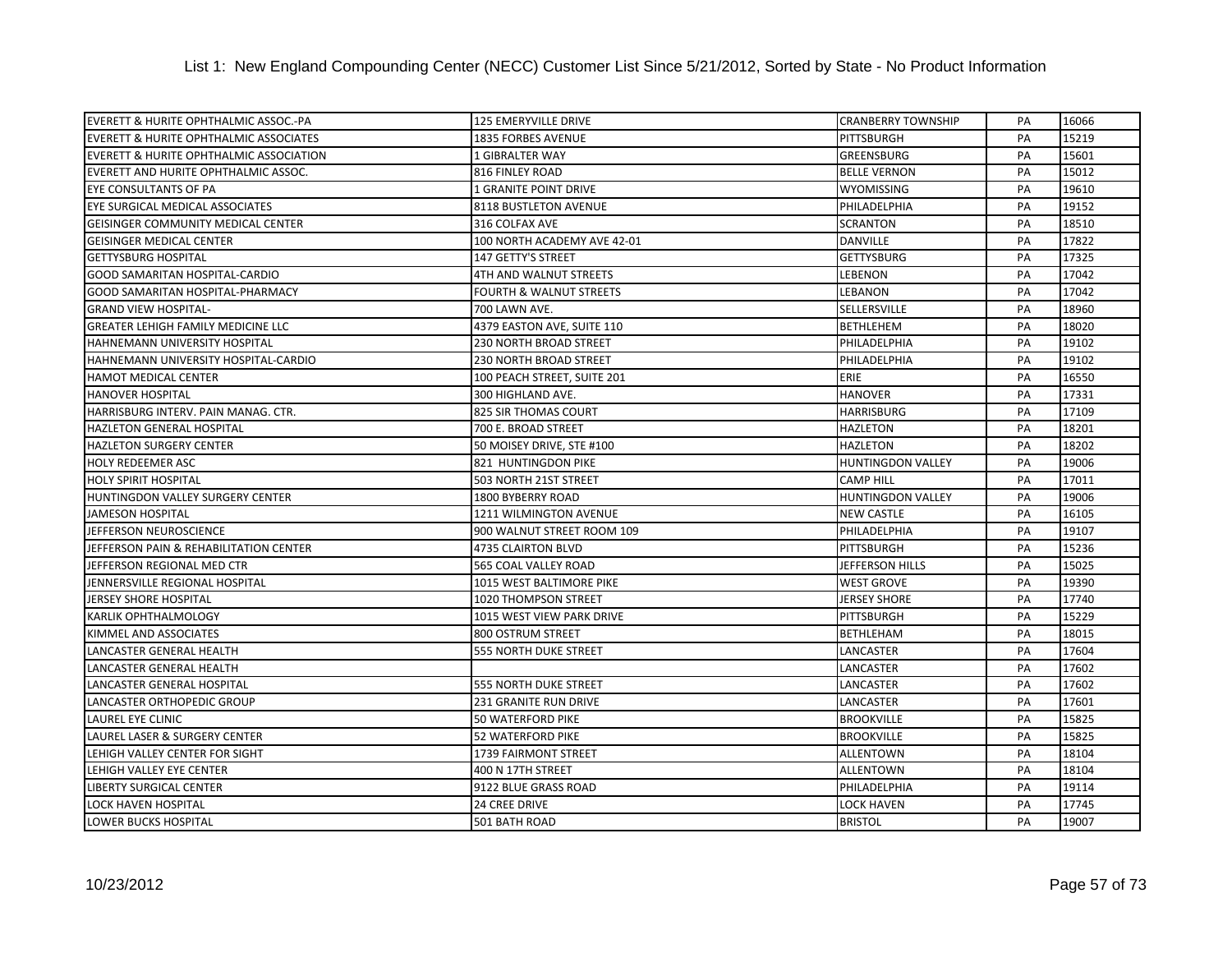| <b>MAIN LINE HAND SURGERY</b>             | 100 EAST LANCASTER AVE            | <b>WYNNEWOOD</b>        | PA | 19096 |
|-------------------------------------------|-----------------------------------|-------------------------|----|-------|
| MATERNAL FETAL MEDICINE@ MAGEE WOMEN'S    | 300 HALKET STREET, SUITE 0610     | PITTSBURGH              | PA | 15213 |
| <b>MEADVILLE MEDICAL CENTER</b>           | 751 LIBERTY STREET                | <b>MEADVILLE</b>        | PA | 16335 |
| <b>MERCY HOSPITAL OF SCRANTON</b>         | 746 JEFFERSON AVE.                | <b>SCRANTON</b>         | PA | 18501 |
| <b>MERCY TYLER HOSPITAL</b>               | 5950 SR 6W                        | <b>TUNKHANNOCK</b>      | PA | 18657 |
| <b>METHODIST HOSPITAL</b>                 | 2301 SOUTH BROAD STREET           | PHILADELPHIA            | PA | 19148 |
| MIFFLIN COUNTY COMMUNITY SURGICAL CENTER  | <b>311 FOURTH STREET</b>          | <b>LEWISTOWN</b>        | PA | 17044 |
| MITCHELL ORTHOPEDICS ASSOCIATES           | 180 NORTH GALLATIN AVE            | <b>UNIONTOWN</b>        | PA | 15401 |
| MORGENSTERN CENTER FOR ORBITAL & FACIAL   | 123 BLOOMINGDALE AVENUE-SUITE 102 | <b>WAYNE</b>            | PA | 19087 |
| <b>MOSES TAYLOR HOSPITAL</b>              | 700 QUINCY AVE.                   | <b>SCRANTON</b>         | PA | 18510 |
| MOUNT NITTANY MEDICAL CENTER              | 1800 E. PARK AVE                  | <b>STATE COLLEGE</b>    | PA | 16803 |
| MT. NITTANY SURGICAL CENTER               | 1850 E. PARK AVE SUITE #103       | <b>STATE COLLEGE</b>    | PA | 16803 |
| MT. PLEASANT SURGERY CENTER               | 200 BESSEMER ROAD                 | <b>MOUNT PLEASANT</b>   | PA | 15666 |
| MUSCLE BONE & JOINT CTR-KIM               | NORTHEAST ORTHOPAEDICS, PC        | PHILADELPHIA            | PA | 19114 |
| NADLER, DAN MD. & ASSOCIATES              | 1200 SHARON ROAD                  | <b>BEAVER</b>           | PA | 15009 |
| NAZARETH HOSPITAL                         | 2601 HOLME AVE.                   | PHILADELPHIA            | PA | 19152 |
| NESPER, JAMES MD                          | 841 HOSPITAL ROAD                 | <b>INDIANA</b>          | PA | 15701 |
| NORTHEASTERN EYE INSTITUTE                | <b>200 MIFFLIN AVENUE</b>         | <b>SCRANTON</b>         | PA | 18503 |
| NORTHERN OPHTHALMIC ASSOCIATES            | 500 OLD YORK ROAD                 | <b>JENKINTOWN</b>       | PA | 19046 |
| OPHTHALMIC ASSOCIATES                     | <b>120 MAIN STREET</b>            | <b>JOHNSTOWN</b>        | PA | 15901 |
| OPHTHALMOLOGY PHYSICIANS & SURGEONS       | 331 NORTH YORK ROAD               | <b>HATBORO</b>          | PA | 19040 |
| ORTHOPEDIC SURGEONS OF WARREN             | 103 WEST SAINT CLAIR STREET       | <b>WARREN</b>           | PA | 16365 |
| ORTHOPEDIC & SPINE SPECIALIST ASC         | 1855 POWDER MILL ROAD             | <b>YORK</b>             | PA | 17402 |
| ORTHOPEDIC & SPINE SPECIALISTS-IT         | 1855 POWDER MILL ROAD             | <b>YORK</b>             | PA | 17402 |
| PAUL M. GLAT MD                           | 191 PRESIDENTIAL BLVD. SUITE 101  | <b>BALA CYNWYD</b>      | PA | 19004 |
| PAUTLER, SIMONA MD                        | 3311 WASHINGTON ROAD              | <b>McMURRAY</b>         | PA | 15317 |
| PENNSYLVANIA EYE & EAR SURGERY            | 1 GRANITE POINT DRIVE             | <b>WYOMISSING</b>       | PA | 19610 |
| PENNSYLVANIA HOSPITAL                     | 800 SPRUCE STREET                 | PHILADELPHIA            | PA | 19107 |
| PENNSYLVANIA HOSPITAL-CARDIO              | 800 SPRUCE STREET                 | PHILADELPHIA            | PA | 19107 |
| PENNSYLVANIA PAIN MANAGEMENT INC.         | 1251 SOUTH CEDAR CREST BLVD.      | <b>ALLENTOWN</b>        | PA | 18103 |
| PHOENIXVILLE HOSPITAL                     | 140 NUTT ROAD                     | PHOENIXVILLE            | PA | 19460 |
| PHYSICIANS SURGICAL CENTER-               | 1840 QUENTIN ROAD                 | <b>LEBANON</b>          | PA | 17042 |
| POCONO EYE ASSOCIATES, INC.               | 300 PLAZA COURT, SUITE A          | <b>EAST STROUDSBURG</b> | PA | 18301 |
| POTTSTOWN MEMORIAL MEDICAL CENTER         | <b>1600 EAST HIGH STREET</b>      | <b>POTTSTOWN</b>        | PA | 19464 |
| READING HOSPITAL & MEDICAL CENTER         | 220 PARK RD. NORTH BUILDING 9-A   | <b>WYOMISSING</b>       | PA | 19610 |
| RECONSTRUCTIVE ORTHOPAEDIC ASSOC II, P.C. | 833 CHESTNUT STREET - 14th FLOOR  | PHILADELPHIA            | PA | 19107 |
| REGIONAL AMBULATORY SURG. CTR.            | <b>1376 BUCKTAIL ROAD</b>         | <b>SAINT MARYS</b>      | PA | 15857 |
| REGIONAL ORTHOPEDIC HEALTH CENTER         | 1233 LOCUST STREET 1ST FLOOR      | PHILADELPHIA            | PA | 19107 |
| RETINA ASSOCIATES OF GREATER PA           | 124 DEKALB PIKE                   | <b>NORTH WALES</b>      | PA | 19454 |
| RETINA ASSOCIATES OF GREATER PA-2         | 1013 WEST NINTH AVENUE, SUITE A   | <b>KING OF PRUSSIA</b>  | PA | 19406 |
| RIDDLE MEMORIAL HOSPITAL                  | 1068 W. BALTIMORE PIKE            | <b>MEDIA</b>            | PA | 19063 |
| SAINT CHRISTOPHER'S HOSP FOR CHILDREN     | 3601 A STREET                     | PHILADELPHIA            | PA | 19134 |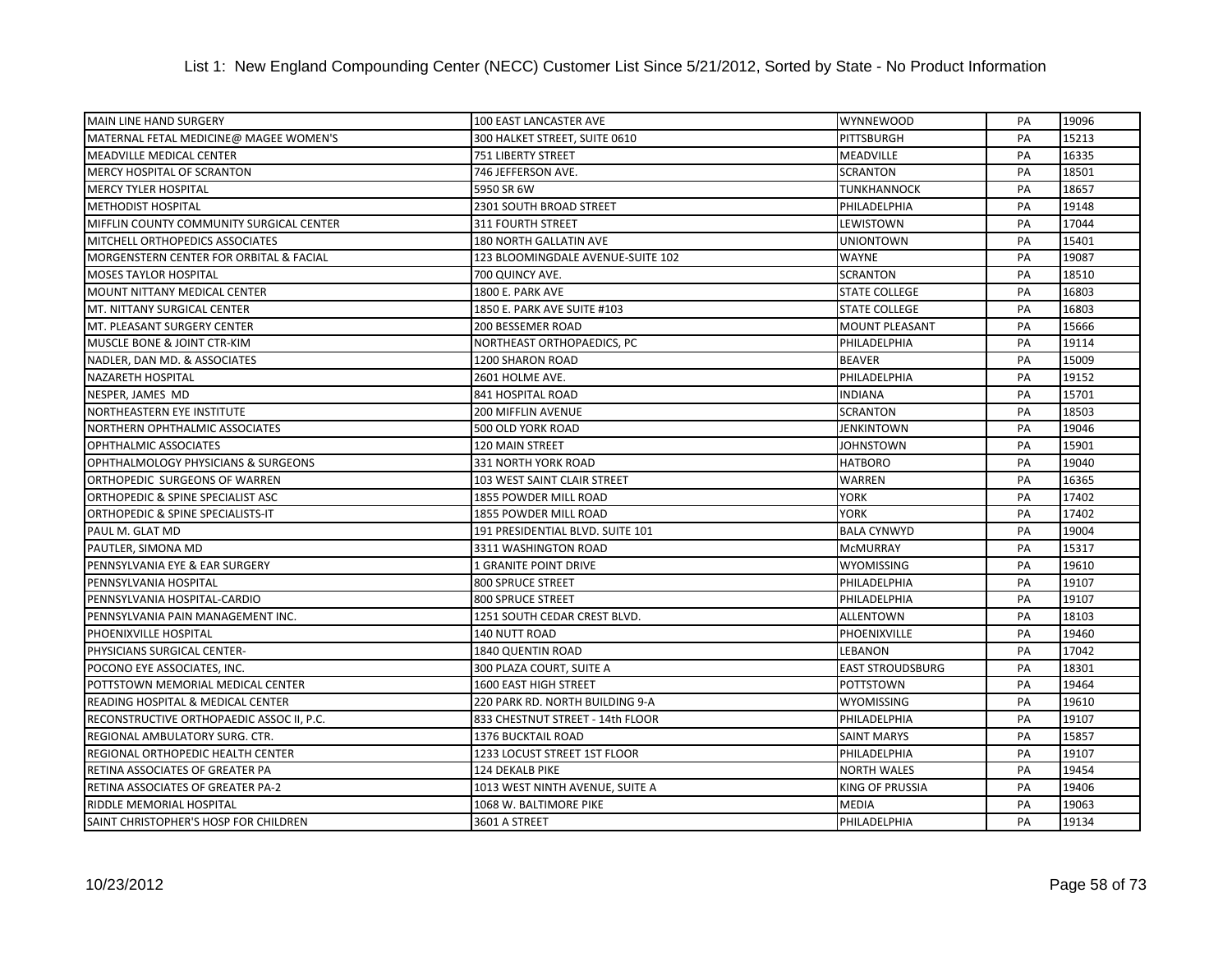| <b>SCHUYLKILL MED CTR SOUTH-IT</b>        | 420 South Jackson Street                 | Pottsville           | PA | 17901      |
|-------------------------------------------|------------------------------------------|----------------------|----|------------|
| SCHUYLKILL MEDICAL CENTER-EAST            | 700 EAST NORWEGIAN                       | <b>POTTSVILLE</b>    | PA | 17901      |
| SCIARA, CHRISTINE M. MD                   | 1595 PAOLI PIKE STE 105                  | <b>WEST CHESTER</b>  | PA | 19380      |
| SENECA EYE SURGEONS                       | 103 WEST SAINT CLAIR STREET              | WARREN               | PA | 16365      |
| SEWICKLEY VALLEY MEDICAL GROUP-CARDIOLOGY | 12 QUAKER VILLAGE SHIPPING CENTER, SUITE | LEETSDALE            | PA | 15056      |
| <b>SOMERSET HOSPITAL</b>                  | <b>225 SOUTH CENTER STREET</b>           | SOMERSET             | PA | 15501      |
| SOUTH HILLS PAIN & REHAB ASSOC.           | 575 COAL VALLEY ROAD                     | JEFFERSON HILLS      | PA | 15025      |
| SPINAL CARE PAIN ASSOC.                   | 2410 SOUTH BROAD STREET                  | PHILADELPHIA         | PA | 19145      |
| SPRINGFIELD HOSPITAL-                     | 190 W. SPROUL ROAD                       | SPRINGFIELD          | PA | 19064      |
| <b>SPS PAIN MANAGEMENT</b>                | 1100 GRAMPIAN BLVD                       | WILLIAMSPORT         | PA | 17701-1909 |
| <b>ST JOSEPH MEDICAL CENTER</b>           | 2500 BERNVILLE ROAD                      | <b>READING</b>       | PA | 19605      |
| <b>ST. LUKES HOSPITAL</b>                 | 801 OSTRUM STREET                        | <b>BETHLEHEM</b>     | PA | 18015      |
| SUNBURY COMMUNITY HOSP. & OUTP. CTR.      | 350 NORTH 11TH STREET                    | <b>SUNBURY</b>       | PA | 17801      |
| <b>SURGERY CENTER OF POTTSVILLE</b>       | 1544 ROUTE 61, SUITE 6192                | <b>POTTSVILLE</b>    | PA | 17901      |
| SURGICAL INSTITUTE OF READING             | <b>2752 CENTURY BLVD</b>                 | <b>WYOMISSING</b>    | PA | 19610      |
| SUSQUEHANNA EYE ASSOCIATES                | 930 BELLEFONTE AVENUE                    | LOCKHAVEN            | PA | 17745      |
| SUSQUEHANNA VALLEY MEDICAL SPECIALTIES    | 6850 LOWS ROAD                           | <b>BLOOMSBURG</b>    | PA | 17815      |
| <b>TAYLOR HOSPITAL</b>                    | 175 EAST CHESTER PIKE                    | <b>RIDLEY PARK</b>   | PA | 19078      |
| THE AMBULATORY SURGERY CENTER AT ST. MARY | 1203 LANGHORNE-NEWTON ROAD               | LANGHORNE            | PA | 19047      |
| THE CENTER FOR SPINE CARE                 | 1671 CROOKED OAKS DR                     | LANCASTER            | PA | 17601      |
| THE SURGERY CENTER OF CENTRAL PA          | <b>66 ENTERPRISE BLVD</b>                | <b>ALLENWOOD</b>     | PA | 17810      |
| THOMAS J. STERN DMD PC                    | 833 SOUTH 2ND STREET                     | PHILADELPHIA         | PA | 19147      |
| THOMAS JEFFERSON UNIVERSITY HOSPITAL      | 111 SOUTH 11TH STREET                    | PHILADELPHIA         | PA | 19107      |
| <b>TOTAL EYE CARE CENTERS</b>             | 1568 WOODBOURNE ROAD                     | LEVITTOWN            | PA | 19057      |
| UNIONTOWN PAIN MANAGEMENT                 | 20 HIGHLAND PARK DRIVE, SUITE 303        | <b>UNIONTOWN</b>     | PA | 15401      |
| UNIVERSITY OF PITTSBURGH MEDICAL CENTER   | 9100 BABCOCK BLVD.                       | <b>PITTSBURGH</b>    | PA | 15237      |
| UPMC BEDFORD MEMORIAL                     | 10455 LINCOLN HIGHWAY                    | <b>EVERETT</b>       | PA | 15537      |
| UPMC PRESBYTERIAN                         | 200 LOTHROP STREET, G-119(PHARMACY)      | <b>PITTSBURG</b>     | PA | 15203      |
| UPMC SHADYSIDE HOSPITAL                   | 5230 CENTRE AVE                          | PITTSBURGH           | PA | 15232      |
| <b>VALLEY PAIN SPECIALISTS</b>            | 4250 FRITCH DRIVE                        | <b>BETHLEHEM</b>     | PA | 18020      |
| <b>VITREO RETINA CONSULTANTS</b>          | 3135 HIGHLAND ROAD                       | <b>HERMITAGE</b>     | PA | 16148      |
| <b>WASHINGTON HOSPITAL-</b>               | 155 WILSON AVE.                          | WASHINGTON           | PA | 15301      |
| WAYNE MEMORIAL HOSPITAL                   | <b>601 PARK STREET</b>                   | HONESDALE            | PA | 18431      |
| <b>WAYNESBORO HOSPITAL</b>                | 501 E MAIN STREET                        | <b>WAYNESBORO</b>    | PA | 17268      |
| WELLSPAN INTERVENTIONAL PAIN MGMT         | 228 ST. CHARLES WAY                      | <b>YORK</b>          | PA | 17402      |
| <b>WEST SHORE SURGERY CENTER</b>          | 2015 TECHNOLOGY PARKWAY                  | <b>MECHANICSBURG</b> | PA | 17050      |
| WESTERN PENNSYLVANIA HOSPITAL             | 4800 FRIENDSHIP AVENUE                   | PITTSBURGH           | PA | 15224      |
| <b>WESTMORELAND HOSPITAL</b>              | 532 W. PITTSBURGH STREET                 | <b>GREENSBURG</b>    | PA | 15601      |
| <b>WILKES-BARRE HOSPITAL</b>              | 575 NORTH RIVER STREET                   | <b>WILKES-BARRE</b>  | PA | 18764      |
| WILLIAMSPORT HOSPITAL, THE                | 700 HIGH STREET                          | WILLIAMSPORT         | PA | 17701      |
| WILLIAMSPORT HOSPITAL, THE                | 777 RURAL AVE                            | <b>WILLIAMSPORT</b>  | PA | 17701      |
| WILLIAMSPORT HOSPITAL, THE-CARDIO         | <b>700 HIGH STREET</b>                   | WILLIAMSPORT         | PA | 17701      |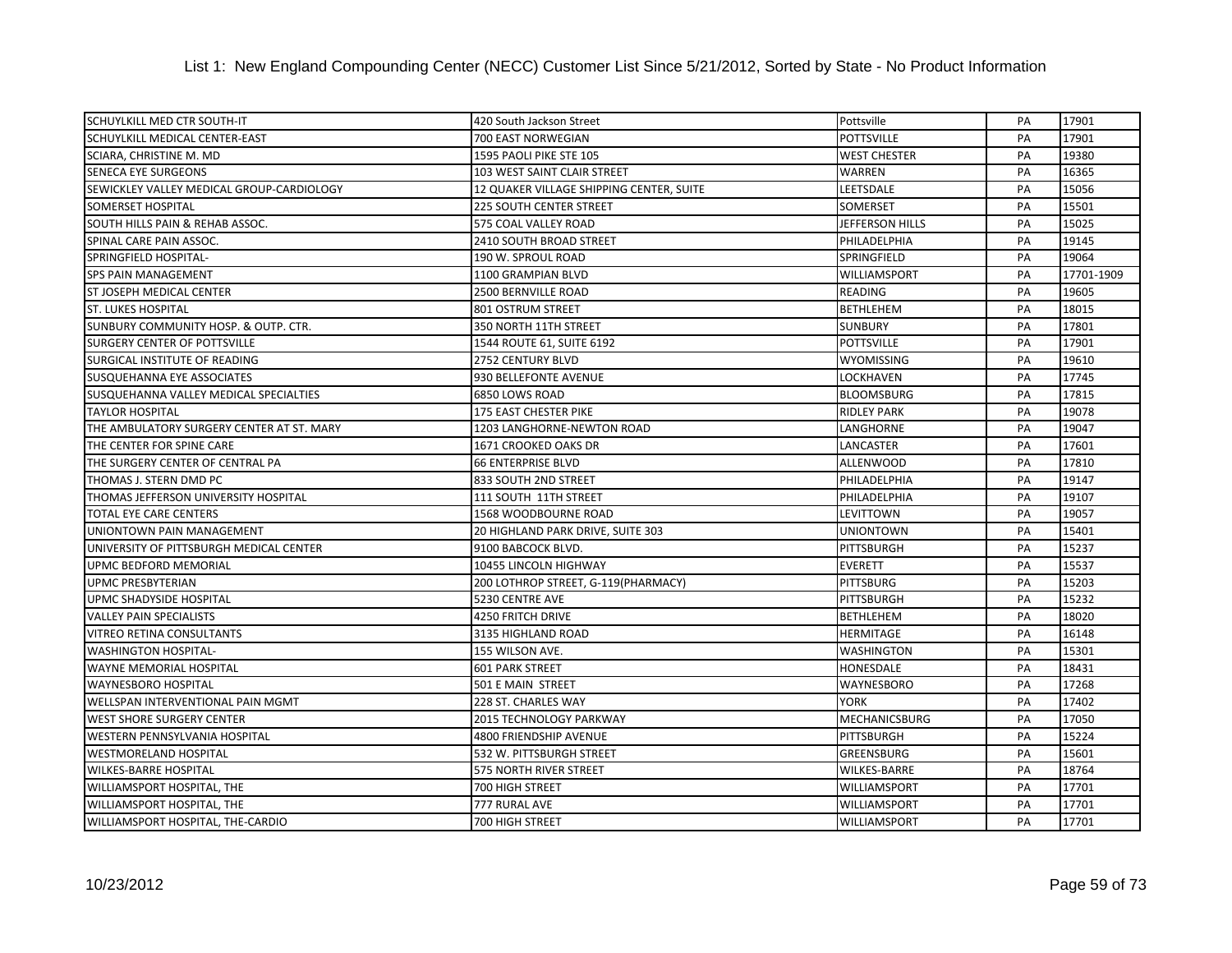| WILLIAMSPORT HOSPITAL, THE-CARDIO        | 777 RURAL AVE                     | <b>WILLIAMSPORT</b>     | PA             | 17701 |
|------------------------------------------|-----------------------------------|-------------------------|----------------|-------|
| <b>WILLS SURGERY CENTER</b>              | STADIUM CAMPUS                    | PHILADELPHIA            | PA             | 19145 |
| YORK HOSPITAL                            | <b>1001 SOUTH GEORGE STREET</b>   | <b>YORK</b>             | PA             | 17405 |
| YORK HOSPITAL-CARDIO                     | 7TH FLOOR PHARMACY                | YORK                    | PA             | 17405 |
| YOUNG MEDSPA                             | 4025 WEST HOPEWELL RD.            | <b>CENTER VALLEY</b>    | PA             | 18034 |
| ARMANDO OLIVER CRUZ MD                   | 454 DE DIEGO AVE. PUERTO NUEVO    | <b>SAN JUAN</b>         | PR             | 00920 |
| BRAVO-CASTRO, JAIME MD.                  | <b>METROPOLITAN HOSPITAL</b>      | <b>SAN JUAN</b>         | PR             | 00921 |
| IBANEZ, HECTOR E. MD                     | DE DIEGO #14 ESTE OFFICE 204      | <b>MAYAGUEZ</b>         | <b>PR</b>      | 00680 |
| INSTITUTO DE OJOS Y PIEL INC.            | CARR #3KM.12.3 AVE 65 INFANTERIA  | CAROLINA                | PR             | 00985 |
| OJOS INC. BLDG. OFFICE, 4TH FLOOR        | CALLE HIPIDROMO PDA               | <b>SANTURCE</b>         | PR             | 00908 |
| QUINONES, CESAR MD                       | AVE GAUTIER BENITZ PD PLAZA #112  | <b>CAGUAS</b>           | PR             | 00726 |
| RETINA SPECIALISTS OF PUERTO RICO        | 35 JUAN C. BORBON STREET          | <b>GUAYNABO</b>         | PR             | 00969 |
| AMERICAS VEIN CENTERS.                   | 1407 SOUTH COUNTY TRAIL           | <b>EAST GREENWICH</b>   | <b>RI</b>      | 02818 |
| <b>CENTER FOR ORTHOPEDICS-</b>           | 1524 ATWOOD AVE, SUITE 140        | JOHNSTON                | R <sub>l</sub> | 02919 |
| <b>COMPREHENSIVE MEDICAL CARE</b>        | 132 OLD RIVER ROAD, SUITE #108    | <b>LINCOLN</b>          | R <sub>l</sub> | 02865 |
| <b>DUDLEY STREET OPERATORY</b>           | 2 DUDLEY STREET                   | <b>PROVIDENCE</b>       | R1             | 02905 |
| EAR NOSE & THROAT MEDICINE & SURG GROUP  | 850 AQUIDNECK AVENUE              | <b>MIDDLETOWN</b>       | R1             | 02842 |
| <b>ENZER &amp; ASSOCIATES, PC</b>        | <b>120 DUDLEY STREET</b>          | <b>PROVIDENCE</b>       | R <sub>l</sub> | 02905 |
| FRANKLIN E MIRRER INC                    | 215 TOLL GATE ROAD, SUITE 206     | <b>WARWICK</b>          | <b>RI</b>      | 02886 |
| JANIGIAN RETINA ASSOCIATES               | 120 DUDLEY STREET, SUITE 303      | <b>PROVIDENCE</b>       | R1             | 02905 |
| KOCH EYE ASSOCIATES-                     | 566 Tollgate Road                 | Warwick                 | R <sub>l</sub> | 02886 |
| LANDMARK MEDICAL CENTER                  | 115 CASS AVE.                     | <b>WOONSOCKET</b>       | R <sub>l</sub> | 02895 |
| LORI G. POLACEK, MD                      | 1524 ATWOOD AVENUE, SUITE 343     | JOHNSTON                | R1             | 02919 |
| MEMORIAL HOSPITAL OF RHODE ISLAND        | <b>224 PROSPECT STREET</b>        | PAWTUCKET               | R1             | 02860 |
| <b>MICHAEL MIGLIORI</b>                  | <b>120 DUDLEY STREET</b>          | <b>PROVIDENCE</b>       | R1             | 02905 |
| NEW ENGLAND ANESTHESIOLOGISTS, INC       | 935 JEFFERSON BLVD. SUITE 1002    | <b>WARWICK</b>          | <b>RI</b>      | 02888 |
| NEW ENGLAND ANESTHESIOLOGY (NEA)         | 935 JEFFERSON BLVD.               | <b>WARWICK</b>          | <b>RI</b>      | 02888 |
| OCEAN STATE PAIN MANAGEMENT              | 219 CASS AVE, SUITE B             | <b>WOONSOCKET</b>       | R1             | 02895 |
| OCEAN STATE PAIN MANAGEMENT-             | 1377 S COUNTY TRAIL - UNIT 2A     | <b>EAST GREENWICH</b>   | R <sub>l</sub> | 02818 |
| R.I. FOOT CARE                           | 1524 ATWOOD AVE                   | <b>JOHNSTON</b>         | R1             | 02919 |
| RHODE ISLAND DERMATOLOGY COSMETIC CENTER | 3 WAKE ROBIN ROAD UNIT 5          | LINCOLN                 | R1             | 02865 |
| Rhode Island Hospital                    | 593 Eddy Street                   | Providence              | R <sub>l</sub> | 02903 |
| Rhode Island Hospital                    | 593 Eddy St                       | Providence              | <b>RI</b>      | 02903 |
| SKIN ESSENTIALS, INC.                    | 1909 MINERAL SPRING AVE           | <b>NORTH PROVIDENCE</b> | R1             | 02911 |
| <b>SNAPA - INTERVENTIONAL PAIN</b>       | 102 SMITHFIELD AVE                | <b>PAWTUCKET</b>        | R <sub>l</sub> | 02860 |
| <b>SOUTH COUNTY HOSPITAL</b>             | 100 KENYON AVENUE                 | WAKEFIELD               | R <sub>l</sub> | 02879 |
| <b>ST JAMES SURGERY CENTER</b>           | 444 QUAKER LANE                   | <b>WARWICK</b>          | R1             | 02886 |
| THE MIRIAM HOSPITAL.                     | <b>164 SUMMIT AVENUE</b>          | <b>PROVIDENCE</b>       | R1             | 02906 |
| TODD HANDEL MD/DBA THE HANDEL CENTER     | 100 HIGHLAND AVE, SUITE 102       | <b>PROVIDENCE</b>       | R1             | 02906 |
| AIKEN AUGUSTA ORAL AND FACIAL            | 150 CREPE MYRTLE DRIVE            | <b>AIKEN</b>            | SC             | 29803 |
| ANMED HEALTH / MEDICUS SURGERY CENTER    | <b>MEDICUS SURGERY CENTER</b>     | ANDERSON                | SC             | 29622 |
| <b>BLUFFON OKATIE OUTPATIENT CENTER</b>  | 40 OKATIE CENTER BLVD., SUITE 125 | <b>OKATIE</b>           | SC             | 29909 |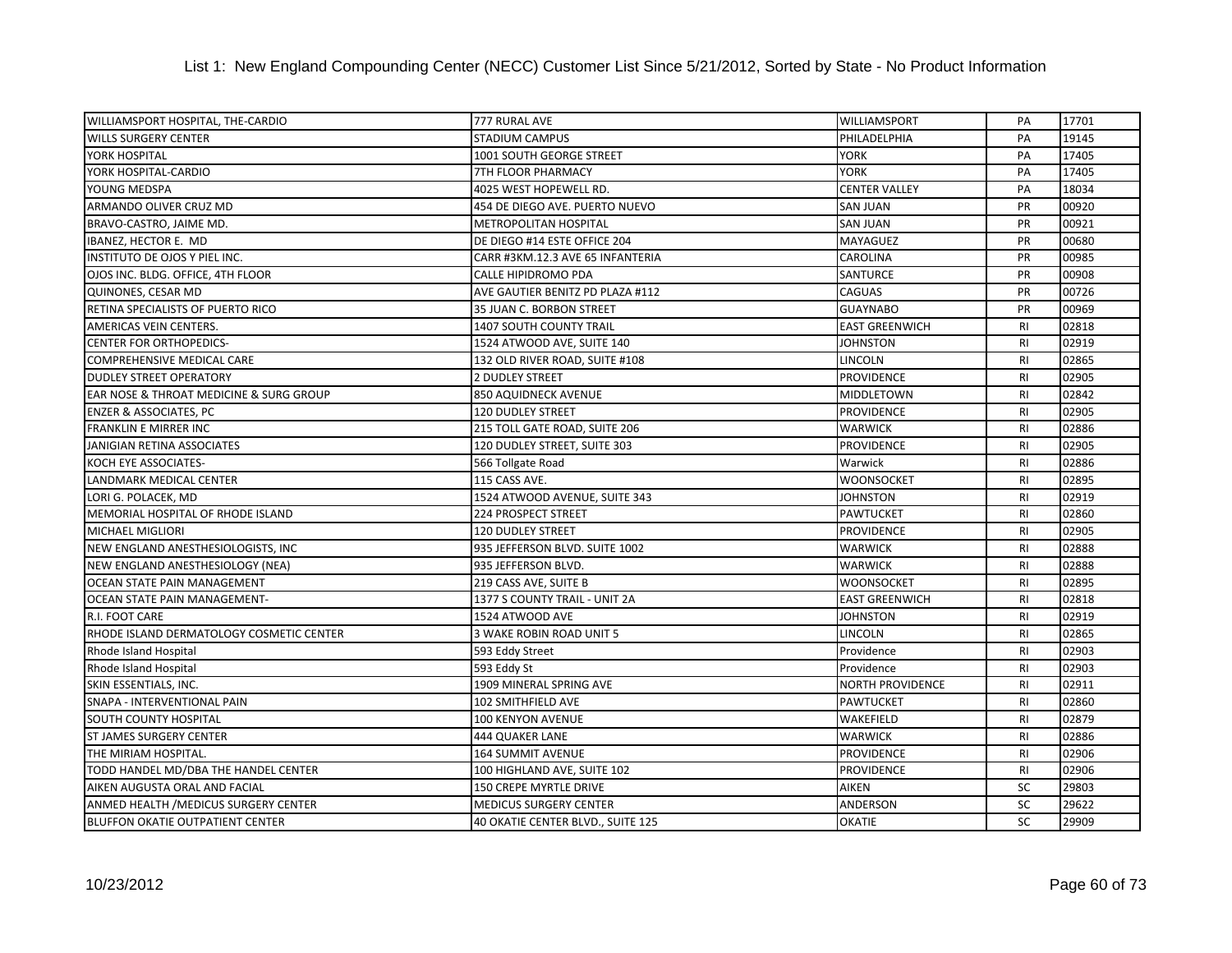| <b>BON SECOURS-SAINT FRANCIS HOSPITAL</b>  | <b>2095 HENRY TECKLENBURG DRIVE</b> | CHARLESTON               | SC        | 29414 |
|--------------------------------------------|-------------------------------------|--------------------------|-----------|-------|
| CAROLINA HOSPITAL SYSTEM                   | 805 PAMPLICO HWY                    | <b>FLORENCE</b>          | SC        | 29505 |
| CAROLINA INTEGRATIVE MEDICINE              | 1011 TIGER BOULEVARD, SUITE 300     | <b>CLEMSON</b>           | SC        | 29631 |
| CAROLINAS HOSPITAL SYSTEM                  | 805 PAMPLICO HWY                    | <b>FLORENCE</b>          | <b>SC</b> | 29505 |
| CENTER FOR ADVANCED EYE CENTER, THE        | 7 POINTE CIRCLE                     | <b>GREENVILLE</b>        | <b>SC</b> | 29615 |
| CHESTERFIELD GENERAL HOSPITAL              | 711 CHESTERFIELD HWY                | <b>CHERAW</b>            | <b>SC</b> | 29520 |
| <b>CLARENDON MEMORIAL HOSPITAL</b>         | 10 EAST HOSPITAL STREET             | <b>MANNING</b>           | <b>SC</b> | 29102 |
| <b>COLLETON MEDICAL CENTER</b>             | 501 ROBERTSON BLVD.                 | <b>WALTERBORO</b>        | SC        | 29488 |
| DORN VA MEDICAL CENTER                     | 6439 GARNERS FERRY                  | COLUMBIA                 | SC        | 29209 |
| <b>EAST COOPER MEDICAL CENTER</b>          | 2000 HOSPITAL DRIVE                 | MT. PLEASANT             | SC        | 29464 |
| <b>EAST COOPER PODIATRY</b>                | 389 JOHNNIE DODDS BLVD, SUITE #100  | <b>MOUNT PLEASANT</b>    | SC        | 29464 |
| <b>GEORGETOWN HOSPITAL SYSTEM</b>          | 606 BLACK RIVER ROAD                | <b>GEORGETOWN</b>        | SC        | 29440 |
| <b>GRANDE DUNES SURGERY CENTER</b>         | 1021 CIPRIANA DRIVE, SUITE 100      | <b>MYRTLE BEACH</b>      | SC        | 29572 |
| <b>GREENVILLE MEMORIAL HOSPITAL-CARDIO</b> | 701 GROVE ROAD                      | <b>GREENVILLE.</b>       | <b>SC</b> | 29605 |
| <b>GREENVILLE MEMORIAL MEDICAL CENTER</b>  | 701 GROVE ROAD                      | <b>GREENVILLE</b>        | <b>SC</b> | 29605 |
| <b>GREENVILLE SURGERY CENTER</b>           | 5 MEMORIAL MEDICAL COURT            | <b>GREENVILLE</b>        | SC        | 29605 |
| <b>GREER MEMORIAL HOSPITAL</b>             | 830 SOUTH BUNCOMBE RD               | <b>GREER</b>             | SC        | 29650 |
| HILLCREST HOSPITAL-PHARMACY                | 729 SOUTHEAST MAIN STREET           | SIMPSONVILLE             | <b>SC</b> | 29681 |
| <b>HILTON HEAD HOSPITAL</b>                | 25 HOSPITAL CENTER BLVD.            | <b>HILTON HEAD</b>       | SC        | 29926 |
| <b>INTERVENE MD</b>                        | 1341 OLD GEORGETOWN ROAD            | <b>MOUNT PLEASANT</b>    | SC        | 29464 |
| KERSHAW COUNTY MEDICAL CTR                 | 1315 ROBERTS SSTREET                | CAMDEN                   | SC        | 29020 |
| LOWCOUNTRY OUTPATIENT SURGERY CENTER LLC.  | 93A SPRINGVIEW LANE                 | SUMMERVILLE              | SC        | 29485 |
| MCLEOD MEDICAL CENTER DILLON               | 301 EAST JACKSON STREET             | <b>DILLON</b>            | <b>SC</b> | 29536 |
| MCLEOD REGIONAL MEDICAL CENTER             | 555 EAST CHEVES STREET              | <b>FLORENCE</b>          | <b>SC</b> | 29501 |
| MCLEOD REGIONAL MEDICAL CENTER - IT        | 555 EAST CHEVES STREET              | <b>FLORENCE</b>          | SC        | 29506 |
| NEWBERRY COUNTY MEMORIAL HOSPITAL          | <b>2669 KINARD STREET</b>           | <b>NEWBERRY</b>          | SC        | 29108 |
| PALMETTO EYE SPECIALISTS, PA               | 220 PEMBROKE DRIVE                  | <b>HILTONHEAD ISLAND</b> | SC        | 29926 |
| PALMETTO HEALTH RICHLAND                   | 5 MEDICAL PARK DRIVE                | <b>COLUMBIA</b>          | <b>SC</b> | 29203 |
| PATEWOOD MEMORIAL HOSPITAL                 | 175 PATEWOOD DRIVE                  | <b>GREENVILLE</b>        | <b>SC</b> | 29615 |
| PHYSIATRY AND REHAB ASSOCIATES, LLC        | 113 BLARNEY DRIVE                   | <b>COLUMBIA</b>          | SC        | 29223 |
| PHYSICIAN SURGERY CTR @ ANMED HEALTH       | 100 HEALTHY WAY, SITE 1220          | ANDERSON                 | SC        | 29621 |
| PIEDMONT MEDICAL CENTER                    | 222 S. HERLONG AVE                  | <b>ROCK HILL</b>         | <b>SC</b> | 29732 |
| RALPH A. JOHNSON CHARLESTON VA MED CTR     | 109 BEE STREET                      | <b>CHARLESTON</b>        | SC        | 29401 |
| REGIONAL MEDICAL CENTER                    | 3000 ST. MATTHEWS ROAD              | ORENGEBURN               | <b>SC</b> | 29118 |
| REGIONAL MEDICAL CENTER OF ORANGEBURG      | 3000 SAINT MATTHEWS ROAD            | ORANGEBURG               | SC        | 29118 |
| REJUVENATIONS MEDICAL SPA                  | 1 WELLNESS BLVD., SUITE 109         | <b>IRMO</b>              | SC        | 29063 |
| <b>REMEDY MEDSPA</b>                       | 777 SENATE PKWY                     | ANDERSON                 | <b>SC</b> | 29621 |
| <b>ROPER HOSPITAL</b>                      | 316 CALHOUN STREET                  | CHARLESTON               | <b>SC</b> | 29401 |
| ROPER MT. PLEASANT HOSPITAL                | 3500 HIGHWAY 17 NORTH               | MT. PLEASANT             | <b>SC</b> | 29466 |
| SCHUH, FREDRIC D. MD                       | <b>65 GADSDEN STREET</b>            | <b>CHARLESTON</b>        | SC        | 29401 |
| SOUTHERN ORTHOPAEDIC SPORTS MEDICINE       | 1718 ST. JULIAN PLACE               | <b>COLUMBIA</b>          | <b>SC</b> | 29204 |
| SPARTANBURG REGIONAL MED CTR               | 101 EAST WOOD STREET                | <b>SPARTANBURG</b>       | <b>SC</b> | 29303 |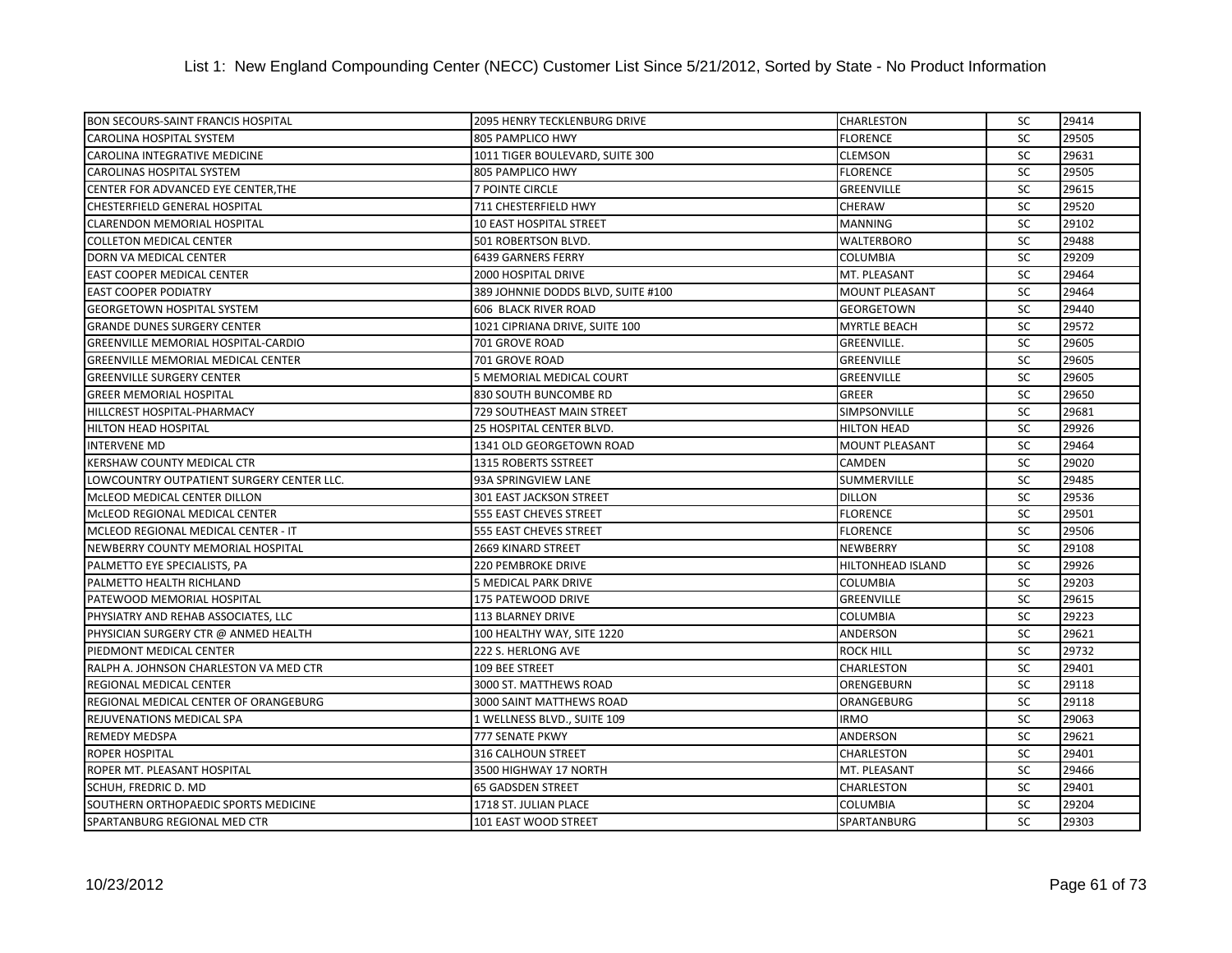| SPRINGS MEMORIAL HOSPITAL                 | 800 WEST MEETING STREET        | <b>LANCASTER</b>      | SC        | 29720 |
|-------------------------------------------|--------------------------------|-----------------------|-----------|-------|
| ST. FRANCIS EASTSIDE HOSPITAL             | 125 COMMONWEALTH DR            | <b>GREENVILLE</b>     | SC        | 29615 |
| ST. FRANCIS HOSPITAL-DOWNTOWN             | ONE ST. FRANCIS DRIVE          | GREENVILLE            | SC        | 29601 |
| SYNERGY SPINE CENTER                      | 457D BYPASS 123                | SENECA                | SC        | 29678 |
| THE SURGERY CENTER @ SELF MEMORIAL HOSP   | 101 ACADEMY AVENUE             | <b>GREENWOOD</b>      | SC        | 29646 |
| UPSTATE MEDICAL REHABILITATION            | 111 DOCTORS DRIVE              | <b>GREENVILLE</b>     | <b>SC</b> | 29605 |
| WACCAMAW COMMUNITY HOSPITAL               | 4070 HWY 17 BYPASS             | <b>MURRELLS INLET</b> | <b>SC</b> | 29576 |
| <b>WALLACE THOMPSON HOSPITAL</b>          | 322 WEST SOUTH STREET          | <b>UNION</b>          | SC        | 29379 |
| BLACK HILLS REGIONAL EYE INSTITUTE        | 2800 THIRD ST                  | <b>RAPID CITY</b>     | <b>SD</b> | 57701 |
| <b>BLACK HILLS SURGICAL HOSPITAL</b>      | 216 ANAMARIA DRIVE             | <b>RAPID CITY</b>     | SD        | 57701 |
| <b>BROOKINGS AMB. SURG. CENTER LLP</b>    | 3405 6TH STREET                | <b>BROOKINGS</b>      | <b>SD</b> | 57006 |
| <b>DAKOTA DERMATOLOGY</b>                 | 4950 S MINNESOTA AVENUE        | <b>SIOUX FALLS</b>    | <b>SD</b> | 57108 |
| INNOVATIVE PROCEDURAL CENTER              | 1512 4TH STREET NE             | <b>WATERTOWN</b>      | <b>SD</b> | 57201 |
| LAZADERM SKINCARE CENTRE                  | 5011 SOUTH LOUISE AVE          | <b>SIOUX FALLS</b>    | <b>SD</b> | 57108 |
| <b>RAPID CITY REGIONAL HOSPITAL</b>       | <b>353 FAIRMONT BLVD</b>       | <b>RAPID CITY</b>     | <b>SD</b> | 57701 |
| SIOUXLAND SURGERY CENTER                  | 600 SIOUX POINT RD.            | <b>DAKOTA DUNES</b>   | <b>SD</b> | 57049 |
| <b>ADVANCED PAIN CARE-TN</b>              | 1618 GUNBARREL ROAD, SUITE 101 | <b>CHATTANOOGA</b>    | <b>TN</b> | 37421 |
| BRISTOL REGIONAL MEDICAL CENTER           | 1 MEDICAL PARK BLVD            | <b>BRISTOL</b>        | <b>TN</b> | 37620 |
| CATARACT & LASER CENTER, LLC.             | 15 IRIS LANE                   | <b>CROSSVILLE</b>     | <b>TN</b> | 38555 |
| <b>CENTENNIAL MEDICAL CENTER</b>          | 2300 PATTERSON STREET          | <b>NASHVILLE</b>      | <b>TN</b> | 37203 |
| CENTENNIAL MEDICAL CENTER-CARDIO          | 2300 PATTERSON STREET          | <b>NASHVILLE</b>      | <b>TN</b> | 37203 |
| <b>CENTER FOR DERMATOLOGY</b>             | 1215 POPLAR AVENUE             | <b>MEMPHIS</b>        | <b>TN</b> | 38104 |
| <b>CENTER FOR SIGHT*</b>                  | 7800 CONNER ROAD               | <b>POWELL</b>         | <b>TN</b> | 37849 |
| <b>CHATTANOOGA SURGERY CENTER</b>         | 400 NORTH HOLTZCLAW AVE        | <b>CHATTANOOGA</b>    | TN        | 37404 |
| COOKEVILLE REGIONAL MEDICAL               | 1 MEDICAL CENTER BLVD.         | <b>COOKEVILLE</b>     | TN        | 38501 |
| DERMATOLOGY ASSOCIATES OF OAK RIDGE       | <b>800 OAK RIDGE TURNPIKE</b>  | <b>OAK RIDGE</b>      | <b>TN</b> | 37830 |
| <b>EAST TENNESSEE CHILDREN'S HOSPITAL</b> | 2018 CLINCH AVE                | <b>KNOXVILLE</b>      | <b>TN</b> | 37916 |
| <b>ERLANGER HEALTH SYSTEM</b>             | 910 BLACKFORD STREET           | <b>CHATTANOOGA</b>    | <b>TN</b> | 37403 |
| <b>ERLANGER HEALTH SYSTEM</b>             | 975 EAST THIRD STREET          | <b>CHATTANOOGA</b>    | TN        | 37403 |
| <b>ERLANGER HEALTH SYSTEM</b>             | 910 BLACKFORD STREET           | <b>CHATTANOOGA</b>    | TN        | 37403 |
| <b>EURO MED SPA</b>                       | 3888 HIXSON PIKE               | <b>CHATTANOOGA</b>    | <b>TN</b> | 37415 |
| <b>FAMILY ORTHOPEDIC CLINIC</b>           | 10810 PARKSIDE DRIVE           | <b>KNOXVILLE</b>      | <b>TN</b> | 37934 |
| FRANKLIN WOODS COMMUNITY HOSPITAL         | 300 MED TECH PARKWAY           | <b>JOHNSON CITY</b>   | <b>TN</b> | 37604 |
| <b>GATEWAY MEDICAL CENTER</b>             | 651 DUNLAP LANE                | <b>CLARKSVILLE</b>    | <b>TN</b> | 37040 |
| <b>GATEWAY MEDICAL CENTER-CARDIO</b>      | 651 DUNLOP LANE                | <b>CLARKSVILLE</b>    | <b>TN</b> | 37040 |
| <b>GREGORY K. HOOVER, MD</b>              | 12715 EVANS ROAD               | <b>KNOXVILLE</b>      | <b>TN</b> | 37934 |
| <b>GREGORY K. HOOVER, MD</b>              | 220 FORT SANDERS WEST BLVD 2,  | <b>KNOXVILLE</b>      | <b>TN</b> | 37934 |
| <b>HERITAGE MEDICAL CENTER</b>            | 2835 HWY 231 NORTH             | SHELBYVILLE           | <b>TN</b> | 37160 |
| <b>INDIAN PATH MEDICAL CENTER</b>         | 2000 BROOKSIDE DRIVE           | <b>KINGSPORT</b>      | <b>TN</b> | 37660 |
| JOHNSON CITY MEDICAL CENTER               | 400 N. STATE OF FRANKLIN ROAD  | JOHNSON CITY          | TN        | 37604 |
| JOHNSON CITY MEDICAL CENTER-CARDIO        | 400 N. STATE OF FRANKLIN ROAD  | JOHNSON CITY          | <b>TN</b> | 37604 |
| KNOXVILLE EYE SURGERY CENTER              | 140 CAPITAL DR. SUITE 2        | <b>KNOXVILLE</b>      | <b>TN</b> | 37922 |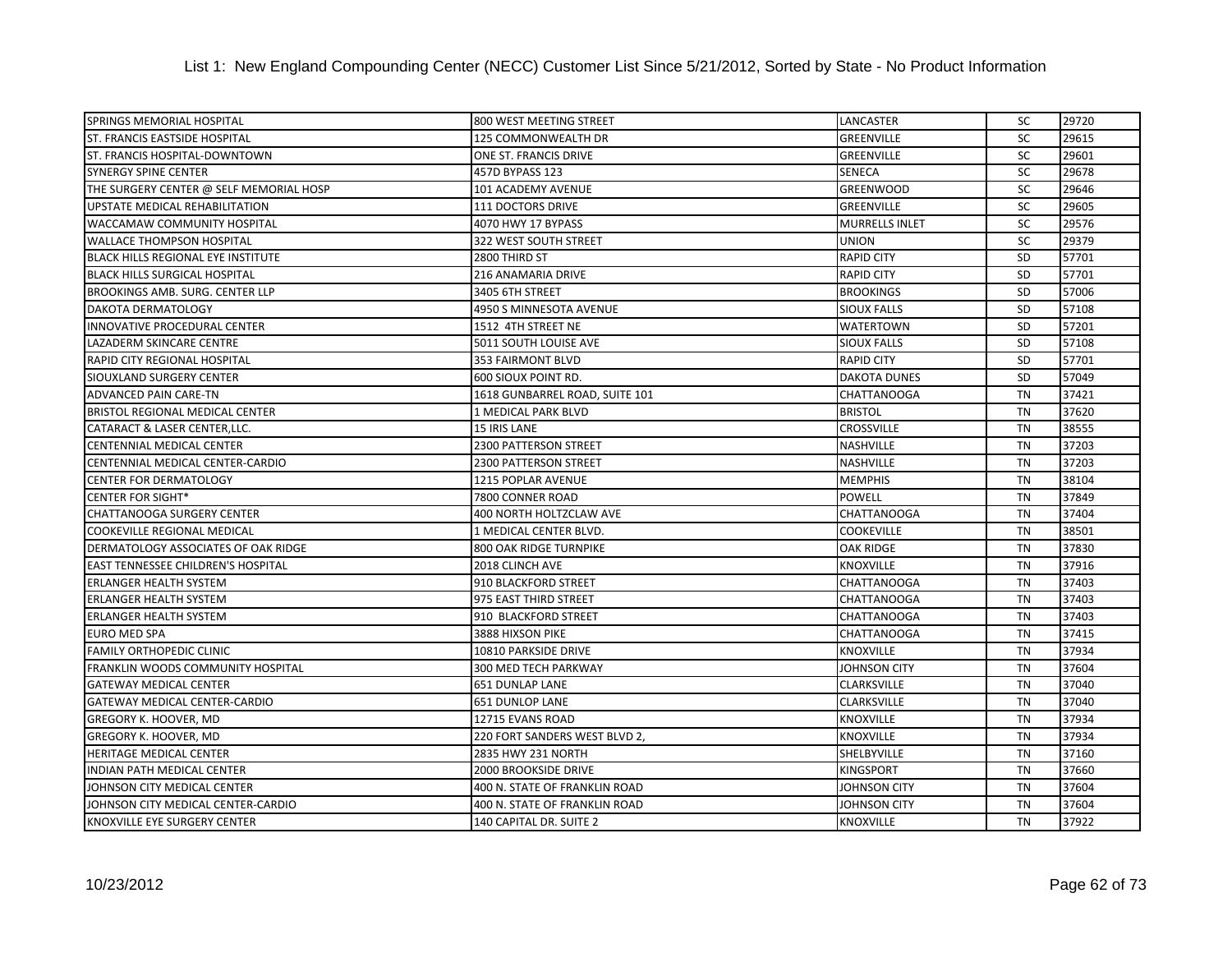| <b>LAKEWAY REGIONAL HOSPITAL</b>        | 726 MCFARLAND STREET                | <b>MORRISTOWN</b>      | TN        | 37814 |
|-----------------------------------------|-------------------------------------|------------------------|-----------|-------|
| LAUGHLIN MEMORIAL HOSPITAL              | 1420 TUSCULUM BLVD                  | GREENEVILLE            | <b>TN</b> | 37745 |
| <b>LODEN VISION CENTERS</b>             | 907 RIVERGATE PARKWAY               | <b>GOODLETSVILLE</b>   | <b>TN</b> | 37072 |
| MAURY REGIONAL HOSPITAL                 | 1224 TROTWOOD AVENUE                | <b>COLUMBIA</b>        | <b>TN</b> | 38401 |
| MAURY REGIONAL HOSPITAL-CARDIO          | 1224 TROTWOOD AVE                   | <b>COLUMBIA</b>        | <b>TN</b> | 38401 |
| McCABE VISION CENTER                    | 122 HERITAGE PARK DRIVE             | <b>MURFREEBORO</b>     | <b>TN</b> | 37129 |
| MEMORIAL MISSION SURG. CTR.             | 2515 DE SALES AVENUE                | <b>CHATTANOOGA</b>     | <b>TN</b> | 37404 |
| METHODIST MEDICAL CENTER-               | 990 OAK RIDGE TURNIPIE              | <b>OAK RIDGE</b>       | <b>TN</b> | 37830 |
| MIDDLE TENNESSEE AMBULATORY SURGERY CTR | 1800 MEDICAL CENTER PKWY, SUITE 120 | <b>MURFREESBORO</b>    | <b>TN</b> | 37129 |
| NOVAMED SURGERY CENTER OF CHATTANOOGA   | 1949 GUNBARREL ROAD, SUITE 200      | <b>CHATTANOOGA</b>     | <b>TN</b> | 37421 |
| <b>ORTHO TENNESSEE</b>                  | DBA KNOXVILLE ORTHOPAEDIC CLINIC    | <b>KNOXVILLE</b>       | <b>TN</b> | 37922 |
| PARKRIDGE EAST HOSPITAL                 | 941 SPRING CREEK RD                 | <b>CHATTANOOGA</b>     | <b>TN</b> | 37412 |
| PARKRIDGE MEDICAL CENTER                | 2333 McCALLIE AVE                   | <b>CHATTANOOGA</b>     | <b>TN</b> | 37404 |
| PCA PAIN CARE CENTER-                   | 200 NEW YORK AVE., SUITE 320        | <b>OAK RIDGE</b>       | <b>TN</b> | 37830 |
| PERIMETER SURGERY CENTER                | 1059 NEAL STREET SUITE B            | <b>COOKEVILLE</b>      | <b>TN</b> | 38501 |
| PLATEAU SURGERY CENTER                  | 79 FAIRFIELD BOULEVARD              | <b>FAIRFIELD GLADE</b> | TN        | 38558 |
| PREMIER ORTHOPEDICS & SPORTS MEDICINE   | 5651 FIRST BLVD., SUITE 500         | <b>HERMITAGE</b>       | <b>TN</b> | 37076 |
| PRIMARY CARE SPECIALISTS-SOUTH          | 1385 S. HIGHLAND AVE, SUITE B-1     | <b>JACKSON</b>         | <b>TN</b> | 38301 |
| REATH, DAVID MD.                        | 109 NORTHSHORE DRIVE                | <b>KNOXVILLE</b>       | <b>TN</b> | 37919 |
| ROLLING HILLS HOSPITAL                  | 2014 QUAIL HOLLOW CIRCLE            | <b>FRANKLIN</b>        | <b>TN</b> | 37067 |
| SAINT FRANCIS HOSPITAL-BARTLETT         | 2986 KATE BOND ROAD                 | <b>BARTLETT</b>        | <b>TN</b> | 38133 |
| SKYRIDGE MEDICAL CENTER                 | 2305 CHAMBLISS AVENUE, NW           | <b>CLEVELAND</b>       | <b>TN</b> | 37311 |
| SOUTHEASTERN RETINA ASSOCIATES          | 2020 KAY STREET FIRST FLOOR         | <b>KNOXVILLE</b>       | <b>TN</b> | 37920 |
| SOUTHEASTERN RETINA ASSOCIATES-         | 7268 JARNIGAN RD., SUITE 300        | <b>CHATTANOOGA</b>     | <b>TN</b> | 37421 |
| SOUTHERN HILLS MEDICAL CENTER           | 391 WALLACE ROAD                    | <b>NASHVILLE</b>       | <b>TN</b> | 37211 |
| <b>SPECIALTY SURGERY CENTER</b>         | <b>116 BROWN AVENUE</b>             | <b>CROSSVILLE</b>      | <b>TN</b> | 38555 |
| ST. MARY'S AMBULATORY SURGERY CENTER    | 1515 ST. MARY'S STREET              | <b>KNOXVILLE</b>       | <b>TN</b> | 37917 |
| ST. THOMAS OUTPATIENT NEUROSURGIACL     | 4230 HARDING ROAD, SUITE 901        | <b>NASHVILLE</b>       | <b>TN</b> | 37205 |
| STONE CREST MEDICAL CENTER              | <b>200 STONE CREST BLVD.</b>        | <b>SMYRNA</b>          | <b>TN</b> | 37167 |
| <b>SUMMIT SURGERY CENTER</b>            | 3901 CENTRAL PIKE, SUITE 152        | <b>HERMITAGE</b>       | <b>TN</b> | 37076 |
| SURGICENTER OF MURFREESBORO MED. CLINIC | 1272 GARRISON DRIVE                 | <b>MURFREESBORO</b>    | <b>TN</b> | 37129 |
| sycamore shoals                         | 1501 WEST ELK AVE.                  | <b>ELIZABETHTON</b>    | <b>TN</b> | 37643 |
| <b>TAKOMA REGIONAL HOSPITAL</b>         | <b>401 TAKOMA AVE</b>               | <b>GREENEVILLE</b>     | <b>TN</b> | 37743 |
| TENNESSEE ORTHOPAEDIC CLINICS, P.C.     | 308 NORTH PETERS ROAD, SUITE 225    | <b>KNOXVILLE</b>       | <b>TN</b> | 37922 |
| TN SPORTS MEDICINE SURGERY CENTER, LLC  | 5002 CROSSINGS CIRCLE, SUITE 110    | MT. JULIET             | <b>TN</b> | 37122 |
| UNIVERSITY OF TENNESSEE MED CTR         | 1924 ALCON HWY                      | <b>KNOXVILLE</b>       | TN        | 37920 |
| VMG CLINIC PHARMACY                     | 1211 MEDICAL CENTER DR. TVC 1815    | <b>NASHVILLE</b>       | <b>TN</b> | 37232 |
| WESLEY OPTHALMIC SURGERY CENTER         | <b>1800 CHURCH STREET</b>           | <b>NASHVILLE</b>       | <b>TN</b> | 37203 |
| <b>ABILENE PAIN CONSULTANTS</b>         | <b>6399 DIRECTORS PARKWAY</b>       | <b>ABILENE</b>         | <b>TX</b> | 79606 |
| ABILENE REGIONAL MEDICAL CENTER         | 6250 HWY 83-84 AT ANTILLEY          | ABILENE                | <b>TX</b> | 79606 |
| ABILENE REGIONAL MEDICAL CENTER-CARDIO  | 6250 HIGHWAY 83-84 AT ANTILLEY ROAD | ABILENE                | <b>TX</b> | 79606 |
| <b>ALAMO HEIGHTS SURGICARE</b>          | 5307 BROADWAY SUITE 100             | <b>SAN ANTONIO</b>     | <b>TX</b> | 78209 |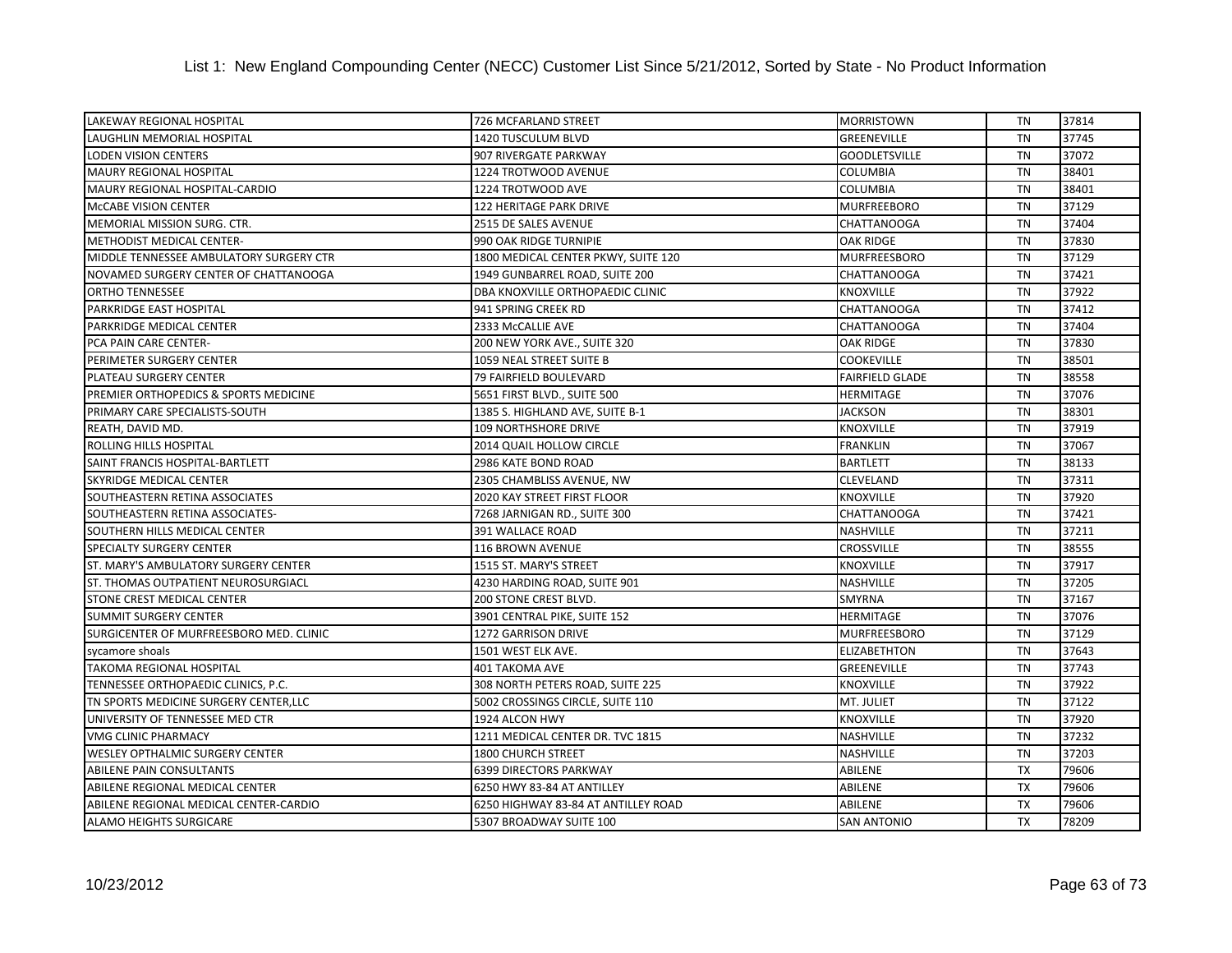## List 1: New England Compounding Center (NECC) Customer List Since 5/21/2012, Sorted by State - No Product Information

| <b>ARTHRITIS CONSULTANTS</b>              | 2301 SOUTH CLEAR CREEK ROAD      | KILLEEN                | TX        | 76549 |
|-------------------------------------------|----------------------------------|------------------------|-----------|-------|
| BAYLOR COLLEGE OF MEDICINE AMB. SUR. CTR. | 7200 B CAMBRIDGE BLDG. B #E1.140 | <b>HOUSTON</b>         | <b>TX</b> | 77030 |
| <b>BODY FOCUS</b>                         | 1700 WEST FM700                  | <b>BIG SPRING</b>      | TX        | 79720 |
| <b>BRACKENRIDGE HOSPITAL</b>              | 601 EAST 15TH STREET             | <b>AUSTIN</b>          | <b>TX</b> | 78701 |
| CEDAR PARK REGIONAL MEDICAL CENTER        | 1401 MEDICAL PARKWAY             | <b>CEDAR PARK</b>      | <b>TX</b> | 78613 |
| CENTRAL IMAGING OF ARLINGTON              | 3100 MATLOCK RD. SUITE 105       | <b>ARLINGTON</b>       | <b>TX</b> | 76015 |
| CENTRAL TEXAS DAY SURGERY CENTER          | 1817 SOUTHWEST H K DODGEN LOOP   | <b>TEMPLE</b>          | <b>TX</b> | 76502 |
| CHILDRENS MEDICAL CENTER DALLAS           | 1935 MEDICAL DISTRICT DRIVE      | <b>DALLAS</b>          | TX        | 75235 |
| CHILDRESS REGIONAL MEDICAL CENTER         | 901 HWY 83 NORTH                 | <b>CHILDRESS</b>       | TX        | 79201 |
| COASTAL BEND PAIN MANAGEMENT              | 1001 3RD ST., SUITE 9            | <b>CORPUS CHRISTI</b>  | <b>TX</b> | 78404 |
| <b>COLLEGE STATION MEDICAL CENTER</b>     | 1604 ROCK PRAIRIE RD             | <b>COLLEGE STATION</b> | <b>TX</b> | 77845 |
| COOK CHILDREN'S MEDICAL CENTER            | 801 SEVENTH AVENUE               | <b>FORT WORTH</b>      | <b>TX</b> | 76104 |
| CORPUS CHRISTI MEDICAL CENTER-BAY AREA    | 7101 SOUTH PADRE ISLAND DRIVE    | <b>CORPUS CHRISTI</b>  | TX        | 78412 |
| CORPUS CHRISTI MEDICAL CENTER-DOCTORS REG | 3315 SOUTH ALAMEDA               | <b>CORPUS CHRISTI</b>  | <b>TX</b> | 78411 |
| <b>CORPUS CHRISTIE OUTPATIENT SURGERY</b> | 3636 S. ALAMEDA, SUITE A         | <b>CORPUS CHRISTI</b>  | <b>TX</b> | 78411 |
| COSMETIC & MAXILLOFACIAL SURG. CTR.       | 7777 FOREST LANE                 | <b>DALLAS</b>          | <b>TX</b> | 75230 |
| <b>COVENANT MEDICAL CENTER-LAKESIDE</b>   | 4000 24TH STREET                 | <b>LUBBOCK</b>         | <b>TX</b> | 79410 |
| <b>CYPRESS FAIRBANKS MED CTR HOSP</b>     | 10655 STEEPLETOP DRIVE           | <b>HOUSTON</b>         | <b>TX</b> | 77065 |
| DALLAS BACK PAIN MANAGEMENT               | 7515 GREENVILLE AVE., STE. 1000  | <b>DALLAS</b>          | <b>TX</b> | 75231 |
| <b>DALLAS PLASTIC SURGERY</b>             | 9101 N. CENTRAL EXPRESSWAY       | <b>DALLAS</b>          | <b>TX</b> | 75231 |
| DELL CHILDREN'S MEDICAL CENTER-           | 4900 MUELLER BLVD.               | <b>AUSTIN</b>          | <b>TX</b> | 78723 |
| <b>DRISCOLL CHILDREN'S HOSPITAL</b>       | 3533 SOUTH ALAMEDA               | <b>CORPUS CHRISTI</b>  | TX        | 78411 |
| <b>EAST TEXAS ORTHOPAEDICS</b>            | 2001 NORTH JEFFERSON             | <b>MOUNT PLEASANT</b>  | <b>TX</b> | 75455 |
| <b>EAST TEXAS ORTHOPAEDICS-</b>           | DAVID A HESTER MD.               | <b>MOUNT PLEASANT</b>  | <b>TX</b> | 75455 |
| EDWARD FERRELL, MD.                       | 2710 HOSPITAL DRVE, SUITE #204   | <b>VICTORIA</b>        | <b>TX</b> | 77901 |
| EL PASO SPECIALTY HOSPITAL                | 1755 CURIE DRIVE                 | <b>EL PASO</b>         | <b>TX</b> | 79902 |
| <b>FAMILY FIRST MEDICAL CENTER-</b>       | 111 MEDICAL CIRCLE               | <b>SULPHUR SPRINGS</b> | <b>TX</b> | 75482 |
| HARLINGEN MEDICAL CENTER                  | 5501 S. EXPRESSWAY 77            | HARLINGEN              | <b>TX</b> | 78550 |
| HARRIS METHODIST SOUTHLAKE CENTER         | 1545 EAST SOUTHLAKE BLVD         | SOUTHLAKE              | <b>TX</b> | 76092 |
| <b>HEADACHE &amp; PAIN CENTER</b>         | 2121 PEASE STREET SUITE 305      | <b>HARLINGEN</b>       | TX        | 78550 |
| HEALTH PARK PLAZA OPHTHALMOLOGY           | 1327 TROUP HIGHWAY               | <b>TYLER</b>           | <b>TX</b> | 75701 |
| HENDRICK MEDICAL CENTER                   | 1900 PINE STREEET                | ABILENE                | <b>TX</b> | 79601 |
| HENDRICK MEDICAL CENTER-CARDIO            | 1900 PINE STREET                 | ABILENE                | <b>TX</b> | 79601 |
| <b>HOPKINS COUNTY MEMORIAL HOSPITAL</b>   | <b>115 AIRPORT ROAD</b>          | <b>SULPHUR SPRINGS</b> | <b>TX</b> | 75482 |
| <b>HRC MEDICAL</b>                        | 85 NE LOOP 410, SUITE 402        | <b>SAN ANTONIO</b>     | <b>TX</b> | 78216 |
| HUDSON, SAMUEL L. MD.PA                   | 120 FLAG LAKE DRIVE, SUITE #1    | LAKE JACKSON           | TX        | 77566 |
| HUGULEY MEMORIAL MEDICAL CENTER           | 11801 SOUTH FREEWAY              | FORT WORTH             | <b>TX</b> | 76115 |
| INTERNAL MEDICINE ASSOCIATES-TX           | 1303 MCCULLOUGH SUITE 600        | <b>SAN ANTONIO</b>     | <b>TX</b> | 78212 |
| KEITH S. SCHAUDER MD.                     | ONE MEDIC LANE                   | <b>ALVIN</b>           | <b>TX</b> | 77511 |
| <b>KSF METHODIST WB</b>                   | 18220 STATE HWY 249              | <b>HOUSTON</b>         | <b>TX</b> | 77070 |
| KSF ORTHOPEDIC CENTER P.A.                | 17270 RED OAK DRIVE #200         | <b>HOUSTON</b>         | TX        | 77090 |
| <b>L &amp; W ORTHOPAEDIC ASSOCIATES</b>   | 403 W. CAMPBELL ROAD             | <b>RICHARDSON</b>      | TX        | 75080 |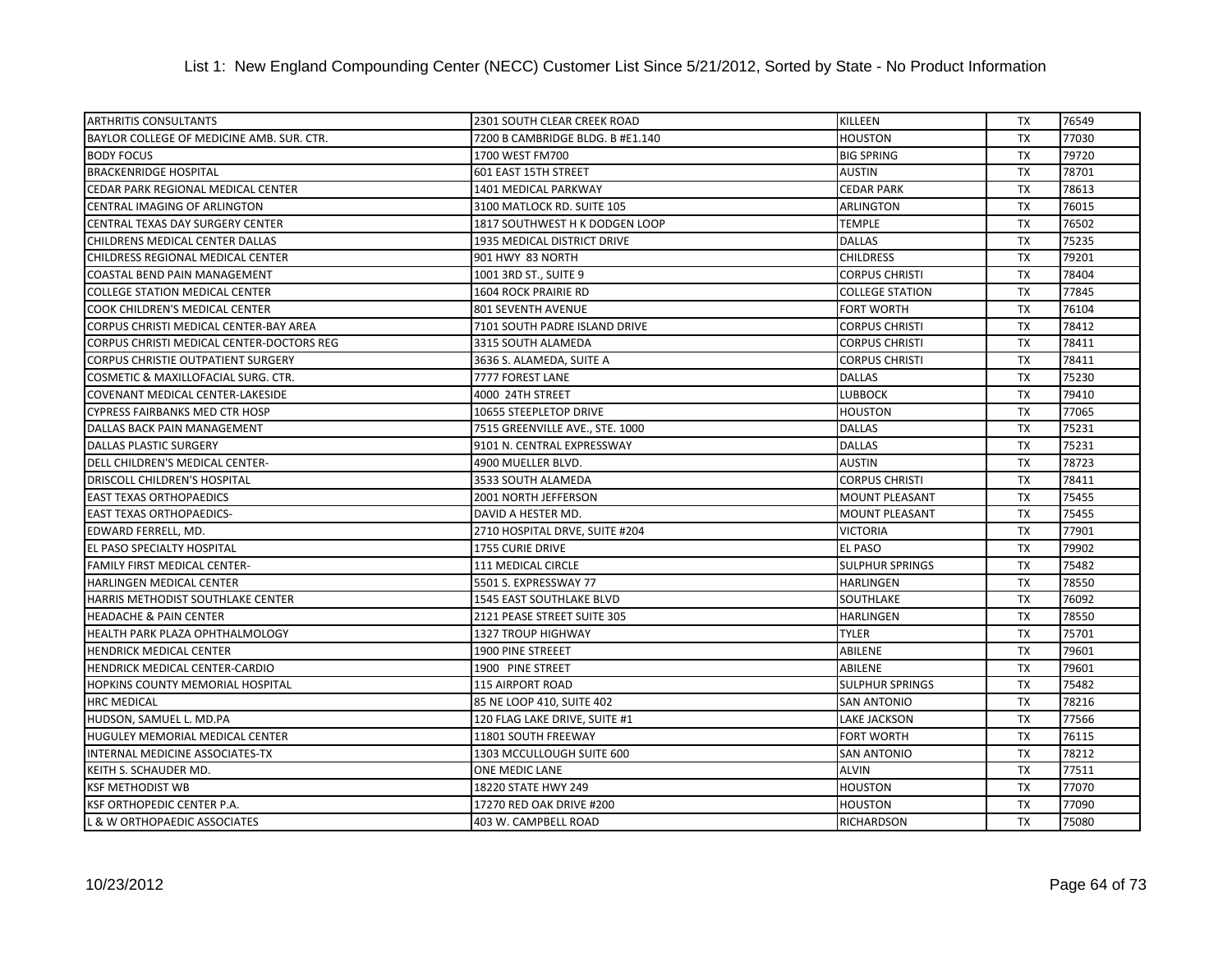| LAKE GRANBURY MEDICAL CENTER             | 1310 PALUXY ROAD                         | <b>GRANBURY</b>    | <b>TX</b> | 76048 |
|------------------------------------------|------------------------------------------|--------------------|-----------|-------|
| LAKE POINTE MEDICAL CENTER               | 6800 SCENIC DRIVE                        | <b>ROWLETT</b>     | <b>TX</b> | 75088 |
| LITTLE RIVER HEALTHCARE                  | 1700 BRAZOS AVE                          | <b>ROCKDALE</b>    | <b>TX</b> | 76567 |
| LONGVIEW REGIONAL MEDICAL CENTER         | 2901 N. FOURTH STREET                    | <b>LONGVIEW</b>    | <b>TX</b> | 75605 |
| LUBBOCK DERMATOLOGY & SKIN CANCER CENTER | 3601 22ND STREET                         | <b>LUBBOCK</b>     | <b>TX</b> | 79410 |
| Maddox Laser and Vision Center           | 601 Sunland Park, Bldg. 2                | El Paso            | <b>TX</b> | 79912 |
| MANSFIELD SURGERY CENTER                 | 280 REGENCY PARKWAY                      | <b>MANSFIELD</b>   | <b>TX</b> | 76063 |
| MCHUGH PLASTIC SURGERY                   | 26511 I-45 NORTH                         | THE WOODLANDS      | <b>TX</b> | 77380 |
| MEDICAL CENTER HOSPITAL                  | 500 WEST FOURTH STREET                   | <b>ODESSA</b>      | <b>TX</b> | 79761 |
| <b>MEDICAL CENTER OF ARLINGTON</b>       | 3301 MATLOCK ROAD                        | <b>ARLINGTON</b>   | <b>TX</b> | 76015 |
| MEDICAL CENTER OF SOUTHEAST TEXAS-CARDIO | 2555 JIMMY JOHNSON BLVD                  | <b>PORT ARTHUR</b> | <b>TX</b> | 77640 |
| <b>MEDICAL CITY DALLAS HOSPITAL</b>      | 7777 FOREST LANE                         | <b>DALLAS</b>      | <b>TX</b> | 75230 |
| MEMORIAL HERMANN HOSPITAL                | 6411 FANNIN ST.                          | <b>HOUSTON</b>     | <b>TX</b> | 77030 |
| MENENDEZ, JORGE MD                       | 7744 BROADWAY #210                       | <b>SAN ANTONIO</b> | <b>TX</b> | 78209 |
| METHODIST AMBULATORY SURGERY CENTER      | 19010 STONE OAK PARKWAY                  | <b>SAN ANTONIO</b> | <b>TX</b> | 78258 |
| METHODIST AMBULATORY SURGERY CENTER-     | 4411 MEDICAL DRIVE, SUITE 200, 2ND FLOOR | <b>SAN ANTONIO</b> | <b>TX</b> | 78229 |
| <b>METHODIST CHARLTON MEDICAL CENTER</b> | 3500 WEST WHEATLAND RD.                  | <b>DALLAS</b>      | <b>TX</b> | 75237 |
| METHODIST CHARLTON MEDICAL CENTER-CARDIO | 3500 WEST WHEATLAND RD.                  | <b>DALLAS</b>      | <b>TX</b> | 75237 |
| METHODIST DALLAS MEDICAL CENTER          | 1441 N. BECKLEY AVENUE                   | <b>DALLAS</b>      | <b>TX</b> | 75203 |
| METHODIST DALLAS MEDICAL CENTER-CARDIO   | 1441 NORTH BECKLEY AVENUE                | <b>DALLAS</b>      | <b>TX</b> | 75203 |
| <b>METROPLEX HOSPITAL</b>                | 2201 SOUTH CLEAR CREEK RD.               | <b>KILLEEN</b>     | <b>TX</b> | 76549 |
| MICHAEL E. DEBAKEY, VA MEDICAL CENTER    | 2002 HOLCOMBE BLVD                       | <b>HOUSTON</b>     | <b>TX</b> | 77030 |
| MICHAEL E. DEBAKEY-CARDIO                | VA MEDICAL CENTER                        | <b>HOUSTON</b>     | <b>TX</b> | 77030 |
| MIDLAND MEMORIAL HOSPITAL-WEST CAMPUS    | 4214 ANDREWS HIGHWAY                     | <b>MIDLAND</b>     | <b>TX</b> | 79703 |
| MORRIS, C. DONALD JR. MD.                | <b>695 HILL COUNTRY DRIVE</b>            | <b>KERRVILLE</b>   | <b>TX</b> | 78028 |
| NAVARRO REGIONAL HOSPITAL                | 3201 WEST HIGHWAY 22                     | <b>CORSICANA</b>   | <b>TX</b> | 75110 |
| NEWTON, C. RICHARD MD.                   | 216 LINDBERG AVENUE                      | MCALLEN            | <b>TX</b> | 78501 |
| NGUYEN, P. LONG MD.                      | 4151 SOUTHWEST FREEWAY                   | <b>HOUSTON</b>     | <b>TX</b> | 77027 |
| NORTH BROWNSVILLE SURGERY CENTER         | 5700 NORTH EXPRESSWAY 77, SUITE 201      | <b>BROWNSVILLE</b> | <b>TX</b> | 78526 |
| NORTH CENTRAL BAPTIST HOSPITAL           | <b>520 MADISON OAK DRIVE</b>             | <b>SAN ANTONIO</b> | <b>TX</b> | 78258 |
| NORTH CENTRAL SURGICAL CENTER            | 9301 NORTH CENTRAL EXPRESSWAY            | <b>DALLAS</b>      | <b>TX</b> | 75231 |
| OAKWOOD SURGERY CENTER                   | 2250 ROUND ROCK AVENUE                   | ROUND ROCK         | <b>TX</b> | 78680 |
| <b>OLGA'S PERMANENT COSMETICS</b>        | 22897 GANGES CT.                         | <b>PORTER</b>      | <b>TX</b> | 77365 |
| ORTHOPEDIC CENTER OF ARLINGTON           | 400 WEST ARBROOK BLVD.                   | <b>ARLINGTON</b>   | <b>TX</b> | 76014 |
| OUR CHILDRENS HOUSE AT BAYLOR            | 3301 SWISS AVE                           | <b>DALLAS</b>      | <b>TX</b> | 75204 |
| PAIN MANAGEMENT CONSULTANTS-IT           | 101 WEST KOENIG LANE, STE 100            | <b>AUSTIN</b>      | <b>TX</b> | 78751 |
| PAIN MANAGEMENT CONSULTANTS-IT ROUNDROCK | 15808 FM 620 NORTH, STE 215              | <b>AUSTIN</b>      | <b>TX</b> | 78717 |
| PAIN MANAGEMENT CONSULTANTS-TX           | 101 WEST KOENIG LANE #100                | <b>AUSTIN</b>      | <b>TX</b> | 78751 |
| PHYSICIANS SURGICAL HOSPITAL             | PANHANDLE CAMPUS                         | <b>AMARILLO</b>    | <b>TX</b> | 79106 |
| PLAZA MEDICAL CENTER                     | <b>900 8TH AVE</b>                       | <b>FORT WORTH</b>  | <b>TX</b> | 76104 |
| PROVIDENCE MEMORIAL HOSPITAL             | 2001 N. OREGON STREET                    | <b>EL PASO</b>     | TX        | 79902 |
| RAYMOND-MARTINBEAU, PAULINE MD -TX       | 5452 GLEN LAKES DRIVE #201               | <b>DALLAS</b>      | <b>TX</b> | 75231 |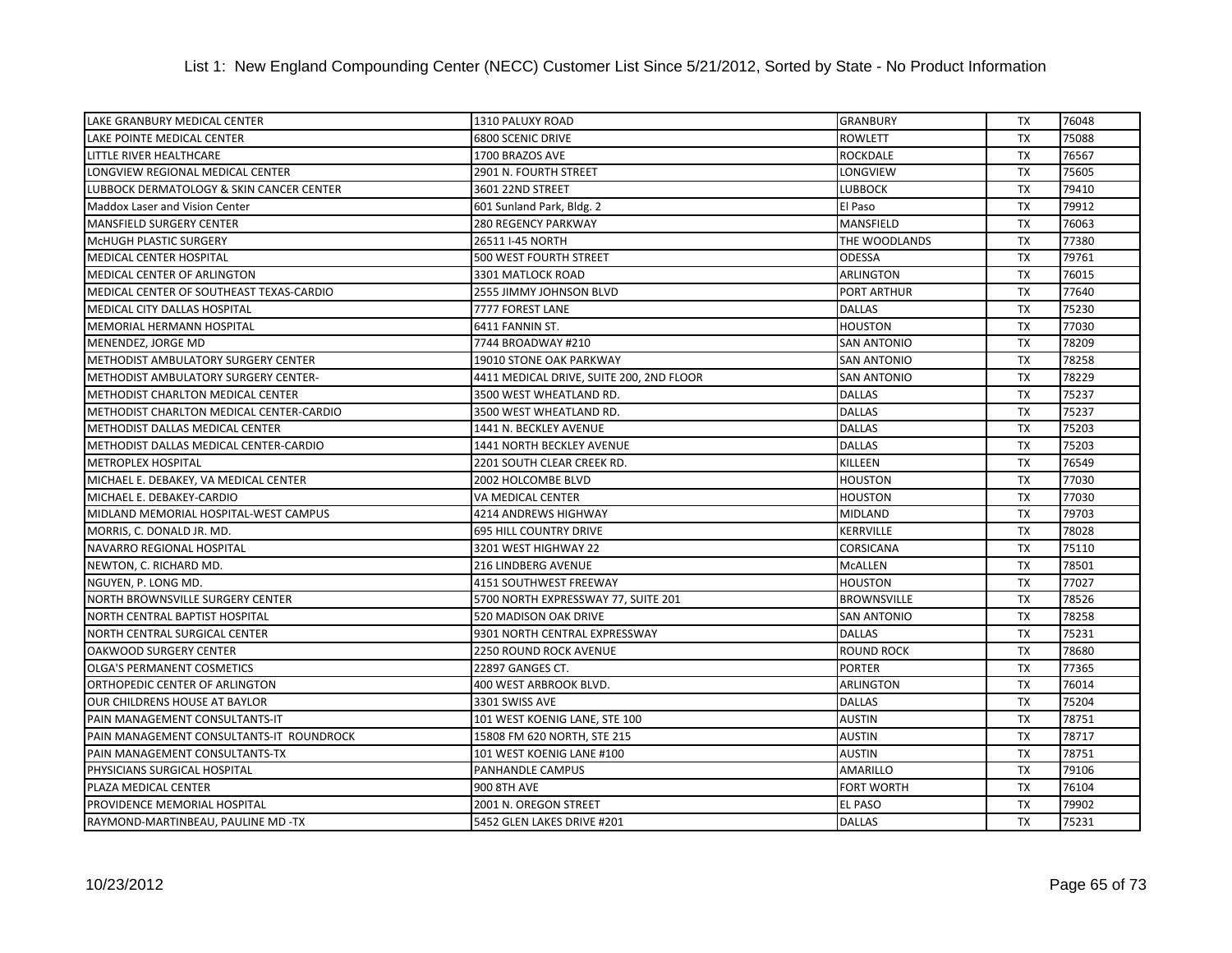| ROBERT CIZIK EYE CENTER                    | <b>6400 FANNIN STREET</b>     | <b>HOUSTON</b>       | TX        | 77030 |
|--------------------------------------------|-------------------------------|----------------------|-----------|-------|
| SALVADOR P. BAYLAN M.D.                    | 4202 SAN PEDRO AVENUE         | <b>SAN ANTONIO</b>   | <b>TX</b> | 78212 |
| SANTOS, LISA D. MD                         | 1200 BINZ STREET              | <b>HOUSTON</b>       | <b>TX</b> | 77004 |
| <b>SCOTT &amp; WHITE MEMORIAL HOSPITAL</b> | 2401 S. 31ST STREET           | <b>TEMPLE</b>        | TX        | 76508 |
| <b>SHANNON MEDICAL CENTER</b>              | 120 E. HARRIS STREET          | <b>SAN ANGELO</b>    | <b>TX</b> | 76903 |
| SIERRA MEDICAL CENTER                      | 1625 MEDICAL CENTER DRIVE     | <b>EL PASO</b>       | <b>TX</b> | 79902 |
| SIERRA PROVIDENCE EAST MEDICAL CTR.        | 3280 JOE BATTLE BLVD.         | <b>EL PASO</b>       | <b>TX</b> | 79938 |
| SOUTH TEXAS REGIONAL MEDICAL CTR.          | 1905 HIGHWAY 97 EAST          | <b>JOURDANTON</b>    | <b>TX</b> | 78026 |
| SOUTH TEXAS SURGICAL CENTER                | 214 MEDICAL DRIVE             | <b>SEGUIN</b>        | <b>TX</b> | 78155 |
| SOUTHEAST DERMATOLOGY                      | 4419 CRENSHAW                 | PASADENA             | <b>TX</b> | 77504 |
| SOUTHWEST ORTHOPEDIC                       | 6560 FANNIN SUITE 1016        | <b>HOUSTON</b>       | TX        | 77030 |
| SPINE HOSPITAL OF SOUTH TEXAS              | 18600 N. HARDY OAK BLVD.      | <b>SAN ANTONIO</b>   | <b>TX</b> | 78258 |
| SPINE TEAM TEXAS                           | 290 MIRON DRIVE               | SOUTHLAKE            | TX        | 76092 |
| ST LUKE'S WOODLANDS HOSPITAL               | 17200 ST. LUKE'S WAY          | THE WOODLANDS        | <b>TX</b> | 77384 |
| ST. LUKE'S EPISCOPAL HOSPITAL              | 6720 BERTNER AVE              | <b>HOUSTON</b>       | TX        | 77030 |
| <b>SUDARSHAN EYE EXPERTS</b>               | 1058 LOS EBANOS BLVD.         | <b>BROWNSVILLE</b>   | <b>TX</b> | 78520 |
| SUGARLAND MEDICAL AND AESTHETICS           | 3519 TOWN CENTER BLVD.        | SUGARLAND            | <b>TX</b> | 77479 |
| <b>SURGERY CENTER OF TEMPLE</b>            | 1909 SOUTHWEST HK DODGEN LOOP | TEMPLE               | TX        | 76502 |
| TEXAN EYE, PA                              | 5717 BALCONES DR.             | <b>AUSTIN</b>        | <b>TX</b> | 78731 |
| TEXAS HEALTH CENTER FOR DIAGNOSTICS        | <b>SURGERY PLANO</b>          | <b>PLANO</b>         | TX        | 75093 |
| TEXAS HEALTH PRESBYTERIAN HOSP. ROCKWALL   | 3150 HORIZON ROAD             | <b>ROCKWALL</b>      | <b>TX</b> | 75032 |
| TEXAS HEALTH PRESBYTERIAN HOSPITAL         | 850 ED HALL DRIVE             | <b>KAUFMAN</b>       | TX        | 75142 |
| TEXAS MIDWEST SURGERY CENTER               | 751 NORTH 18TH STREET         | ABILENE              | <b>TX</b> | 79601 |
| <b>TEXAS ORTHOPEDIC HOSPITAL</b>           | 7401 S. MAIN                  | <b>HOUSTON</b>       | <b>TX</b> | 77030 |
| TEXAS REGIONAL MEDICAL CENTER              | <b>231 SOUTH COLLINS ROAD</b> | SUNNYVALE            | <b>TX</b> | 75182 |
| TEXOMA MEDICAL CENTER                      | 5016 SOUTH US HWY 75          | <b>DENISON</b>       | <b>TX</b> | 75020 |
| TITUS REGIONAL MEDICAL CENTER              | 2001 NORTH JEFFERSON          | MT. PLEASANT         | TX        | 75455 |
| <b>TOMBALL REGIONAL HOSPITAL</b>           | <b>605 HOLDERRIETH ST</b>     | <b>TOMBALL</b>       | <b>TX</b> | 77375 |
| TRINITY CLINIC PAIN MANAGEMENT             | 910 E. HOUSTON, SUITE 230     | <b>TYLER</b>         | TX        | 75702 |
| TRINITY MOTHER FRANCES HEALTH SYST         | 800 EAST DAWSON STREET        | <b>TYLER</b>         | <b>TX</b> | 75701 |
| TRINITY MOTHER FRANCES PAIN MGMT           | 2026 SOUTH JACKSON            | <b>JACKSONVILLE</b>  | <b>TX</b> | 75766 |
| TRINITY PAIN MEDICINE                      | 1401 HENDERSON STREET         | <b>FORT WORTH</b>    | <b>TX</b> | 76102 |
| UNITED REGIONAL HEALTH CARE SYSTEM         | 1600 11TH STREET              | <b>WICHITA FALLS</b> | <b>TX</b> | 76301 |
| UNIVERSITY MEDICAL CENTER-                 | 602 INDIANA AVE               | <b>LUBBOCK</b>       | <b>TX</b> | 79415 |
| UTMB INPATIENT PHARMACY                    | <b>14TH AND STRAND</b>        | <b>GALVESTON</b>     | <b>TX</b> | 77555 |
| UTSW MED CTR.-PLASTIC SURGERY RESEARCH     | 1801 INWOOD RD., SUITE 5.832  | <b>DALLAS</b>        | TX        | 75390 |
| UTSW MEDICAL CENTER                        | 1801 INWOOD ROAD WA 5.410     | <b>DALLAS</b>        | <b>TX</b> | 75390 |
| VALLEY BAPTIST AMB. SURG. CENTER           | 2220 PEASE STREET             | <b>HARLINGEN</b>     | TX        | 78550 |
| VALLEY BAPTIST MEDICAL CTR-HARL-CARDIO     | 2101 PEASE ST                 | <b>HARLINGEN</b>     | TX        | 78550 |
| VALLEY REGIONAL MEDICAL CENTER-CARDIO      | 100 ALTON GLOOR BLVD. UNIT A  | <b>BROWNSVILLE</b>   | <b>TX</b> | 78526 |
| <b>VEIN CENTER OF HOUSTON</b>              | 5585 WESLAYAN STREET          | <b>HOUSTON</b>       | <b>TX</b> | 77005 |
| WEATHERFORD REGIONAL MEDICAL CENTER        | 713 E. ANDERSON STREET        | <b>WEATHERFORD</b>   | <b>TX</b> | 76086 |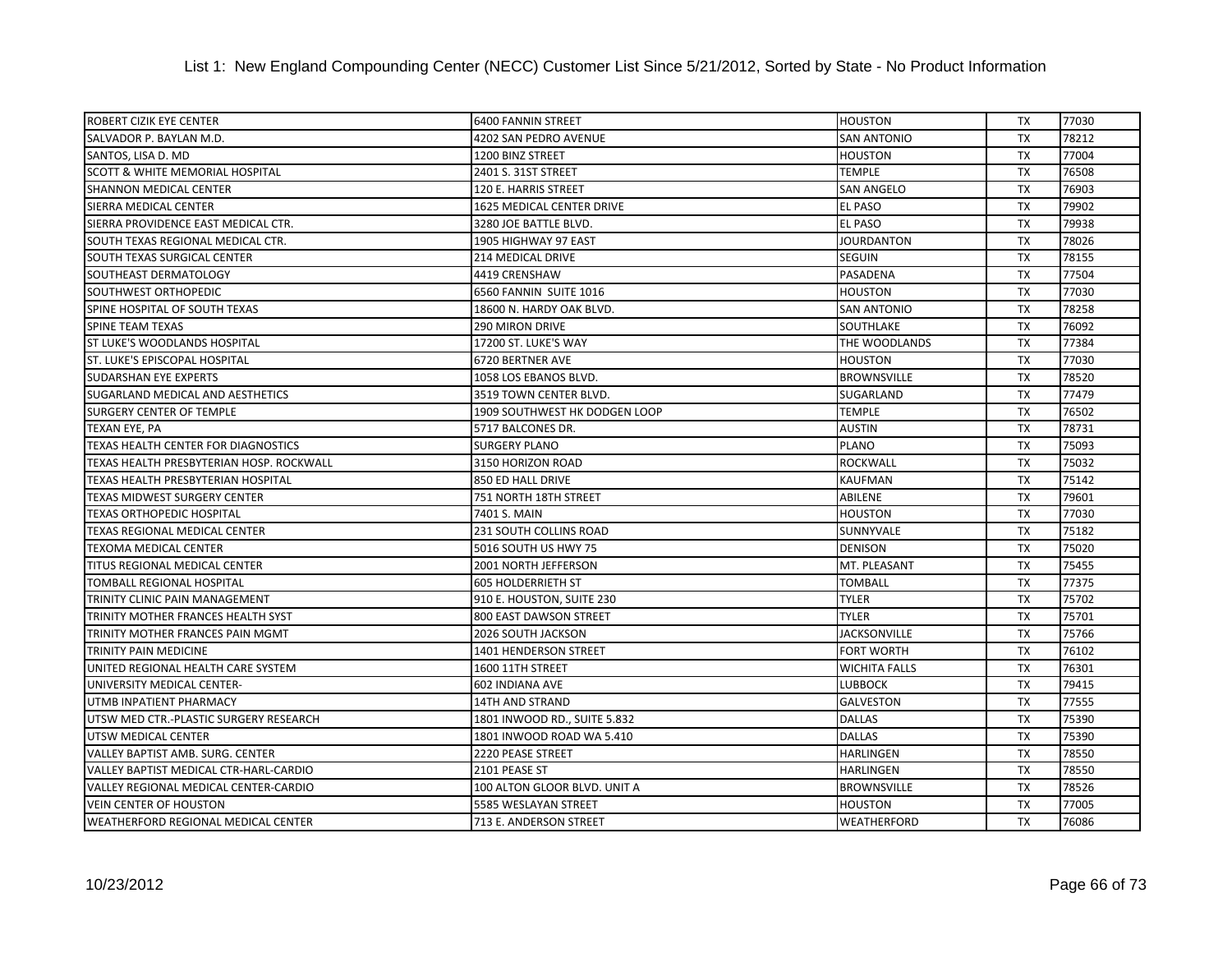| WEST HOUSTON DERMATOLOGY, P.A.          | 12606 WEST HOUSTON CENTER BLVD.     | <b>HOUSTON</b>               | TX        | 77082 |
|-----------------------------------------|-------------------------------------|------------------------------|-----------|-------|
| WEST HOUSTON PLASTIC SURGERY CLINIC     | 915 GESSNER, SUITE 825              | <b>HOUSTON</b>               | <b>TX</b> | 77024 |
| <b>WILLIAMSON SURGERY CENTER</b>        | 301 SETON PARKWAY, SUITE 200        | <b>ROUND ROCK</b>            | <b>TX</b> | 78665 |
| <b>WORTHING &amp; ASSOCIATES</b>        | 17070 RED OAK DRIVE, SUITE 307      | <b>HOUSTON</b>               | <b>TX</b> | 77090 |
| <b>BOUNTIFUL HILLS EYE CENTER</b>       | 1551 RENAISSANCE TOWNE DR, STE#340  | <b>BOUNTIFUL</b>             | UT        | 84010 |
| CACHE VALLEY SPECIALTY HOSPITAL         | 2380 NORTH 400 EAST                 | <b>NORTH LOGAN</b>           | UT        | 84341 |
| CENTRAL UTAH CLINIC                     | 1184 EAST 80 NORTH                  | <b>AMERICAN FORK</b>         | UT        | 84003 |
| <b>COTTONWOOD SURGERY CENTER</b>        | <b>6053 SO FASHION SQUARE DRIVE</b> | <b>MURRAY</b>                | UT        | 84107 |
| FAISEL ZAMAN MD., PC                    | 5250 S. COMMERCE DR., SUITE 200     | <b>MURRAY</b>                | UT        | 84107 |
| <b>INTERMOUNTAIN SPINE INSTITUTE</b>    | 5770 SOUTH 250 E 135                | <b>MURRAY</b>                | UT        | 84107 |
| MINDFUL MEDICAL                         | <b>CIRCLE OF LIFE WOMEN'S CTR</b>   | SOUTH OGDEN                  | UT        | 84405 |
| <b>MOUNT OGDEN EYE CENTER</b>           | 4360 WASHINGTON BLVD.               | <b>OGDEN</b>                 | UT        | 84403 |
| MOUNTAIN VIEW HOSPITAL                  | 1000 EAST 100 NORTH                 | <b>PAYSON</b>                | UT        | 84651 |
| MOUNTAIN WEST MEDICAL CENTER            | 2055 N. MAIN STREET                 | <b>TOOELE</b>                | UT        | 84074 |
| <b>NEXUS PAIN CARE</b>                  | 3585 N. UNIVERSITY AVENUE           | <b>PROVO</b>                 | UT        | 84604 |
| RIVERWOODS SURGERY CENTER               | 320 WEST RIVER PARK DRIVE           | <b>PROVO</b>                 | UT        | 84604 |
| ST MARK'S OUTPATIENT                    | <b>SURGERY CENTER</b>               | <b>SALT LAKE CITY</b>        | UT        | 84124 |
| SURGICARE CENTER OF UTAH                | 755 E 3900 S.                       | <b>SALT LAKE CITY</b>        | UT        | 84107 |
| <b>WASATCH EYE SPECIALISTS</b>          | 120 W CACHE BLVD STE 100            | LOGAN                        | UT        | 84341 |
| ZION EYE INSTITUTE                      | 1791 EAST 280 NORTH                 | <b>ST. GEORGE</b>            | UT        | 84790 |
| ADVANCED PAIN MANAGEMENT-NORFOLK        | 5665 LOWERY ROAD                    | <b>NORFOLK</b>               | VA        | 23502 |
| ALGEIER, RHONDA BARKSDALE MD & ASSOC    | 560 GEORGE WASHINGTON HWY           | <b>CHARLOTTE COURT HOUSE</b> | VA        | 23923 |
| ATLANTIC ORTHOPAEDIC SPECIALISTS        | 844 KEMPSVILLE ROAD, SUITE 101      | <b>NORFOLK</b>               | <b>VA</b> | 23502 |
| <b>AUGUSTA EYE ASSOCIATES-</b>          | <b>676A BERKMAR CIRCLE</b>          | <b>CHARLOTTESVILLE</b>       | VA        | 22901 |
| <b>AUGUSTA EYE ASSOCIATES PLC</b>       | 17 N. MEDICAL PARK DRIVE            | <b>FISHERVILLE</b>           | VA        | 22939 |
| <b>AVIE MEDSPA</b>                      | 552 FORT EVANS ROAD-SUITE 110       | <b>LEESBURG</b>              | VA        | 20176 |
| BON SECOURS MEMORIAL REG. MED. CTR.     | 8260 ATLEE ROAD                     | MECHANICSVILLE               | VA        | 23116 |
| BRUCE CAMPBELL, MD                      | 4303 FREE UNION ROAD                | <b>FREE UNION</b>            | VA        | 22940 |
| CARILION GILES COMMUNITY HOSPITAL       | <b>159 HARTLEY WAY</b>              | PEARISBURG                   | VA        | 24134 |
| CARILION ROANOKE MEMORIAL HOSPITAL      | 1906 BELLEVIEW AVE                  | <b>ROANOKE</b>               | <b>VA</b> | 24014 |
| CARILION ROANOKE MEMORIAL HOSPITAL - IT | 1906 BELLEVIEW AVE                  | <b>ROANOKE</b>               | VA        | 24016 |
| CHESAPEAKE REGIONAL MEDICAL CENTER      | 736 N. BATTLEFIELD BLVD.            | CHESAPEAKE                   | <b>VA</b> | 23320 |
| CHILDREN'S HOSP. OF THE KINGS DAUGHTERS | 1318 RALEIGH AVE                    | <b>NORFOLK</b>               | VA        | 23507 |
| CHIPPENHAM MEDICAL CENTER               | 7101 JAHNKE ROAD                    | <b>RICHMOND</b>              | VA        | 23225 |
| CJW CHIPPENHAM MEDICAL CENTER-CARDIO    | 7101 JAHNKE ROAD                    | <b>RICHMOND</b>              | VA        | 23225 |
| CLINCH VALLEY MEDICAL CENTER            | 6801 GOV. G. C. PEERY HWY.          | <b>RICHLANDS</b>             | VA        | 24641 |
| COLONIAL HEIGHTS SURGERY CENTER         | 930 SOUTH AVENUE, SUITE 2           | <b>COLONIAL HEIGHTS</b>      | <b>VA</b> | 23834 |
| COMMUNITY MEMORIAL HEALTHCENTER         | <b>125 BUENA VISTA CIRCLE</b>       | <b>SOUTH HILL</b>            | <b>VA</b> | 23970 |
| COSMEDICS AT RICHMOND PLASTIC SURGEONS  | 5899 BREMO ROAD - SUITE 105         | <b>RICHMOND</b>              | <b>VA</b> | 23226 |
| <b>CULLOM EYE &amp; LASER CENTER</b>    | 120 KINGS WAY, SUITE 1300           | WILLIAMSBURG                 | VA        | 23185 |
| <b>CULPEPER REGIONAL HOSPITAL</b>       | 501 SUNSET LANE                     | <b>CULPEPER</b>              | VA        | 22701 |
| <b>CULPEPER SURGERY CENTER</b>          | 541 SUNSET LANE, SUITE 201          | <b>CULPEPER</b>              | VA        | 22701 |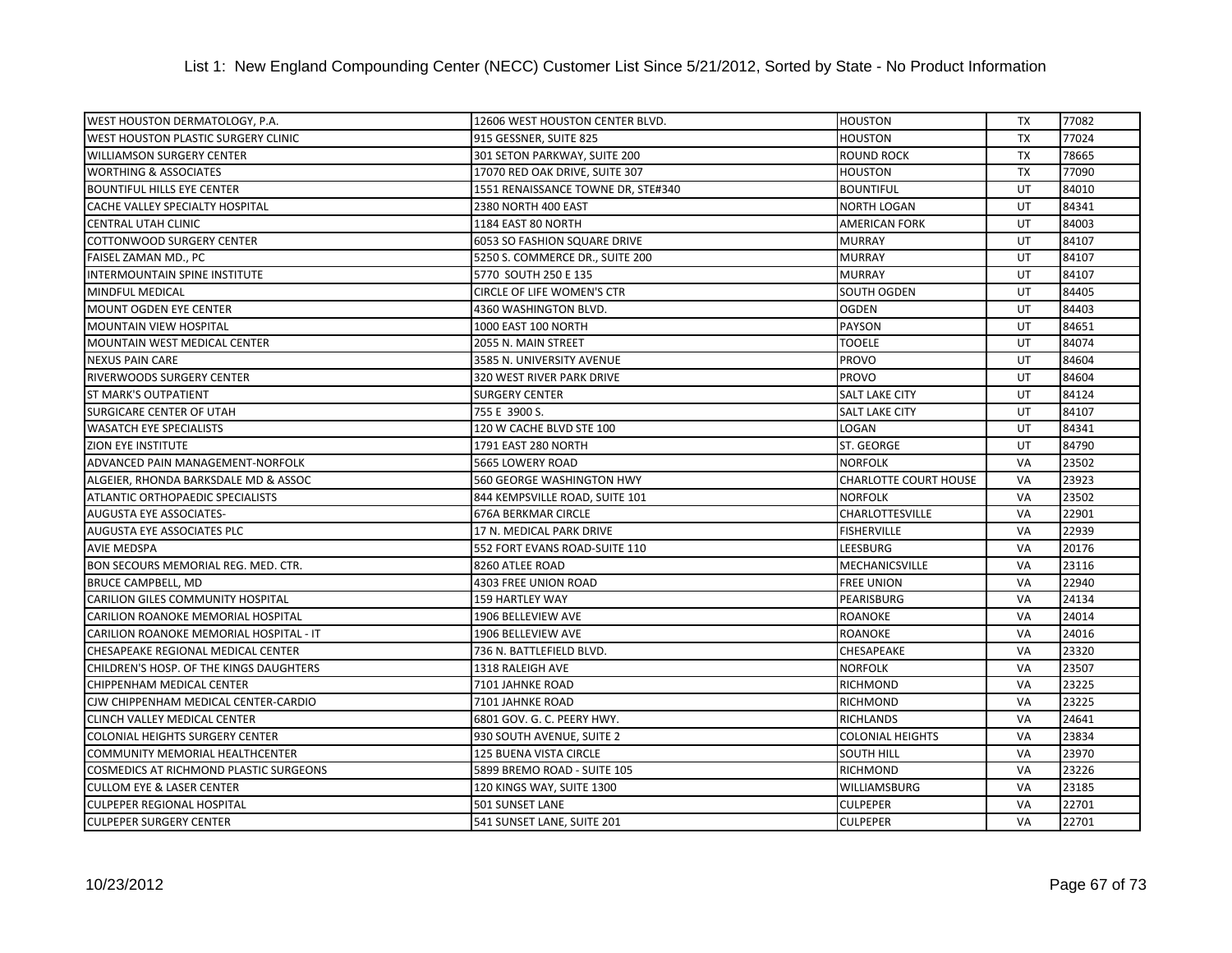| DANVILLE REGIONAL MEDICAL CENTER       | <b>142 SOUTH MAIN STREET</b>          | <b>DANVILLE</b>        | VA        | 24541 |
|----------------------------------------|---------------------------------------|------------------------|-----------|-------|
| <b>DEPAUL HOSPITAL</b>                 | 150 KINGSLEY LANE                     | <b>NORFOLK</b>         | <b>VA</b> | 23505 |
| <b>DERM CLINICS</b>                    | 150 PEPPERS FERRY ROAD                | <b>WYTHEVILLE</b>      | VA        | 24382 |
| <b>DOMINION HOSPITAL</b>               | 2960 SLEEPY HOLLOW ROAD               | <b>FALLS CHURCH</b>    | VA        | 22044 |
| <b>FAIRFAX SURGICAL CENTER</b>         | 10730 MAIN STREET                     | <b>FAIRFAX</b>         | <b>VA</b> | 22030 |
| <b>FAMILY ORTHOPAEDICS</b>             | 2010-C OPITZ BOULEVARD                | <b>WOODBRIDGE</b>      | VA        | 22191 |
| HALIFAX REGIONAL HOSPITAL              | 2204 WILBORN AVE                      | <b>SOUTH BOSTON</b>    | VA        | 24592 |
| <b>HAMPTON ROADS EYE ASSOCIATES</b>    | 11800 ROCK LANDING DRIVE              | <b>NEWPORT NEWS</b>    | VA        | 23606 |
| <b>HENRICO DOCTORS HOSPITAL</b>        | <b>1602 SKIPWITH ROAD</b>             | <b>RICHMOND</b>        | <b>VA</b> | 23229 |
| <b>HENRICO DOCTORS HOSPITAL-CARDIO</b> | 1602 SKIPWITH ROAD                    | <b>RICHMOND</b>        | VA        | 23229 |
| HIGHLANDS ORTHOPAEDICS AND SPORTS MED  | 1 ARH LANE SUITE 201                  | LOW MOOR               | VA        | 24457 |
| <b>INOVA FAIR OAKS HOSPITAL</b>        | 3600 JOSEPH SIEWICK DR.               | <b>FAIRFAX</b>         | <b>VA</b> | 22033 |
| <b>INOVA FAIRFAX HOSPITAL</b>          | 3300 GALLOWS ROAD                     | <b>FALLS CHRUCH</b>    | <b>VA</b> | 22042 |
| INOVA LOUDOUN AMB.SURG.CTR             | 44035 RIVERSIDE PARKWAY,              | <b>LEESBURG</b>        | <b>VA</b> | 20176 |
| <b>INOVA MT VERNON HOSPITAL</b>        | 2501 PARKERS LANE                     | <b>ALEXANDRIA</b>      | VA        | 22309 |
| <b>INOVA WOODBURN SURGERY CENTER</b>   | 3289 WOODBURN ROAD                    | ANNANDALE              | VA        | 22003 |
| INSIGHT IMAGING-ROANOKE                | 2923 FRANKLIN ROAD                    | <b>ROANOKE</b>         | VA        | 24014 |
| LACKEY FREE CLINIC                     | 1620 OLD WILLIAMSBURG ROAD            | <b>YORKTOWN</b>        | VA        | 23690 |
| LANGLEY AIR FORCE BASE                 | FIRST MEDICAL GROUP 73 NEALY AVE      | LANGLEY AIR FORCE BASE | <b>VA</b> | 23665 |
| LEWIS-GALE MEDICAL CENTER              | 1900 ELECTRIC ROAD                    | <b>SALEM</b>           | VA        | 24153 |
| LEWIS-GALE MEDICAL CENTER-CARDIO       | 1900 ELECTRIC ROAD                    | <b>SALEM</b>           | <b>VA</b> | 24153 |
| MANASSAS FOOT AND ANKLE CENTER         | 8577 A SUDLEY ROAD                    | <b>MANASSAS</b>        | VA        | 20110 |
| <b>MANDELL RETINA CENTER</b>           | 397 LITTLE NECK ROAD                  | <b>VIRGINIA BEACH</b>  | <b>VA</b> | 23452 |
| MARY IMMACULATE HOSPITAL               | 2 BERNARDINE DRIVE                    | <b>NEWPORT NEWS</b>    | VA        | 23602 |
| <b>MARY WASHINGTON HOSPITAL</b>        | 1001SAM PERRY BLVD.                   | <b>FREDERICKSBURG</b>  | <b>VA</b> | 22401 |
| <b>MARYVIEW HOSPITAL</b>               | 3636 HIGH STREET                      | PORTSMOUTH             | VA        | 23707 |
| MARYVIEW HOSPITAL-CARDIO               | 3636 HIGH STREET                      | PORTSMOUTH             | VA        | 23707 |
| MEDICAL FACULTY ASSOCIATES INC./       | 1860 TOWN CENTER DRIVE, SUITE 420     | <b>RESTON</b>          | VA        | 20190 |
| MONTICELLO COMMUNITY SURGERY CENTER    | 595 MARTHA JEFFERSON DRIVE, SUITE 290 | CHARLOTTESVILLE        | VA        | 22911 |
| <b>MOXI MEDICAL SPA</b>                | <b>608 PRESTON AVENUE</b>             | <b>CHARLOTTESVILLE</b> | VA        | 22903 |
| NAVAL MEDICAL CENTER PORTSMOUTH        | RECEIVING OFFICER, BLDG.#250          | PORTSMOUTH             | VA        | 23708 |
| NEW RIVER VALLEY SURGERY CENTER        | 2901 LAMB CIRCLE                      | <b>CHRISTIANSBURG</b>  | <b>VA</b> | 24073 |
| <b>NORTHERN VA SURGERY CENTER</b>      | 3620 JOSEPH SIEWICK DRIVE, SUITE 202  | <b>FAIRFAX</b>         | VA        | 22033 |
| NOVAMED SURGERY CENTER OF RICHMOND LLC | 2010 BREMO ROAD, SUITE 132            | <b>RICHMOND</b>        | VA        | 23226 |
| NRV EYE CENTER PC                      | 106C SOUTH FRANKLIN ST.               | <b>CHRISTIANSBURG</b>  | VA        | 24073 |
| PAINREHAB                              | 3820 FT. WORTH AVE                    | ALEXANDRIA             | VA        | 22304 |
| PANAMERICAN INTERNAL MEDICINE          | 6201 LEESBURG PIKE-SUITE 410          | <b>FALLS CHURCH</b>    | <b>VA</b> | 22046 |
| PARHAM DOCTOR'S HOSPITAL               | 7700 PARHAM ROAD                      | <b>RICHMOND</b>        | <b>VA</b> | 23294 |
| PIEDMONT EYE CENTER                    | ELIZENDA M. CEBALLOS, MD              | <b>LYNCHBURG</b>       | <b>VA</b> | 24501 |
| PLASTIC & COSMETIC SURG. CTR.          | 5589 GREENWICH ROAD #100              | VIRGINIA BEACH         | VA        | 23462 |
| PLASTIC SURGERY ASSOC. LYNCHBURG       | 1330 OAK LANE, #100                   | <b>LYNCHBURG</b>       | VA        | 24503 |
| RAPPAHANNOCK GENERAL HOSPITAL          | 101 HARRIS ROAD                       | <b>KILMARNOCK</b>      | VA        | 22482 |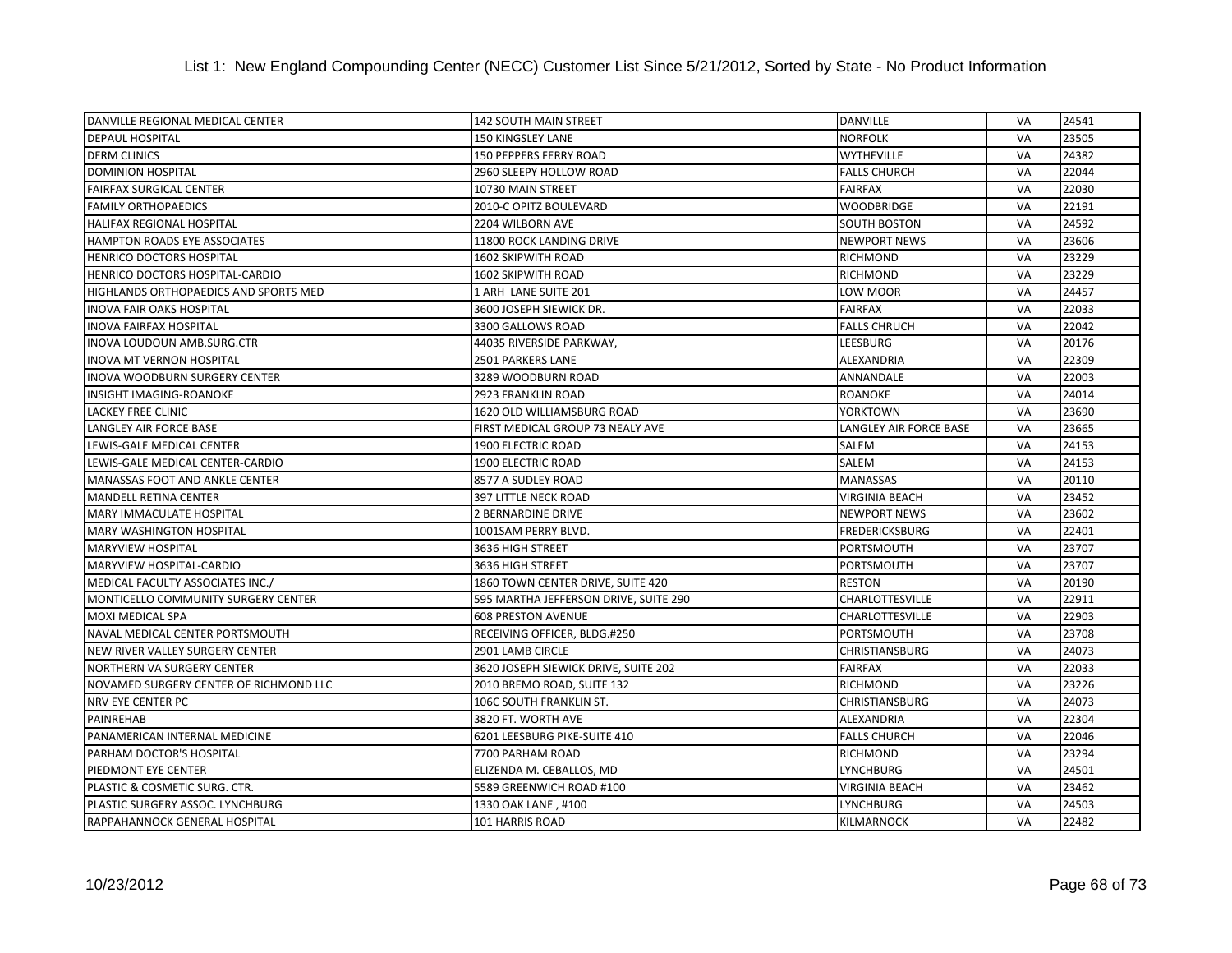| RESTON DERMATOLOGY & COSMETIC CENTER      | 1830 TOWN CENTER DRIVE-SUITE 410    | <b>RESTON</b>          | VA        | 20190      |
|-------------------------------------------|-------------------------------------|------------------------|-----------|------------|
| <b>RESTON HOSPITAL CENTER</b>             | 1850 TOWN CENTER PARKWAY            | <b>RESTON</b>          | <b>VA</b> | 20190      |
| <b>RESTON SURGERY CENTER</b>              | <b>1860 TOWN CENTER DRIVE</b>       | <b>RESTON</b>          | VA        | 20190      |
| RETINA ASSOCIATES P.C.                    | 190 CAMPUS BLVD., SUITE 320         | <b>WINCHESTER</b>      | <b>VA</b> | 22601      |
| RICHMOND PLASTIC SURGEONS                 | 5899 BREMO RD. #201                 | <b>RICHMOND</b>        | VA        | 23226      |
| RIVERSIDE REGIONAL MEDICAL CENTER         | 500 J. CLYDE MORRIS BLVD.           | <b>NEWPORT NEWS</b>    | <b>VA</b> | 23601      |
| RIVERSIDE TAPPAHANNOCK HOSPITAL           | <b>618 HOSPITAL ROAD</b>            | <b>TAPPAHANNOCK</b>    | <b>VA</b> | 22560      |
| RIVERSIDE WALTER REED HOSPITAL            | 7519 HOSPITAL DRIVE                 | <b>GLOUCESTER</b>      | VA        | 23061      |
| ROCKINGHAM EYE PHYSICIANS & ASSOC., P.C.  | 1921 MEDICAL AVENUE                 | <b>HARRISONBURG</b>    | VA        | 22801      |
| ROCKINGHAM MEMORIAL HOSPITAL              | 2010 HEALTH CAMPUS DRIVE            | <b>HARRISONBURG</b>    | VA        | 22801      |
| ROCKINGHAM MEMORIAL HOSPITAL - CARDIO     | 2010 HEALTH CAMPUS DRIVE            | <b>HARRISONBURG</b>    | VA        | 22801      |
| SAINT MARY'S AMB. SURG. CTR.              | 1501 MAPLE AVENUE, SUITE 300        | <b>RICHMOND</b>        | VA        | 23226      |
| <b>SENTARA CAREPLEX</b>                   | 3000 COLISEUM DRIVE                 | <b>HAMPTON</b>         | <b>VA</b> | 23666      |
| SENTARA LEIGH HOSPITAL                    | 830 KEMPSVILLE ROAD                 | <b>NORFOLK</b>         | <b>VA</b> | 23502      |
| SENTARA NORFOLK GENERAL HOSP.             | 600 GRESHAM DR                      | <b>NORFOLK</b>         | VA        | 23507      |
| SENTARA PRINCESS ANNE HOSPITAL            | 2025 GLENN MITCHELL DRIVE           | <b>VIRGINIA BEACH</b>  | VA        | 23456      |
| <b>SKIN RENAISSANCE</b>                   | 940 CEDAR ROAD, SUITE 108           | <b>CHESAPEAKE</b>      | VA        | 23322      |
| SMYTH COUNTY COMMUNITY HOSPITAL           | 245 MEDICAL PARK DEIVE              | <b>MARION</b>          | VA        | 24354      |
| SMYTH COUNTY COMMUNITY HOSPITAL           | 565 RADIO HILL ROAD                 | <b>MARION</b>          | <b>VA</b> | 24354      |
| SOUTHERN VIRGINIA REGIONAL MED CTR        | 727 NORTH MAIN STREET               | <b>EMPORIA</b>         | VA        | 23847      |
| SOUTHSIDE REG MEDICAL CENTER              | 200 MEDICAL PARK BLVD.              | <b>PETERSBURG</b>      | <b>VA</b> | 23805      |
| SPINE AND ORTHOPEDIC PAIN CENTER          | 6160 KEMPSVILLE CIRCLE              | <b>NORFOLK</b>         | VA        | 23502      |
| <b>ST. MARY'S HOSPITAL-CARDIO</b>         | 5801 BREMO ROAD                     | <b>RICHMOND</b>        | VA        | 23226      |
| <b>STONY POINT SURGERY CENTER</b>         | 8700 STONY POINT PARKWAY, SUITE 100 | <b>RICHAMOND</b>       | VA        | 23235      |
| THE SPINE CARE CENTER                     | 8525 ROLLING ROAD, SUITE 200        | <b>MANASSAS</b>        | VA        | 20110      |
| TIDEWATER EYE CENTERS, PC                 | 3235 ACADEMY AVE                    | <b>PORTSMOUTH</b>      | <b>VA</b> | 23703      |
| UNIVERSITY OF VIRGINIA                    | 100 LANE RD., HOSPITAL LOADING DOCK | <b>CHARLOTTESVILLE</b> | VA        | 22908      |
| VCU HEALTH SYSTEM INVESTIGATIONAL         | MAIN HOSPITAL, BASEMENT, ROOM B-300 | <b>RICHMOND</b>        | <b>VA</b> | 23298-0042 |
| <b>VEIN SOLUTIONS.</b>                    | 8700 STONY POINT PARKWAY            | <b>RICHMOND</b>        | VA        | 23235      |
| <b>VETERANS ADMIN MEDICAL CENTER</b>      | 1201 BROAD ROCK BLVD.               | <b>RICHMOND</b>        | VA        | 23249      |
| VIRGINIA COMMONWEALTH UNIV. HEALTH SYS.   | 403 N 13TH STREET                   | <b>RICHMOND</b>        | VA        | 23298      |
| Virginia Baptist Hospital                 | 3300 Rivermont Ave                  | Lynchburg              | VA        | 24503      |
| VIRGINIA BEACH AMB. SURG. CTR.            | 1700 WILL-O-WISP DRIVE              | <b>VIRGINIA BEACH</b>  | <b>VA</b> | 23454      |
| VIRGINIA BEACH GENERAL HOSPITAL           | 1060 FIRST COLONIAL ROAD            | <b>VIRGINIA BEACH</b>  | VA        | 23454      |
| VIRGINIA COMMONWEALTH UNIV.MED.CTR-CARDIO | 403 NORTH 13TH STREET ROOM B328     | <b>RICHMOND</b>        | VA        | 23298      |
| <b>VIRGINIA EYE CONSULTANTS</b>           | 241 CORPORATE BLVD.                 | <b>NORFOLK</b>         | VA        | 23502      |
| VIRGINIA EYE INSTITUTE                    | 402 WEST HAMPTON STATION            | <b>RICHMOND</b>        | VA        | 23226      |
| <b>VIRGINIA EYE INSTITUTE-</b>            | RETINAL SPECIALTY PRACTICE          | <b>RICHMOND</b>        | VA        | 23226      |
| VIRGINIA EYE INSTITUTE.                   | 400 WESTHAMPTON STATION             | <b>RICHAMOND</b>       | VA        | 23226      |
| <b>VIRGINIA EYE INSTITUTE/</b>            | 2015 WATERSIDE ROAD                 | PRINCE GEORGE          | <b>VA</b> | 23875      |
| <b>VIRGINIA HOSPITAL CENTER</b>           | 1701 N. GEORGE MASON DR.            | <b>ARLINGTON</b>       | VA        | 22205      |
| VIRGINIA INTERVENTIONAL SPINE ASSOC.      | 4710 SPOTSYLVANIA PARKWAY           | <b>FREDERICKSBURG</b>  | VA        | 22407      |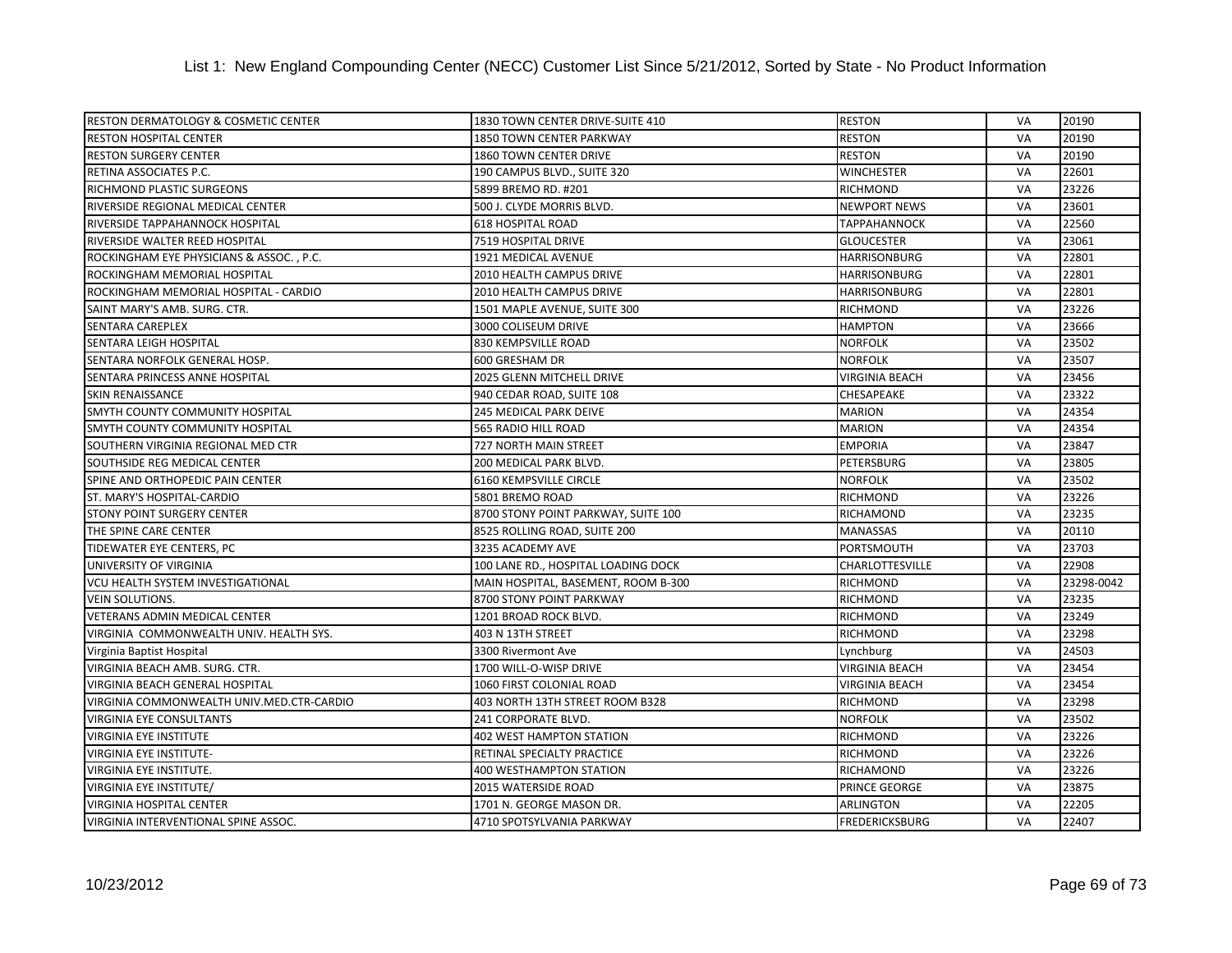| <b>VIRGINIA SURGERY CENTER</b>         | 241 CORPIRATE BLVD. SUITE 200    | <b>NORFOLK</b>          | VA        | 23502 |
|----------------------------------------|----------------------------------|-------------------------|-----------|-------|
| <b>VISTAR EYE CENTER</b>               | <b>5296 PETERS CREEK ROAD</b>    | <b>ROANOKE</b>          | VA        | 24019 |
| WAGNER MACULA AND RETINA CENTER        | 317 VILLAGE ROAD                 | <b>VIRGINIA BEACH</b>   | VA        | 23454 |
| <b>WINCHESTER MEDICAL CENTER</b>       | 1840 AMHERST STREET              | <b>WINCHESTER</b>       | VA        | 22601 |
| WYTHE COUNTY COMMUNITY HOSPITAL        | <b>600 WEST RIDGE ROAD</b>       | <b>WYTHEVILLE</b>       | <b>VA</b> | 24382 |
| <b>BRATTLEBORO MEMORIAL HOSPITAL</b>   | 17 BELMONT AVENUE                | <b>BRATTLEBORO</b>      | VT        | 05301 |
| CENTRAL VERMONT MEDICAL CENTER         | <b>130 FISHER ROAD</b>           | <b>BERLIN</b>           | VT        | 05602 |
| FLETCHER ALLEN HEALTH CARE-            | 111 COLCHESTER AVE               | <b>BURLINGTON</b>       | VT        | 05401 |
| <b>MOUNT ASCUTNEY HOSPITAL</b>         | <b>HEALTH CENTER</b>             | <b>WINDSOR</b>          | VT        | 05089 |
| <b>NORTH COUNTRY HOSPITAL</b>          | <b>189 PROUTY DRIVE</b>          | <b>NEWPORT</b>          | VT        | 05855 |
| NORTHWESTERN MEDICAL CENTER            | 133 FAIRFIELD STREET             | <b>ST. ALBANS</b>       | VT        | 05478 |
| RETINA CENTER OF VERMONT-              | 99 SWIFT STREET, SUITE 200       | <b>SOUTH BURLINGTON</b> | VT        | 05403 |
| SOUTHWESTERN VERMONT MED. CTR.         | 100 HOSPITAL DR.                 | <b>BENNINGTON</b>       | VT        | 05201 |
| SPRINGFIELD HOSPITAL                   | 25 RIDGEWOOD ROAD                | SPRINGFIELD             | VT        | 05156 |
| WEST RIVER FAMILY DENTAL               | 74 GRAFTON ROAD                  | <b>TOWNSHEND</b>        | VT        | 05353 |
| BELLINGHAM SURGERY CENTER              | 2980 SQUALICUM PARKWAY SUITE 202 | BELLINGHAM              | <b>WA</b> | 98225 |
| CASCADE VALLEY HOSPITAL PHARMACY       | 330 SOUTH STILLAGUAMISH STREET   | <b>ARLINGTON</b>        | <b>WA</b> | 98223 |
| <b>EVERGREEN HOSPITAL</b>              | 12040 NE 128TH STREET            | <b>KIRKLAND</b>         | <b>WA</b> | 98034 |
| EYE AND EAR CLINIC OF WENATCHEE        | 933 RED APPLE ROAD               | <b>WENATCHEE</b>        | <b>WA</b> | 98801 |
| EYE ASSOCIATES SURGERY CENTER          | <b>2100 LITTLE MOUNTAIN LANE</b> | <b>MOUNT VERNON</b>     | <b>WA</b> | 98274 |
| KADLEC MEDICAL CENTER                  | 888 SWIFT BLVD.                  | <b>RICHLAND</b>         | WA        | 99352 |
| MADIGAN ARMY MEDICAL CENTER            | 9040 FITZSIMMONS DRIVE           | <b>TACOMA</b>           | <b>WA</b> | 98431 |
| <b>MASON GENERAL HOSPITAL</b>          | 901 MT. VIEW DRIVE BLDG. #1      | <b>SHELTON</b>          | <b>WA</b> | 98584 |
| MULTICARE HEALTH SYSTEM                | 315 MARTIN LUTHER KING JR WAY    | <b>TACOMA</b>           | <b>WA</b> | 98405 |
| <b>NORTHWEST EYE SURGEONS</b>          | 10330 MERIDIAN AVE. N. #370      | <b>SEATTLE</b>          | <b>WA</b> | 98133 |
| NORTHWEST EYE SURGEONS-                | 795 N. 5TH AVENUE                | <b>SEQUIM</b>           | <b>WA</b> | 98382 |
| NORTHWEST EYE SURGEONS*                | 1306 ROOSEVELT AVENUE            | <b>MOUNT VERNON</b>     | <b>WA</b> | 98273 |
| <b>NORTHWEST HAND SPECIALISTS</b>      | DBA NORTHWEST HAND & ORTHOPEDICS | <b>SHORELINE</b>        | <b>WA</b> | 98155 |
| <b>OLYMPIC MEDICAL CENTER</b>          | 939 CAROLINE STREET              | <b>PORT ANGELES</b>     | <b>WA</b> | 98362 |
| <b>SEATTLE CHILDREN'S</b>              | 4800 SAND POINT WAY NE           | SEATTLE                 | <b>WA</b> | 98105 |
| <b>SEATTLE SURGERY CENTER</b>          | 900 TERRY AVENUE, 3RD FLOOR      | <b>SEATTLE</b>          | <b>WA</b> | 98104 |
| SOUTH SOUND SURGERY CENTER             | 410 PROVIDENCE LANE              | <b>OLYMPIA</b>          | <b>WA</b> | 98506 |
| <b>SPINE TEAM SPOKANE</b>              | 1117 NORTH EVERGREEN ROAD        | <b>SPOKANE</b>          | <b>WA</b> | 99216 |
| ST. JOSEPH HOSPITAL-BELLINGHAM         | 2901 SQUALICUM PARKWAY           | <b>BELLINGHAM</b>       | <b>WA</b> | 98225 |
| ST. JOSEPH MEDICAL CENTER*             | 1717 S. J STREET                 | <b>TACOMA</b>           | <b>WA</b> | 98405 |
| SUNNYSIDE COMMUNITY HOSPITAL           | 10TH TACOMA STREET               | SUNNYSIDE               | WA        | 98944 |
| SWEDISH MEDICAL CENTER                 | 747 BROADWAY                     | <b>SEATTLE</b>          | <b>WA</b> | 98122 |
| <b>TACOMA ASC</b>                      | 1112 SIXTH AVENUE, SUITE #100    | <b>TACOMA</b>           | <b>WA</b> | 98405 |
| VA PUGET SOUND HEALTH CARE SYSTEM      | 1660 S. COLUMBIAN WAY            | <b>SEATTLE</b>          | <b>WA</b> | 98108 |
| <b>VALLEY EYE &amp; LASER</b>          | 4011 TALBOT RD. SOUTH            | <b>RENTON</b>           | <b>WA</b> | 98055 |
| <b>VALLEY ORTHOPEDIC AMB.SURG.CTR.</b> | 4033 TALBOT ROAD SOUTH           | <b>RENTON</b>           | <b>WA</b> | 98055 |
| <b>VIRGINIA MASON MEDICAL CENTER</b>   | 925 SENECA STREET                | <b>SEATTLE</b>          | <b>WA</b> | 98101 |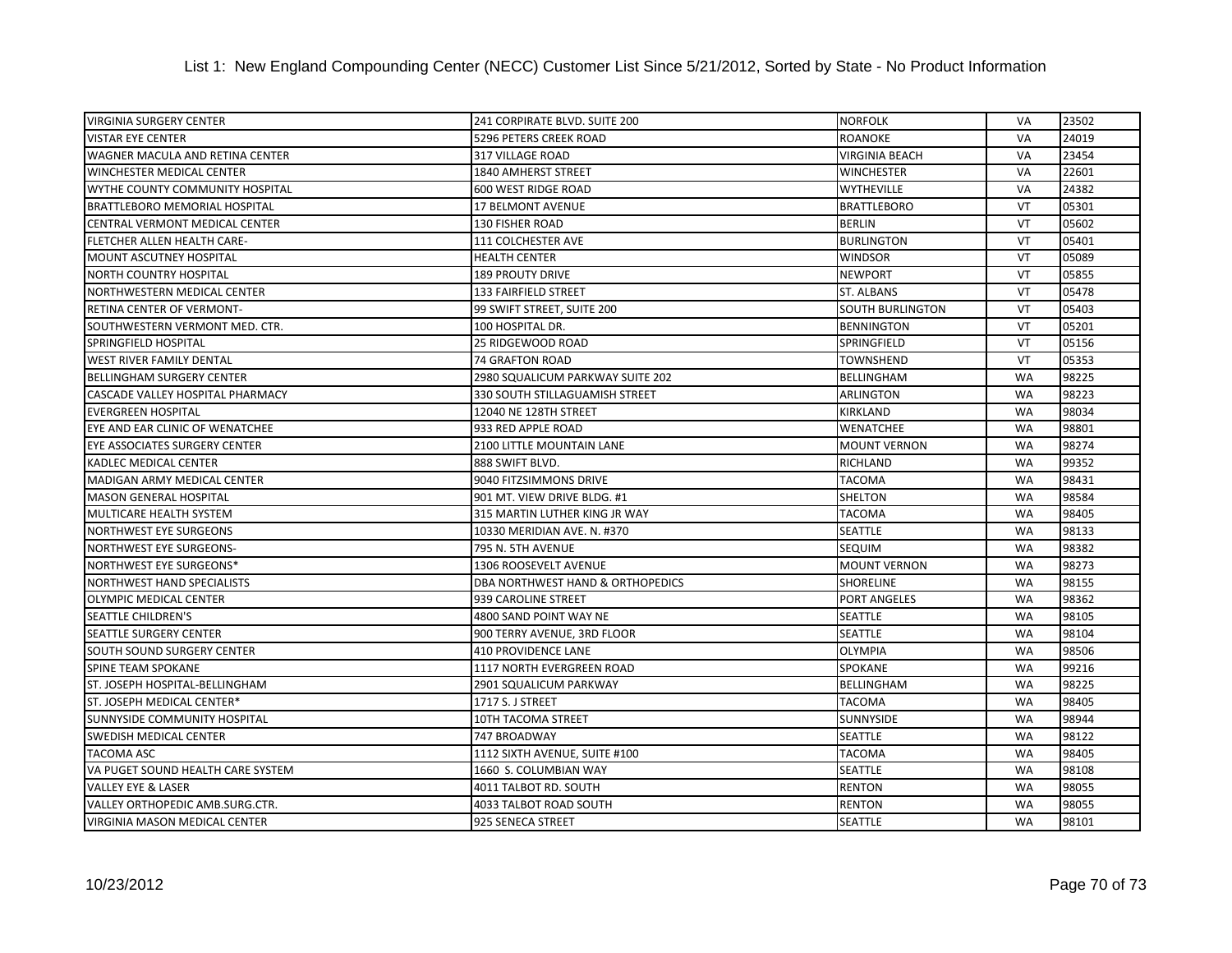| YAKIMA AMBULATORY SURGICAL CENTER         | 111 SOUTH 11TH AVE SUITE 220           | YAKIMA                   | <b>WA</b> | 98902 |
|-------------------------------------------|----------------------------------------|--------------------------|-----------|-------|
| A YOUNGER YOU                             | 333 MILWAUKEE AVENUE                   | <b>BURLINGTON</b>        | WI        | 53105 |
| ADVANCED PAIN MANAGEMENT/                 | 34 SCHROEDER COURT SUITE 100           | <b>MADISON</b>           | WI        | 53711 |
| <b>ASPIRUS WAUSAU HOSPITAL</b>            | 333 PINE RIDGE BLVD.                   | WAUSAU                   | WI        | 54401 |
| ASPIRUS WAUSAU HOSPITAL-IT                | 333 PINE RIDGE BLVD                    | WAUSAU                   | WI        | 54401 |
| <b>BAILEY FAMILY DENTAL</b>               | 557 COTTONWOOD AVE                     | <b>HARTLAND</b>          | WI        | 53029 |
| <b>BALDWIN AREA MEDICAL CENTER</b>        | 730 10TH AVENUE                        | <b>BALDWIN</b>           | WI        | 54002 |
| <b>BAY AREA MEDICAL CENTER</b>            | 3100 SHORE DRIVE                       | <b>MARINETTE</b>         | WI        | 54143 |
| BAY ORAL & MAXILLOFACIAL SURG. LTD.       | 2353 SOUTH RIDGE ROAD                  | <b>GREEN BAY</b>         | WI        | 54304 |
| BEAVER DAM COMMUNITY HOSPITAL             | 707 SOUTH UNIVERSITY AVE-PHARMACY      | <b>BEAVER DAM</b>        | WI        | 53916 |
| BELLIN HEALTH/MEMORIAL HOSPITAL           | 744 SOUTH WEBSTER AVENUE               | <b>GREEN BAY</b>         | WI        | 54301 |
| <b>BELOIT MEMORIAL HOSPITAL</b>           | 1969 W. HART ROAD                      | <b>BELOIT</b>            | WI        | 53511 |
| CHILDREN'S HOSPITAL OF WISCONSIN          | 9000 W. WISCONSIN AVENUE               | <b>MILWAUKEE</b>         | WI        | 53226 |
| <b>CLINIC OF COSMETIC SURGERY</b>         | 5201 N. PORT WASHINGTON RD.            | <b>MILWAUKEE</b>         | WI        | 53217 |
| FOX VALLEY PULMONARY MEDICINE LLC         | 200 THEDA CLARK MEDICAL PLAZA, STE 480 | <b>NEENAH</b>            | WI        | 54956 |
| FOX VALLEY PULMONARY MEDICINE, LLC        | 2500 E. CAPITAL DRIVE, SUITE 1700      | <b>APPLETON</b>          | WI        | 54911 |
| FRANCISCAN SKEMP HEALTHCARE               | 700 WEST AVE SOUTH                     | LACROSSE                 | WI        | 54601 |
| <b>FROEDTERT HOSPITAL</b>                 | 9200 W. WISCONSIN AVE                  | <b>MILWAUKEE</b>         | WI        | 53226 |
| FROEDTERT HOSPITAL-CARDIO                 | 9200 W. WISCONSIN AVE                  | MILWAUKEE                | WI        | 53226 |
| FROEDTERT SURGERY CENTER LLC              | 840 NORTH 87TH STREET                  | MILWAUKEE                | WI        | 53226 |
| <b>GREEN BAY PLASTIC SURGICAL</b>         | 704 S. WEBSTER AVE. SUITE 401          | <b>GREEN BAY</b>         | WI        | 54301 |
| <b>GUNDERSEN LUTHERAN ADMIN SERVICES</b>  | 2101 SIMS PLACE                        | LA CROSSE                | WI        | 54601 |
| GUNDERSEN LUTHERAN CLINC PHARMACY         | 1836 SOUTH AVENUE                      | <b>LACROSSE</b>          | WI        | 54601 |
| <b>GUNDERSEN LUTHERAN HOSPITAL</b>        | 1910 SOUTH AVENUE                      | <b>LA CROSSE</b>         | WI        | 54601 |
| <b>HOWARD YOUNG MEDICAL CENTER</b>        | 240 MAPLE                              | <b>WOODRUFF</b>          | WI        | 54568 |
| <b>HUDSON HOSPITAL</b>                    | <b>405 STAGELINE ROAD</b>              | <b>HUDSON</b>            | WI        | 54016 |
| <b>KROHN CLINIC LTD</b>                   | <b>610 WEST ADAMS STREET</b>           | <b>BLACK RIVER FALLS</b> | WI        | 54615 |
| LANGLADE HOSPITAL                         | 112 EAST FIFTH AVE                     | <b>ANTIGO</b>            | WI        | 54409 |
| <b>LARSON EYE CARE</b>                    | 1442 NORTH 31ST STREET                 | SHEBOYGAN                | WI        | 53082 |
| MARSHFIELD CLINIC                         | 1000 NORTH OAK AVENUE                  | <b>MARSHFIELD</b>        | WI        | 54449 |
| MARSHFIELD CLINIC                         | 1801 SOUTH HUME AVE                    | <b>MARSHFIELD</b>        | WI        | 54449 |
| MARSHFIELD CLINIC                         | 2727 PLAZA DRIVE                       | WAUSAU                   | WI        | 54401 |
| MARSHFIELD CLINIC-                        | 1000 NORTH OAK AVENUE                  | <b>MARSHFIELD</b>        | WI        | 54449 |
| MAYO CLINIC HEALTH SYSTEM EAU CLAIRE HOSP | <b>1221 WHIPPLE STREET</b>             | <b>EAU CLAIRE</b>        | WI        | 54701 |
| MAYO CLINIC HEALTH SYSTEM PHARMACY        | 733 W. CLAIREMONT AVE                  | <b>EAU CLAIRE</b>        | WI        | 54701 |
| MAYO CLINIC HEALTH SYTEM PHARMACY & HOME  | 1400 BELLINGER ST                      | <b>EAU CLAIRE</b>        | WI        | 54703 |
| MEDICAL COLLEGE OF WISCONSIN              | 9200 WEST WISCONSIN AVENUE             | MILWAUKEE                | WI        | 53226 |
| MINISTRY DOOR COUNTY MEDICAL CENTER       | 323 S. 18TH AVENUE                     | <b>STURGEON BAY</b>      | WI        | 54235 |
| NIAGARA HEALTH CENTER                     | 1601 ROOSEVELT ROAD                    | <b>NIAGARA</b>           | WI        | 54151 |
| NIAGARA HEALTH CENTER - IT                | 1601 ROOSEVELT ROAD                    | <b>NIAGARA</b>           | WI        | 54151 |
| NORTHREACH INTERNAL MEDICINE              | 3123 SHORE DRIVE SUITE 102             | <b>MARINETTE</b>         | WI        | 54143 |
| <b>OAKLEAF SURGICAL HOSPITAL</b>          | 3802 WEST OAKWOOD MALL DR.             | <b>EAU CLAIRE</b>        | WI        | 54701 |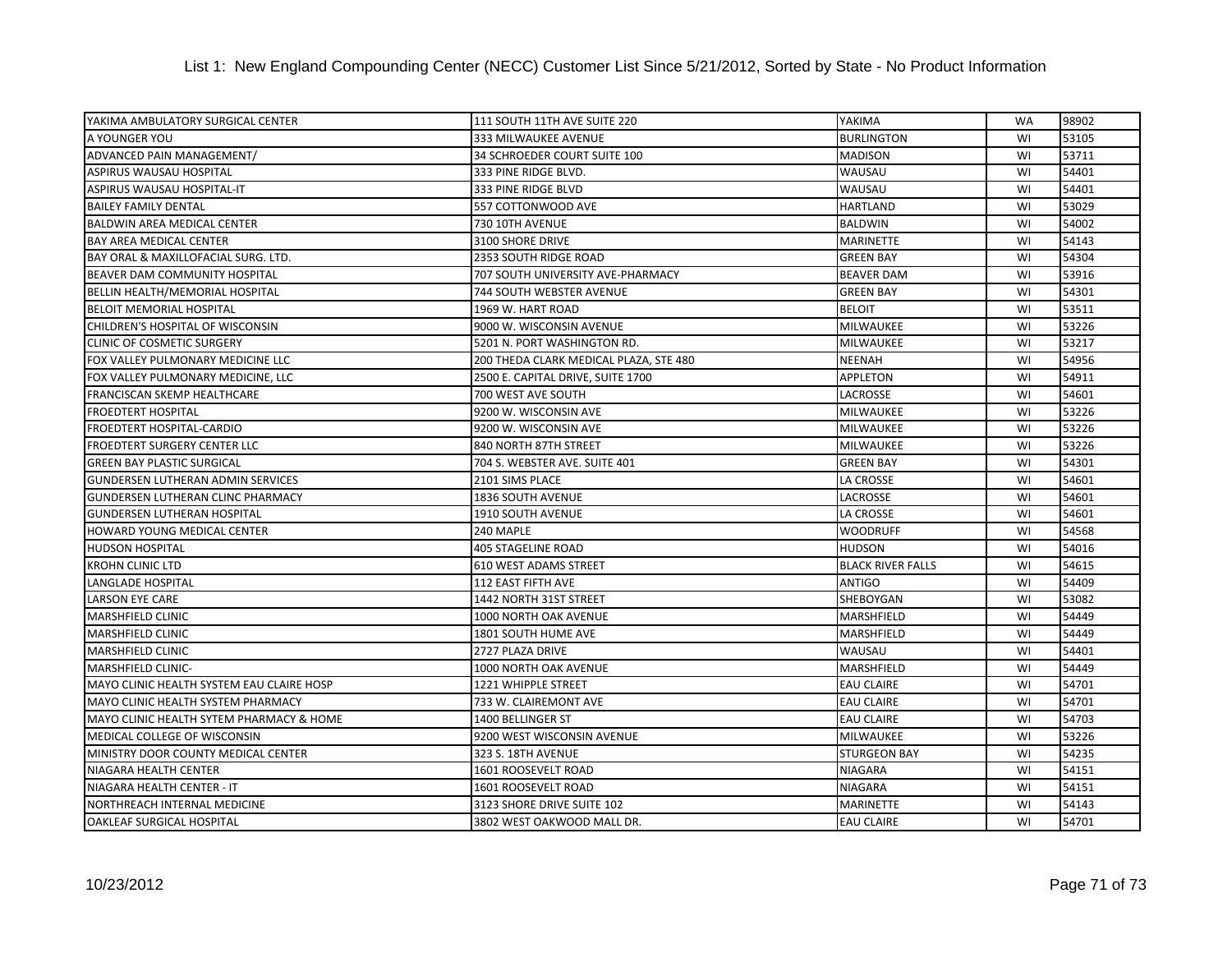| ORTHOPAEDIC SURGERY CENTER, THE                | W238 N1610 BUSSE ROAD, SUITE 100 | <b>WAUKESHA</b>         | WI        | 53188      |
|------------------------------------------------|----------------------------------|-------------------------|-----------|------------|
| <b>OSCEOLA MEDICAL CENTER</b>                  | 2600 65TH AVENUE                 | <b>OSCEOLA</b>          | WI        | 54020      |
| OUR LADY OF VICTORY HOSPITAL PHARMACY          | 1120 PINE STREET                 | <b>STANLEY</b>          | WI        | 54768      |
| PAIN MANAGEMENT TREATMENT CENTER               | 8901 N. 76TH STREET              | <b>MILWAUKEE</b>        | WI        | 53223      |
| PRAIRIE DU CHEIN MEMORIAL HOSPITAL             | 705 EAST TAYLOR STREET           | PRAIRIE DU CHIEN        | WI        | 53821      |
| PREVEA HEALTH                                  | 1665 YELLOWBRIAR DR              | <b>DE PERE</b>          | WI        | 54115      |
| RED CEDAR MEDICAL CENTER                       | 2321 STOUT ROAD                  | <b>MENOMONIE</b>        | WI        | 54751      |
| RIVERVIEW MEDICAL CENTER                       | <b>410 DEWEY STREET</b>          | <b>WISCONSIN RAPIDS</b> | WI        | 54494      |
| SACRED HEART HOSPITAL/                         | 900 WEST CLAIREMONT AVENUE       | <b>EAU CLAIRE</b>       | WI        | 54701      |
| SACRED HEART-ST. MARY'S HOSPITAL               | 2251 NORTH SHORE DRIVE           | RHINELANDER             | WI        | 54501      |
| SACRED HEART-ST. MARY'S HOSPITALS - IT         | <b>2251 NORTH SHORE DRIVE</b>    | RHINELANDER             | WI        | 54501      |
| SAINT MICHAEL'S HOSPITAL PHARMACY              | 900 ILLINOIS AVENUE              | <b>STEVENS POINT</b>    | WI        | 54481      |
| SAUK PRAIRIE MEMORIAL HOSPITAL                 | <b>80 FIRST STREET</b>           | PRAIRIE DU SAC          | WI        | 53578      |
| SHEBOYGAN SURGERY CENTER                       | 3141 SAEMANN AVENUE              | SHEBOYGAN               | WI        | 53081      |
| <b>SOUTHWEST HEALTH CENTER</b>                 | <b>1400 EASTSIDE ROAD</b>        | PLATTEVILLE             | WI        | 53818      |
| <b>SPORTS MEDICINE &amp; ORTHOPEDIC CENTER</b> | 3033 W. LAYTON AVE               | MILWAUKEE               | WI        | 53221      |
| ST JOSEPH'S HOSPITAL-                          | 611 SAINT JOSEPHS AVENUE         | <b>MARSHFIELD</b>       | WI        | 54449      |
| <b>ST. CLARE HOSPITAL</b>                      | 707 14TH STREET                  | <b>BARABOO</b>          | WI        | 53913      |
| <b>ST. CLARE'S HOSPITAL</b>                    | 3400 MINISTRY PARKWAY            | <b>WESTON</b>           | WI        | 54476      |
| ST. CROIX REGIONAL MEDICAL CENTER              | <b>235 STATE STREET</b>          | <b>ST. CROIX FALLS</b>  | WI        | 54024      |
| ST. FRANCIS HOSPITAL INPATIENT PHARMACY        | 3237 S. 16TH STREET              | MILWAUKEE               | WI        | 53215      |
| ST. JOSEPH'S HOSPITAL*                         | 2661 COUNTY HIGHWAY I            | <b>CHIPPEWA FALLS</b>   | WI        | 54729      |
| <b>ST. MARY'S JANESVILLE HOSPITAL</b>          | 3400 E. RACINE STREET            | <b>JANESVILLE</b>       | WI        | 53546      |
| <b>ST. NICHOLAS HOSPITAL</b>                   | 3100 SUPERIOR AVE.               | <b>SHEBOYGAN</b>        | WI        | 53081      |
| <b>STOUGHTON HOSPITAL</b>                      | 900 RIDGE STREET                 | <b>STOUGHTON</b>        | WI        | 53589      |
| SURGICENTER OF GREATER MADISON                 | 34 SCHROEDER COURT, SUITE 100    | <b>MADISON</b>          | WI        | 53711      |
| THE CENTER FOR DENTAL EXCELLENCE               | 410 SECURITY BLVD.               | <b>GREEN BAY</b>        | WI        | 54313      |
| THE RICHLAND HOSPITAL                          | 333 EAST SECOND STREET           | <b>RICHLAND CENTER</b>  | WI        | 53581      |
| THEDA CARE PHYSICIANS-NEENAH EAST              | 1504 SOUTH COMMERCIAL STREET     | <b>NEEANAH</b>          | WI        | 54956      |
| THEDA CLARK MEDICAL CENTER                     | 130 SECOND STREET                | <b>NEENAH</b>           | WI        | 54956      |
| UNIVERSITY OF WISCONSIN HEALTH EAST            | <b>EAST CLINIC PHARMACY</b>      | <b>MADISON</b>          | WI        | 53718-8339 |
| UNIVERSITY OF WISCONSIN HOSP                   | <b>HOSPITALS AND CLINICS</b>     | <b>MADISON</b>          | WI        | 53792      |
| UNIVERSITY PODIATRY ASSOCIATES                 | 6255 UNIVERSITY AVE, SUITE 204   | <b>MIDDLETON</b>        | WI        | 53562      |
| UNIVERSITY STATION PHARMACY                    | 2880 UNIVERSITY AVENUE, ROOM 177 | <b>MADISON</b>          | WI        | 53705      |
| UW HEALTH PHARMACY SERVICES                    | 1 SOUTH PARK STREET              | <b>MADISON</b>          | WI        | 53715      |
| VA MEDICAL CENTER (MILWAUKEE)                  | 5000 W. NATIONAL AVE             | MILWAUKEE               | WI        | 53295      |
| <b>VERNON MEMORIAL HOSPITAL</b>                | 507 S. MAIN STREET               | <b>VIROQUA</b>          | WI        | 54665      |
| WATERTOWN REGIONAL MEDICAL CENTER              | <b>125 HOSPITAL DRIVE</b>        | <b>WATERTOWN</b>        | WI        | 53098      |
| <b>WESTFIELDS HOSPITAL</b>                     | 535 HOSPITAL ROAD                | <b>NEW RICHMOND</b>     | WI        | 54017      |
| WISCONSIN VEIN CENTER & MEDISPA                | 1231 GEORGE TOWN DRIVE           | PEWAUKEE                | WI        | 53072      |
| BLACK, M. JERRY MD.                            | 10 AMALIA DRIVE                  | <b>BUCKHANNON</b>       | WV        | 26201      |
| <b>BLUEFIELD REGIONAL MEDICAL CENTER</b>       | <b>500 CHERRY STREET</b>         | <b>BLUEFIELD</b>        | <b>WV</b> | 24701      |